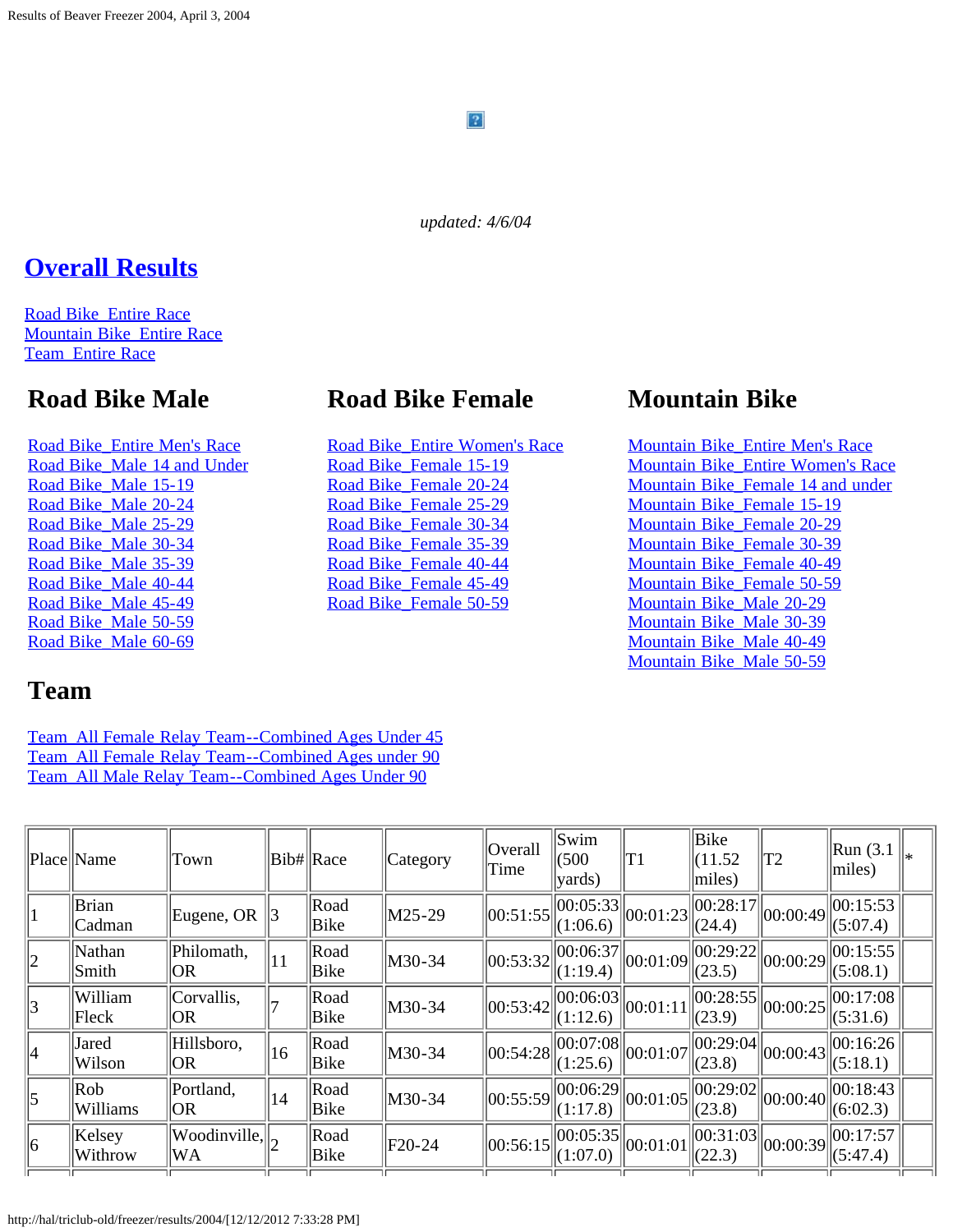| 7            | Steffen<br><b>Brocks</b>  | Portland,<br> OR                     | 18             | Road<br>Bike | M35-39             |          | $\left  00:56:29 \right\  00:06:55 \left\  00:01:21 \right\ $<br>(1:23.0) |                                                                                                                                                                                                                                                                                                                     | (22.9)              | $\ 00:30:10\ _{00:00:28}\ $                                             | 00:17:35<br>(5:40.3)                   |  |
|--------------|---------------------------|--------------------------------------|----------------|--------------|--------------------|----------|---------------------------------------------------------------------------|---------------------------------------------------------------------------------------------------------------------------------------------------------------------------------------------------------------------------------------------------------------------------------------------------------------------|---------------------|-------------------------------------------------------------------------|----------------------------------------|--|
| $\ 8$        | Tom Lyttle                | Corvallis,<br> OR                    |                | Road<br>Bike | M20-24             | 00:56:42 | 00:05:44 <br>(1:08.8)                                                     | 00:01:02                                                                                                                                                                                                                                                                                                            | 00:29:11<br>(23.7)  | 00:00:45                                                                | 00:20:00<br>(6:27.1)                   |  |
| 9            | Cougars                   | Aurora, OR                           | 4              | Team         | AMRTAU90 00:56:51  |          | 00:05:33 <br>(1:06.6)                                                     | 00:00:50                                                                                                                                                                                                                                                                                                            | 00:33:11 <br>(20.8) | 00:00:14                                                                | 00:17:03<br>(5:30.0)                   |  |
| $ 10\rangle$ | Michael<br>Tasman         | Corvallis,<br> OR                    | 27             | Road<br>Bike | M45-49             | 00:57:03 | 00:06:22<br>(1:16.4)                                                      | 00:02:02                                                                                                                                                                                                                                                                                                            | 00:29:08 <br>(23.7) | 00:01:00                                                                | 00:18:31<br>(5:58.4)                   |  |
| 11           | Xavier<br>Garcia<br>Costa | Corvallis,<br><b>OR</b>              | 25             | Road<br>Bike | M25-29             | 00:58:00 | 00:07:03 <br>(1:24.6)                                                     | 00:01:26                                                                                                                                                                                                                                                                                                            | 00:29:09<br>(23.7)  | 00:00:41                                                                | 00:19:41<br>(6:21.0)                   |  |
| 12           | Richard<br>Earle          | Salem, OR                            | 44             | Road<br>Bike | M45-49             | 00:58:13 | 00:07:32 <br>(1:30.4)                                                     | 00:01:40                                                                                                                                                                                                                                                                                                            | 00:28:58 <br>(23.9) | 00:00:54                                                                | 00:19:09<br>(6:10.6)                   |  |
| 13           | George<br>Modini          | Beaverton,<br>OR                     | 6              | Road<br>Bike | M35-39             | 00:59:05 | 00:05:55 <br>(1:11.0)                                                     | 00:01:43                                                                                                                                                                                                                                                                                                            | 00:30:50 <br>(22.4) | 00:00:48                                                                | 00:19:49<br>(6:23.5)                   |  |
| $ 14\rangle$ | Jay<br>Williams           | Eugene, OR                           | $\parallel$ 57 | Road<br>Bike | M25-29             | 00:59:17 | 00:08:02 <br>(1:36.4)                                                     | 00:01:22                                                                                                                                                                                                                                                                                                            | 00:31:31 <br>(21.9) | 00:00:49                                                                | 00:17:33<br>(5:39.7)                   |  |
| 15           | Team<br>Wagnon            | Canby, OR                            | $ 29\rangle$   | Team         | AMRTAU90  00:59:28 |          | $\left\  \overline{00:07:20} \right\ _{00:01:00}$<br>(1:28.0)             |                                                                                                                                                                                                                                                                                                                     | 00:29:17 <br>(23.6) | 00:01:00                                                                | 00:20:51<br>(6:43.5)                   |  |
| $ 16\rangle$ | Rob Loper                 | Albany, OR                           | $\parallel$ 47 | Road<br>Bike | M40-44             | 00:59:30 | 00:06:55 <br>(1:23.0)                                                     | 00:01:35                                                                                                                                                                                                                                                                                                            | 00:30:25 <br>(22.7) | 00:00:47                                                                | 00:19:48<br>(6:23.2)                   |  |
| 17           | Jeff Storie               | Lebanon,<br><b>OR</b>                | 8              | Road<br>Bike | M45-49             | 00:59:58 | $\overline{ 00:06:40 } 00:01:24$<br>(1:20.0)                              |                                                                                                                                                                                                                                                                                                                     | 00:30:35 <br>(22.6) | 00:00:47                                                                | 00:20:32<br>(6:37.4)                   |  |
| 18           | Michael<br>Stein          | Corvallis,<br>OR <sub>.</sub>        | 15             | Road<br>Bike | M25-29             | 01:00:28 | $\overline{ 00:06:26 } 00:01:25$<br>(1:17.2)                              |                                                                                                                                                                                                                                                                                                                     | 00:29:51 <br>(23.2) | 00:00:48                                                                | 00:21:58<br>(7:05.2)                   |  |
| 19           | Garren<br><b>Watkins</b>  | Portland,<br><b>OR</b>               | 55             | Road<br>Bike | M25-29             | 01:00:31 | 00:07:27 <br>(1:29.4)                                                     | 00:01:56                                                                                                                                                                                                                                                                                                            | 00:30:53 <br>(22.4) | 00:00:57                                                                | 00:19:18<br>(6:13.5)                   |  |
| 20           | Robert<br>Croucher        | Brush<br>Prairie, WA                 | 103            | Road<br>Bike | M40-44             | 01:00:59 | 00:08:32 <br>(1:42.4)                                                     | 00:01:02                                                                                                                                                                                                                                                                                                            | 00:32:57<br>(21.0)  | 00:00:46                                                                | 00:17:42<br>(5:42.6)                   |  |
| $\ 21\ $     | Treehorn 3                | Fairbanks,<br>AK                     | $ 69\rangle$   | Team         | AMRTAU90  01:01:01 |          |                                                                           | $\begin{array}{ l l }\n\hline\n00:06:52 & 00:01:13 & 00:001 \\ \hline\n0:1.22 & 41 & 00:011 & 000 \\ \hline\n0:01 & 00 & 00:011 & 000 \\ \hline\n0:01 & 00 & 00:011 & 000 \\ \hline\n0:01 & 00 & 00:011 & 000 \\ \hline\n0:01 & 00 & 00:011 & 000 \\ \hline\n0:01 & 00 & 00:011 & 000 \\ \hline\n0:01 & 00 & 00:01$ | 00:33:19            | $\left\  00:00:30 \right\ _{\left(6:10.0\right)}^{\left(6:10.0\right)}$ | 00:19:07                               |  |
| 22           | Noah<br>Megowan           | Lake<br> Oswego, OR                  | 75             | Road<br>Bike | M30-34             | 01:01:14 | (1:46.6)                                                                  | $\sqrt{100:08:53}$ 00:01:15                                                                                                                                                                                                                                                                                         | 00:32:22 <br>(21.4) | 00:01:33                                                                | 00:17:11<br>(5:32.6)                   |  |
| $ 23\rangle$ | John Powell               | Corvallis,<br>OR <sub>1</sub>        | 28             | Road<br>Bike | M45-49             | 01:01:44 | $\overline{ 00:06:52 } 00:02:01$<br>(1:22.4)                              |                                                                                                                                                                                                                                                                                                                     | 00:32:24 <br>(21.3) | 00:00:52                                                                | 00:19:35<br>(6:19.0)                   |  |
| 24           | Michael<br>Gilbert        | Vancouver,<br>WA                     | 162            | Road<br>Bike | M35-39             | 01:01:54 | (1:55.2)                                                                  | $\overline{ 00:09:36 } 00:01:43 $                                                                                                                                                                                                                                                                                   | 00:31:57 <br>(21.6) | 00:00:55                                                                | $ 00:17:43\rangle$<br>$\vert$ (5:42.9) |  |
| $ 25\rangle$ | Daniel<br>Butler          | Eugene, OR                           | $\parallel$ 70 | Road<br>Bike | M20-24             | 01:02:00 | $\Vert (1:33.0) \Vert$                                                    | $\overline{ 00:07:45 } 00:02:09$                                                                                                                                                                                                                                                                                    | 00:31:35 <br>(21.9) | 00:01:06                                                                | 00:19:25<br>(6:15.8)                   |  |
| $ 26\rangle$ | Paul<br>Reynolds          | Salem, OR                            | 40             | Road<br>Bike | M40-44             | 01:02:21 | 00:07:17 <br>(1:27.4)                                                     | 00:01:24                                                                                                                                                                                                                                                                                                            | 00:35:20 <br>(19.6) | 00:00:50                                                                | 00:17:30 <br> (5:38.7)                 |  |
| 27           | Tim Nord                  | Junction<br>$\text{City}, \text{OR}$ | 83             | Road<br>Bike | M40-44             | 01:02:24 | (1:44.4)                                                                  | $\overline{ 00:08:42 } 00:01:23$                                                                                                                                                                                                                                                                                    | 00:31:24 <br>(22.0) | 00:00:44                                                                | 00:20:11<br>(6:30.6)                   |  |
| 28           | Dayl Wood                 | Lincoln<br>City, OR                  | 146            | Road<br>Bike | M35-39             | 01:02:25 | $\overline{ 00:08:19 }$ 00:02:47<br>(1:39.8)                              |                                                                                                                                                                                                                                                                                                                     | 00:32:14 <br>(21.4) | 00:00:57                                                                | 00:18:08<br>$\vert (5:51.0) \vert$     |  |
| 29           | Kristin<br>Moore          | Bellingham,<br>WA                    | $\vert$ 91     | Road<br>Bike | F30-34             | 01:03:01 | (1:43.8)                                                                  | $\overline{ 00:08:39 } 00:01:38 $                                                                                                                                                                                                                                                                                   | 00:33:17 <br>(20.8) | 00:00:44                                                                | 00:18:43<br> (6:02.3)                  |  |
| 30           | Roger<br>Nyquist          | Albany, OR $\ $ 65                   |                | Road<br>Bike | M40-44             | 01:03:19 | (1:37.0)                                                                  | $\overline{ 00:08:05 } 00:02:50$                                                                                                                                                                                                                                                                                    | (21.7)              | $\overline{ 00:31:51 } 00:00:35 $                                       | 00:19:58<br>(6:26.5)                   |  |
|              |                           |                                      |                |              |                    |          |                                                                           |                                                                                                                                                                                                                                                                                                                     |                     |                                                                         |                                        |  |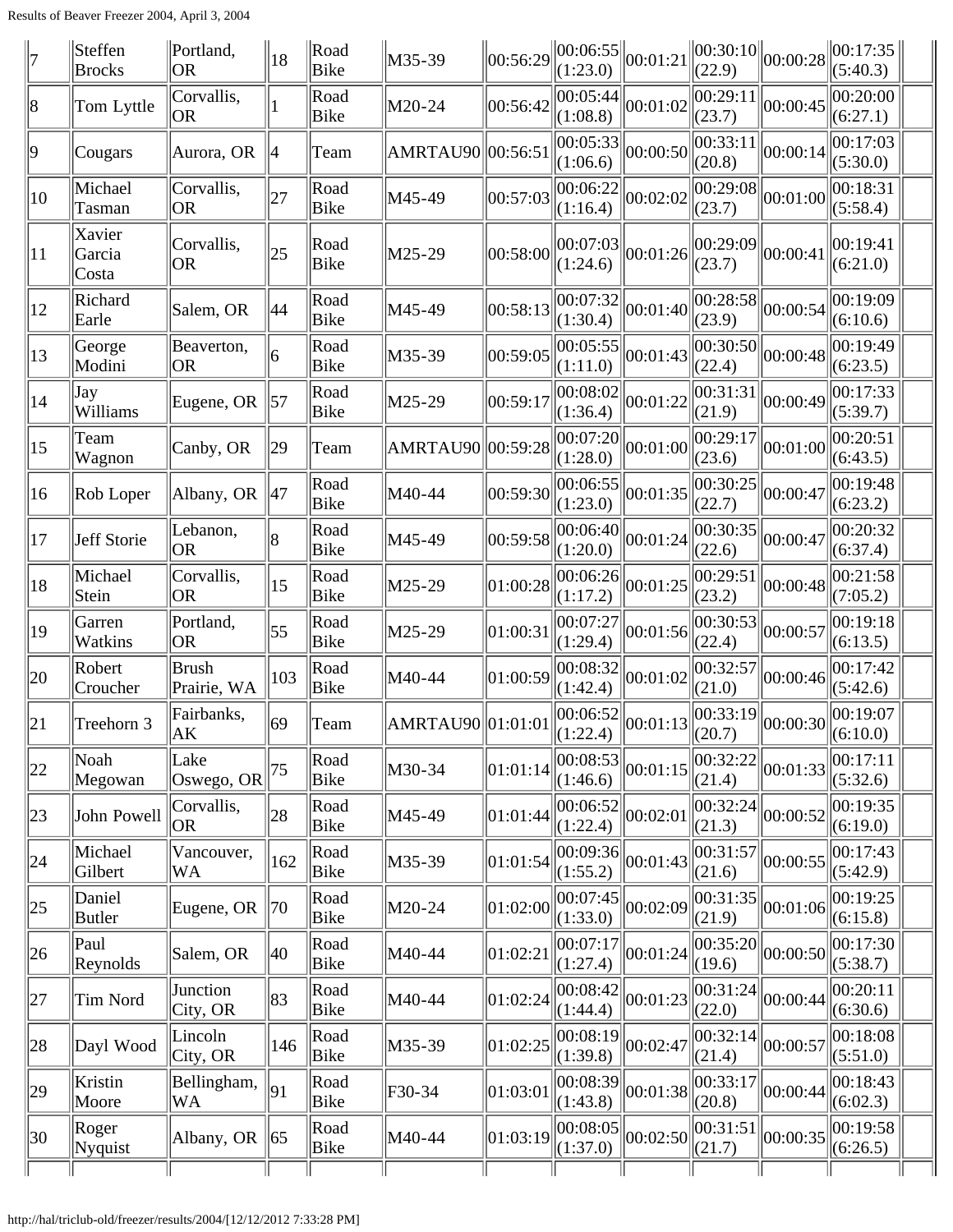| $\parallel$ 31   | Jason Giles                | Eugene, OR $\ 82\ $                                        |                | $\ $ Road<br>Bike | M30-34              |          | $\left\  01:03:40 \right\  00:08:49 \left\  00:01:33 \right\  00:31:07 \left\  00:00:58 \right\}$<br>(1:45.8) |                                                                 | (22.2)                                      |          | $\ 00:21:13\ $<br>(6:50.6)                                                                                        |  |
|------------------|----------------------------|------------------------------------------------------------|----------------|-------------------|---------------------|----------|---------------------------------------------------------------------------------------------------------------|-----------------------------------------------------------------|---------------------------------------------|----------|-------------------------------------------------------------------------------------------------------------------|--|
| 32               | Chip<br>Greendale          | $\overline{\text{Oregon}}$ City, $\ $ 134<br><b>OR</b>     |                | Road<br>Bike      | M45-49              | 01:03:50 | $\overline{ 00:09:34 }_{00:01:49}$<br>(1:54.8)                                                                |                                                                 | 00:31:47 <br>(21.7)                         | 00:00:52 | 00:19:48<br>(6:23.2)                                                                                              |  |
| 33               | Nick Alden                 | Corvallis,<br><b>OR</b>                                    | ١q             | Road<br>Bike      | M20-24              | 01:03:54 | $\overline{ 00:05:58 } 00:02:13$<br>(1:11.6)                                                                  |                                                                 | 00:32:34<br>(21.2)                          | 00:00:52 | 00:22:17<br>(7:11.3)                                                                                              |  |
| 34               | Mark<br>Bozarth-<br>Dreyer | Corvallis,<br><b>OR</b>                                    |                | Road<br>Bike      | M14&U               | 01:04:10 | $\left\  00:05:49 \right\  00:02:35$<br>(1:09.8)                                                              |                                                                 | 00:36:27<br>(19.0)                          | 00:00:29 | 00:18:50<br>(6:04.5)                                                                                              |  |
| $ 35\rangle$     | David<br>Bateham           | Corvallis,<br> OR                                          | 60             | Road<br>Bike      | M40-44              | 01:04:15 | $\overline{00:08:06}$ 00:01:33<br>(1:37.2)                                                                    |                                                                 | 00:35:41<br>(19.4)                          | 00:00:43 | 00:18:12<br>(5:52.3)                                                                                              |  |
| 36               | Sandra<br>Uesugi           | Corvallis,<br>OR.                                          | 23             | Road<br>Bike      | F30-34              | 01:04:34 | $\overline{ 00:06:52 } 00:01:07$<br>(1:22.4)                                                                  |                                                                 | 00:32:40 <br>(21.2)                         | 00:00:52 | 00:23:03<br>(7:26.1)                                                                                              |  |
| 37               | David<br>Embree            | Portland,<br><b>OR</b>                                     | $ 39\rangle$   | Road<br>Bike      | M20-24              | 01:04:37 | 00:07:08 <br>(1:25.6)                                                                                         | 00:02:22                                                        | 00:33:38 <br>(20.6)                         | 00:01:04 | 00:20:25<br>(6:35.2)                                                                                              |  |
| 38               | Mike<br>Cowden             | Portland,<br><b>OR</b>                                     | $ 109\rangle$  | Road<br>Bike      | M45-49              | 01:04:39 | 00:09:04 <br>(1:48.8)                                                                                         | 00:02:36                                                        | 00:30:52 <br>(22.4)                         | 00:01:04 | 00:21:03<br>(6:47.4)                                                                                              |  |
| 39               | <b>Holly Starks</b>        | Portland,<br>OR <sub>.</sub>                               | 79             | Road<br>Bike      | F <sub>25</sub> -29 | 01:04:47 | $\overline{ 00:07:37 } _{00:01:42}$<br>(1:31.4)                                                               |                                                                 | 00:32:13 <br>(21.5)                         | 00:01:03 | 00:22:12<br>(7:09.7)                                                                                              |  |
| 40               | Mel Long                   | $\overline{\text{Oregon City}}, \parallel$ 73<br><b>OR</b> |                | Road<br>Bike      | M40-44              | 01:05:15 | 00:07:42 <br>(1:32.4)                                                                                         | $\left\Vert 00:01:55\right\Vert 00:\overline{33:58}\right\Vert$ | (20.3)                                      | 00:01:02 | 00:20:38<br>(6:39.4)                                                                                              |  |
| 41               | David<br>Matthews          | Eugene, OR $\parallel$ 59                                  |                | Road<br>Bike      | M40-44              | 01:05:17 | $\overline{[00:07:24]} \big  00:02:36 \big $<br>(1:28.8)                                                      |                                                                 | 00:31:01 <br>(22.3)                         | 00:01:46 | 00:22:30<br>(7:15.5)                                                                                              |  |
| $ 42\rangle$     | Ben<br>Hemson              | Corvallis,<br><b>OR</b>                                    | 178            | Road<br>Bike      | M15-19              | 01:05:20 | $\overline{ 00:09:32 } 00:02:05 $<br>(1:54.4)                                                                 |                                                                 | $\overline{ 00:34:06 } 00:01:01 $<br>(20.3) |          | 00:18:36<br>(6:00.0)                                                                                              |  |
| $ 43\rangle$     | <b>Brad</b><br>St.Clair    | Philomath,<br><b>OR</b>                                    | $ 20\rangle$   | Road<br>Bike      | M45-49              | 01:05:25 | $\overline{ 00:07:23 } 00:01:44 $<br>(1:28.6)                                                                 |                                                                 | 00:31:57<br>(21.6)                          | 00:01:01 | 00:23:20<br>(7:31.6)                                                                                              |  |
| 44               | Michael<br>Fletcher        | Eugene, OR $\parallel$ 127                                 |                | Road<br>Bike      | M30-34              | 01:05:35 | $\overline{ 00:07:54 } 00:01:31$<br>(1:34.8)                                                                  |                                                                 | 00:34:52 <br>(19.8)                         | 00:00:41 | 00:20:37<br>(6:39.0)                                                                                              |  |
| $\parallel$ 45   | Jennifer<br>$\ $ DeWald    | Portland,<br> OR                                           | $\parallel$ 24 | Road<br>Bike      | F30-34              |          |                                                                                                               |                                                                 |                                             |          | $\left\ 01:05:56\left\ 00:07:06\right\ 00:01:43\left\ 00:33:08\right\ 00:00:55\left\ 00:23:04\atop(7:26.5\right)$ |  |
| 46               | Erika Olson                | Corvallis,<br> OR                                          | 76             | Road<br>Bike      | F30-34              | 01:06:03 | $\overline{ 00:08:31 } 00:01:20 $<br>(1:42.2)                                                                 |                                                                 | 00:34:27<br>(20.1)                          | 00:01:04 | 00:20:41<br>(6:40.3)                                                                                              |  |
| 47               | Logan<br>Storie            | Corvalls,<br><b>OR</b>                                     | $ 12\rangle$   | Road<br>Bike      | M <sub>15-19</sub>  | 01:06:11 | 00:04:57<br>(59.4)                                                                                            | 00:01:50                                                        | 100:34:52<br>(19.8)                         | 00:00:27 | 00:24:05<br>(7:46.1)                                                                                              |  |
| 48               | Los<br>Corredores          | Corvallis,<br><b>OR</b>                                    | 89             | Team              | AMRTAU90 01:06:28   |          | $\ 00:09:43\ _{00:01:37}$<br>(1:56.6)                                                                         |                                                                 | 00:36:59<br>(18.7)                          | 00:00:22 | 00:17:47<br>(5:44.2)                                                                                              |  |
| 49               | Tia<br>Williams            | Corvallis,<br><b>OR</b>                                    | 56             | Road<br>Bike      | F <sub>20</sub> -24 | 01:06:42 | $\overline{ 00:07:27 } 00:01:53 $<br>(1:29.4)                                                                 |                                                                 | 00:34:58 <br>(19.8)                         | 00:00:44 | 00:21:40<br>(6:59.4)                                                                                              |  |
| $\vert$ 50       | Michael<br>McPherson       | Corvallis,<br><b>OR</b>                                    | 64             | Road<br>Bike      | M45-49              | 01:06:47 | $\left\  \overline{00:07:57} \right\ _{00:02:18}$<br>(1:35.4)                                                 |                                                                 | 00:34:07<br>(20.3)                          | 00:00:56 | 00:21:29<br>(6:55.8)                                                                                              |  |
| $\vert 51 \vert$ | Even<br>Evenson            | Philomath,<br>OR <sub>.</sub>                              | $ 30\rangle$   | Road<br>Bike      | M50-59              | 01:06:48 | (1:30.8)                                                                                                      | $\overline{ 00:07:34 } 00:01:59 $                               | 00:32:12<br>$\Vert(21.5)\Vert$              | 00:01:18 | 00:23:45<br>(7:39.7)                                                                                              |  |
| $\vert 52 \vert$ | Justin Wray                | $\parallel$ Bend, OR                                       | 125            | Road<br>Bike      | M30-34              | 01:06:59 | 00:08:06 <br>(1:37.2)                                                                                         | 00:03:50                                                        | 00:33:56 <br>(20.4)                         | 00:00:30 | 00:20:37<br>(6:39.0)                                                                                              |  |
| $\vert 53 \vert$ | John<br>Raskauskas         | Chinook,<br>WA                                             | 38             | Road<br>Bike      | M20-24              | 01:07:15 | $\overline{00:07:08}\big\  00:02:34$<br>(1:25.6)                                                              |                                                                 | 00:33:26 <br>(20.7)                         | 00:00:55 | 00:23:12<br>(7:29.0)                                                                                              |  |
| $\parallel$ 54   | Bill<br>Wessinger          | Eugene, OR $\ 209\ $                                       |                | Road<br>$\ $ Bike | M20-24              | 01:07:17 | $\frac{1}{\sqrt{100:09:07}}\bigg _{00:02:30}\bigg _{(20.4)}$                                                  |                                                                 | $\frac{\sqrt{100:33:55}}{00:01:21}$         |          | 00:20:24 <br>$\ (6:34.8)$                                                                                         |  |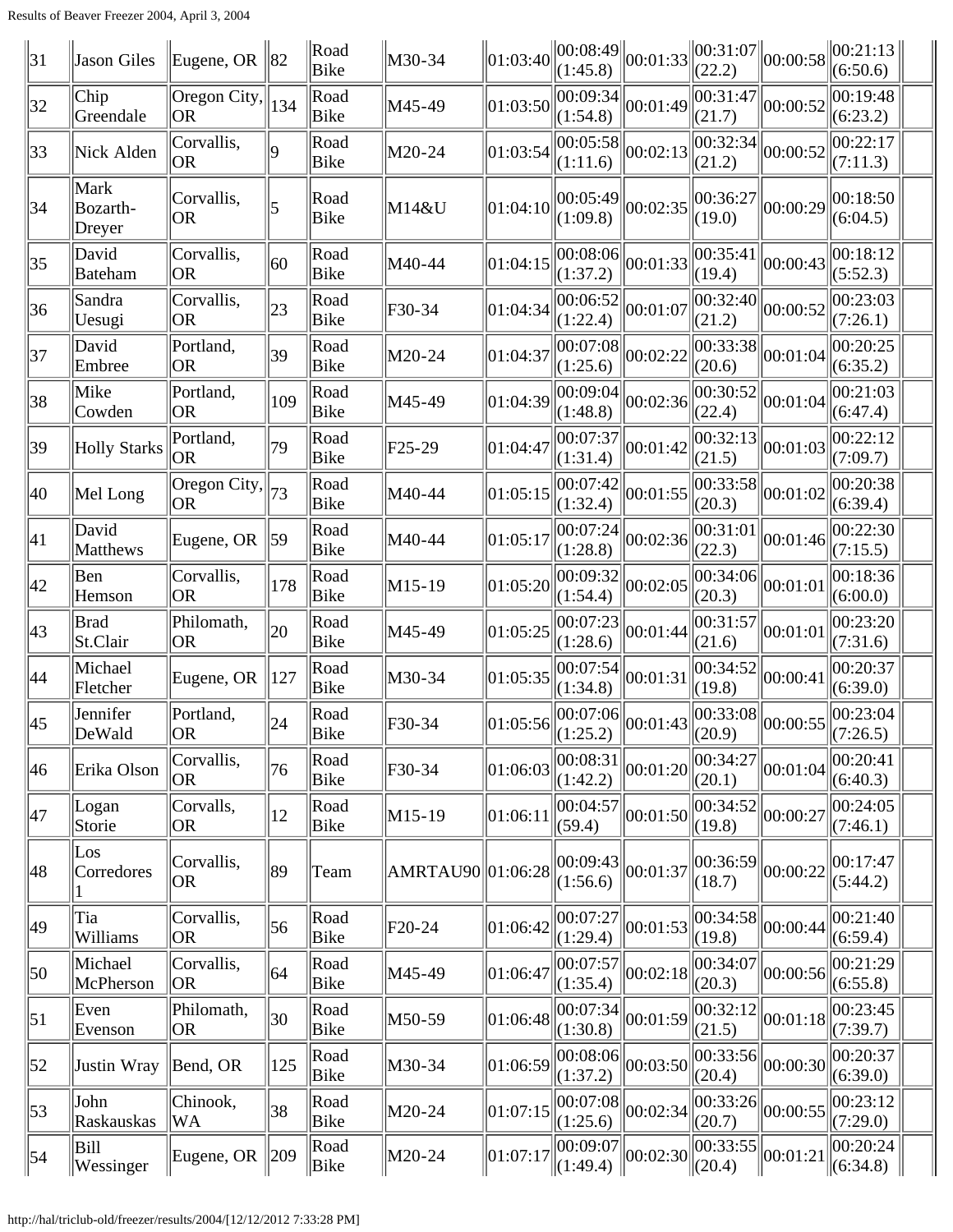| 55           | Dave<br>Erickson                     | Vancouver,<br>WA              | 61             | Road<br>Bike | M30-34              | 01:07:25 | (1:33.6)                                           | $\sqrt{00:07:48}\bigg  00:01:51$              | 00:33:59 <br>(20.3) | 00:01:12                                                                                                                | 00:22:35<br>(7:17.1)           |  |
|--------------|--------------------------------------|-------------------------------|----------------|--------------|---------------------|----------|----------------------------------------------------|-----------------------------------------------|---------------------|-------------------------------------------------------------------------------------------------------------------------|--------------------------------|--|
| 56           | Joe Ruwitch $ $ Canby, OR            |                               | 50             | Road<br>Bike | M45-49              | 01:07:35 | (1:32.0)                                           | $\left \overline{00:07:40}\right _{00:02:16}$ | 00:32:12 <br>(21.5) | 00:01:16                                                                                                                | 00:24:11<br>(7:48.1)           |  |
| 57           | Alder Creek   Corvallis,<br>Swimmers | OR <sub>.</sub>               | 13             | Team         | AFRTAU45            | 01:07:45 | 00:05:46 <br>(1:09.2)                              | 00:00:56                                      | 00:38:41 <br>(17.9) | 00:00:22                                                                                                                | 00:22:00<br>(7:05.8)           |  |
| 58           | Jesse<br>Raskauskas                  | Portland,<br><b>OR</b>        | 37             | Road<br>Bike | M25-29              | 01:07:58 | (1:25.8)                                           | $\overline{00:07:09}$ 00:01:30                | 00:35:16 <br>(19.6) | 00:00:44                                                                                                                | 00:23:19<br>(7:31.3)           |  |
| 59           | Destiny<br><b>Brown</b>              | Corvallis,<br><b>OR</b>       | 68             | Road<br>Bike | F20-24              | 01:07:59 | 00:07:40 <br>(1:32.0)                              | 00:01:38                                      | 00:34:24<br>(20.1)  | 00:01:01                                                                                                                | 00:23:16<br>(7:30.3)           |  |
| 60           | <b>Brian Ecker</b>                   | Portland,<br> OR              | 114            | Road<br>Bike | M30-34              | 01:08:06 | $\overline{[00:08:54]} \big  00:01:51$<br>(1:46.8) |                                               | 00:34:02 <br>(20.3) | 00:01:13                                                                                                                | 00:22:06<br>(7:07.7)           |  |
| 61           | John Mark<br>Torres                  | Eugene, OR                    | $\parallel$ 53 | Road<br>Bike | M15-19              | 01:08:15 | (1:32.8)                                           | $\overline{00:07:}44\overline{00:02:16}$      | 00:35:35<br>(19.4)  | 00:00:39                                                                                                                | 00:22:01<br>(7:06.1)           |  |
| 62           | Scott Kruis                          | Corvallis,<br> OR             | 181            | Road<br>Bike | M40-44              | 01:08:18 | 00:11:23<br>(2:16.6)                               | 00:02:02                                      | 00:32:29<br>(21.3)  | 00:00:48                                                                                                                | 00:21:36<br>(6:58.1)           |  |
| 63           | Todd<br>Sprague                      | Bend, OR                      | 208            | Road<br>Bike | M35-39              | 01:08:19 | 00:09:05 <br>(1:49.0)                              | 00:02:11                                      | 00:36:11<br>(19.1)  | 00:00:52                                                                                                                | 00:20:00<br>(6:27.1)           |  |
| 64           | Pam Storie                           | Lebanon,<br>OR <sub>.</sub>   | 52             | Road<br>Bike | F35-39              | 01:08:29 | 00:08:08 <br>(1:37.6)                              | 00:01:39                                      | 00:35:12<br>(19.6)  | 00:00:50                                                                                                                | $ 00:22:40\rangle$<br>(7:18.7) |  |
| 65           | Robert<br>Durfee                     | Bend, OR                      | 126            | Road<br>Bike | M25-29              | 01:08:35 | (1:31.2)                                           | $\ 00:07:36\ _{00:02:13}$                     | 00:34:47<br>(19.9)  | No<br>Time<br> ###                                                                                                      | 00:23:59<br>(7:44.2)           |  |
| 66           | Kristina<br>Rand                     | Eugene, OR                    | 131            | Road<br>Bike | F20-24              | 01:08:38 | (1:44.2)                                           | $\overline{ 00:08:41 } 00:02:20 $             | 00:37:36 <br>(18.4) | 00:01:12                                                                                                                | 00:18:49<br>(6:04.2)           |  |
| 67           | Denise<br>Croucher                   | <b>Brush</b><br>Prairie, WA   | 104            | Road<br>Bike | F40-44              | 01:08:43 | 00:08:36 <br>(1:43.2)                              | 00:02:25                                      | 00:33:04 <br>(20.9) | 00:01:31                                                                                                                | 00:23:07<br>(7:27.4)           |  |
| 68           | Jennifer<br>Overlock                 | Corvallis,<br>OR <sub>.</sub> | 157            | Road<br>Bike | F <sub>25</sub> -29 | 01:08:46 | 00:10:28<br>(2:05.6)                               | 00:02:17                                      | 00:36:33 <br>(18.9) | 00:01:34                                                                                                                | 00:17:54<br>(5:46.5)           |  |
| $ 69\rangle$ | Zuzana<br>Vejlupkova                 | Corvallis,<br><b>OR</b>       | 84             | Road<br>Bike | F30-34              |          |                                                    |                                               |                     | $\left\  01:08:52 \right\  00:08:34 \left\  00:02:04 \right\  00:37:21 \left\  00:00:37 \right\  00:20:16 \tag{6.32.3}$ | 00:20:16                       |  |
| 70-T         | Rod<br>Richeson                      | Hillsboro,<br>OR <sub>.</sub> | 78             | Road<br>Bike | M35-39              | 01:09:00 | 00:08:14 <br>(1:38.8)                              | 00:01:31                                      | 00:33:15 <br>(20.8) | 00:00:55                                                                                                                | 00:25:05<br>(8:05.5)           |  |
| 70-T         | Rudy<br>Miniutti                     | Kelso, WA                     | 119            | Road<br>Bike | M45-49              | 01:09:00 | 00:09:24 <br>(1:52.8)                              | 00:01:24                                      | 00:34:54<br>(19.8)  | 00:00:47                                                                                                                | 00:22:31<br>(7:15.8)           |  |
| 72           | Jeff Fisher                          | Corvallis,<br>OR              | 115            | Road<br>Bike | M15-19              | 01:09:14 | 00:08:27<br>(1:41.4)                               | 00:02:12                                      | 00:36:20 <br>(19.0) | 00:01:18                                                                                                                | 00:20:57 <br>(6:45.5)          |  |
| 73           | Jeff<br>Bemrose                      | Dallas, OR                    | 58             | Road<br>Bike | M40-44              | 01:09:20 | 00:08:11<br>(1:38.2)                               | 00:03:07                                      | 00:34:59 <br>(19.8) | 00:01:26                                                                                                                | 00:21:37<br>(6:58.4)           |  |
| 74           | Dale<br>Blackburn                    | Corvallis,<br>OR <sub>.</sub> | 137            | Road<br>Bike | M45-49              | 01:09:27 | 00:08:19<br>(1:39.8)                               | 00:03:48                                      | 00:34:47<br>(19.9)  | 00:01:43                                                                                                                | 00:20:50<br>(6:43.2)           |  |
| 75           | Roger<br>Lewis                       | Corvallis,<br><b>OR</b>       | 194            | Road<br>Bike | M30-34              | 01:09:40 | (2:04.8)                                           | $\ 00:10:24\ _{00:03:16}$                     | 00:32:09<br>(21.5)  | No<br>Time<br>###                                                                                                       | 00:23:51<br>(7:41.6)           |  |
| 76           | Aaron Hartz                          | Corvallis,<br><b>OR</b>       | 151            | Road<br>Bike | M25-29              | 01:09:42 | 00:09:37<br>(1:55.4)                               | 00:02:15                                      | 00:36:32<br>(18.9)  | 00:00:31                                                                                                                | 00:20:47<br>(6:42.3)           |  |
| 77           | Reed<br>Gillette                     | Hillsboro,<br>OR <sub>.</sub> | 71             | Road<br>Bike | M30-34              | 01:09:48 | 00:07:50<br>(1:34.0)                               | 00:01:56                                      | 00:34:12<br>(20.2)  | 00:01:13                                                                                                                | 00:24:37<br>(7:56.5)           |  |
| 78           | John Morris                          | Corvallis,                    | 155            | Road         | M45-49              | 01:09:53 | 00:10:04                                           | 00:02:28                                      | 00:33:36            | 00:01:11                                                                                                                | 00:22:34                       |  |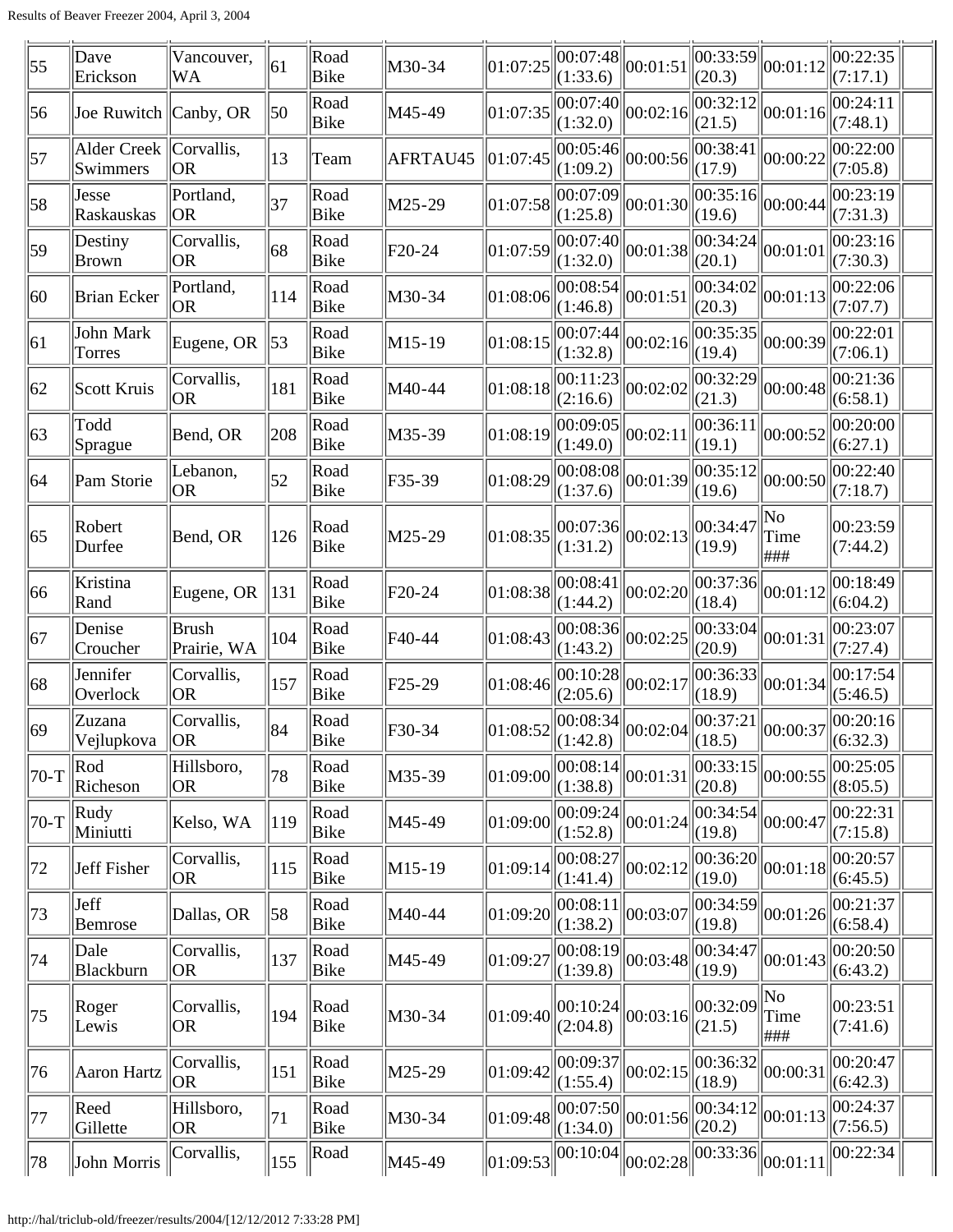|                  |                                     | OR                            |                 | Bike             |                     |          | (2:00.8)                                   |                                            | $\ $ (20.6)                                 |                                                   | (7:16.8)                                                                                                       |  |
|------------------|-------------------------------------|-------------------------------|-----------------|------------------|---------------------|----------|--------------------------------------------|--------------------------------------------|---------------------------------------------|---------------------------------------------------|----------------------------------------------------------------------------------------------------------------|--|
| 79               | David<br>Loeffler                   | Corvallis,<br>OR <sub>.</sub> | $ 46\rangle$    | Road<br>Bike     | M40-44              | 01:10:15 | 00:07:05 <br>(1:25.0)                      | 00:02:47                                   | (21.0)                                      | $\left\  \overline{00:32:56} \right\ _{00:01:10}$ | 00:26:17<br>(8:28.7)                                                                                           |  |
| 80               | Greg<br>Oldham                      | Salem, OR                     | 135             | Road<br>Bike     | M50-59              | 01:10:24 | 00:09:02 <br>(1:48.4)                      | 00:03:39                                   | 00:35:30 <br> (19.5)                        | 00:00:51                                          | 00:21:22<br>(6:53.5)                                                                                           |  |
| $\ 81$           | Theodore<br>Dreher                  | Corvallis,<br> OR             | 140             | Road<br>Bike     | M45-49              | 01:10:26 | 00:09:57 <br>(1:59.4)                      | 00:02:36                                   | 00:36:18 <br>(19.0)                         | 00:00:41                                          | 00:20:54<br>(6:44.5)                                                                                           |  |
| $\parallel$ 82-T | Robert<br>Peattie                   | Corvallis,<br> OR             | 66              | Road<br>Bike     | M45-49              | 01:10:42 | (1:40.4)                                   | $\overline{[00:08:}22\overline{00:02:52]}$ | 00:40:12 <br>(17.2)                         | $\vert 00$ :01:47 $\vert$                         | 00:17:29<br>(5:38.4)                                                                                           |  |
| $\parallel$ 82-T | Michael<br>Hickson                  | Lebanon,<br> OR               | 130             | Road<br>Bike     | M45-49              | 01:10:42 | 00:09:33 <br>(1:54.6)                      | 00:02:33                                   | 00:33:41 <br>(20.5)                         | 00:01:09                                          | 00:23:46<br>(7:40.0)                                                                                           |  |
| 84               | Mark<br>Tribble                     | Seattle, WA                   | $\parallel$ 124 | Road<br>Bike     | M30-34              | 01:10:44 | (1:47.0)                                   | $\left\  00:08:55 \right\  00:02:20$       | 00:35:46 <br>(19.3)                         | No<br>Time<br>###                                 | 00:23:43<br>(7:39.0)                                                                                           |  |
| $\ 85$           | John Bertani                        | Corvallis,<br> OR             | 31              | Mountain<br>Bike | M40-49              | 01:10:45 | 00:07:23 <br>(1:28.6)                      | 00:02:10                                   | 00:37:10 <br>(18.6)                         | 00:00:54                                          | 00:23:08<br>(7:27.7)                                                                                           |  |
| 86               | Jim Gulasky                         | Lebanon,<br><b>OR</b>         | 105             | Road<br>Bike     | M60-69              | 01:10:47 | (1:47.0)                                   | $\overline{ 00:08:55 } _{00:02:45}$        | (19.7)                                      | $\overline{ 00:35:00 } _{00:01:42}$               | 00:22:25<br>(7:13.9)                                                                                           |  |
| $\ 87$           | Sarah<br>Mollet                     | Eugene, OR                    | $\parallel$ 81  | Road<br>Bike     | F <sub>20</sub> -24 | 01:10:52 | (1:42.0)                                   | $\overline{ 00:08:30 } 00:01:42$           | (18.4)                                      | $\left\  \overline{00:37:35} \right\ _{00:01:11}$ | 00:21:54<br>(7:03.9)                                                                                           |  |
| 88               | Kristin<br><b>Brenner</b>           | Eugene, OR                    | $\parallel$ 87  | Road<br>Bike     | F20-24              | 01:11:05 | (1:51.8)                                   | $\overline{ 00:09:19 } 00:02:12 $          | $\overline{ 00:37:26 } 00:01:17$<br>(18.5)  |                                                   | 00:20:51<br>(6:43.5)                                                                                           |  |
| 89               | Robert<br>Seemuth                   | Vancouver,<br>WA              | 123             | Road<br>Bike     | M50-59              | 01:11:09 | 00:09:48 <br>(1:57.6)                      | 00:02:44                                   | 00:33:31 <br>(20.6)                         | $\ 00:01:01$                                      | 00:24:05<br>(7:46.1)                                                                                           |  |
| 90               | Grant Cyrus                         | Corvallis,<br><b>OR</b>       | 101             | Road<br>Bike     | M20-24              | 01:11:12 | 00:09:39 <br>(1:55.8)                      | 00:02:48                                   | 00:36:12 <br>(19.1)                         | 00:00:39                                          | 00:21:54<br>(7:03.9)                                                                                           |  |
| 91               | Brian Skaar                         | Philomath,<br><b>OR</b>       | 203             | Road<br>Bike     | M40-44              | 01:11:15 | 00:10:35 <br>(2:07.0)                      | 00:02:16                                   | 00:36:36 <br>(18.9)                         | 00:01:33                                          | 00:20:15<br>(6:31.9)                                                                                           |  |
| 92               | Elisif Davis                        | Corvallis,<br><b>OR</b>       | 161             | Road<br>Bike     | F20-24              | 01:11:20 | (2:04.2)                                   | $\overline{ 00:10:21 } 00:01:30 $          | $\overline{ 00:35:32 } 00:00:57$<br> (19.5) |                                                   | 00:23:00<br>(7:25.2)                                                                                           |  |
| $\ 93\ $         | Kathy<br>Blackburn                  | Corvallis,<br>OR              | $ 160\rangle$   | Road<br>Bike     | F <sub>45</sub> -49 |          | (1:44.2)                                   |                                            | (18.7)                                      |                                                   | $\boxed{01:11:22}\boxed{00:08:41}\boxed{00:03:01}\boxed{00:37:00}\boxed{00:01:20}\boxed{00:21:20}$<br>(6:52.9) |  |
| 94               | Doug Such                           | Salem, OR                     | 145             | Mountain<br>Bike | M30-39              | 01:11:23 | (1:49.2)                                   | $\overline{ 00:09:06 } 00:02:36 $          | 00:35:30 <br>(19.5)                         | 00:01:00                                          | 00:23:11<br>(7:28.7)                                                                                           |  |
| 95               | Nathan<br>Pakish                    | Corvallis,<br>OR <sub>.</sub> | 183             | Road<br>Bike     | M25-29              | 01:11:27 | 00:09:04 <br>(1:48.8)                      | 00:02:58                                   | 00:36:31<br>(18.9)                          | 00:01:19                                          | 00:21:35<br>(6:57.7)                                                                                           |  |
| 96               |                                     | Tim Shilling Camas, WA 237    |                 | Road<br>Bike     | M35-39              | 01:11:30 | 00:10:10 <br>(2:02.0)                      | 00:03:29                                   | 00:34:41 <br>(19.9)                         | 00:00:58                                          | 00:22:12<br>(7:09.7)                                                                                           |  |
| 97               | Valerie<br>McCutchan                | Eugene, OR $\parallel$ 48     |                 | Road<br>Bike     | F45-49              | 01:11:36 | 00:08:25 <br>(1:41.0)                      | 00:01:53                                   | 00:37:54 <br>(18.2)                         | 00:01:21                                          | 00:22:03<br>(7:06.8)                                                                                           |  |
| 98               | <b>Bus Station</b><br><b>Skanks</b> | Beaverton,<br>OR <sub>.</sub> | 223             | Team             | AMRTAU90  01:11:49  |          | (2:10.0)                                   | $\overline{ 00:10:50 } 00:00:58 $          | 00:39:26 <br>(17.5)                         | 00:00:27                                          | 00:20:08<br>(6:29.7)                                                                                           |  |
| 99               | Jeff Moore                          | Tigard, OR                    | 154             | Road<br>Bike     | M35-39              | 01:11:55 | 00:10:12 <br>(2:02.4)                      | 00:03:07                                   | 00:35:40 <br>(19.4)                         | 00:01:01                                          | 00:21:55<br>(7:04.2)                                                                                           |  |
| 100              | Dean Giblin                         | Portland,<br><b>OR</b>        | 248             | Road<br>Bike     | M35-39              | 01:11:59 | (2:54.0)                                   | $\overline{ 00:14:30 } 00:03:52$           | 00:34:01 <br>(20.3)                         | 00:01:22                                          | 00:18:14<br>(5:52.9)                                                                                           |  |
| 101              | Don Gannon                          | Corvallis,<br>OR <sub>.</sub> | 211             | Road<br>Bike     | M45-49              | 01:12:01 | 00:09:13 <br>(1:50.6)                      | 00:02:25                                   | 00:35:54 <br>(19.3)                         | 00:00:44                                          | 00:23:45<br>(7:39.7)                                                                                           |  |
|                  |                                     |                               |                 | Road             |                     |          | $\left\Vert 00:08:46\right\Vert \text{No}$ |                                            | 00:39:45                                    |                                                   | 00:22:18                                                                                                       |  |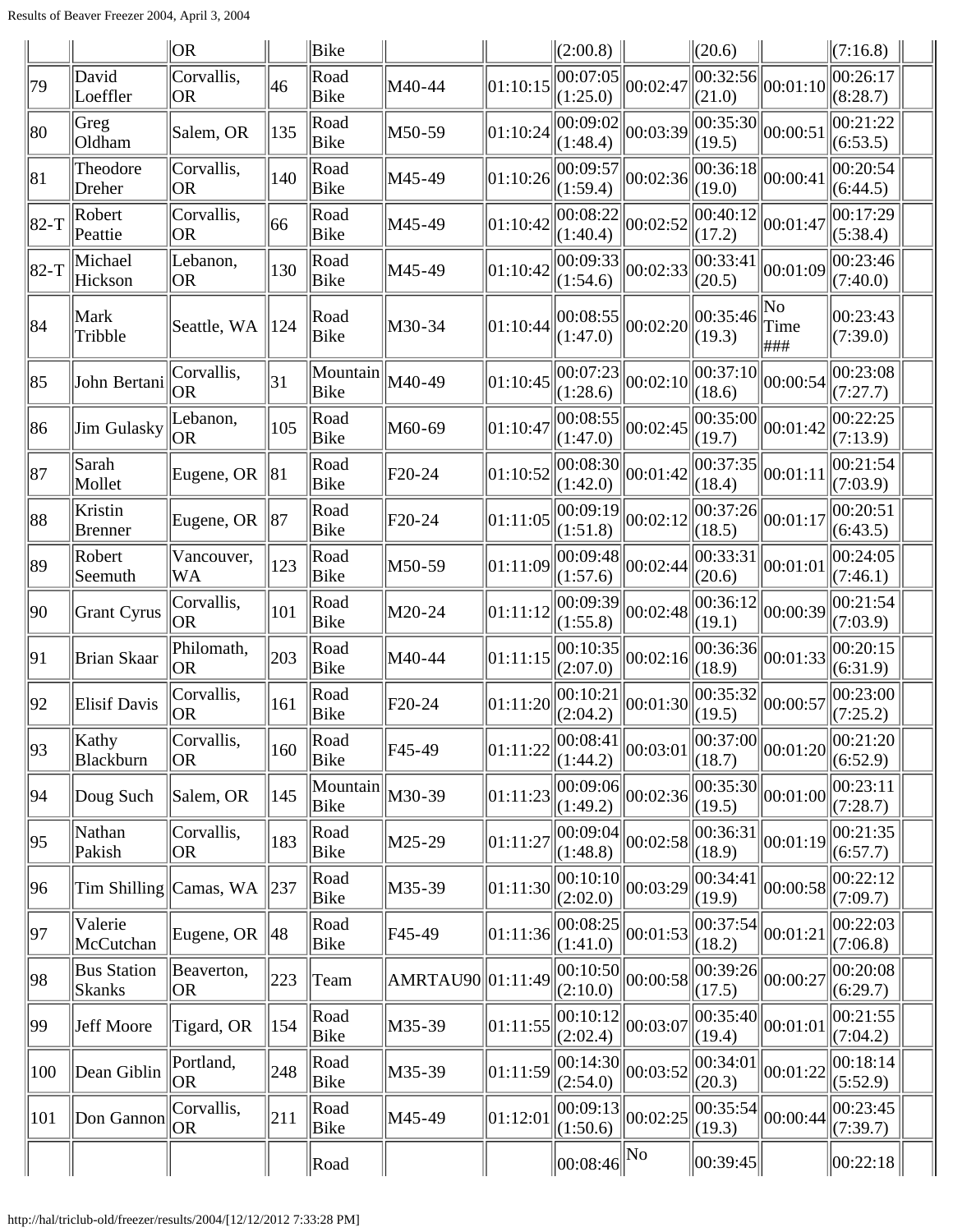| $\parallel$ 102 | Tana Bryn                   | Eugene, OR $\ 85\ $           |                 | Bike             | F <sub>20</sub> -24 | $\ 01:12:11\ _{(1:45.2)}$ |                       | $\ $ Time<br> ###                | (17.4)              | $\ 00:01:22\ _{(7:11.6)}$ |                                                                                                                                         |  |
|-----------------|-----------------------------|-------------------------------|-----------------|------------------|---------------------|---------------------------|-----------------------|----------------------------------|---------------------|---------------------------|-----------------------------------------------------------------------------------------------------------------------------------------|--|
| 103             | John<br>Runyon              | Corvallis,<br> OR             | 226             | Road<br>Bike     | M40-44              | 01:12:12                  | 00:08:24 <br>(1:40.8) | 00:03:19                         | 00:35:28 <br>(19.5) | 00:01:33                  | 00:23:28<br>(7:34.2)                                                                                                                    |  |
| 104             | <b>Katy Schuff</b>          | Corvallis,<br><b>OR</b>       | 132             | Road<br>Bike     | $F15-19$            | 01:12:17                  | 00:09:21<br>(1:52.2)  | 00:02:49                         | 00:36:20 <br>(19.0) | 00:01:05                  | 00:22:42<br>(7:19.4)                                                                                                                    |  |
| 105             | <b>Brandon</b><br>Adams     | Corvallis,<br>OR <sub>.</sub> | 90              | Mountain<br>Bike | M20-29              | 01:12:19                  | 00:07:35 <br>(1:31.0) | 00:02:25                         | 00:39:53 <br>(17.3) | 00:01:09                  | 00:21:17<br>(6:51.9)                                                                                                                    |  |
| 106             | Ben Gmelch                  | Portland,<br> OR              | 205             | Mountain<br>Bike | M20-29              | 01:12:21                  | 00:12:07 <br>(2:25.4) | 00:03:56                         | 00:35:40 <br>(19.4) | 00:01:17                  | 00:19:21<br>(6:14.5)                                                                                                                    |  |
| 107             | Andrea<br>Haslem            | Tigard, OR                    | 159             | Road<br>Bike     | F30-34              | 01:12:26                  | 00:11:55 <br>(2:23.0) | 00:02:14                         | 00:34:26 <br>(20.1) | 00:00:48                  | 00:23:03<br>(7:26.1)                                                                                                                    |  |
| 108             | $\text{Los }$<br>Corredores | Corvallis,<br><b>OR</b>       | 129             | Team             | AMRTAU90 01:12:32   |                           | 00:11:05<br>(2:13.0)  | No<br>Time<br>###                | 00:39:57 <br>(17.3) | 00:00:27                  | 00:21:03 <br>(6:47.4)                                                                                                                   |  |
| 109             | Vance<br>Trenkel            | Corvallis,<br><b>OR</b>       | 54              | Road<br>Bike     | M20-24              | 01:12:37                  | 00:08:51<br>(1:46.2)  | 00:02:18                         | 00:39:30 <br>(17.5) | 00:01:00                  | 00:20:58<br>(6:45.8)                                                                                                                    |  |
| 110             | Dee Real                    | Camas, WA                     | 97              | Road<br>Bike     | F40-44              | 01:12:39                  | 00:07:34 <br>(1:30.8) | 00:02:57                         | 00:34:59<br>(19.8)  | 00:01:26                  | $ 00:25:43\rangle$<br>(8:17.7)                                                                                                          |  |
| 111             | Lauren<br>Murphy            | Eugene, OR                    | 49              | Road<br>Bike     | $F15-19$            | 01:12:49                  | 00:07:22<br>(1:28.4)  | 00:02:09                         | 00:38:54 <br>(17.8) | 00:01:14                  | 00:23:10<br>(7:28.4)                                                                                                                    |  |
| 112             | Peter<br>Mersereau          | Portland,<br><b>OR</b>        | 167             | Road<br>Bike     | M35-39              | 01:12:51                  | 00:09:24 <br>(1:52.8) | 00:03:48                         | 00:35:45<br>(19.3)  | 00:01:41                  | 00:22:13<br>(7:10.0)                                                                                                                    |  |
| 113             | Scott<br>Chirgwin           | corvallis,<br><b>OR</b>       | 100             | Mountain<br>Bike | M20-29              | 01:13:14                  | 00:08:53 <br>(1:46.6) | 00:02:13                         | 00:39:30 <br>(17.5) | 00:00:39                  | 00:21:59<br>(7:05.5)                                                                                                                    |  |
| 114             | <b>Bill Steen</b>           | Keizer, OR                    | 144             | Road<br>Bike     | M45-49              | 01:13:27                  | 00:10:37<br>(2:07.4)  | 00:03:10                         | 00:34:43 <br>(19.9) | 00:01:05                  | 00:23:52<br>(7:41.9)                                                                                                                    |  |
| 115             | Shelley<br>Ross             | Camas, WA                     | $\ 153$         | Road<br>Bike     | F35-39              | 01:13:28                  | 00:10:12 <br>(2:02.4) | 00:02:59                         | 00:37:04 <br>(18.6) | 00:01:34                  | 00:21:39<br>(6:59.0)                                                                                                                    |  |
| $\parallel$ 116 | $\Delta$ Dave Leigh         | Corvallis,<br>OR              | $ 193\rangle$   | Road<br>Bike     | M40-44              |                           |                       |                                  |                     |                           | $\left\ 01:13:30\right\ ^{00:10:31}_{(2:06.2)}\left\ 00:02:13\right\ ^{00:36:07}_{(19.1)}\left\ 00:01:03\right\ ^{00:23:36}_{(7:36.8)}$ |  |
| 117             | Allison<br>Rayburn          | Eugene, OR                    | $\ 26\ $        | Road<br>Bike     | F20-24              | 01:13:36                  | 00:06:40 <br>(1:20.0) | 00:02:10                         | 00:38:33 <br>(17.9) | 00:00:34                  | 00:25:39<br>(8:16.5)                                                                                                                    |  |
| 118             | Katie<br>Collins            | Corvallis,<br>OR <sub>1</sub> | 180             | Road<br>Bike     | F <sub>25</sub> -29 | 01:13:42                  | 00:10:26 <br>(2:05.2) | 00:02:44                         | 00:37:39<br>(18.4)  | 00:00:44                  | 00:22:09<br>(7:08.7)                                                                                                                    |  |
| 119             | Erinn<br>Birmingham         | Eugene, OR                    | $\parallel$ 190 | Road<br>Bike     | F30-34              | 01:13:46                  | 00:10:52 <br>(2:10.4) | 00:03:09                         | 00:35:49 <br>(19.3) | 00:01:26                  | 00:22:30<br>(7:15.5)                                                                                                                    |  |
| 120             | Matt Ficek                  | Salem, OR                     | 204             | Road<br>Bike     | M35-39              | 01:13:50                  | 00:09:21<br>(1:52.2)  | 00:02:39                         | 00:36:56 <br>(18.7) | 00:01:22                  | 00:23:32<br>(7:35.5)                                                                                                                    |  |
| 121             | Chad<br>Richeson            | HIllsboro,<br><b>OR</b>       | 121             | Road<br>Bike     | M30-34              | 01:14:01                  | 00:10:02 <br>(2:00.4) | 00:02:37                         | 00:36:27<br>(19.0)  | 00:00:57                  | 00:23:58<br>(7:43.9)                                                                                                                    |  |
| 122             | Robert<br>Joerger           | Salem, OR                     | 164             | Road<br>Bike     | M50-59              | 01:14:23                  | 00:09:24 <br>(1:52.8) | 00:04:59                         | 00:35:35 <br>(19.4) | 00:01:00                  | 00:23:25<br>(7:33.2)                                                                                                                    |  |
| 123             | Zachary<br>Wiren            | Adair<br>Village, OR          | 35              | Road<br>Bike     | M20-24              | 01:14:31                  | 00:07:02 <br>(1:24.4) | 00:03:45                         | 00:37:03 <br>(18.7) | 00:01:15                  | 00:25:26<br>(8:12.3)                                                                                                                    |  |
| 124             | Zach<br>Hausken             | Corvallis,<br>OR <sub>1</sub> | $ 163\rangle$   | Mountain<br>Bike | M30-39              | 01:14:32                  | 00:09:13 <br>(1:50.6) | 00:03:02                         | 00:37:53<br>(18.2)  | 00:01:20                  | 00:23:04<br>(7:26.5)                                                                                                                    |  |
| 125             | Gwynne<br>Engleking         | Eugene, OR                    | $\parallel$ 33  | Road<br>Bike     | F <sub>20</sub> -24 | 01:14:35                  | (1:31.2)              | $\overline{ 00:07:36 } 00:02:10$ | 00:37:21<br>(18.5)  | 00:01:03                  | 00:26:25<br>(8:31.3)                                                                                                                    |  |
|                 |                             |                               |                 |                  |                     |                           |                       |                                  |                     |                           |                                                                                                                                         |  |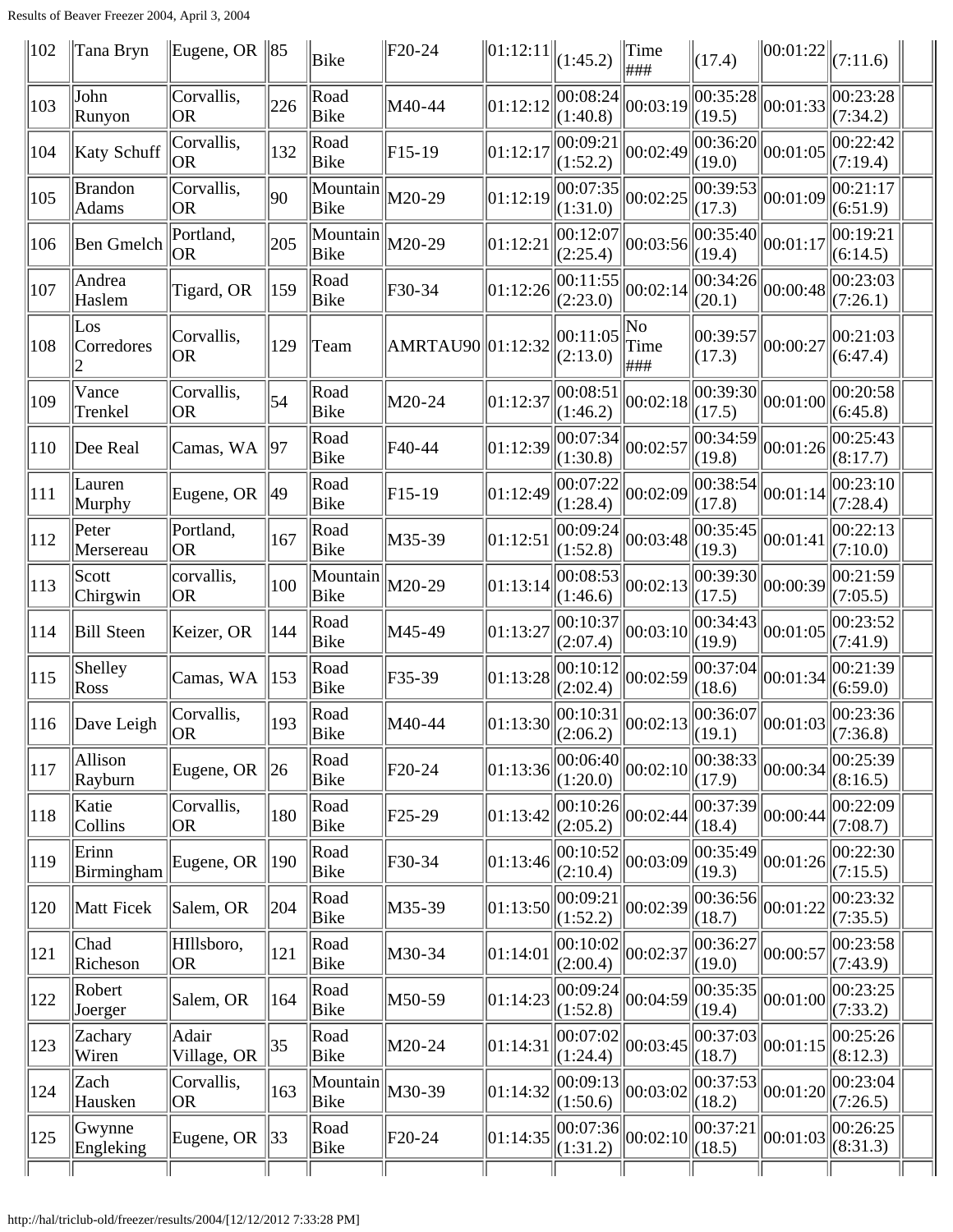| 126       | Steve Jones             | Camas, WA                     | $\parallel$ 219 | Road<br>Bike                                       | M30-34              |          | $\left\  01:14:39 \right\  00:12:39 \left\  00:03:24 \right\ $<br>(2:31.8) |                                                                                                                                                                          | $\ 00:35:59\ $<br>(19.2) | 00:01:10                            | $\ 00:21:27\ $<br>(6:55.2)     |  |
|-----------|-------------------------|-------------------------------|-----------------|----------------------------------------------------|---------------------|----------|----------------------------------------------------------------------------|--------------------------------------------------------------------------------------------------------------------------------------------------------------------------|--------------------------|-------------------------------------|--------------------------------|--|
| 127       | Carole<br>Jubert        | Corvallis,<br><b>OR</b>       | 117             | Road<br>Bike                                       | F45-49              | 01:14:49 | $\left\ \overline{00:09:19}\right\ _{00:02:41}$<br>(1:51.8)                |                                                                                                                                                                          | 00:38:42 <br>(17.9)      | 00:01:51                            | 00:22:16<br>(7:11.0)           |  |
| 128       | Kaisa<br>Tuominen       | Corvallis,<br>OR <sub>.</sub> | 107             | Road<br><b>Bike</b>                                | F <sub>25</sub> -29 | 01:14:50 | 00:08:02 <br>(1:36.4)                                                      | 00:02:21                                                                                                                                                                 | 00:35:38 <br>(19.4)      | 00:01:35                            | 00:27:14<br>(8:47.1)           |  |
| 129       | Mark<br>Turnbull        | Hillsboro,<br>OR <sub>.</sub> | 158             | Mountain<br>Bike                                   | M40-49              | 01:14:52 | 00:09:38 <br>(1:55.6)                                                      | 00:02:30                                                                                                                                                                 | 00:35:50 <br>(19.3)      | 00:01:20                            | 00:25:34<br>(8:14.8)           |  |
| 130       | Deb<br>Lambourn         | Portland,<br>OR <sub>.</sub>  | 63              | Road<br>Bike                                       | F35-39              | 01:14:53 | 00:07:48 <br>(1:33.6)                                                      | 00:02:04                                                                                                                                                                 | 00:33:32 <br>(20.6)      | 00:01:30                            | 00:29:59<br>(9:40.3)           |  |
| 131       | Jack Pendell Eugene, OR |                               | $\parallel$ 120 | Road<br>Bike                                       | M35-39              | 01:15:01 | 00:07:57 <br>(1:35.4)                                                      | 00:03:36                                                                                                                                                                 | 00:36:20 <br>(19.0)      | 00:01:16                            | 00:25:52<br>(8:20.6)           |  |
| 132-<br>T | Amber<br>Smith          | Corvallis,<br><b>OR</b>       | 222             | Mountain<br>Bike                                   | F <sub>20</sub> -29 | 01:15:06 | 00:11:35 <br>(2:19.0)                                                      | 00:02:04                                                                                                                                                                 | 00:38:53 <br>(17.8)      | 00:00:49                            | 00:21:45<br>(7:01.0)           |  |
| 132-<br>T | Nicole<br>Maggiulli     | Corvallis,<br><b>OR</b>       | 249             | Road<br>Bike                                       | F20-24              | 01:15:06 | 00:10:46 <br>(2:09.2)                                                      | 00:02:45                                                                                                                                                                 | 00:38:54 <br>(17.8)      | 00:00:30                            | 00:22:11<br>(7:09.4)           |  |
| 134       | Melinda von<br>Borstel  | Corvallis,<br> OR             | 133             | Road<br>Bike                                       | $F20-24$            | 01:15:07 | 00:09:32 <br>(1:54.4)                                                      | 00:02:46                                                                                                                                                                 | 00:38:44 <br>(17.8)      | 00:01:38                            | 00:22:27<br>(7:14.5)           |  |
| 135       | Andy<br><b>Boulton</b>  | Sherwood,<br><b>OR</b>        | 138             | Road<br>Bike                                       | $M15-19$            | 01:15:13 | 00:10:15<br>(2:03.0)                                                       | No<br>Time<br> ###                                                                                                                                                       | 00:42:54 <br>(16.1)      | 00:00:47                            | 00:21:17<br>(6:51.9)           |  |
| 136       | David<br>Graham         | Keizer, OR                    | 106             | Road<br>Bike                                       | M50-59              | 01:15:46 | 00:08:57<br>(1:47.4)                                                       | 00:02:54                                                                                                                                                                 | (19.2)                   | $\overline{ 00:36:01 } _{00:02:02}$ | 00:25:52<br>(8:20.6)           |  |
| 137       | Karin<br>Krueger        | Corvallis,<br><b>OR</b>       | 128             | Road<br>Bike                                       | F40-44              | 01:15:53 | 00:08:39 <br>(1:43.8)                                                      | $ 00:02:2\rangle$                                                                                                                                                        | (18.6)                   | $\overline{ 00:37:13 } 00:01:29 $   | 00:26:11<br>(8:26.8)           |  |
| 138       | Alison<br>Weber         | Eugene, OR                    | $\parallel$ 102 | Road<br>Bike                                       | F20-24              | 01:15:57 | 00:08:48 <br>(1:45.6)                                                      | 00:03:02                                                                                                                                                                 | 00:38:54 <br>(17.8)      | 00:01:44                            | 00:23:29<br>(7:34.5)           |  |
| 139       | Angelina<br>Wrathall    | Portland,<br>OR <sub>1</sub>  | 173             | Road<br>Bike                                       | $F20-24$            | 01:16:05 | 00:08:25 <br>(1:41.0)                                                      | 00:03:34                                                                                                                                                                 | 00:38:25 <br>(18.0)      | 00:00:53                            | 00:24:48<br>(8:00.0)           |  |
| 140       |                         | Lauren Anas Eugene, OR  86    |                 | Road<br>Bike                                       | F20-24              |          |                                                                            | $\begin{array}{ l l l l l } \hline 01:16:13 & 00:09:26 & 00:02:29 & 00:39:21 & 00:01:31 & 00:23:26 \\ \hline (1:53.2) & (17.6) & (17.6) & (7:33.5) & \hline \end{array}$ |                          |                                     | 00:23:26                       |  |
| 141       | Denny<br>McCarthy       | Salem, OR                     | 166             | Road<br>Bike                                       | M45-49              | 01:16:23 | (1:56.0)                                                                   | $\left\ \overline{00:09:40}\right\ _{00:03:33}$                                                                                                                          | 00:37:02 <br>(18.7)      | 00:02:24                            | 00:23:44 <br>(7:39.4)          |  |
| 142       | September<br>Woolard    | Salem, OR                     | 41              | Road<br>Bike                                       | F30-34              | 01:16:38 | $\overline{ 00:07:02 } 00:01:47$<br>(1:24.4)                               |                                                                                                                                                                          | 00:39:17<br>(17.6)       | 00:01:47                            | 00:26:45 <br>(8:37.7)          |  |
| 143       | Richard<br>Davis        | Corvallis,<br>OR <sub>.</sub> | 234             | Road<br>Bike                                       | M50-59              | 01:16:58 | (2:24.0)                                                                   | $\overline{00:12:00}\big\  00:04:29$                                                                                                                                     | 00:34:02 <br>(20.3)      | 00:01:11                            | 00:25:16<br>(8:09.0)           |  |
| 144       | Robyn<br>Johnson        | Eugene, OR                    | $\parallel$ 72  | Road<br>Bike                                       | F20-24              | 01:17:03 | 00:07:17 <br>(1:27.4)                                                      | 00:02:41                                                                                                                                                                 | 00:40:36 <br>(17.0)      | 00:01:05                            | 00:25:24 <br>(8:11.6)          |  |
| 145       | Ayre<br>Helfrich        | Beaverton,<br> OR             | 62              | Road<br>Bike                                       | F35-39              | 01:17:07 | (1:41.8)                                                                   | $\overline{ 00:08:29 } 00:02:25$                                                                                                                                         | 00:36:39 <br>(18.9)      | 00:01:36                            | 00:27:58 <br>(9:01.3)          |  |
| 146       | Ronald<br>Trunick       | Welches,<br><b>OR</b>         | 214             | Road<br>Bike                                       | M60-69              | 01:17:23 | 00:12:15 <br>(2:27.0)                                                      | 00:02:50                                                                                                                                                                 | 00:37:02 <br>(18.7)      | 00:01:05                            | 00:24:11<br>(7:48.1)           |  |
| 147       | Jonathan<br>Dolp        | Portland,<br>OR <sub>.</sub>  | 218             | Mountain<br>Bike                                   | M30-39              | 01:17:25 | 00:09:45 <br>(1:57.0)                                                      | 00:02:39                                                                                                                                                                 | 00:41:04 <br>(16.8)      | 00:00:39                            | 00:23:18<br>(7:31.0)           |  |
| 148       | Mandy<br>Giblin         | Portland,<br>OR               | 247             | Road<br>Bike                                       | F <sub>25</sub> -29 | 01:17:31 | $\left\  00:09:34 \right\  00:03:37$<br>(1:54.8)                           |                                                                                                                                                                          | 00:43:31<br>(15.9)       | No<br>Time<br>###                   | $ 00:20:49\rangle$<br>(6:42.9) |  |
| 149       | Joshua<br>Guinn         | Eugene, OR $\parallel$ 150    |                 | $\sqrt{\text{Mountain}}\ _{\text{M20-29}}$<br>Bike |                     |          |                                                                            | $\left\ 01:17:35\right\ ^{00:10:26}_{(2:05.2)}\right\ 00:02:56\left\ 00:40:17:2\right\}$                                                                                 | 00:40:10                 | 00:00:49                            | 00:23:14<br>$\Vert$ (7:29.7)   |  |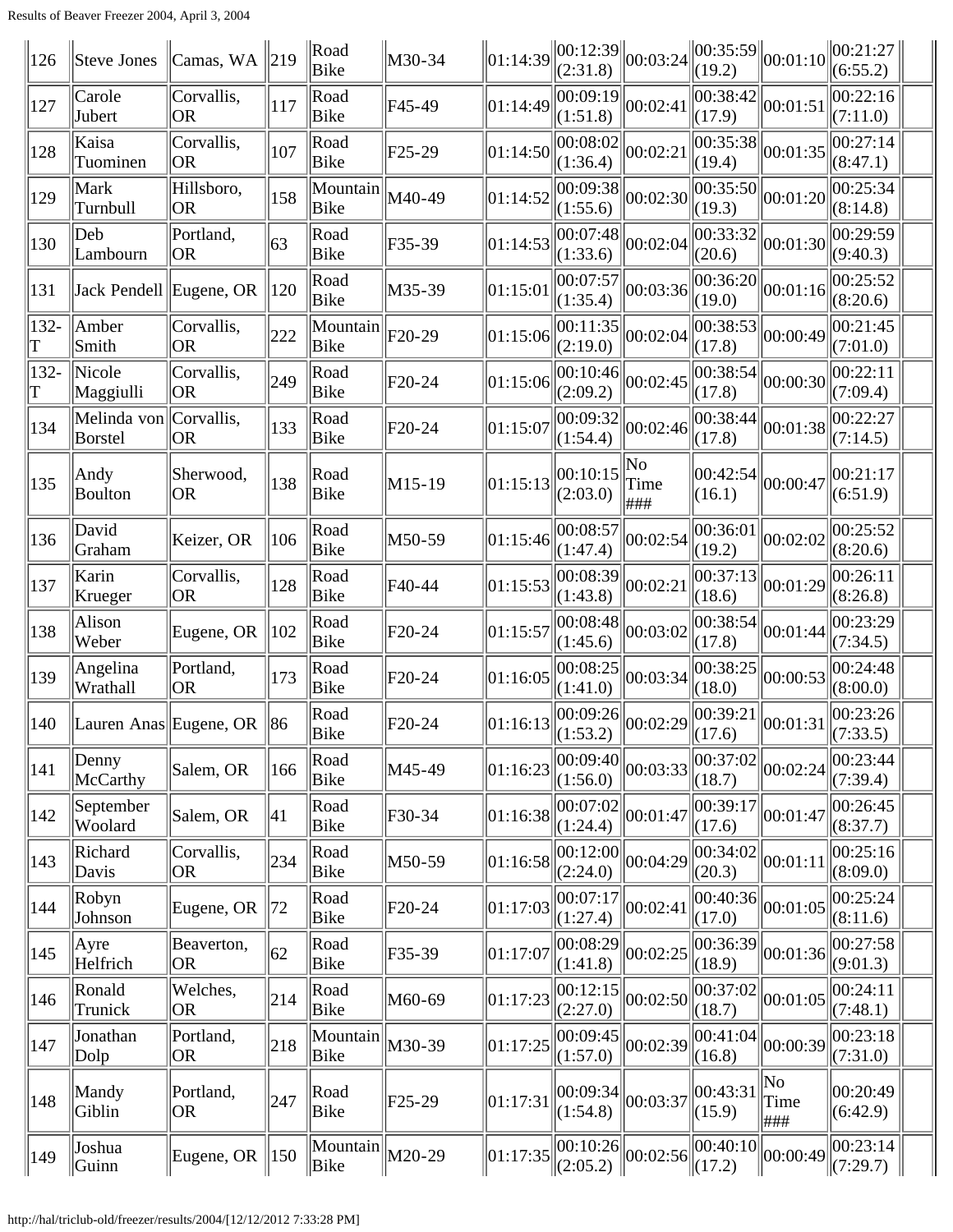| 150           | Bruce<br>Dougan            | Welches,<br> OR               | 241              | Road<br>Bike            | M45-49              | 01:17:55 | 00:11:31 <br>(2:18.2)                        | 00:03:53                                         | 00:37:21<br>(18.5)                         | 00:01:21                                 | 00:23:49<br>(7:41.0)  |  |
|---------------|----------------------------|-------------------------------|------------------|-------------------------|---------------------|----------|----------------------------------------------|--------------------------------------------------|--------------------------------------------|------------------------------------------|-----------------------|--|
| 151           | Amy<br>Viglione            | Corvallis,<br> OR             | 21               | Road<br>Bike            | $F15-19$            | 01:18:03 | 00:06:59 <br>(1:23.8)                        | 00:02:18                                         | (17.6)                                     | $\sqrt{\frac{1}{100:39:19}}\ 00:01:03\}$ | 00:28:24<br>(9:09.7)  |  |
| 152           | Brian<br>Sunderland        | Corvallis,<br><b>OR</b>       | 36               | Road<br>Bike            | M40-44              | 01:18:21 | 00:07:33 <br>(1:30.6)                        | 00:03:35                                         | 00:39:01 <br>(17.7)                        | 00:00:44                                 | 00:27:28<br>(8:51.6)  |  |
| 153           | Cristin<br>Bernstein       | Camas, WA                     | $\parallel$ 186  | Road<br>Bike            | F30-34              | 01:18:41 | (1:59.0)                                     | $\overline{ 00:09:55 } 00:03:25$                 | $\overline{ 00:37:46 } 00:01:51$<br>(18.3) |                                          | 00:25:44<br>(8:18.1)  |  |
| 154           | Elizabeth<br>Hoops         | Camas, WA                     | 199              | Road<br>Bike            | F45-49              | 01:18:42 | $\overline{ 00:09:58 } 00:03:17$<br>(1:59.6) |                                                  | 00:37:12 <br>(18.6)                        | 00:02:01                                 | 00:26:14<br>(8:27.7)  |  |
| 155           | Heather<br>Law             |                               | 67               | Road<br>Bike            | F30-34              | 01:18:43 | 00:07:33 <br>(1:30.6)                        | 00:03:05                                         | 00:40:47 <br>(16.9)                        | 00:01:22                                 | 00:25:56<br>(8:21.9)  |  |
| 156           | Desiree<br>Johnson         | Corvallsi,<br><b>OR</b>       | 175              | Mountain<br>Bike        | F20-29              | 01:18:44 | 00:10:35 <br>(2:07.0)                        | 00:03:21                                         | 00:40:37 <br>(17.0)                        | $\vert\vert 00$ :00:36 $\vert$           | 00:23:35<br>(7:36.5)  |  |
| 157           | Alissa<br>Brown            | Eugene, OR                    | $\parallel$ 192  | Road<br>Bike            | F20-24              | 01:19:17 | 00:09:47 <br>(1:57.4)                        | 00:02:30                                         | 00:40:17 <br>(17.2)                        | 00:01:22                                 | 00:25:21<br>(8:10.6)  |  |
| 158           | Heidi Potter               | Corvallis,<br><b>OR</b>       | 96               | Road<br>Bike            | $F20-24$            | 01:19:24 | 00:08:12 <br>(1:38.4)                        | 00:01:51                                         | 00:38:53 <br>(17.8)                        | 00:00:41                                 | 00:29:47<br>(9:36.5)  |  |
| 159           | Fritz Forgy                | Mountain<br>View, CA          | 45               | Mountain<br>Bike        | M40-49              | 01:20:02 | 00:07:58 <br>(1:35.6)                        | 00:03:10                                         | 00:43:13 <br>(16.0)                        | 00:00:40                                 | 00:25:01<br>(8:04.2)  |  |
| 160           | Carey<br>Schulte           | Portland,<br> OR              | $\vert 51 \vert$ | Mountain<br><b>Bike</b> | F40-49              | 01:20:10 | 00:07:41 <br>(1:32.2)                        | 00:02:54                                         | 00:42:25<br>(16.3)                         | 00:01:09                                 | 00:26:01<br>(8:23.5)  |  |
| 161           | Caroline<br><b>Quiring</b> | Corvallis,<br><b>OR</b>       | 42               | Mountain<br>Bike        | F <sub>20</sub> -29 | 01:20:20 | 00:07:36<br>(1:31.2)                         | 00:02:58                                         | 00:46:23 <br>(14.9)                        | 00:00:53                                 | 00:22:30<br>(7:15.5)  |  |
| 162           | Kristi Duer                | Camas, WA                     | 141              | Road<br>Bike            | F35-39              | 01:20:46 | 00:09:27<br>(1:53.4)                         | 00:02:52                                         | 00:38:50 <br>(17.8)                        | 00:01:04                                 | 00:28:33<br>(9:12.6)  |  |
| 163           | Sally<br>Stafford          | Corvallis,<br> OR             | 169              | Road<br>Bike            | F50-59              | 01:20:49 | 00:10:17 <br>(2:03.4)                        | 00:03:08                                         | 00:41:51 <br>(16.5)                        | 00:01:18                                 | 00:24:15<br>(7:49.4)  |  |
| 164           | Tanya Wray                 | $\parallel$ Bend, OR          | 147              | Road<br>Bike            | F30-34              | 01:21:04 | 00:10:09<br>(2:01.8)                         | 00:04:02                                         | 00:41:15 <br>(16.8)                        | 00:01:48                                 | 00:23:50<br>(7:41.3)  |  |
| $ 165\rangle$ | Cindy<br><b>Brosius</b>    | Colorado<br>Springs, CO       | 191              | Road<br>Bike            | F35-39              | 01:21:13 | (2:05.6)                                     | $\left\  \frac{1}{00:10:28} \right\ _{00:02:47}$ | (18.5)                                     | $\frac{1}{ 00:37:16 }$ 00:01:22          | 00:29:20 <br>(9:27.7) |  |
| 166           | Tiffany<br>Brown           | Corvallis,<br> OR             | 93               | Road<br>Bike            | $F25-29$            | 01:21:24 | 00:08:19 <br>(1:39.8)                        | 00:02:45                                         | 00:40:31<br>(17.1)                         | 00:01:44                                 | 00:28:05<br>(9:03.5)  |  |
| 167           | Cynthia<br>Breene          | Eugene, OR                    | 92               | Road<br>Bike            | F20-24              | 01:21:25 | 00:08:57<br>(1:47.4)                         | 00:02:41                                         | 00:40:04 <br>(17.3)                        | 00:01:31                                 | 00:28:12 <br>(9:05.8) |  |
| 168-<br>T     | Joni Neilson               | Corvallis,<br><b>OR</b>       | 136              | Mountain<br>Bike        | F <sub>20</sub> -29 | 01:21:33 | 00:09:01<br>(1:48.2)                         | 00:02:57                                         | 00:43:38 <br>(15.8)                        | 00:00:39                                 | 00:25:18 <br>(8:09.7) |  |
| 168-<br>T     | Christina<br>Kakoyannis    | Corvallis,<br>OR              | 165              | Mountain<br>Bike        | F30-39              | 01:21:33 | 00:09:36 <br>(1:55.2)                        | 00:02:39                                         | 00:42:44 <br>(16.2)                        | 00:00:53                                 | 00:25:41<br>(8:17.1)  |  |
| 170           | Andrea<br>Dolp             | Portland,<br>OR               | 149              | Road<br>Bike            | F30-34              | 01:21:40 | 00:08:37 <br>(1:43.4)                        | 00:03:24                                         | 00:41:57<br>(16.5)                         | 00:01:50                                 | 00:25:52<br>(8:20.6)  |  |
| 171           | Anthony<br>Morgan          | Vancouver,<br>WA              | 88               | Road<br>Bike            | M40-44              | 01:21:43 | 00:07:27<br>(1:29.4)                         | No<br>Time<br> ###                               | 00:42:58 <br>(16.1)                        | 00:01:29                                 | 00:29:49 <br>(9:37.1) |  |
| 172           | Katie<br>Tinnesand         | Corvallis,<br>OR <sub>.</sub> | 98               | Mountain<br>Bike        | F <sub>20</sub> -29 | 01:21:44 | 00:07:54<br>(1:34.8)                         | 00:02:03                                         | 00:40:54 <br>(16.9)                        | 00:00:39                                 | 00:30:14<br>(9:45.2)  |  |
| 173           | Norman<br>Smith            | <b>OR</b>                     | 224              | Road<br>Bike            | M50-59              | 01:21:45 | 00:11:57<br>(2:23.4)                         | 00:02:56                                         | (18.2)                                     | $\overline{ 00:37:56 } 00:01:04 $        | 00:27:52<br>(8:59.4)  |  |
|               |                            |                               |                  |                         |                     |          |                                              |                                                  |                                            |                                          |                       |  |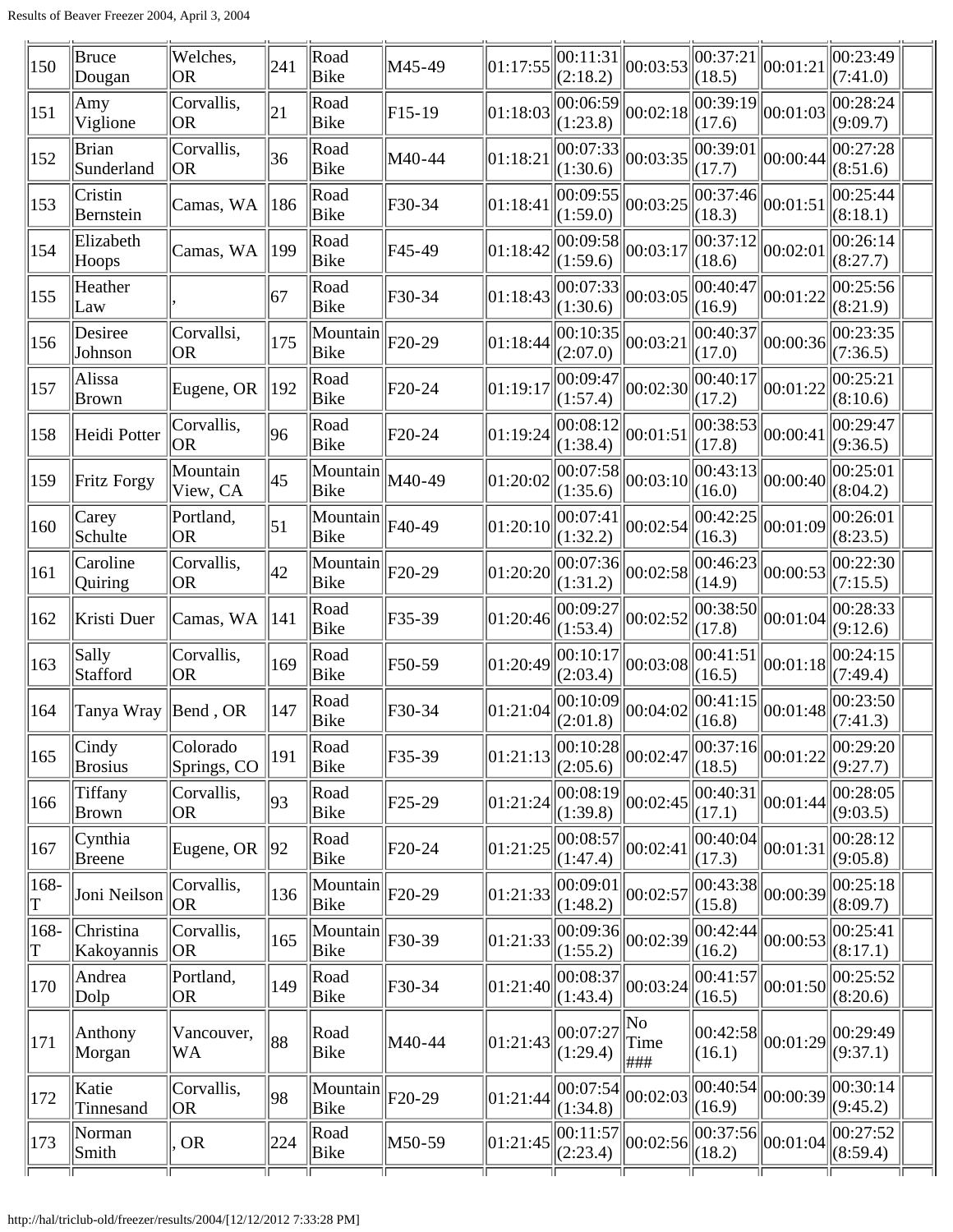| 174 | Gregory<br>Colzani        | Vancouver,<br><b>WA</b>       | 227             | Road<br>Bike     | M45-49              | 01:21:52                                        | (2:30.2)                                     | $\ 00:12:31\ _{00:03:18}$                       | (17.8)              | $\ 00:38:45\ _{00:01:08}\ $                     | $\ 00:26:10\ $<br>(8:26.5)                                  |  |
|-----|---------------------------|-------------------------------|-----------------|------------------|---------------------|-------------------------------------------------|----------------------------------------------|-------------------------------------------------|---------------------|-------------------------------------------------|-------------------------------------------------------------|--|
| 175 | Lindsay<br>Parker         | Corvallis,<br> OR             | 213             | Mountain<br>Bike | F40-49              | 01:21:55                                        | 00:11:33<br>(2:18.6)                         | 00:04:13                                        | 00:39:38 <br>(17.4) | 00:01:21                                        | 00:25:10<br>(8:07.1)                                        |  |
| 176 | <b>Brad</b><br>Weathermon | Salem, OR                     | 172             | Road<br>Bike     | M40-44              | 01:22:01                                        | 00:13:40<br>(2:44.0)                         | 00:04:05                                        | 00:36:26 <br>(19.0) | 00:01:40                                        | 00:26:10<br>(8:26.5)                                        |  |
| 177 | Ron Kleiner               | Fairfield,<br>CА              | 118             | Road<br>Bike     | M40-44              | 01:22:04                                        | 00:09:41<br>(1:56.2)                         | 00:01:53                                        | 00:36:33 <br>(18.9) | 00:00:57                                        | 00:33:00<br>(10:38.7)                                       |  |
| 178 | Leah Ehmke                | Portland,<br><b>OR</b>        | 142             | Road<br>Bike     | F20-24              | 01:22:10                                        | 00:09:24 <br>(1:52.8)                        | 00:02:53                                        | 00:42:42<br>(16.2)  | 00:00:50                                        | 00:26:21<br>(8:30.0)                                        |  |
| 179 | Dan Clark                 | Salem, OR                     | 179             | Mountain<br>Bike | M50-59              | 01:22:28                                        | 00:11:00 <br>(2:12.0)                        | 00:04:13                                        | 00:42:14<br>(16.4)  | 00:00:50                                        | 00:24:11<br>(7:48.1)                                        |  |
| 180 | Matt<br>Thorburn          | Corvallis,<br> OR             | 238             | Mountain<br>Bike | M30-39              | 01:22:39                                        | 00:13:04 <br>(2:36.8)                        | 00:03:06                                        | 00:40:43 <br>(17.0) | 00:00:34                                        | 00:25:12<br>(8:07.7)                                        |  |
| 181 | Scout<br>Phillips         | Corvallis,<br><b>OR</b>       | 156             | Road<br>Bike     | F <sub>25</sub> -29 | 01:22:48                                        | 00:09:05 <br>(1:49.0)                        | 00:02:06                                        | 00:40:13<br>(17.2)  | No<br>Time<br> ###                              | 00:31:24<br>(10:07.7)                                       |  |
| 182 | Becky<br>Willhite         | Salem, OR                     | 189             | Road<br>Bike     | F30-34              | 01:23:08                                        | 00:09:58 <br>(1:59.6)                        | 00:03:07                                        | 00:41:38<br>(16.6)  | 00:00:58                                        | 00:27:27<br>(8:51.3)                                        |  |
| 183 | Sara<br>Swedlund          | Bend, OR                      | 197             | Mountain<br>Bike | F30-39              | 01:23:16                                        | 00:10:18 <br>(2:03.6)                        | 00:03:31                                        | 00:42:51<br>(16.1)  | 00:01:29                                        | 00:25:07<br>(8:06.1)                                        |  |
| 184 | Cheryl<br>Dyehouse        | Camas, WA                     | $\parallel$ 112 | Road<br>Bike     | F40-44              | 01:23:17                                        | 00:08:55<br>(1:47.0)                         | No<br>Time<br>###                               | 00:39:19 <br>(17.6) | 00:01:14                                        | 00:33:49<br>(10:54.5)                                       |  |
| 185 | Ali Benson                | Portland,<br> OR              | 17              | Road<br>Bike     | F <sub>20</sub> -24 | 01:23:24                                        | 00:06:39 <br>(1:19.8)                        | 00:02:42                                        | 00:44:54 <br>(15.4) | 00:00:49                                        | 00:28:20<br>(9:08.4)                                        |  |
| 186 | Sarah<br>Prudhomme        | Bend, OR                      | 174             | Mountain<br>Bike | F30-39              | 01:23:26                                        | 00:09:31 <br>(1:54.2)                        | 00:03:15                                        | 00:43:30 <br>(15.9) | 00:00:57                                        | 00:26:13<br>(8:27.4)                                        |  |
| 187 | Deanna<br>Lund            | Salem, OR                     | 74              | Mountain<br>Bike | F <sub>20</sub> -29 | 01:23:30                                        | 00:08:13 <br>(1:38.6)                        | 00:03:22                                        | 00:49:29 <br>(14.0) | 00:00:58                                        | 00:21:28<br>(6:55.5)                                        |  |
| 188 | Andrew<br>Sedlock         | Klamath<br>Falls, OR          | $\ 236\ $       | Road<br>Bike     | M50-59              | $\ 01:23:32\ _{(2:25.8)}^{\cup \cup \{1,2,3\}}$ | 00:12:09                                     | $\ 00:04:16\ _{(16.6)}^{\infty}$                | 00:41:35            |                                                 | $\left\  00:00:42 \right\  00:24:50 \left\  00:00 \right\ $ |  |
| 189 | Keri Dull                 | Corvallis,<br>OR <sub>.</sub> | 111             | Road<br>Bike     | F20-24              | 01:23:33                                        | $\overline{ 00:10:33 } 00:03:45$<br>(2:06.6) |                                                 | 00:42:09 <br>(16.4) | 00:01:02                                        | 00:26:04<br>(8:24.5)                                        |  |
| 190 | Diane<br>Priewe           | Philomath,<br> OR             | 207             | Road<br>Bike     | F40-44              | 01:23:41                                        | 00:10:53 <br>(2:10.6)                        | 00:02:53                                        | 00:43:21<br>(15.9)  | 00:01:30                                        | 00:25:04<br>(8:05.2)                                        |  |
| 191 | Gayle<br>Evenson          | Philomath,<br>OR <sub>.</sub> | 148             | Road<br>Bike     | F50-59              | 01:23:42                                        | 00:10:11 <br>(2:02.2)                        | 00:03:43                                        | 00:42:28 <br>(16.3) | 00:01:56                                        | 00:25:24<br>(8:11.6)                                        |  |
| 192 | Jeff Macey                | Portland,<br>OR <sub>.</sub>  | 229             | Road<br>Bike     | M40-44              | 01:24:08                                        | 00:12:01<br>(2:24.2)                         | 00:04:12                                        | 00:37:53<br>(18.2)  | 00:02:01                                        | 00:28:01<br>(9:02.3)                                        |  |
| 193 | Robert<br>Gruber          | Corvallis,<br>OR <sub>1</sub> | 177             | Mountain<br>Bike | M20-29              | 01:24:20                                        | 00:09:17 <br>(1:51.4)                        | 00:02:09                                        | 00:46:05<br>(15.0)  | 00:00:52                                        | 00:25:57<br>(8:22.3)                                        |  |
| 194 | Mary<br>Wright            | Salem, OR                     | 99              | Road<br>Bike     | F35-39              | 01:24:33                                        | 00:10:27 <br>(2:05.4)                        | 00:03:23                                        | 00:42:55 <br>(16.1) | 00:01:31                                        | 00:26:17<br>(8:28.7)                                        |  |
| 195 | Anita<br>Risberg          | Salem, OR                     | 168             | Road<br>Bike     | F40-44              | 01:24:34                                        | 00:14:01 <br>(2:48.2)                        | 00:04:28                                        | (17.6)              | $\sqrt{00:}39:16\big\ 00:02:40\big\ $           | 00:24:09<br>(7:47.4)                                        |  |
| 196 | Stephen<br>Conner         | Corvallis,<br> OR             | 217             | Road<br>Bike     | M35-39              | 01:24:47                                        | 00:11:37 <br>(2:19.4)                        | 00:03:03                                        | 00:40:41 <br>(17.0) | 00:01:14                                        | 00:28:12<br>(9:05.8)                                        |  |
| 197 | Sarah<br>Whittle          | Salem, OR                     | $\parallel$ 22  | Mountain<br>Bike | F <sub>20</sub> -29 | 01:24:50                                        | $\ $ (1:25.4) $\ $                           | $\left\ \overline{00:07:07}\right\ _{00:02:35}$ | $\Vert(14.6)$       | $\left\ \overline{00:47:20}\right\ _{00:00:34}$ | 00:27:14<br>$\ $ (8:47.1)                                   |  |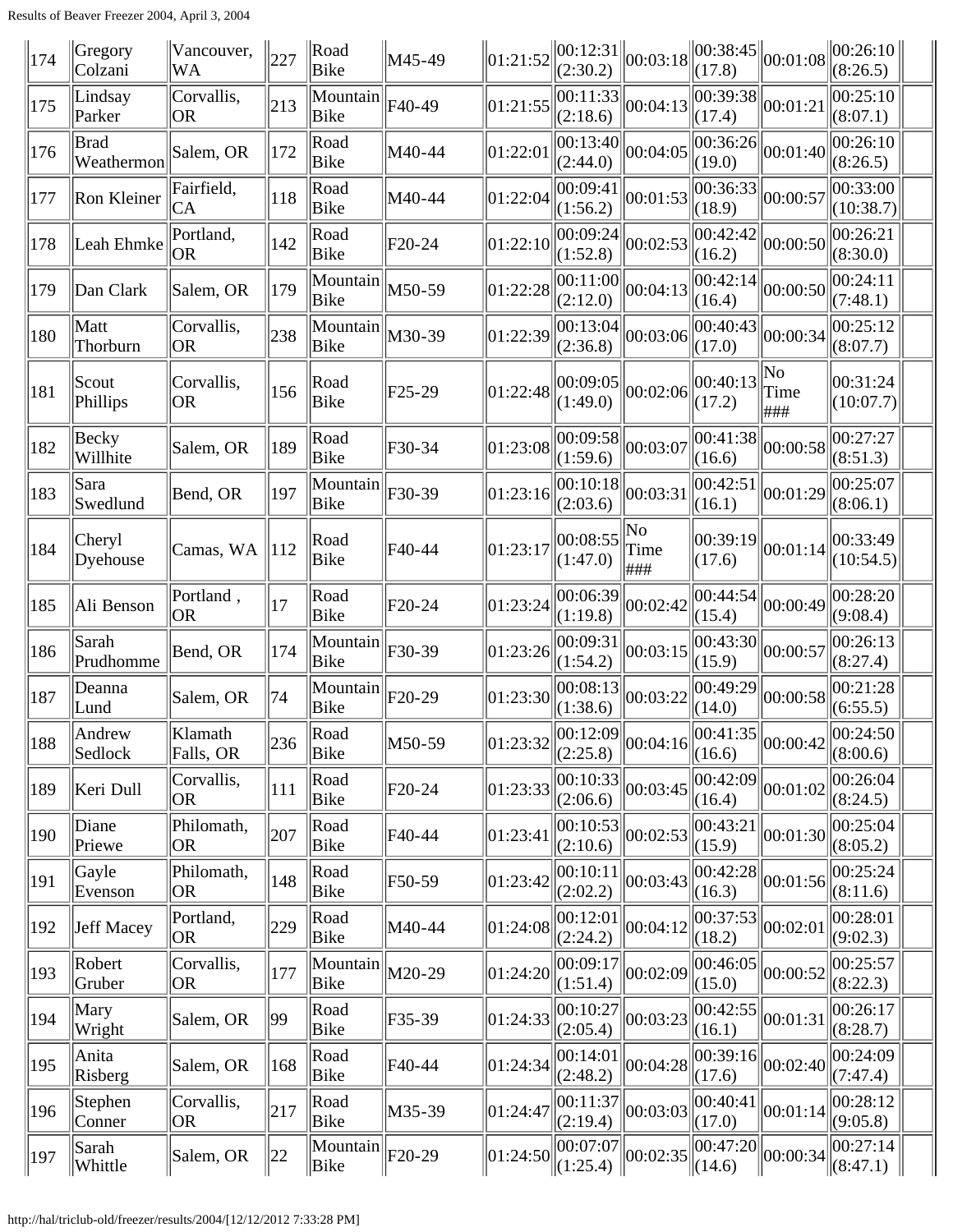| 198 | Katri<br>Laukkanen                     | Forest<br>Grove, OR     | 34              | Road<br>Bike                                    | F20-24              | 01:24:53                       | 00:07:19<br>(1:27.8)  | 00:02:49                                                                                                                                                                                                                    | 00:44:13 <br>(15.6)                            | 00:00:47          | 00:29:45<br>(9:35.8)           |
|-----|----------------------------------------|-------------------------|-----------------|-------------------------------------------------|---------------------|--------------------------------|-----------------------|-----------------------------------------------------------------------------------------------------------------------------------------------------------------------------------------------------------------------------|------------------------------------------------|-------------------|--------------------------------|
| 199 | Kerri<br>Schweiger                     | Portland,<br><b>OR</b>  | 188             | Road<br>Bike                                    | F35-39              | 01:25:06                       | 00:11:03 <br>(2:12.6) | 00:03:21                                                                                                                                                                                                                    | 00:43:28 <br>(15.9)                            | 00:01:09          | 00:26:05 <br>(8:24.8)          |
| 200 | Abigail<br>Elder                       | Portland,<br><b>OR</b>  | 187             | Road<br>Bike                                    | F30-34              | 01:25:13                       | 00:10:45 <br>(2:09.0) | 00:03:01                                                                                                                                                                                                                    | $\overline{ 00:43:06 } 00:01:04 $<br>(16.0)    |                   | 00:27:17<br>(8:48.1)           |
| 201 | Patrick<br>Canan                       | Corvallis,<br>OR        | 233             | Road<br>Bike                                    | M50-59              | 01:25:28                       | 00:13:27<br>(2:41.4)  | 00:04:10                                                                                                                                                                                                                    | 00:41:05 <br>(16.8)                            | 00:00:44          | $ 00:26:02\rangle$<br>(8:23.9) |
| 202 | Thomas<br>Dyehouse                     | Camas, WA               | 113             | Road<br>Bike                                    | M40-44              | 01:25:30                       | 00:07:54<br>(1:34.8)  | 00:03:23                                                                                                                                                                                                                    | 00:39:25 <br>(17.5)                            | 00:01:22          | 00:33:26 <br>(10:47.1)         |
| 203 | Erin Reilly                            | Eugene, OR              | 177             | Road<br>Bike                                    | F40-44              | 01:26:04                       | 00:09:25<br>(1:53.0)  | 00:04:07                                                                                                                                                                                                                    | 00:42:56 <br>(16.1)                            | 00:01:13          | 00:28:23 <br>(9:09.4)          |
| 204 | Yvonne<br>Alaman                       | Philomath,<br><b>OR</b> | 185             | Road<br>Bike                                    | F40-44              | 01:26:06                       | 00:12:01<br>(2:24.2)  | 00:03:24                                                                                                                                                                                                                    | 00:44:51<br>(15.4)                             | 00:02:44          | 00:23:06<br>(7:27.1)           |
| 205 | Brenda<br>Snell                        | Camas, WA               | 184             | Road<br>Bike                                    | F35-39              | 01:27:01                       | 00:10:57<br>(2:11.4)  | 00:03:53                                                                                                                                                                                                                    | 00:45:21<br>(15.2)                             | 00:01:40          | 00:25:10<br>(8:07.1)           |
| 206 | Abdou<br>Oumar                         | Corvallis,<br><b>OR</b> | 251             | Road<br>Bike                                    | M40-44              | 01:27:07                       | 00:19:22<br>(3:52.4)  | 00:03:04                                                                                                                                                                                                                    | 00:40:40<br>(17.0)                             | No<br>Time<br>### | 00:24:01<br>(7:44.8)           |
| 207 | Rochelle<br>Gannon                     | Corvallis,<br><b>OR</b> | 231             | Road<br>Bike                                    | $F15-19$            | 01:27:11                       | 00:10:21<br>(2:04.2)  | 00:03:21                                                                                                                                                                                                                    | 00:45:58<br>(15.0)                             | 00:01:06          | 00:26:25 <br>(8:31.3)          |
| 208 | Tara<br>Weinstein                      | West Linn,<br><b>OR</b> | 80              | Road<br>Bike                                    | F30-34              | 01:27:25                       | 00:10:06 <br>(2:01.2) | 00:03:04                                                                                                                                                                                                                    | 00:46:34<br>(14.8)                             | 00:00:51          | 00:26:50<br>(8:39.4)           |
| 209 | Kevin<br>Coulter                       | Portland,<br><b>OR</b>  | 240             | Road<br>Bike                                    | M40-44              | 01:27:29                       | 00:13:51<br>(2:46.2)  | 00:03:42                                                                                                                                                                                                                    | 00:39:28<br>(17.5)                             | 00:01:32          | 00:28:56<br>(9:20.0)           |
| 210 | Jim<br>McDonald                        | Silverton,<br><b>OR</b> | 201             | Road<br>Bike                                    | M60-69              | 01:27:52                       | 00:11:11<br>(2:14.2)  | 00:04:10                                                                                                                                                                                                                    | 00:40:56 <br>(16.9)                            | 00:02:26          | 00:29:09<br>(9:24.2)           |
| 211 | Kathryn<br>Law                         | Corvallis,<br> OR       | 200             | Mountain<br>Bike                                | F50-59              | 01:27:57                       | 00:11:21<br>(2:16.2)  | 00:03:16                                                                                                                                                                                                                    | 00:44:44<br>(15.5)                             | 00:01:00          | 00:27:36<br>(8:54.2)           |
| 212 | Katie Minor Eugene, OR $\parallel$ 182 |                         |                 | $\sqrt{\text{Mountain}}\ _{F20-29}$<br>$ $ Bike |                     | $\ 01:28:06\ $ $\sqrt{1:58.2}$ |                       | $\left\ \begin{bmatrix} 00:09:51 \\ (1:58.2) \end{bmatrix}\right\  00:02:30 \left\  \begin{bmatrix} 00:46:27 \\ (14.9) \end{bmatrix} \right\  00:00:53 \left\  \begin{bmatrix} 00:28:25 \\ (9:10.0) \end{bmatrix} \right\ $ |                                                |                   | 00:28:25                       |
| 213 | Carla<br>Richardson                    | Eugene, OR              | $\ 235\ $       | Road<br>Bike                                    | F45-49              | 01:28:20                       | 00:14:16 <br>(2:51.2) | 00:05:48                                                                                                                                                                                                                    | 00:42:59 <br>(16.1)                            | 00:01:54          | 00:23:23<br>(7:32.6)           |
| 214 | <b>Kathy Partin</b>                    | Vancouver,<br>WA        | 230             | Mountain<br>Bike                                | F50-59              | 01:28:25                       | 00:11:04 <br>(2:12.8) | 00:05:23                                                                                                                                                                                                                    | 00:41:19 <br>(16.7)                            | 00:01:25          | 00:29:14<br>(9:25.8)           |
| 215 | Kathy Dull                             | Sherwood,<br><b>OR</b>  | 110             | Road<br>Bike                                    | F50-59              | 01:28:32                       | 00:10:40 <br>(2:08.0) | 00:00:53                                                                                                                                                                                                                    | 00:45:02 <br>(15.3)                            | 00:00:58          | 00:30:59 <br>(9:59.7)          |
| 216 | Judy Ziemer                            | Tualatin,<br><b>OR</b>  | 210             | Road<br>Bike                                    | F50-59              | 01:28:42                       | 00:11:59 <br>(2:23.8) | 00:04:32                                                                                                                                                                                                                    | 00:42:15 <br>(16.4)                            | 00:01:42          | 00:28:14 <br>(9:06.5)          |
| 217 | Tamara<br>Jennrich                     | Corvallis,<br><b>OR</b> | 116             | Road<br>Bike                                    | F <sub>25</sub> -29 | 01:29:06                       | 00:07:52<br>(1:34.4)  | 00:02:32                                                                                                                                                                                                                    | $\ \overline{00:49:33}\ _{00:00:50}$<br>(13.9) |                   | $ 00:28:19\rangle$<br>(9:08.1) |
| 218 | Connie<br>Bozarth                      | Corvallis,<br><b>OR</b> | 139             | Mountain<br>Bike                                | F40-49              | 01:29:24                       | 00:09:55 <br>(1:59.0) | 00:02:51                                                                                                                                                                                                                    | 00:43:41 <br>(15.8)                            | $\ 00:01:16\ $    | 00:31:41<br>(10:13.2)          |
| 219 | John Hunts                             | Junction<br>City, OR    | 228             | Mountain<br>Bike                                | M40-49              | 01:30:05                       | 00:12:00 <br>(2:24.0) | 00:03:33                                                                                                                                                                                                                    | 00:46:57<br>(14.7)                             | 00:02:03          | 00:25:32<br>(8:14.2)           |
| 220 | Amy<br>Anderson                        | Forest<br>Grove, OR     | 232             | Road<br>Bike                                    | F30-34              | 01:30:29                       | 00:11:52 <br>(2:22.4) | 00:03:44                                                                                                                                                                                                                    | 00:46:44<br>(14.8)                             | 00:01:54          | 00:26:15<br>(8:28.1)           |
| 221 | Karrie<br>Christopher                  | Camas, WA               | $\parallel$ 216 | Road<br>Bike                                    | F35-39              | 01:30:57                       | 00:10:19 <br>(2:03.8) | 00:03:04                                                                                                                                                                                                                    | 00:45:51<br>(15.1)                             | 00:00:48          | 00:30:55 <br>(9:58.4)          |
|     |                                        |                         |                 |                                                 |                     |                                |                       |                                                                                                                                                                                                                             |                                                |                   |                                |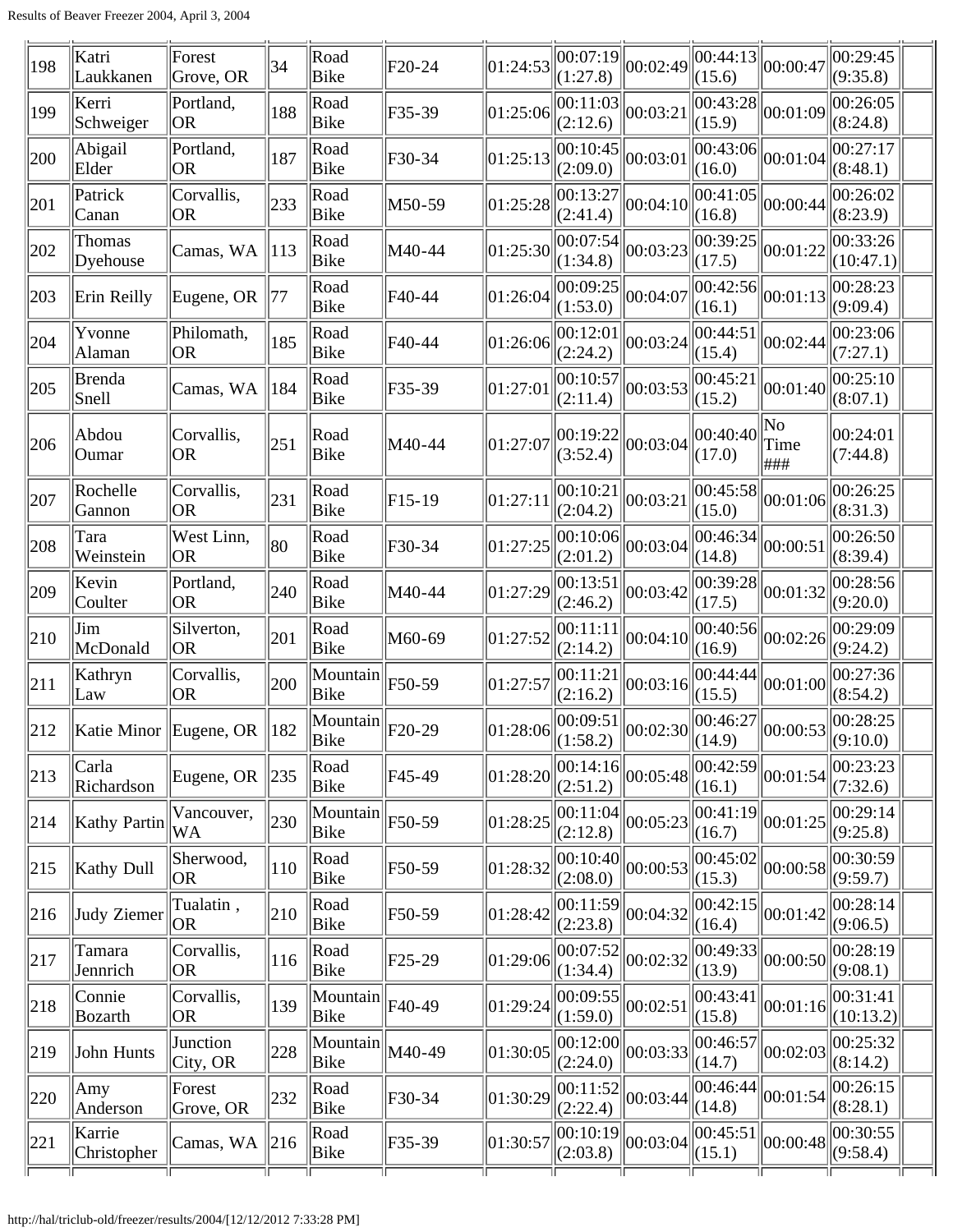| 222          | Leslie<br>Pomaikai         | Albany, OR $ 252$                          |                | $\ \text{Mountain}\ _{F30-39}$<br>Bike |                     | 01:31:18              | $\ 00:14:06\ 00:03:21$<br>(2:49.2) |                                       | 00:42:00 <br>(16.5)    | 00:00:37                              | 00:31:14<br>(10:04.5)                                                                                                                                                                                                                                                                                                                                                                                                     |    |
|--------------|----------------------------|--------------------------------------------|----------------|----------------------------------------|---------------------|-----------------------|------------------------------------|---------------------------------------|------------------------|---------------------------------------|---------------------------------------------------------------------------------------------------------------------------------------------------------------------------------------------------------------------------------------------------------------------------------------------------------------------------------------------------------------------------------------------------------------------------|----|
| 223          | Hali<br>Barkdoll           | Corvallis,<br> OR                          | 171            | Mountain<br>Bike                       | $\parallel$ F14&U   | 01:31:52              | 00:08:01 <br>(1:36.2)              | 00:03:05                              | 00:48:53 <br>(14.1)    | 00:00:45                              | 00:31:08<br>(10:02.6)                                                                                                                                                                                                                                                                                                                                                                                                     |    |
| 224          | Cheslah<br><b>Barkdoll</b> | Corvallis,<br><b>OR</b>                    | 196            | Mountain<br>Bike                       | F30-39              | 01:31:54              | 00:09:24 <br>(1:52.8)              | 00:02:59                              | 00:47:31<br>(14.5)     | No<br>Time<br>###                     | 00:32:00<br>(10:19.4)                                                                                                                                                                                                                                                                                                                                                                                                     |    |
| 225          | Jeff<br>Mendenhall         | Beaverton,<br>  OR                         | 212            | Road<br>Bike                           | M30-34              | 01:32:02              | 00:11:55 <br>(2:23.0)              | 00:04:01                              | 00:38:24 <br>(18.0)    | 00:03:36                              | 00:34:06 <br>(11:00.0)                                                                                                                                                                                                                                                                                                                                                                                                    |    |
| 226          | Candis Giles               | Corvallis,<br> OR                          | 243            | Road<br>Bike                           | F50-59              | 01:32:08              | 00:15:54 <br>(3:10.8)              | 00:03:15                              | 00:41:57 <br>(16.5)    | 00:01:59                              | 00:29:03<br>(9:22.3)                                                                                                                                                                                                                                                                                                                                                                                                      |    |
| $227 -$<br>T | Susan<br>Otcenas           | Beaverton,<br> OR                          | 202            | Road<br>Bike                           | F30-34              | 01:33:26              | 00:10:52 <br>(2:10.4)              | 00:03:15                              | 00:39:08 <br>(17.7)    | 00:02:18                              | 00:37:53 <br>(12:13.2)                                                                                                                                                                                                                                                                                                                                                                                                    |    |
| $227 -$<br>T | Lee Oien                   | Wilsonville,<br><b>OR</b>                  | 206            | Road<br>Bike                           | M35-39              | 01:33:26              | 00:13:43 <br>(2:44.6)              | 00:03:49                              | 00:39:14 <br>(17.6)    | 00:02:11                              | 00:34:29<br>(11:07.4)                                                                                                                                                                                                                                                                                                                                                                                                     |    |
| 229          | Donna<br>Hausken           | Corvallis,<br> OR                          | 245            | Mountain<br>Bike                       | F30-39              | 01:38:07              | 00:17:41 <br>(3:32.2)              | 00:06:07                              | 00:45:21<br>(15.2)     | 00:02:17                              | 00:26:41<br>(8:36.5)                                                                                                                                                                                                                                                                                                                                                                                                      |    |
| 230          | Cat<br>Newsheller          | Corvallis,<br> OR                          | 250            | Mountain<br>Bike                       | F40-49              | 01:38:53              | 00:14:05 <br>(2:49.0)              | 00:04:39                              | 00:48:10 <br>(14.4)    | 00:00:55                              | 00:31:04<br>(10:01.3)                                                                                                                                                                                                                                                                                                                                                                                                     |    |
| 231          | Lisa<br>Mattson            | corvallis,<br>OR.                          | 195            | Road<br>Bike                           | F30-34              | 01:38:54              | 00:12:49 <br>(2:33.8)              | 00:03:20                              | 00:49:22 <br>(14.0)    | 00:00:49                              | 00:32:34<br>(10:30.3)                                                                                                                                                                                                                                                                                                                                                                                                     |    |
| 232          | Amy Eckert                 | Corvallis,<br> OR                          | 225            | Mountain<br>Bike                       | F30-39              | 01:44:11              | 00:12:18 <br>(2:27.6)              | 00:03:59                              | 00:50:14 <br>(13.8)    | 00:02:15                              | 00:35:25<br>(11:25.5)                                                                                                                                                                                                                                                                                                                                                                                                     |    |
| 233          | Graham<br>Frank            | West Linn,<br>OR                           | 246            | Road<br>Bike                           | M14&U               | 01:47:55              | 00:14:57<br>(2:59.4)               | 00:04:19                              | 00:54:26 <br>(12.7)    | 00:01:17                              | 00:32:56<br>(10:37.4)                                                                                                                                                                                                                                                                                                                                                                                                     |    |
| 234          | Claudia<br>Jamison         | Vancouver,<br>WA                           | 244            | Road<br>Bike                           | F50-59              | 02:01:25              | 00:14:16 <br>(2:51.2)              | 00:06:31                              | 00:49:50 <br>(13.9)    | 00:03:26                              | 00:47:22<br>(15:16.8)                                                                                                                                                                                                                                                                                                                                                                                                     |    |
| 235          | Mary Minor                 | Portland,<br> OR                           | 239            | Mountain<br>Bike                       | F50-59              | 02:06:58              | 00:18:20 <br>(3:40.0)              | 00:05:31                              | 01:00:05<br>(11.5)     | 00:03:48                              | 00:39:14<br>(12:39.4)                                                                                                                                                                                                                                                                                                                                                                                                     |    |
|              | Lyssa<br>Thompson          | Portland,<br>$\overline{O}R$               | 170            | Road<br>Bike                           | F <sub>25</sub> -29 |                       |                                    |                                       |                        |                                       | $\begin{bmatrix} \text{d}q: & \begin{Vmatrix} 00:10:14 \end{Vmatrix} & \begin{Vmatrix} 00:02:38 \end{Vmatrix} & \begin{Vmatrix} 00:38:52 \end{Vmatrix} & \begin{Vmatrix} 00:01:20 \end{Vmatrix} & \begin{Vmatrix} 00:08:40 \end{Vmatrix} \\ (2:47.7) & \begin{Vmatrix} 00:08:40 \end{Vmatrix} & \begin{Vmatrix} 00:08:40 \end{Vmatrix} & \begin{Vmatrix} 00:08:40 \end{Vmatrix} & \begin{Vmatrix} 00:08:40 \end{Vmatrix}$ | DQ |
|              | Willee<br>Broberg          | Lake<br>$\cos(\cos(\theta))$ <sup>43</sup> |                | Road<br>Bike                           | F35-39              | 02:25:29              | No<br>Time<br> ###                 | $\ $ No<br>Time<br>###                | No<br>Time<br>###      | No<br>Time<br>###                     | No Time<br>###                                                                                                                                                                                                                                                                                                                                                                                                            |    |
|              | Fred<br>Robbins            | Vancouver,<br>WA                           | $\vert$ 152    | Road<br>Bike                           | M50-59              | 01:10:22              | No<br>Time<br> ###                 | No<br>Time<br>###                     | No<br>Time<br>###      | No<br>Time<br>###                     | No Time<br>###                                                                                                                                                                                                                                                                                                                                                                                                            |    |
|              | Ann Beier                  | Portland,<br>OR <sub>1</sub>               | 176            | Road<br>Bike                           | F40-44              | 00:50:23              | No<br>Time<br>###                  | $\overline{\text{No}}$<br>Time<br>### | No<br>Time<br>###      | $\overline{\text{No}}$<br>Time<br>### | No Time<br> ###                                                                                                                                                                                                                                                                                                                                                                                                           |    |
|              | Jamie<br>McBride           | Salem, OR                                  | $\parallel$ 19 | Road<br>Bike                           | $F25-29$            | 02:44:39              | No<br>Time<br>  ###                | No<br>Time<br>###                     | No<br>Time<br>###      | No<br>Time<br> ###                    | No Time<br>###                                                                                                                                                                                                                                                                                                                                                                                                            |    |
|              | Julia<br>Kremer            | Portland,<br>OR                            | 95             | Road<br>Bike                           | F25-29              | $ 01:48:48 $ (1:37.8) |                                    | $\ 00:08:09\ 00:02:22\ $              | No<br>$\ $ Time<br>### | No<br>Time<br> ###                    | No Time<br>###                                                                                                                                                                                                                                                                                                                                                                                                            |    |
|              | Thomas<br>Schoenborn       | Eugene, OR $\parallel$ 10                  |                | Road<br>Bike                           | M25-29              | 02:44:34              | No<br>Time<br>###                  | $ $ No<br>Time<br>###                 | No<br>Time<br>###      | No<br>Time<br>###                     | No Time<br>###                                                                                                                                                                                                                                                                                                                                                                                                            |    |
|              |                            | Portland,                                  |                | Road                                   |                     |                       | $\ $ No                            | $\ $ No                               | No                     | $\vert$ No                            | $\ $ No Time $\ $                                                                                                                                                                                                                                                                                                                                                                                                         |    |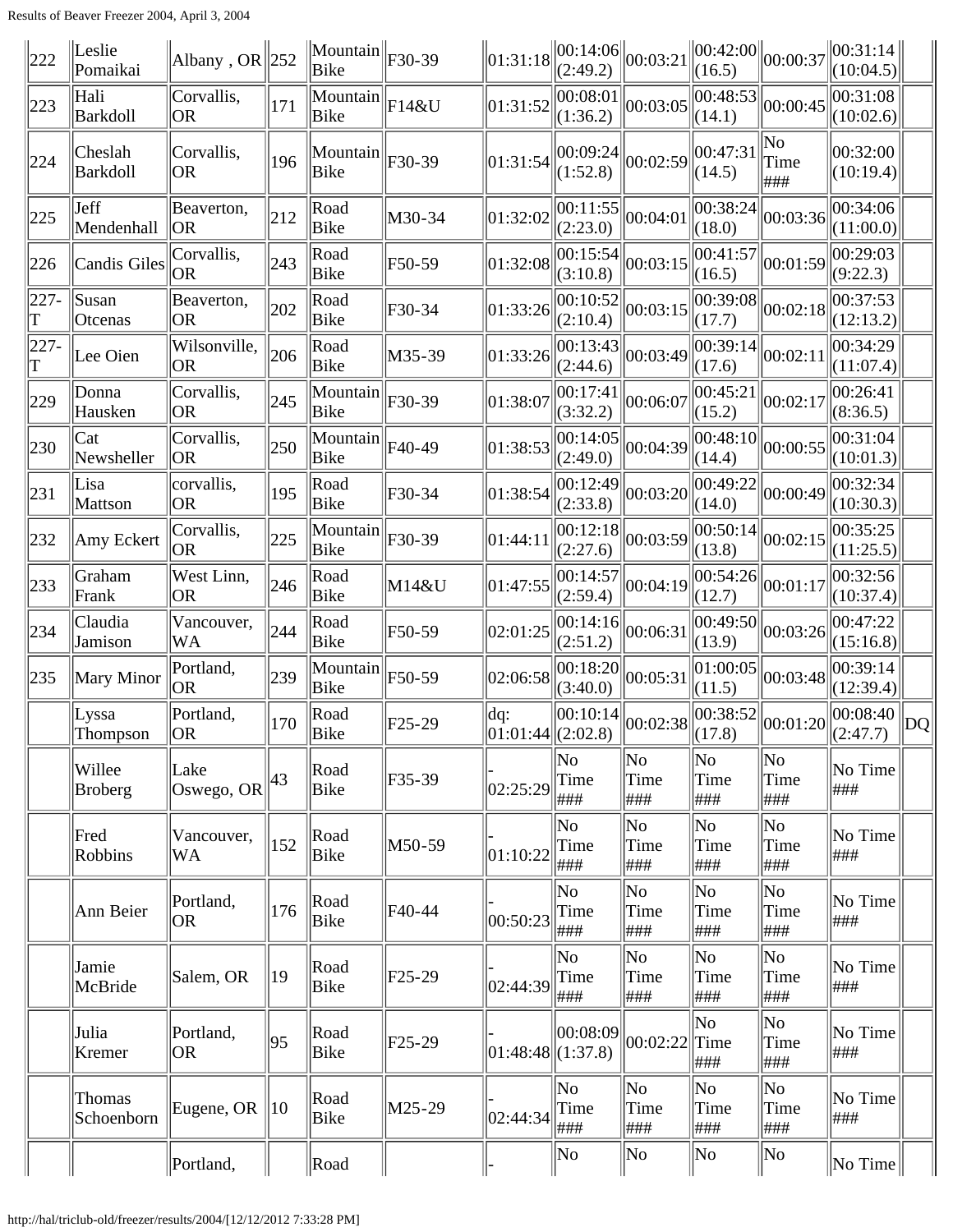Results of Beaver Freezer 2004, April 3, 2004

| Beth Orton              | <b>OR</b>                    | 221 | Bike                                                | $\vert$ F20-24 | 00:29:53              | $\ $ Time<br>###   | $\ $ Time<br>###                   | $\ $ Time<br>###                       | Time<br> ###       | ###            |  |
|-------------------------|------------------------------|-----|-----------------------------------------------------|----------------|-----------------------|--------------------|------------------------------------|----------------------------------------|--------------------|----------------|--|
| Pat Egan                | Salem, OR                    | 242 | $\frac{1}{2}$ Mountain $\frac{1}{2}$ M30-39<br>Bike |                | $ 00:01:43 $ (2:42.6) | 00:13:33           | No<br>Time<br> ###                 | No<br>Time<br>###                      | No<br>Time<br>###  | No Time<br>### |  |
| Steve<br><b>Bastian</b> | Corvallis,<br><b>OR</b>      | 215 | $\ \text{Mountain}\ _{\text{M20-29}}$<br>Bike       |                | 00:30:03              | No<br>Time<br> ### | No<br>Time<br>###                  | $\overline{\text{No}}$<br>Time<br> ### | No<br>Time<br>###  | No Time<br>### |  |
| Brooke<br>Butler        | Corvallis,<br><b>OR</b>      | 32  | $\ \text{Mountain}\ _{F15-19}$<br>Bike              |                | 02:25:34              | No<br>Time<br> ### | No<br>Time<br>###                  | $\overline{\text{No}}$<br>Time<br>###  | No<br>Time<br>###  | No Time<br>### |  |
| Lucky Lady<br>Duo       | Portland,<br><b>OR</b>       | 198 | Team                                                | AFRTAU90       | 00:29:58              | No<br>Time<br> ### | No<br>Time<br>###                  | $\overline{\text{No}}$<br>Time<br>###  | No<br>Time<br>###  | No Time<br>### |  |
| Laura<br>Schweger       | Bend, OR                     | 122 | Road<br>Bike                                        | F30-34         | 01:31:12              | No<br>Time<br> ### | $\overline{\rm No}$<br>Time<br>### | $\overline{\rm No}$<br>Time<br>###     | No<br>Time<br>###  | No Time<br>### |  |
| Gary Iskra              | Junction<br>$\vert$ City, OR | 143 | Road<br>Bike                                        | M45-49         | 01:10:17              | No<br>Time<br> ### | No<br>Time<br>###                  | $\overline{\text{No}}$<br>Time<br>###  | No<br>Time<br>###  | No Time<br>### |  |
| Anita Katz              | Portland,<br> OR             | 94  | Road<br>Bike                                        | F35-39         | 01:48:43              | No<br>Time<br> ### | No<br>Time<br> ###                 | $\overline{\rm No}$<br>Time<br>###     | No<br>Time<br> ### | No Time<br>### |  |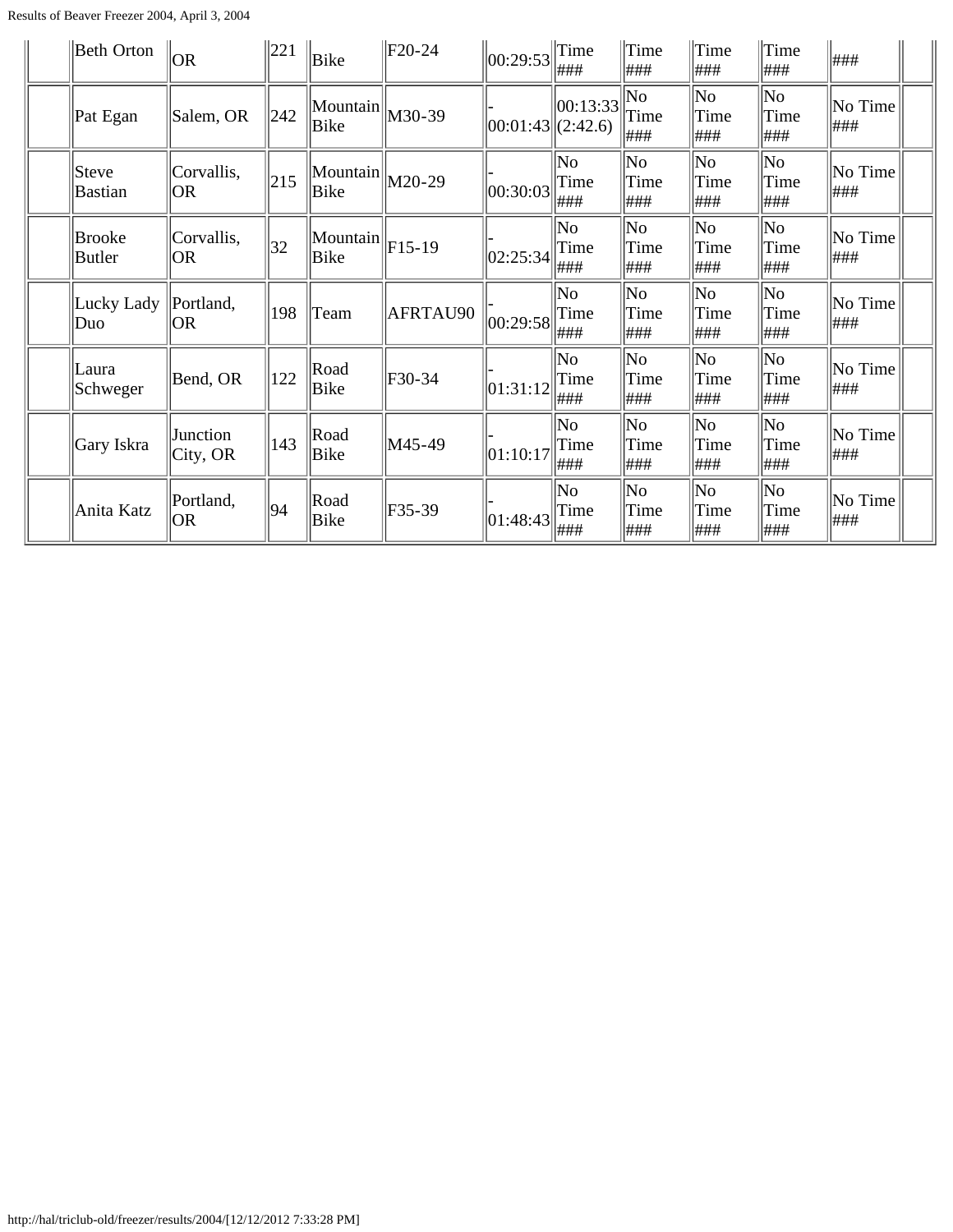## **Road Bike Results for Entire Race April 3, 2004**

<span id="page-12-0"></span>

|                | Place Name               | Town                      |                | Bib# Category | Overall<br>Time | Swim<br>(500)<br>yards) | T1                                            | Bike<br>(11.52)<br>miles) | T2                                      | Run (3.1)<br>miles)  |  |
|----------------|--------------------------|---------------------------|----------------|---------------|-----------------|-------------------------|-----------------------------------------------|---------------------------|-----------------------------------------|----------------------|--|
|                | <b>Brian</b><br>Cadman   | Eugene, OR                | 3              | M25-29        | 00:51:55        | 00:05:33<br>(1:06.6)    | 00:01:23                                      | 00:28:17<br>(24.4)        | 00:00:49                                | 00:15:53<br>(5:07.4) |  |
| $\overline{2}$ | Nathan<br>Smith          | Philomath,<br>OR)         | 11             | M30-34        | 00:53:32        | 00:06:37<br>(1:19.4)    | 00:01:09                                      | 00:29:22<br>(23.5)        | 00:00:29                                | 00:15:55<br>(5:08.1) |  |
| 3              | William<br>Fleck         | Corvallis, OR   7         |                | M30-34        | 00:53:42        | 00:06:03<br>(1:12.6)    | 00:01:11                                      | 00:28:55<br>(23.9)        | 00:00:25                                | 00:17:08<br>(5:31.6) |  |
| 4              | Jared Wilson             | Hillsboro,<br> OR         | 16             | M30-34        | 00:54:28        | 00:07:08<br>(1:25.6)    | 00:01:07                                      | 00:29:04<br>(23.8)        | 00:00:43                                | 00:16:26<br>(5:18.1) |  |
| 5              | Rob<br>Williams          | Portland, OR              | 14             | M30-34        | 00:55:59        | 00:06:29<br>(1:17.8)    | 00:01:05                                      | 00:29:02<br>(23.8)        | 00:00:40                                | 00:18:43<br>(6:02.3) |  |
| 6              | Kelsey<br>Withrow        | Woodinville,<br><b>WA</b> | $\overline{2}$ | F20-24        | 00:56:15        | 00:05:35<br>(1:07.0)    | 00:01:01                                      | 00:31:03<br>(22.3)        | 00:00:39                                | 00:17:57<br>(5:47.4) |  |
|                | Steffen<br><b>Brocks</b> | Portland, OR              | 18             | M35-39        | 00:56:29        | 00:06:55<br>(1:23.0)    | 00:01:21                                      | 00:30:10<br>(22.9)        | 00:00:28                                | 00:17:35<br>(5:40.3) |  |
| 8              | Tom Lyttle               | Corvallis, OR $\ 1\ $     |                | M20-24        | 00:56:42        | 00:05:44 <br>(1:08.8)   | 00:01:02                                      | 00:29:11<br>(23.7)        | 00:00:45                                | 00:20:00<br>(6:27.1) |  |
| 9              | Michael<br>Tasman        | Corvallis, OR 27          |                | M45-49        | 00:57:03        | 00:06:22<br>(1:16.4)    | 00:02:02                                      | 00:29:08<br>(23.7)        | 00:01:00                                | 00:18:31<br>(5:58.4) |  |
| $ 10\rangle$   | Xavier<br>Garcia Costa   | Corvallis, OR $\ 25$      |                | M25-29        | 00:58:00        | 00:07:03<br>(1:24.6)    | 00:01:26                                      | 00:29:09<br>(23.7)        | 00:00:41                                | 00:19:41<br>(6:21.0) |  |
| 11             | Richard Earle Salem, OR  |                           | 44             | M45-49        | 00:58:13        | 00:07:32<br>(1:30.4)    | 00:01:40                                      | 00:28:58<br>(23.9)        | 00:00:54                                | 00:19:09<br>(6:10.6) |  |
| 12             | George<br>Modini         | Beaverton,<br>OR)         | 6              | M35-39        | 00:59:05        | 00:05:55<br>(1:11.0)    | 00:01:43                                      | 00:30:50<br>(22.4)        | 00:00:48                                | 00:19:49<br>(6:23.5) |  |
| 13             | Jay Williams             | $\parallel$ Eugene, OR    | 57             | M25-29        | 00:59:17        | 00:08:02<br>(1:36.4)    | $\left\  00:01:22 \right\ _{(21.9)}^{\infty}$ | 00:31:31                  | $\left\  00:00:49 \right\  \leq 5:39.7$ | 00:17:33             |  |
| 14             | Rob Loper                | Albany, OR                | 47             | M40-44        | 00:59:30        | 00:06:55<br>(1:23.0)    | 00:01:35                                      | 00:30:25<br>(22.7)        | 00:00:47                                | 00:19:48<br>(6:23.2) |  |
| $ 15\rangle$   | Jeff Storie              | Lebanon, OR               | 8              | M45-49        | 00:59:58        | 00:06:40<br>(1:20.0)    | 00:01:24                                      | 00:30:35<br>(22.6)        | 00:00:47                                | 00:20:32<br>(6:37.4) |  |
| $ 16\rangle$   | Michael<br>Stein         | Corvallis, OR $\ 15\ $    |                | M25-29        | 01:00:28        | 00:06:26<br>(1:17.2)    | 00:01:25                                      | 00:29:51<br>(23.2)        | 00:00:48                                | 00:21:58<br>(7:05.2) |  |
| $ 17\rangle$   | Garren<br>Watkins        | Portland, OR              | $ 55\rangle$   | M25-29        | 01:00:31        | 00:07:27<br>(1:29.4)    | 00:01:56                                      | 00:30:53<br>(22.4)        | 00:00:57                                | 00:19:18<br>(6:13.5) |  |
| 18             | Robert<br>Croucher       | Brush Prairie,<br>WA      | 103            | M40-44        | 01:00:59        | 00:08:32<br>(1:42.4)    | 00:01:02                                      | 00:32:57<br>(21.0)        | 00:00:46                                | 00:17:42<br>(5:42.6) |  |
| 19             | Noah<br>Megowan          | Lake<br>Oswego, OR        | 75             | M30-34        | 01:01:14        | 00:08:53 <br>(1:46.6)   | 00:01:15                                      | 00:32:22<br>$\ $ (21.4)   | 00:01:33                                | 00:17:11<br>(5:32.6) |  |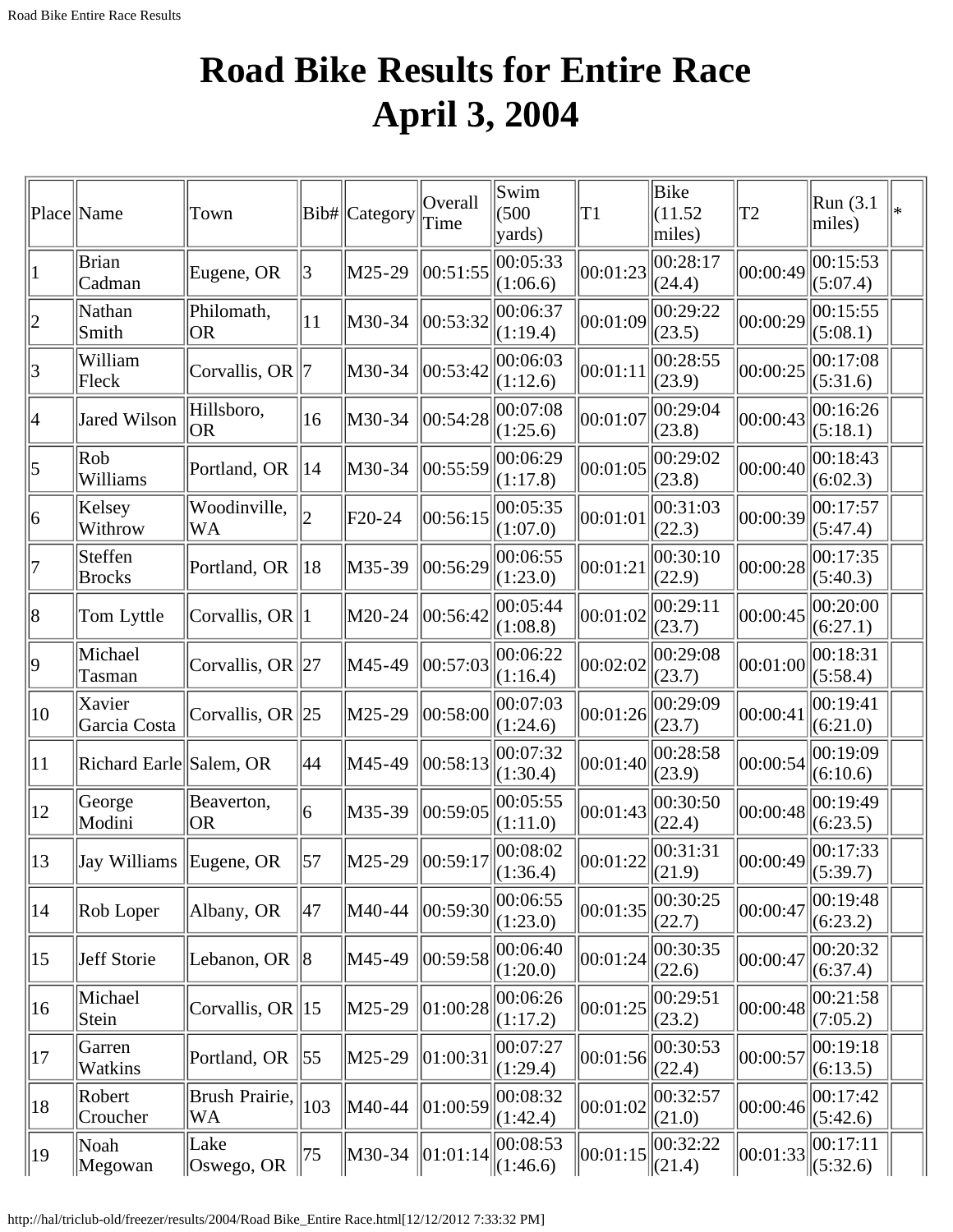| 20           | John Powell                       | Corvallis, OR $\ 28$                                                  |               | M45-49   | 01:01:44 | 00:06:52<br>(1:22.4)  | 00:02:01                                   | 00:32:24<br>(21.3) | 00:00:52                             | 00:19:35<br>(6:19.0) |
|--------------|-----------------------------------|-----------------------------------------------------------------------|---------------|----------|----------|-----------------------|--------------------------------------------|--------------------|--------------------------------------|----------------------|
| 21           | Michael<br>Gilbert                | Vancouver,<br><b>WA</b>                                               | 162           | M35-39   | 01:01:54 | 00:09:36<br>(1:55.2)  | 00:01:43                                   | 00:31:57<br>(21.6) | 00:00:55                             | 00:17:43<br>(5:42.9) |
| 22           | Daniel Butler Eugene, OR          |                                                                       | 70            | M20-24   | 01:02:00 | 00:07:45<br>(1:33.0)  | 00:02:09                                   | 00:31:35<br>(21.9) | 00:01:06                             | 00:19:25<br>(6:15.8) |
| 23           | Paul<br>Reynolds                  | Salem, OR                                                             | 40            | M40-44   | 01:02:21 | 00:07:17<br>(1:27.4)  | 00:01:24                                   | 00:35:20<br>(19.6) | 00:00:50                             | 00:17:30<br>(5:38.7) |
| 24           | Tim Nord                          | $\frac{1}{\sqrt{3}}$ Unction City, $\left\  83 \right\ $<br><b>OR</b> |               | M40-44   | 01:02:24 | 00:08:42<br>(1:44.4)  | 00:01:23                                   | 00:31:24<br>(22.0) | 00:00:44                             | 00:20:11<br>(6:30.6) |
| 25           | Dayl Wood                         | Lincoln City,<br> OR                                                  | 146           | M35-39   | 01:02:25 | 00:08:19<br>(1:39.8)  | 00:02:47                                   | 00:32:14<br>(21.4) | 00:00:57                             | 00:18:08<br>(5:51.0) |
| 26           | Kristin<br>Moore                  | Bellingham,<br>WA                                                     | 91            | F30-34   | 01:03:01 | 00:08:39<br>(1:43.8)  | 00:01:38                                   | 00:33:17<br>(20.8) | 00:00:44                             | 00:18:43<br>(6:02.3) |
| 27           | Roger<br>Nyquist                  | Albany, OR                                                            | 65            | M40-44   | 01:03:19 | 00:08:05<br>(1:37.0)  | 00:02:50                                   | 00:31:51<br>(21.7) | 00:00:35                             | 00:19:58<br>(6:26.5) |
| 28           | <b>Jason Giles</b>                | Eugene, OR                                                            | 82            | M30-34   | 01:03:40 | 00:08:49<br>(1:45.8)  | 00:01:33                                   | 00:31:07<br>(22.2) | 00:00:58                             | 00:21:13<br>(6:50.6) |
| 29           | Chip<br>Greendale                 | Oregon City,<br><b>OR</b>                                             | 134           | M45-49   | 01:03:50 | 00:09:34<br>(1:54.8)  | 00:01:49                                   | 00:31:47<br>(21.7) | 00:00:52                             | 00:19:48<br>(6:23.2) |
| 30           | Nick Alden                        | Corvallis, OR $\vert\!\vert\!\vert$ 9                                 |               | M20-24   | 01:03:54 | 00:05:58<br>(1:11.6)  | 00:02:13                                   | 00:32:34<br>(21.2) | 00:00:52                             | 00:22:17<br>(7:11.3) |
| 31           | <b>Mark</b><br>Bozarth-<br>Dreyer | Corvallis, OR   5                                                     |               | M14&U    | 01:04:10 | 00:05:49<br>(1:09.8)  | 00:02:35                                   | 00:36:27<br>(19.0) | 00:00:29                             | 00:18:50<br>(6:04.5) |
| 32           | David<br><b>Bateham</b>           | Corvallis, OR $\vert$ 60                                              |               | M40-44   | 01:04:15 | 00:08:06<br>(1:37.2)  | 00:01:33                                   | 00:35:41<br>(19.4) | 00:00:43                             | 00:18:12<br>(5:52.3) |
| $ 33\rangle$ | Sandra<br>Uesugi                  | Corvallis, OR $\ 23\ $                                                |               | F30-34   | 01:04:34 | 00:06:52<br> (1:22.4) | $\ 00:01:07\ _{(21.2)}^{\cup \cup \ldots}$ | $\ 00:32:40$       | $\left\  00:00:52 \right\  \leq 2.1$ | 00:23:03             |
| 34           | David<br>Embree                   | Portland, OR                                                          | 39            | M20-24   | 01:04:37 | 00:07:08<br>(1:25.6)  | 00:02:22                                   | 00:33:38<br>(20.6) | 00:01:04                             | 00:20:25<br>(6:35.2) |
| 35           | Mike<br>Cowden                    | Portland, OR                                                          | $ 109\rangle$ | M45-49   | 01:04:39 | 00:09:04<br>(1:48.8)  | 00:02:36                                   | 00:30:52<br>(22.4) | 00:01:04                             | 00:21:03<br>(6:47.4) |
| 36           | <b>Holly Starks</b>               | Portland, OR                                                          | 79            | $F25-29$ | 01:04:47 | 00:07:37<br>(1:31.4)  | 00:01:42                                   | 00:32:13<br>(21.5) | 00:01:03                             | 00:22:12<br>(7:09.7) |
| 37           | Mel Long                          | Oregon City,<br><b>OR</b>                                             | 73            | M40-44   | 01:05:15 | 00:07:42<br>(1:32.4)  | 00:01:55                                   | 00:33:58<br>(20.3) | 00:01:02                             | 00:20:38<br>(6:39.4) |
| 38           | David<br>Matthews                 | Eugene, OR                                                            | $ 59\rangle$  | M40-44   | 01:05:17 | 00:07:24<br>(1:28.8)  | 00:02:36                                   | 00:31:01<br>(22.3) | 00:01:46                             | 00:22:30<br>(7:15.5) |
| 39           | Ben Hemson                        | Corvallis, OR $\parallel$ 178                                         |               | M15-19   | 01:05:20 | 00:09:32<br>(1:54.4)  | 00:02:05                                   | 00:34:06<br>(20.3) | 00:01:01                             | 00:18:36<br>(6:00.0) |
| 40           | <b>Brad St.Clair</b>              | Philomath,<br> OR                                                     | 20            | M45-49   | 01:05:25 | 00:07:23<br>(1:28.6)  | 00:01:44                                   | 00:31:57<br>(21.6) | 00:01:01                             | 00:23:20<br>(7:31.6) |
| $ 41\rangle$ | Michael<br>Fletcher               | Eugene, OR                                                            | 127           | M30-34   | 01:05:35 | 00:07:54<br>(1:34.8)  | 00:01:31                                   | 00:34:52<br>(19.8) | 00:00:41                             | 00:20:37<br>(6:39.0) |
|              | Jennifer                          |                                                                       |               |          |          | 00:07:06              |                                            | 00:33:08           |                                      | 00:23:04             |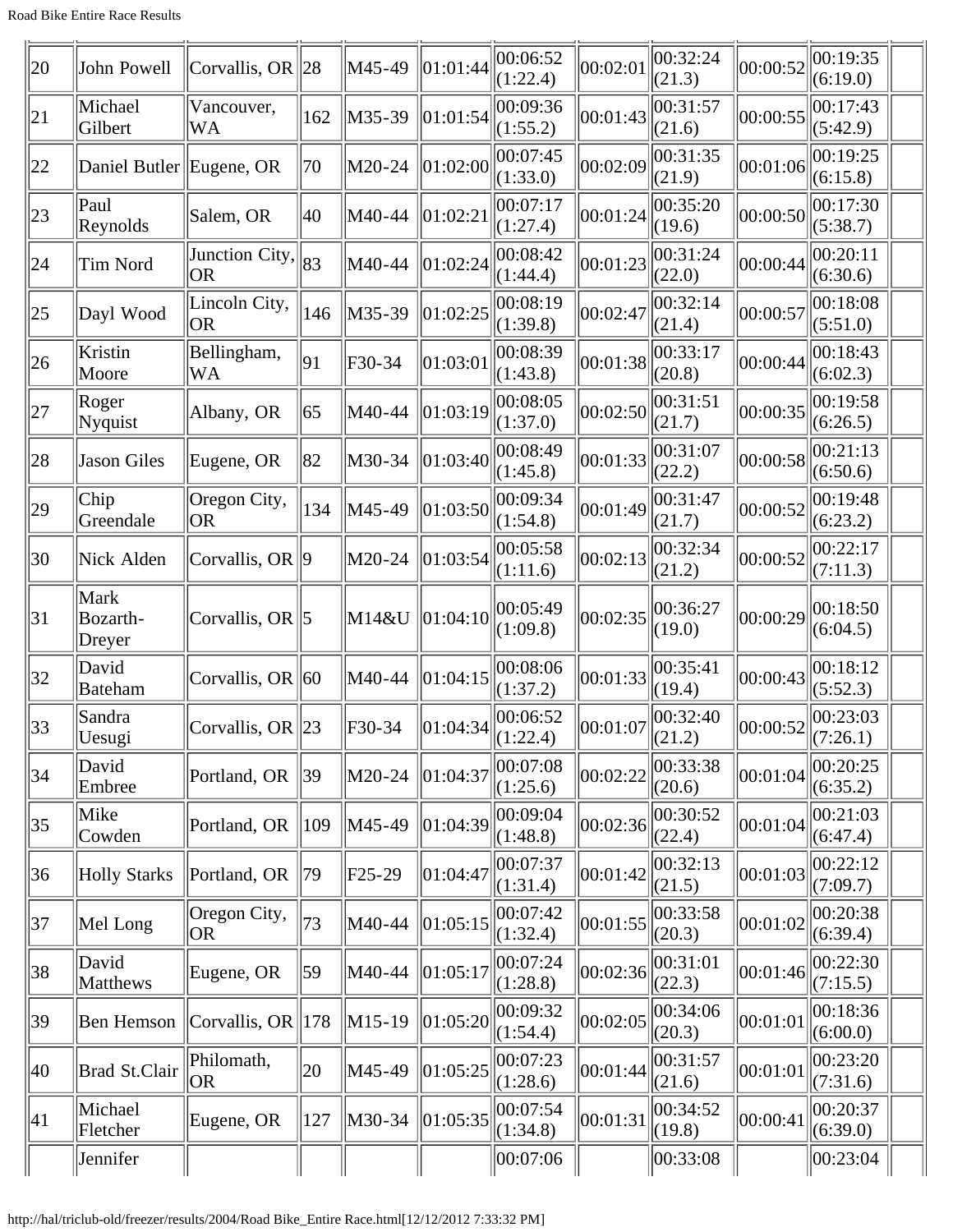Road Bike Entire Race Results

| $\parallel$ 42   | DeWald                  | Portland, OR $\ 24$           |                 | F30-34               | $\ 01:05:56\ $                                               | (1:25.2)             | 00:01:43                                                               | (20.9)             | $\ 00:00:55\ $                                                          | (7:26.5)             |
|------------------|-------------------------|-------------------------------|-----------------|----------------------|--------------------------------------------------------------|----------------------|------------------------------------------------------------------------|--------------------|-------------------------------------------------------------------------|----------------------|
| 43               | Erika Olson             | Corvallis, OR $\ 76$          |                 | $F30-34$             | 01:06:03                                                     | 00:08:31<br>(1:42.2) | 00:01:20                                                               | 00:34:27<br>(20.1) | 00:01:04                                                                | 00:20:41<br>(6:40.3) |
| 44               | Logan Storie            | Corvalls, OR                  | $ 12\rangle$    | $M15-19$             | 01:06:11                                                     | 00:04:57<br>(59.4)   | 00:01:50                                                               | 00:34:52<br>(19.8) | 00:00:27                                                                | 00:24:05<br>(7:46.1) |
| 45               | Tia Williams            | Corvallis, OR   56            |                 | F20-24               | 01:06:42                                                     | 00:07:27<br>(1:29.4) | 00:01:53                                                               | 00:34:58<br>(19.8) | 00:00:44                                                                | 00:21:40<br>(6:59.4) |
| 46               | Michael<br>McPherson    | Corvallis, OR $\ $ 64         |                 | M45-49               | 01:06:47                                                     | 00:07:57<br>(1:35.4) | 00:02:18                                                               | 00:34:07<br>(20.3) | 00:00:56                                                                | 00:21:29<br>(6:55.8) |
| 47               | Even<br>Evenson         | Philomath,<br><b>OR</b>       | 30              | M50-59               | 01:06:48                                                     | 00:07:34<br>(1:30.8) | 00:01:59                                                               | 00:32:12<br>(21.5) | 00:01:18                                                                | 00:23:45<br>(7:39.7) |
| 48               | Justin Wray             | Bend, OR                      | 125             | M30-34               | 01:06:59                                                     | 00:08:06<br>(1:37.2) | 00:03:50                                                               | 00:33:56<br>(20.4) | 00:00:30                                                                | 00:20:37<br>(6:39.0) |
| 49               | John<br>Raskauskas      | Chinook, WA  38               |                 | M20-24               | 01:07:15                                                     | 00:07:08<br>(1:25.6) | 00:02:34                                                               | 00:33:26<br>(20.7) | 00:00:55                                                                | 00:23:12<br>(7:29.0) |
| $ 50\rangle$     | Bill<br>Wessinger       | Eugene, OR                    | 209             | M20-24               | 01:07:17                                                     | 00:09:07<br>(1:49.4) | 00:02:30                                                               | 00:33:55<br>(20.4) | 00:01:21                                                                | 00:20:24<br>(6:34.8) |
| $\vert 51 \vert$ | Dave<br>Erickson        | Vancouver,<br>WA              | 61              | M30-34               | 01:07:25                                                     | 00:07:48<br>(1:33.6) | 00:01:51                                                               | 00:33:59<br>(20.3) | 00:01:12                                                                | 00:22:35<br>(7:17.1) |
| 52               | Joe Ruwitch             | Canby, OR                     | 50              | M45-49               | 01:07:35                                                     | 00:07:40<br>(1:32.0) | 00:02:16                                                               | 00:32:12<br>(21.5) | 00:01:16                                                                | 00:24:11<br>(7:48.1) |
| 53               | Jesse<br>Raskauskas     | Portland, OR                  | 37              | M25-29               | 01:07:58                                                     | 00:07:09<br>(1:25.8) | 00:01:30                                                               | 00:35:16<br>(19.6) | 00:00:44                                                                | 00:23:19<br>(7:31.3) |
| $\vert$ 54       | Destiny<br><b>Brown</b> | Corvallis, OR 68              |                 | F20-24               | 01:07:59                                                     | 00:07:40<br>(1:32.0) | 00:01:38                                                               | 00:34:24<br>(20.1) | 00:01:01                                                                | 00:23:16<br>(7:30.3) |
| $\vert 55 \vert$ | Brian Ecker             | Portland, OR                  | $\parallel$ 114 | M30-34               | 01:08:06                                                     | 00:08:54<br>(1:46.8) | 00:01:51                                                               | 00:34:02<br>(20.3) | 00:01:13                                                                | 00:22:06<br>(7:07.7) |
| 56               | John Mark<br>Torres     | Eugene, OR                    | 53              | $\vert M15-19 \vert$ | $\ 01:08:15\ _{(\underline{1:32.8})}^{\circ\circ\circ\circ}$ | 00:07:44             | $\left\  00:02:16 \right\ _{\left( \underline{19.4} \right)}^{\infty}$ | 00:35:35           | $\ 00:00:39\ _{\left(\underline{7:06.1}\right)}^{\circ\circ\circ\circ}$ | 00:22:01             |
| 57               | Scott Kruis             | Corvallis, OR $\parallel$ 181 |                 | M40-44               | 01:08:18                                                     | 00:11:23<br>(2:16.6) | 00:02:02                                                               | 00:32:29<br>(21.3) | 00:00:48                                                                | 00:21:36<br>(6:58.1) |
| 58               | Todd<br>Sprague         | Bend, OR                      | 208             | M35-39               | 01:08:19                                                     | 00:09:05<br>(1:49.0) | 00:02:11                                                               | 00:36:11<br>(19.1) | 00:00:52                                                                | 00:20:00<br>(6:27.1) |
| $ 59\rangle$     | Pam Storie              | Lebanon, OR                   | 52              | F35-39               | 01:08:29                                                     | 00:08:08<br>(1:37.6) | 00:01:39                                                               | 00:35:12<br>(19.6) | 00:00:50                                                                | 00:22:40<br>(7:18.7) |
| 60               | Robert<br>Durfee        | Bend, OR                      | 126             | M25-29               | 01:08:35                                                     | 00:07:36<br>(1:31.2) | 00:02:13                                                               | 00:34:47<br>(19.9) | No<br>Time<br>###                                                       | 00:23:59<br>(7:44.2) |
| 61               | Kristina<br>Rand        | Eugene, OR                    | 131             | F20-24               | 01:08:38                                                     | 00:08:41<br>(1:44.2) | 00:02:20                                                               | 00:37:36<br>(18.4) | 00:01:12                                                                | 00:18:49<br>(6:04.2) |
| 62               | Denise<br>Croucher      | Brush Prairie,<br>WA          | 104             | F40-44               | 01:08:43                                                     | 00:08:36<br>(1:43.2) | 00:02:25                                                               | 00:33:04<br>(20.9) | 00:01:31                                                                | 00:23:07<br>(7:27.4) |
| 63               | Jennifer<br>Overlock    | Corvallis, OR $\parallel$ 157 |                 | $F25-29$             | 01:08:46                                                     | 00:10:28<br>(2:05.6) | 00:02:17                                                               | 00:36:33<br>(18.9) | 00:01:34                                                                | 00:17:54<br>(5:46.5) |
| 64               | Zuzana<br>Vejlupkova    | Corvallis, OR $\ 84$          |                 | F30-34               | 01:08:52                                                     | 00:08:34<br>(1:42.8) | 00:02:04                                                               | 00:37:21<br>(18.5) | 00:00:37                                                                | 00:20:16<br>(6:32.3) |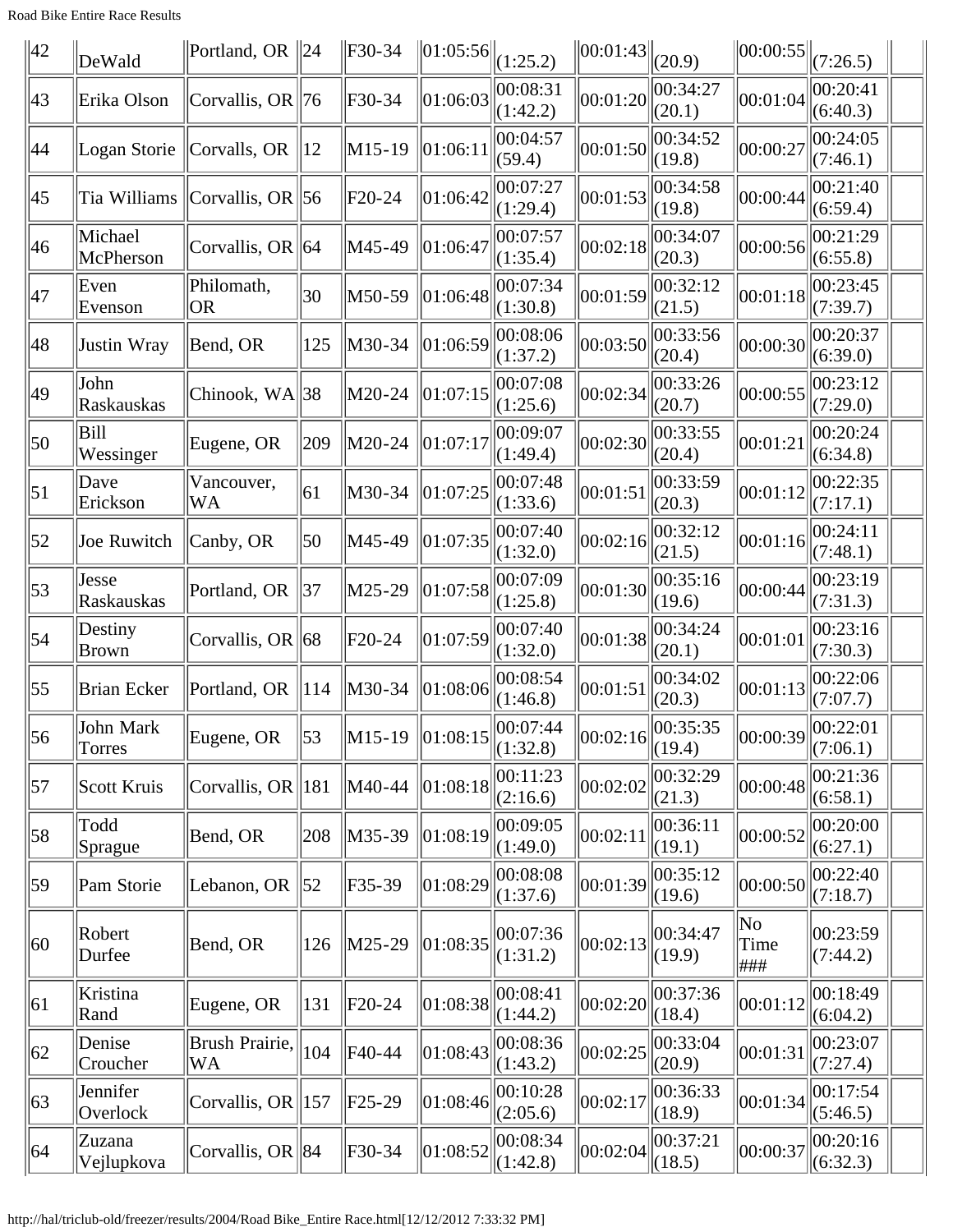| $ 65-T$      | Rod<br>Richeson           | Hillsboro,<br> OR                                             | 78              | M35-39                                  | 01:09:00 | 00:08:14<br>(1:38.8)  | 00:01:31                                     | 00:33:15<br>(20.8) | 00:00:55           | 00:25:05<br>(8:05.5)                                                       |  |
|--------------|---------------------------|---------------------------------------------------------------|-----------------|-----------------------------------------|----------|-----------------------|----------------------------------------------|--------------------|--------------------|----------------------------------------------------------------------------|--|
| $ 65-T$      | Rudy<br>Miniutti          | Kelso, WA                                                     | 119             | M45-49                                  | 01:09:00 | 00:09:24<br>(1:52.8)  | 00:01:24                                     | 00:34:54<br>(19.8) | 00:00:47           | 00:22:31<br>(7:15.8)                                                       |  |
| 67           | <b>Jeff Fisher</b>        | Corvallis, OR $\parallel$ 115                                 |                 | $M15-19$                                | 01:09:14 | 00:08:27<br>(1:41.4)  | 00:02:12                                     | 00:36:20<br>(19.0) | 00:01:18           | 00:20:57<br>(6:45.5)                                                       |  |
| 68           | Jeff Bemrose   Dallas, OR |                                                               | 58              | M40-44                                  | 01:09:20 | 00:08:11<br>(1:38.2)  | 00:03:07                                     | 00:34:59<br>(19.8) | 00:01:26           | 00:21:37<br>(6:58.4)                                                       |  |
| $ 69\rangle$ | Dale<br>Blackburn         | Corvallis, OR $\parallel$ 137                                 |                 | M45-49                                  | 01:09:27 | 00:08:19<br>(1:39.8)  | 00:03:48                                     | 00:34:47<br>(19.9) | 00:01:43           | 00:20:50<br>(6:43.2)                                                       |  |
| 70           |                           | Roger Lewis $\sqrt{\text{Covallis}}$ , OR $\sqrt{\text{194}}$ |                 | M30-34                                  | 01:09:40 | 00:10:24<br>(2:04.8)  | 00:03:16                                     | 00:32:09<br>(21.5) | No<br>Time<br>###  | 00:23:51<br>(7:41.6)                                                       |  |
| 71           | <b>Aaron Hartz</b>        | Corvallis, OR $\parallel$ 151                                 |                 | $\ M25-29\ $                            | 01:09:42 | 100:09:37<br>(1:55.4) | 00:02:15                                     | 00:36:32<br>(18.9) | 00:00:31           | 00:20:47<br>(6:42.3)                                                       |  |
| 72           | <b>Reed Gillette</b>      | Hillsboro,<br><b>OR</b>                                       | 71              | M30-34                                  | 01:09:48 | 00:07:50<br>(1:34.0)  | 00:01:56                                     | 00:34:12<br>(20.2) | 00:01:13           | 00:24:37<br>(7:56.5)                                                       |  |
| 73           | John Morris               | Corvallis, OR $\parallel$ 155                                 |                 | M45-49                                  | 01:09:53 | 00:10:04<br>(2:00.8)  | 00:02:28                                     | 00:33:36<br>(20.6) | 00:01:11           | 00:22:34<br>(7:16.8)                                                       |  |
| 74           | David<br>Loeffler         | Corvallis, OR $ 46$                                           |                 | M40-44                                  | 01:10:15 | 00:07:05<br>(1:25.0)  | 00:02:47                                     | 00:32:56<br>(21.0) | 00:01:10           | 00:26:17<br>(8:28.7)                                                       |  |
| 75           | Greg Oldham Salem, OR     |                                                               | 135             | M50-59                                  | 01:10:24 | 00:09:02<br>(1:48.4)  | 00:03:39                                     | 00:35:30<br>(19.5) | 00:00:51           | 00:21:22<br>(6:53.5)                                                       |  |
| 76           | Theodore<br>Dreher        | Corvallis, OR $\parallel$ 140                                 |                 | M45-49                                  | 01:10:26 | 00:09:57<br>(1:59.4)  | 00:02:36                                     | 00:36:18<br>(19.0) | 00:00:41           | 00:20:54<br>(6:44.5)                                                       |  |
| 77-T         | Robert<br>Peattie         | Corvallis, OR $\ $ 66                                         |                 | M45-49                                  | 01:10:42 | 00:08:22<br>(1:40.4)  | 00:02:52                                     | 00:40:12<br>(17.2) | 00:01:47           | 00:17:29<br>(5:38.4)                                                       |  |
| 77-T         | Michael<br>Hickson        | Lebanon, OR $\parallel$ 130                                   |                 | $\ $ M45-49 $\ $ 01:10:42 $\ $ (1:54.6) |          | 00:09:33              | $\left  00:02:33 \right  00:33:41$<br>(20.5) |                    |                    | $\left  00:01:09 \right  \begin{matrix} 00:23:46 \\ (7:40.0) \end{matrix}$ |  |
| 79           | Mark Tribble Seattle, WA  |                                                               | 124             | M30-34                                  | 01:10:44 | 00:08:55<br>(1:47.0)  | 00:02:20                                     | 00:35:46<br>(19.3) | No<br>Time<br> ### | 00:23:43<br>(7:39.0)                                                       |  |
| 80           | Jim Gulasky               | Lebanon, OR                                                   | $\parallel$ 105 | M60-69                                  | 01:10:47 | 00:08:55<br>(1:47.0)  | 00:02:45                                     | 00:35:00<br>(19.7) | 00:01:42           | 00:22:25<br>(7:13.9)                                                       |  |
| 81           | Sarah Mollet Eugene, OR   |                                                               | 81              | $F20-24$                                | 01:10:52 | 00:08:30<br>(1:42.0)  | 00:01:42                                     | 00:37:35<br>(18.4) | 00:01:11           | 00:21:54<br>(7:03.9)                                                       |  |
| 82           | Kristin<br><b>Brenner</b> | Eugene, OR                                                    | 87              | F20-24                                  | 01:11:05 | 00:09:19<br>(1:51.8)  | 00:02:12                                     | 00:37:26<br>(18.5) | 00:01:17           | 00:20:51<br>(6:43.5)                                                       |  |
| 83           | Robert<br>Seemuth         | Vancouver,<br>WA                                              | $ 123\rangle$   | M50-59                                  | 01:11:09 | 00:09:48<br>(1:57.6)  | 00:02:44                                     | 00:33:31<br>(20.6) | 00:01:01           | 00:24:05<br>(7:46.1)                                                       |  |
| 84           | Grant Cyrus               | Corvallis, OR $\parallel$ 101                                 |                 | M20-24                                  | 01:11:12 | 00:09:39<br>(1:55.8)  | 00:02:48                                     | 00:36:12<br>(19.1) | 00:00:39           | 00:21:54<br>(7:03.9)                                                       |  |
| 85           | Brian Skaar               | Philomath,<br> OR                                             | 203             | M40-44                                  | 01:11:15 | 00:10:35<br>(2:07.0)  | 00:02:16                                     | 00:36:36<br>(18.9) | 00:01:33           | 00:20:15<br>(6:31.9)                                                       |  |
| 86           | <b>Elisif Davis</b>       | Corvallis, OR $\parallel$ 161                                 |                 | $F20-24$                                | 01:11:20 | 00:10:21<br>(2:04.2)  | 00:01:30                                     | 00:35:32<br>(19.5) | 00:00:57           | 00:23:00<br>(7:25.2)                                                       |  |
|              |                           |                                                               |                 |                                         |          |                       |                                              |                    |                    |                                                                            |  |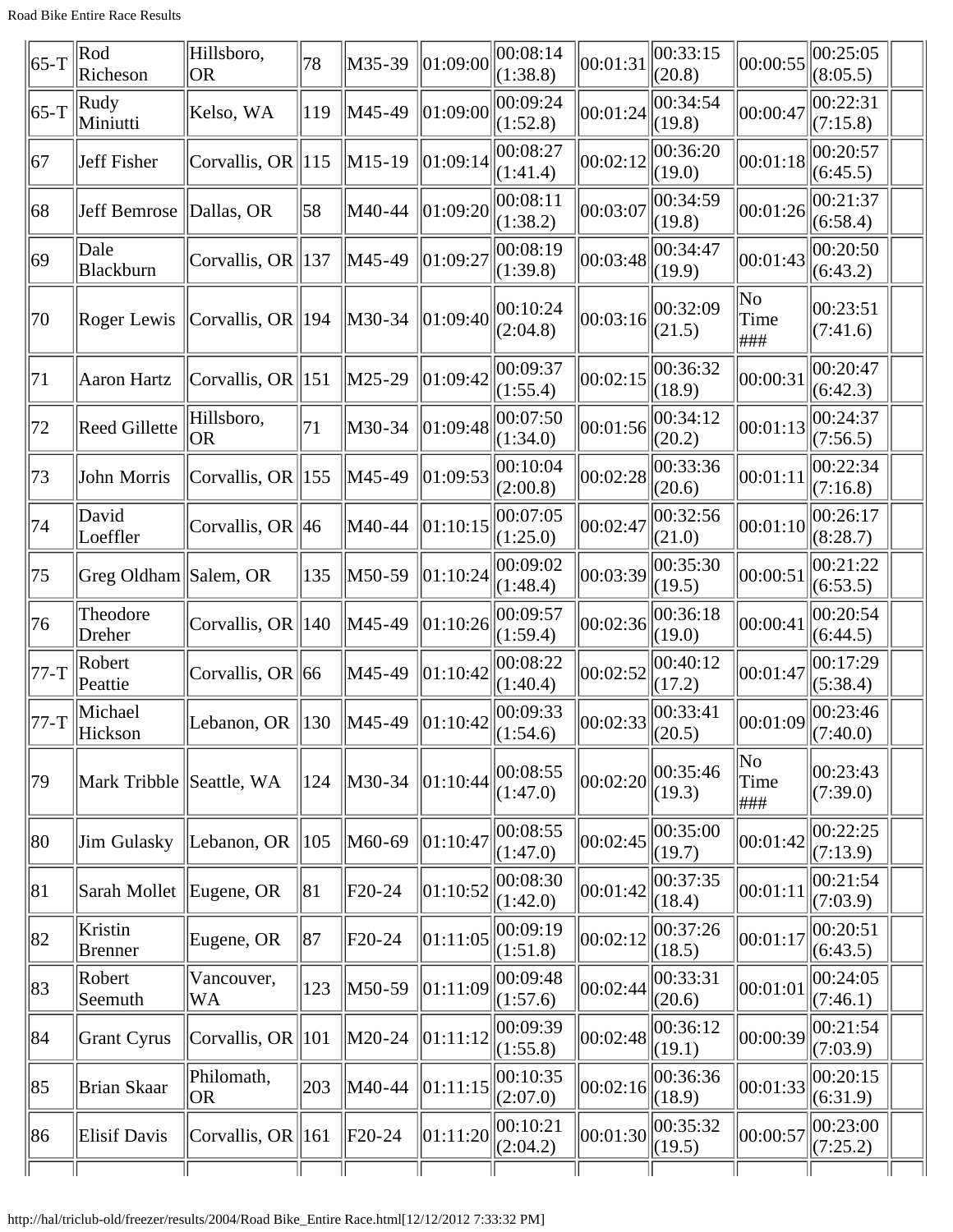| 87            | Kathy<br>Blackburn   | Corvallis, OR $\ 160\ $ F45-49                |                 |                     | 01:11:22 | 00:08:41<br>(1:44.2)  | $\ 00:03:01$                           | $\ 00:37:00$<br>(18.7) |          | $\ 00:01:20\ 00:21:20$<br>(6:52.9)      |  |
|---------------|----------------------|-----------------------------------------------|-----------------|---------------------|----------|-----------------------|----------------------------------------|------------------------|----------|-----------------------------------------|--|
| 88            | Nathan<br>Pakish     | Corvallis, OR $\parallel$ 183                 |                 | $M25-29$            | 01:11:27 | 00:09:04<br>(1:48.8)  | 00:02:58                               | 00:36:31<br>(18.9)     | 00:01:19 | 00:21:35<br>(6:57.7)                    |  |
| 89            | Tim Shilling         | Camas, WA                                     | 237             | M35-39              | 01:11:30 | 00:10:10<br>(2:02.0)  | 00:03:29                               | 00:34:41<br>(19.9)     | 00:00:58 | 00:22:12<br>(7:09.7)                    |  |
| $ 90\rangle$  | Valerie<br>McCutchan | Eugene, OR                                    | 48              | F45-49              | 01:11:36 | 00:08:25<br>(1:41.0)  | 00:01:53                               | 00:37:54<br>(18.2)     | 00:01:21 | 00:22:03<br>(7:06.8)                    |  |
| 91            | Jeff Moore           | Tigard, OR                                    | 154             | M35-39              | 01:11:55 | 00:10:12<br>(2:02.4)  | 00:03:07                               | 00:35:40<br>(19.4)     | 00:01:01 | 00:21:55<br>(7:04.2)                    |  |
| 92            | Dean Giblin          | Portland, OR                                  | $\parallel$ 248 | M35-39              | 01:11:59 | 00:14:30<br>(2:54.0)  | 00:03:52                               | 00:34:01<br>(20.3)     | 00:01:22 | 00:18:14<br>(5:52.9)                    |  |
| 93            | Don Gannon           | Corvallis, OR $\ 211$                         |                 | M45-49              | 01:12:01 | 00:09:13<br>(1:50.6)  | 00:02:25                               | 00:35:54<br>(19.3)     | 00:00:44 | 00:23:45<br>(7:39.7)                    |  |
| 94            | Tana Bryn            | Eugene, OR                                    | 85              | F <sub>20</sub> -24 | 01:12:11 | 00:08:46<br>(1:45.2)  | $\overline{\text{No}}$<br>Time<br> ### | 00:39:45<br>(17.4)     | 00:01:22 | 00:22:18<br>(7:11.6)                    |  |
| 95            |                      | John Runyon $\vert$ Corvallis, OR $\vert$ 226 |                 | M40-44              | 01:12:12 | 00:08:24<br>(1:40.8)  | 00:03:19                               | 00:35:28<br>(19.5)     | 00:01:33 | 00:23:28<br>(7:34.2)                    |  |
| 96            | Katy Schuff          | Corvallis, OR $\parallel$ 132                 |                 | $F15-19$            | 01:12:17 | 00:09:21<br>(1:52.2)  | 00:02:49                               | 00:36:20<br>(19.0)     | 00:01:05 | 00:22:42<br>(7:19.4)                    |  |
| 97            | Andrea<br>Haslem     | Tigard, OR                                    | $ 159\rangle$   | $F30-34$            | 01:12:26 | 00:11:55<br>(2:23.0)  | 00:02:14                               | 00:34:26<br>(20.1)     | 00:00:48 | 00:23:03<br>(7:26.1)                    |  |
| 98            | Vance<br>Trenkel     | Corvallis, OR   54                            |                 | M20-24              | 01:12:37 | 00:08:51<br>(1:46.2)  | 00:02:18                               | 00:39:30<br>(17.5)     | 00:01:00 | 00:20:58<br>(6:45.8)                    |  |
| $ 99\rangle$  | Dee Real             | Camas, WA                                     | 97              | F40-44              | 01:12:39 | 00:07:34<br>(1:30.8)  | 00:02:57                               | 00:34:59<br>(19.8)     | 00:01:26 | 00:25:43<br>(8:17.7)                    |  |
| 100           | Lauren<br>Murphy     | Eugene, OR                                    | 49              | $F15-19$            | 01:12:49 | 00:07:22<br> (1:28.4) | 00:02:09                               | 00:38:54<br>(17.8)     | 00:01:14 | 00:23:10<br>$\left\  (7:28.4) \right\ $ |  |
| 101           | Peter<br>Mersereau   | Portland, OR                                  | 167             | M35-39              | 01:12:5  | 00:09:24<br>(1:52.8)  | 00:03:48                               | 00:35:45<br>(19.3)     | 00:01:41 | 00:22:13<br>(7:10.0)                    |  |
| 102           | <b>Bill Steen</b>    | Keizer, OR                                    | 144             | M45-49              | 01:13:27 | 00:10:37<br>(2:07.4)  | 00:03:10                               | 00:34:43<br>(19.9)     | 00:01:05 | 00:23:52<br>(7:41.9)                    |  |
| 103           | <b>Shelley Ross</b>  | Camas, WA                                     | 153             | $F35-39$            | 01:13:28 | 00:10:12<br>(2:02.4)  | 00:02:59                               | 00:37:04<br>(18.6)     | 00:01:34 | 00:21:39<br>(6:59.0)                    |  |
| 104           | Dave Leigh           | Corvallis, OR 193                             |                 | M40-44              | 01:13:30 | 00:10:31<br>(2:06.2)  | 00:02:13                               | 00:36:07<br>(19.1)     | 00:01:03 | 00:23:36<br>(7:36.8)                    |  |
| 105           | Allison<br>Rayburn   | Eugene, OR                                    | $\ 26\ $        | $F20-24$            | 01:13:36 | 00:06:40<br>(1:20.0)  | 00:02:10                               | 00:38:33<br>(17.9)     | 00:00:34 | 00:25:39<br>(8:16.5)                    |  |
| 106           |                      | Katie Collins Corvallis, OR 180               |                 | $F25-29$            | 01:13:42 | 00:10:26<br>(2:05.2)  | 00:02:44                               | 00:37:39<br>(18.4)     | 00:00:44 | 00:22:09<br>(7:08.7)                    |  |
| 107           | Erinn<br>Birmingham  | Eugene, OR                                    | 190             | $F30-34$            | 01:13:46 | 00:10:52<br>(2:10.4)  | 00:03:09                               | 00:35:49<br>(19.3)     | 00:01:26 | 00:22:30<br>(7:15.5)                    |  |
| 108           | Matt Ficek           | Salem, OR                                     | 204             | M35-39              | 01:13:50 | 00:09:21<br>(1:52.2)  | 00:02:39                               | 00:36:56<br>(18.7)     | 00:01:22 | 00:23:32<br>(7:35.5)                    |  |
| $ 109\rangle$ | Chad                 | HIllsboro,                                    | $ 121\rangle$   | M30-34 01:14:01     |          | $\ 00:10:02\ $        | 00:02:37                               | 00:36:27               | 00:00:57 | 00:23:58                                |  |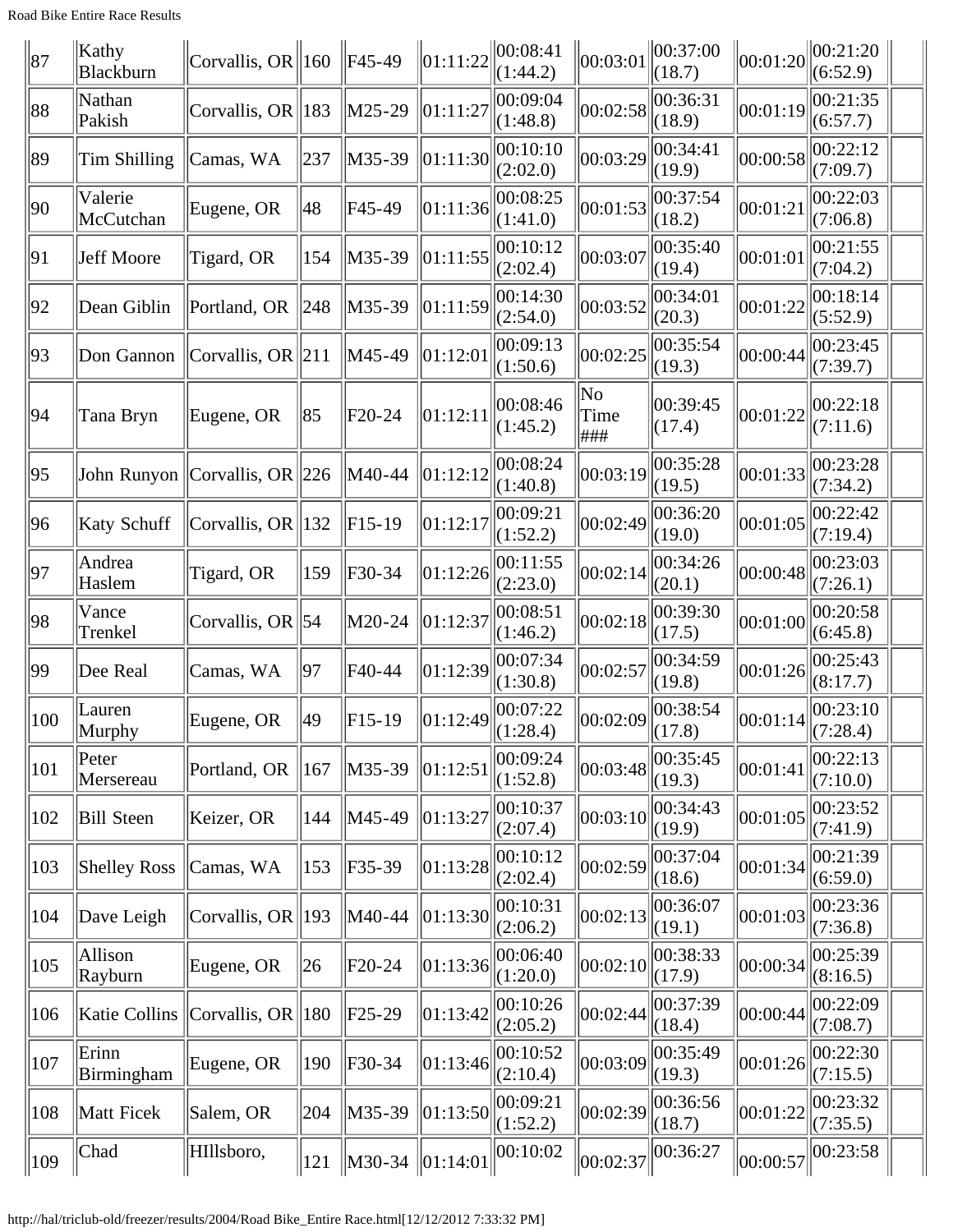|     | Richeson               | $\overline{O}R$                             |     |                      |          | $\ $ (2:00.4)                                         |                                                                 | $\ $ (19.0)        |                         | (7:43.9)             |  |
|-----|------------------------|---------------------------------------------|-----|----------------------|----------|-------------------------------------------------------|-----------------------------------------------------------------|--------------------|-------------------------|----------------------|--|
| 110 | Robert<br>Joerger      | Salem, OR                                   | 164 | M50-59               | 01:14:23 | 00:09:24<br>(1:52.8)                                  | 00:04:59                                                        | 00:35:35<br>(19.4) | $\left 00:01:00\right $ | 00:23:25<br>(7:33.2) |  |
| 111 | Zachary<br>Wiren       | Adair<br>Village, OR                        | 35  | M20-24               | 01:14:31 | 00:07:02<br>(1:24.4)                                  | 00:03:45                                                        | 00:37:03<br>(18.7) | 00:01:15                | 00:25:26<br>(8:12.3) |  |
| 112 | Gwynne<br>Engleking    | Eugene, OR                                  | 33  | $F20-24$             | 01:14:35 | 00:07:36<br>(1:31.2)                                  | 00:02:10                                                        | 00:37:21<br>(18.5) | 00:01:03                | 00:26:25<br>(8:31.3) |  |
| 113 | Steve Jones            | Camas, WA                                   | 219 | M30-34               | 01:14:39 | 00:12:39<br>(2:31.8)                                  | 00:03:24                                                        | 00:35:59<br>(19.2) | 00:01:10                | 00:21:27<br>(6:55.2) |  |
| 114 |                        | Carole Jubert Corvallis, OR $\parallel$ 117 |     | F45-49               |          | $\left\Vert 01:14:49\right\Vert 00:09:19$<br>(1:51.8) | 00:02:41                                                        | 00:38:42<br>(17.9) | 00:01:51                | 00:22:16<br>(7:11.0) |  |
| 115 | Kaisa<br>Tuominen      | Corvallis, OR $\ 107$                       |     | $F25-29$             | 01:14:50 | 00:08:02<br>(1:36.4)                                  | 00:02:21                                                        | 00:35:38<br>(19.4) | 00:01:35                | 00:27:14<br>(8:47.1) |  |
| 116 | Deb<br>Lambourn        | Portland, OR                                | 63  | F35-39               | 01:14:53 | 00:07:48<br>(1:33.6)                                  | 00:02:04                                                        | 00:33:32<br>(20.6) | 00:01:30                | 00:29:59<br>(9:40.3) |  |
| 117 | Jack Pendell           | Eugene, OR                                  | 120 | $ M35-39$            | 01:15:01 | 00:07:57<br>(1:35.4)                                  | 00:03:36                                                        | 00:36:20<br>(19.0) | 00:01:16                | 00:25:52<br>(8:20.6) |  |
| 118 | Nicole<br>Maggiulli    | Corvallis, OR $\ 249$                       |     | $F20-24$             | 01:15:06 | 00:10:46<br>(2:09.2)                                  | 00:02:45                                                        | 00:38:54<br>(17.8) | 00:00:30                | 00:22:11<br>(7:09.4) |  |
| 119 | Melinda von<br>Borstel | Corvallis, OR $\parallel$ 133               |     | $F20-24$             | 01:15:07 | 00:09:32<br>(1:54.4)                                  | 00:02:46                                                        | 00:38:44<br>(17.8) | 00:01:38                | 00:22:27<br>(7:14.5) |  |
| 120 | Andy<br><b>Boulton</b> | Sherwood,<br>OR                             | 138 | $\vert M15-19 \vert$ | 01:15:13 | 00:10:15<br>(2:03.0)                                  | No<br>Time<br> ###                                              | 00:42:54<br>(16.1) | 00:00:47                | 00:21:17<br>(6:51.9) |  |
| 121 | David<br>Graham        | Keizer, OR                                  | 106 | M50-59               | 01:15:46 | 00:08:57<br>(1:47.4)                                  | 00:02:54                                                        | 00:36:01<br>(19.2) | 00:02:02                | 00:25:52<br>(8:20.6) |  |
| 122 | Karin<br>Krueger       | Corvallis, OR   128                         |     | F40-44               | 01:15:53 | 00:08:39<br>(1:43.8)                                  | 00:02:2                                                         | 00:37:13<br>(18.6) | 00:01:29                | 00:26:11<br>(8:26.8) |  |
| 123 | Alison<br>Weber        | Eugene, OR                                  | 102 | $F20-24$             | 01:15:57 | 00:08:48<br>(1:45.6)                                  | $\ 00:03:02\ _{\mathcal{L}^{\bullet}(\mathbb{R}^2)}^{00:38:54}$ | (17.8)             | 00:01:44                | 00:23:29<br>(7:34.5) |  |
| 124 | Angelina<br>Wrathall   | Portland, OR                                | 173 | $F20-24$             | 01:16:05 | 00:08:25<br>(1:41.0)                                  | 00:03:34                                                        | 00:38:25<br>(18.0) | 00:00:53                | 00:24:48<br>(8:00.0) |  |
| 125 | Lauren Anas            | Eugene, OR                                  | 86  | $F20-24$             | 01:16:13 | 00:09:26<br>(1:53.2)                                  | 00:02:29                                                        | 00:39:21<br>(17.6) | 00:01:31                | 00:23:26<br>(7:33.5) |  |
| 126 | Denny<br>McCarthy      | Salem, OR                                   | 166 | M45-49               | 01:16:23 | 00:09:40<br>(1:56.0)                                  | 00:03:33                                                        | 00:37:02<br>(18.7) | 00:02:24                | 00:23:44<br>(7:39.4) |  |
| 127 | Colleen<br>O'Flaherty  | Eugene, OR                                  | 220 | $F20-24$             | 01:16:31 | 00:09:27<br>(1:53.4)                                  | 00:02:45                                                        | 00:40:10<br>(17.2) | 00:01:19                | 00:22:50<br>(7:21.9) |  |
| 128 | September<br>Woolard   | Salem, OR                                   | 41  | F30-34               | 01:16:38 | 00:07:02<br>(1:24.4)                                  | 00:01:47                                                        | 00:39:17<br>(17.6) | 00:01:47                | 00:26:45<br>(8:37.7) |  |
| 129 | Richard<br>Davis       | Corvallis, OR $\ 234\ $                     |     | M50-59               | 01:16:58 | 00:12:00<br>(2:24.0)                                  | 00:04:29                                                        | 00:34:02<br>(20.3) | 00:01:11                | 00:25:16<br>(8:09.0) |  |
| 130 | Robyn<br>Johnson       | Eugene, OR                                  | 72  | $F20-24$             | 01:17:03 | 00:07:17<br>(1:27.4)                                  | 00:02:41                                                        | 00:40:36<br>(17.0) | 00:01:05                | 00:25:24<br>(8:11.6) |  |
| 131 | Ayre<br>Helfrich       | Beaverton,<br><b>OR</b>                     | 62  | F35-39               | 01:17:07 | 00:08:29<br>(1:41.8)                                  | 00:02:25                                                        | 00:36:39<br>(18.9) | 00:01:36                | 00:27:58<br>(9:01.3) |  |
|     |                        |                                             |     |                      |          |                                                       |                                                                 |                    |                         |                      |  |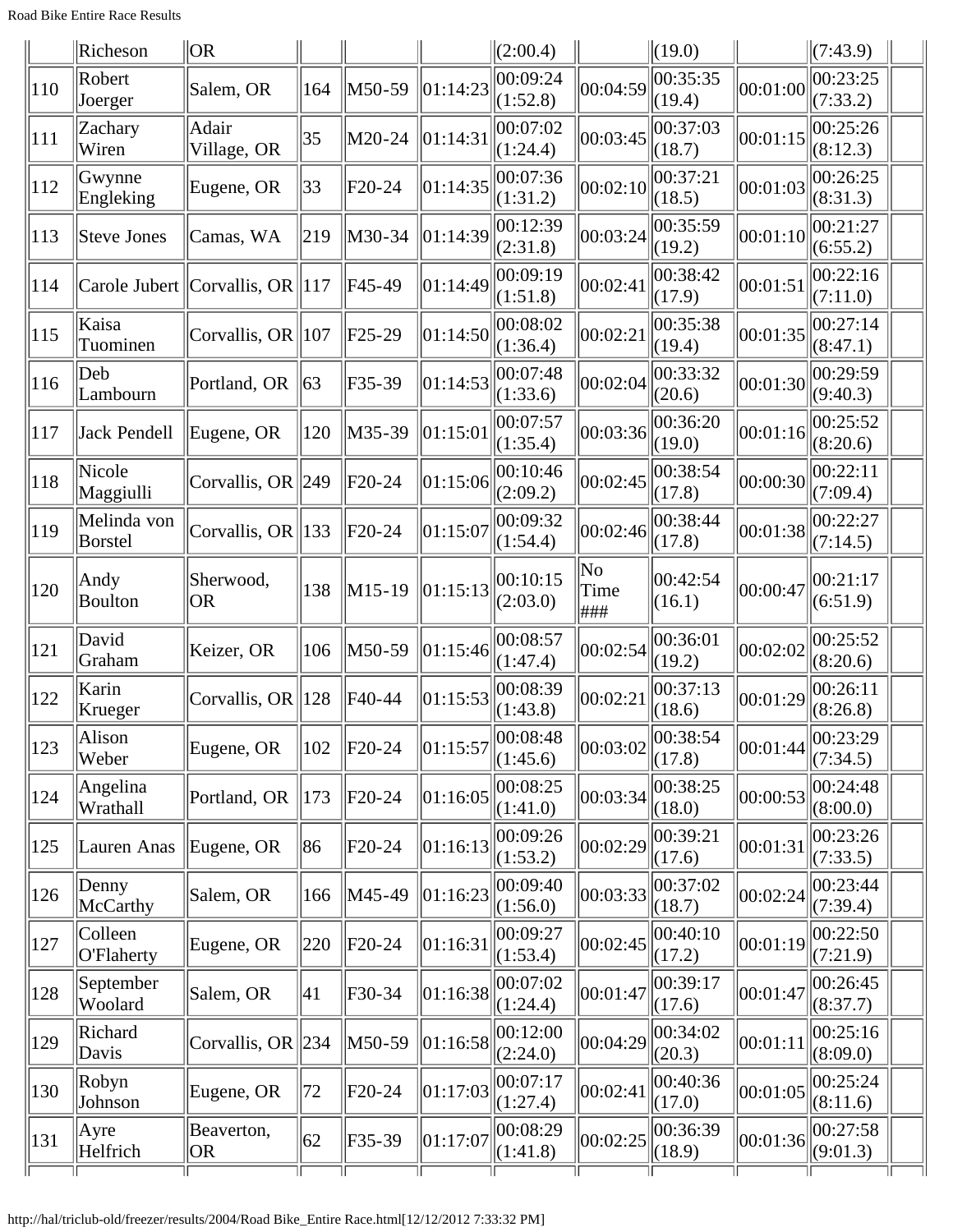| <b>Road Bike Entire Race Results</b> |
|--------------------------------------|
|--------------------------------------|

| $\parallel$ 132 | Ronald<br>Trunick          | Welches, OR $\ 214\ $         |                 | $\ M60-69\ 01:17:23$ |                   | 00:12:15<br>(2:27.0) | $\ $ 00:02:50     | 00:37:02<br>(18.7) | 00:01:05          | $\ 00:24:11\ $<br>(7:48.1) |
|-----------------|----------------------------|-------------------------------|-----------------|----------------------|-------------------|----------------------|-------------------|--------------------|-------------------|----------------------------|
| 133             | Mandy<br>Giblin            | Portland, OR 247              |                 | $F25-29$             | 01:17:31          | 00:09:34<br>(1:54.8) | 00:03:37          | 00:43:31<br>(15.9) | No<br>Time<br>### | 00:20:49<br>(6:42.9)       |
| 134             | Bruce<br>Dougan            | Welches, OR $\ 241$           |                 | M45-49               | 01:17:55          | 00:11:31<br>(2:18.2) | 00:03:53          | 00:37:21<br>(18.5) | 00:01:21          | 00:23:49<br>(7:41.0)       |
| 135             | Amy<br>Viglione            | Corvallis, OR $\ 21$          |                 | $F15-19$             | 01:18:03          | 00:06:59<br>(1:23.8) | 00:02:18          | 00:39:19<br>(17.6) | 00:01:03          | 00:28:24<br>(9:09.7)       |
| 136             | <b>Brian</b><br>Sunderland | Corvallis, OR $\ 36$          |                 | M40-44               | $ 01:18:2\rangle$ | 00:07:33<br>(1:30.6) | 00:03:35          | 00:39:01<br>(17.7) | 00:00:44          | 00:27:28<br>(8:51.6)       |
| 137             | Cristin<br>Bernstein       | Camas, WA                     | 186             | F30-34               | 01:18:4           | 00:09:55<br>(1:59.0) | 00:03:25          | 00:37:46<br>(18.3) | 00:01:51          | 00:25:44<br>(8:18.1)       |
| 138             | Elizabeth<br>Hoops         | Camas, WA                     | 199             | F45-49               | 01:18:42          | 00:09:58<br>(1:59.6) | 00:03:17          | 00:37:12<br>(18.6) | 00:02:01          | 00:26:14<br>(8:27.7)       |
| 139             | Heather Law                |                               | 67              | F30-34               | 01:18:43          | 00:07:33<br>(1:30.6) | 00:03:05          | 00:40:47<br>(16.9) | 00:01:22          | 00:25:56<br>(8:21.9)       |
| 140             | Alissa Brown Eugene, OR    |                               | $ 192\rangle$   | F20-24               | 01:19:17          | 00:09:47<br>(1:57.4) | 00:02:30          | 00:40:17<br>(17.2) | 00:01:22          | 00:25:21<br>(8:10.6)       |
| 141             | Heidi Potter               | Corvallis, OR $ 96$           |                 | F20-24               | 01:19:24          | 00:08:12<br>(1:38.4) | 00:01:51          | 00:38:53<br>(17.8) | 00:00:41          | 00:29:47<br>(9:36.5)       |
| 142             | Kristi Duer                | Camas, WA                     | $\parallel$ 141 | F35-39               | 01:20:46          | 00:09:27<br>(1:53.4) | 00:02:52          | 00:38:50<br>(17.8) | 00:01:04          | 00:28:33<br>(9:12.6)       |
| 143             | Sally<br>Stafford          | Corvallis, OR $\parallel$ 169 |                 | F50-59               | 01:20:49          | 00:10:17<br>(2:03.4) | 00:03:08          | 00:41:51<br>(16.5) | 00:01:18          | 00:24:15<br>(7:49.4)       |
| 144             | Tanya Wray                 | Bend, OR                      | 147             | F30-34               | 01:21:04          | 00:10:09<br>(2:01.8) | 00:04:02          | 00:41:15<br>(16.8) | 00:01:48          | 00:23:50<br>(7:41.3)       |
| 145             | Cindy<br><b>Brosius</b>    | Colorado<br>Springs, CO       | $ 191\rangle$   | F35-39               |                   | 00:10:28             | 00:02:47          | 00:37:16<br>(18.5) | 00:01:22          | 00:29:20<br>(9:27.7)       |
| 146             | Tiffany<br>Brown           | Corvallis, OR $ 93 $          |                 | F25-29               | 01:21:24          | 00:08:19<br>(1:39.8) | 00:02:45          | 00:40:31<br>(17.1) | 00:01:44          | 00:28:05<br>(9:03.5)       |
| $ 147\rangle$   | Cynthia<br><b>Breene</b>   | Eugene, OR                    | 92              | F20-24               | 01:21:25          | 00:08:57<br>(1:47.4) | 00:02:41          | 00:40:04<br>(17.3) | 00:01:31          | 00:28:12<br>(9:05.8)       |
| 148             | Andrea Dolp   Portland, OR |                               | $\parallel$ 149 | F30-34               | 01:21:40          | 00:08:37<br>(1:43.4) | 00:03:24          | 00:41:57<br>(16.5) | 00:01:50          | 00:25:52<br>(8:20.6)       |
| 149             | Anthony<br>Morgan          | Vancouver,<br>WA              | 88              | M40-44               | 01:21:43          | 00:07:27<br>(1:29.4) | No<br>Time<br>### | 00:42:58<br>(16.1) | 00:01:29          | 00:29:49<br>(9:37.1)       |
| 150             | Norman<br>Smith            | <b>OR</b>                     | 224             | M50-59               | 01:21:45          | 00:11:57<br>(2:23.4) | 00:02:56          | 00:37:56<br>(18.2) | 00:01:04          | 00:27:52<br>(8:59.4)       |
| 151             | Gregory<br>Colzani         | Vancouver,<br>WA              | 227             | M45-49               | 01:21:52          | 00:12:31<br>(2:30.2) | 00:03:18          | 00:38:45<br>(17.8) | 00:01:08          | 00:26:10<br>(8:26.5)       |
| 152             | Brad<br>Weathermon         | Salem, OR                     | $ 172\rangle$   | M40-44               | 01:22:01          | 00:13:40<br>(2:44.0) | 00:04:05          | 00:36:26<br>(19.0) | 00:01:40          | 00:26:10<br>(8:26.5)       |
| $ 153\rangle$   | Ron Kleiner                | Fairfield, CA $\ $ 118        |                 | $\ M40-44\ $         | $\ 01:22:04$      | 00:09:41<br>(1:56.2) | 00:01:53          | 00:36:33<br>(18.9) | 00:00:57          | 00:33:00<br>(10:38.7)      |
|                 |                            |                               |                 |                      |                   |                      |                   |                    |                   |                            |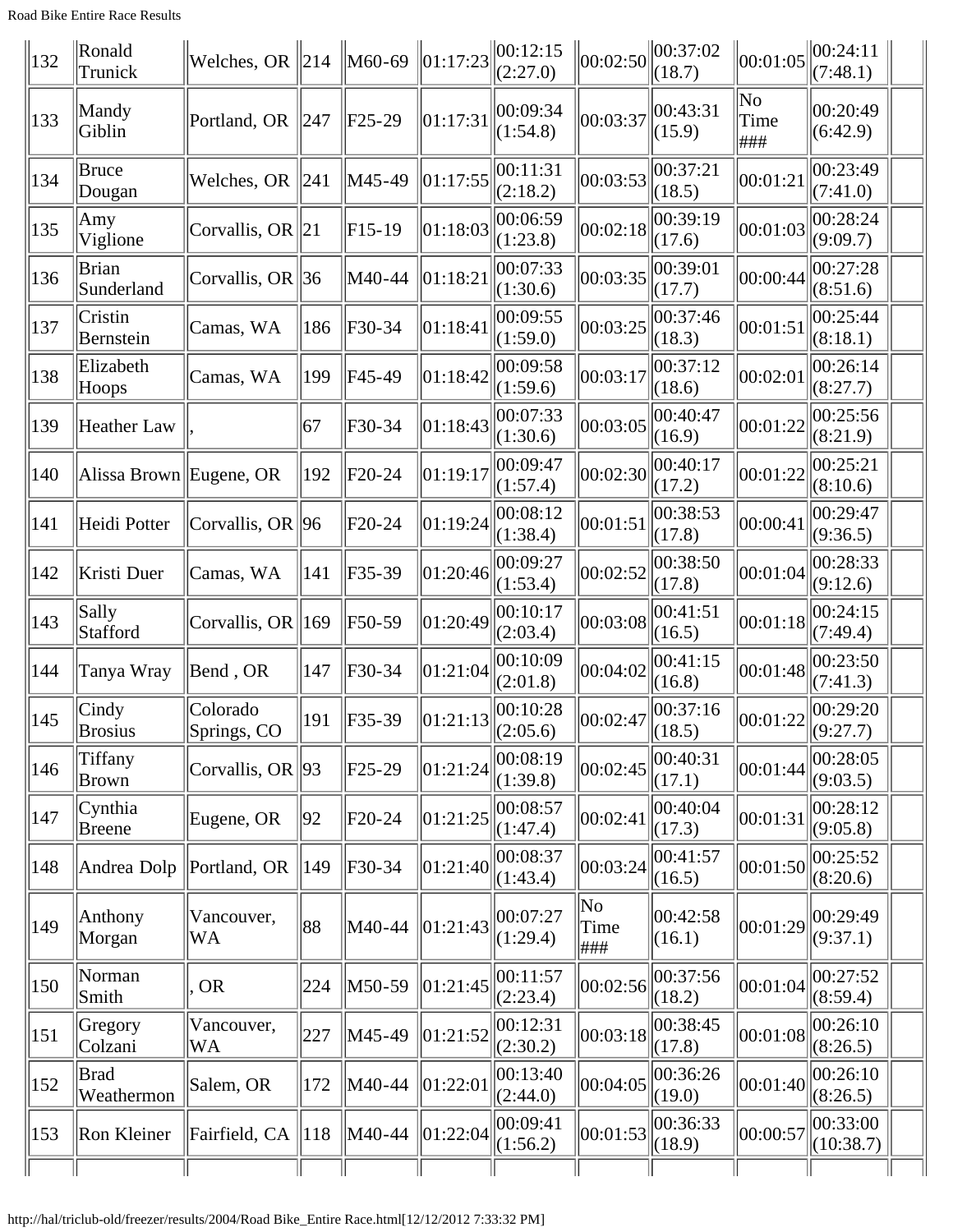Road Bike Entire Race Results

| 154               | Leah Ehmke         | Portland, OR $\parallel$ 142  |                 | $\ $ F20-24 | $\ 01:22:10$     | 100:09:24<br>(1:52.8)                                 | 00:02:53          | 100:42:42<br>(16.2)                                                      | 00:00:50                              | 00:26:21<br>(8:30.0)  |  |
|-------------------|--------------------|-------------------------------|-----------------|-------------|------------------|-------------------------------------------------------|-------------------|--------------------------------------------------------------------------|---------------------------------------|-----------------------|--|
| 155               | Scout<br>Phillips  | Corvallis, OR $\parallel$ 156 |                 | $F25-29$    | 01:22:48         | 00:09:05<br>(1:49.0)                                  | 00:02:06          | 00:40:13<br>(17.2)                                                       | $\overline{\text{No}}$<br>Time<br>### | 00:31:24<br>(10:07.7) |  |
| 156               | Becky<br>Willhite  | Salem, OR                     | 189             | F30-34      | 01:23:08         | 00:09:58<br>(1:59.6)                                  | 00:03:07          | 00:41:38<br>(16.6)                                                       | 00:00:58                              | 00:27:27<br>(8:51.3)  |  |
| $\vert 157 \vert$ | Cheryl<br>Dyehouse | Camas, WA                     | 112             | F40-44      | 01:23:17         | 00:08:55<br>(1:47.0)                                  | No<br>Time<br>### | 00:39:19<br>(17.6)                                                       | 00:01:14                              | 00:33:49<br>(10:54.5) |  |
| 158               | Ali Benson         | Portland, OR   17             |                 | F20-24      | 01:23:24         | 00:06:39<br>(1:19.8)                                  | 00:02:42          | 00:44:54<br>(15.4)                                                       | 00:00:49                              | 00:28:20<br>(9:08.4)  |  |
| 159               | Andrew<br>Sedlock  | Klamath<br>Falls, OR          | 236             | M50-59      | $\vert 01:23:32$ | 00:12:09<br>(2:25.8)                                  | 00:04:16          | 00:41:35<br>(16.6)                                                       | 00:00:42                              | 00:24:50<br>(8:00.6)  |  |
| 160               | Keri Dull          | Corvallis, OR $\ 111$         |                 | F20-24      | 01:23:33         | 00:10:33<br>(2:06.6)                                  | 00:03:45          | 00:42:09<br>(16.4)                                                       | 00:01:02                              | 00:26:04<br>(8:24.5)  |  |
| 161               | Diane Priewe       | Philomath,<br> OR             | 207             | F40-44      | 01:23:41         | 00:10:53<br>(2:10.6)                                  | 00:02:53          | 00:43:21<br>(15.9)                                                       | 00:01:30                              | 00:25:04<br>(8:05.2)  |  |
| 162               | Gayle<br>Evenson   | Philomath,<br><b>OR</b>       | 148             | F50-59      | 01:23:42         | 00:10:11<br>(2:02.2)                                  | 00:03:43          | 00:42:28<br>(16.3)                                                       | 00:01:56                              | 00:25:24<br>(8:11.6)  |  |
| 163               | Jeff Macey         | Portland, OR                  | $\parallel$ 229 | M40-44      | 01:24:08         | 00:12:01<br>(2:24.2)                                  | 00:04:12          | 00:37:53<br>(18.2)                                                       | 00:02:01                              | 00:28:01<br>(9:02.3)  |  |
| 164               | Mary Wright        | Salem, OR                     | $ 99\rangle$    | F35-39      | 01:24:33         | 00:10:27<br>(2:05.4)                                  | 00:03:23          | 00:42:55<br>(16.1)                                                       | 00:01:31                              | 00:26:17<br>(8:28.7)  |  |
| 165               | Anita<br>Risberg   | Salem, OR                     | 168             | F40-44      | 01:24:34         | 00:14:01<br>(2:48.2)                                  | 00:04:28          | 00:39:16<br>(17.6)                                                       | 00:02:40                              | 00:24:09<br>(7:47.4)  |  |
| 166               | Stephen<br>Conner  | Corvallis, OR $\ 217$         |                 | $M35-39$    | 01:24:47         | 00:11:37<br>(2:19.4)                                  | 00:03:03          | 00:40:41<br>(17.0)                                                       | 00:01:14                              | 00:28:12<br>(9:05.8)  |  |
| $\parallel$ 167   | Katri<br>Laukkanen | Forest Grove,<br> OR          | $\parallel$ 34  | $F20-24$    |                  | $\left\Vert 01:24:53\right\Vert 00:07:19$<br>(1:27.8) |                   | $\left\  00:02:49 \right\  \overline{\left( 00:44:13 \right)}$<br>(15.6) | 00:00:47                              | 00:29:45<br>(9:35.8)  |  |
| 168               | Kerri<br>Schweiger | Portland, OR                  | $\parallel$ 188 | $F35-39$    | 01:25:06         | 00:11:03<br>(2:12.6)                                  | 00:03:21          | 00:43:28<br>(15.9)                                                       | 00:01:09                              | 00:26:05<br>(8:24.8)  |  |
| 169               |                    | Abigail Elder Portland, OR    | 187             | $F30-34$    | 01:25:13         | 00:10:45<br>(2:09.0)                                  | 00:03:01          | 00:43:06<br>(16.0)                                                       | 00:01:04                              | 00:27:17<br>(8:48.1)  |  |
| 170               | Patrick<br>Canan   | Corvallis, OR $\ 233\ $       |                 | M50-59      | 01:25:28         | 00:13:27<br>(2:41.4)                                  | 00:04:10          | 00:41:05<br>(16.8)                                                       | 00:00:44                              | 00:26:02<br>(8:23.9)  |  |
| 171               | Thomas<br>Dyehouse | Camas, WA                     | 113             | M40-44      | 01:25:30         | 00:07:54<br>(1:34.8)                                  | 00:03:23          | 00:39:25<br>(17.5)                                                       | 00:01:22                              | 00:33:26<br>(10:47.1) |  |
| 172               | Erin Reilly        | Eugene, OR                    | 77              | F40-44      | 01:26:04         | 00:09:25<br>(1:53.0)                                  | 00:04:07          | 00:42:56<br>(16.1)                                                       | 00:01:13                              | 00:28:23<br>(9:09.4)  |  |
| 173               | Yvonne<br>Alaman   | Philomath,<br> OR             | 185             | F40-44      | 01:26:06         | 00:12:01<br>(2:24.2)                                  | 00:03:24          | 00:44:51<br>(15.4)                                                       | 00:02:44                              | 00:23:06<br>(7:27.1)  |  |
| 174               | Brenda Snell       | Camas, WA                     | 184             | $F35-39$    | 01:27:01         | 00:10:57<br>(2:11.4)                                  | 00:03:53          | 00:45:21<br>(15.2)                                                       | 00:01:40                              | 00:25:10<br>(8:07.1)  |  |
| 175               | Abdou<br>Oumar     | Corvallis, OR $\ 251$         |                 | M40-44      | 01:27:07         | 00:19:22<br>(3:52.4)                                  | 00:03:04          | 00:40:40<br>(17.0)                                                       | No<br>Time<br>###                     | 00:24:01<br>(7:44.8)  |  |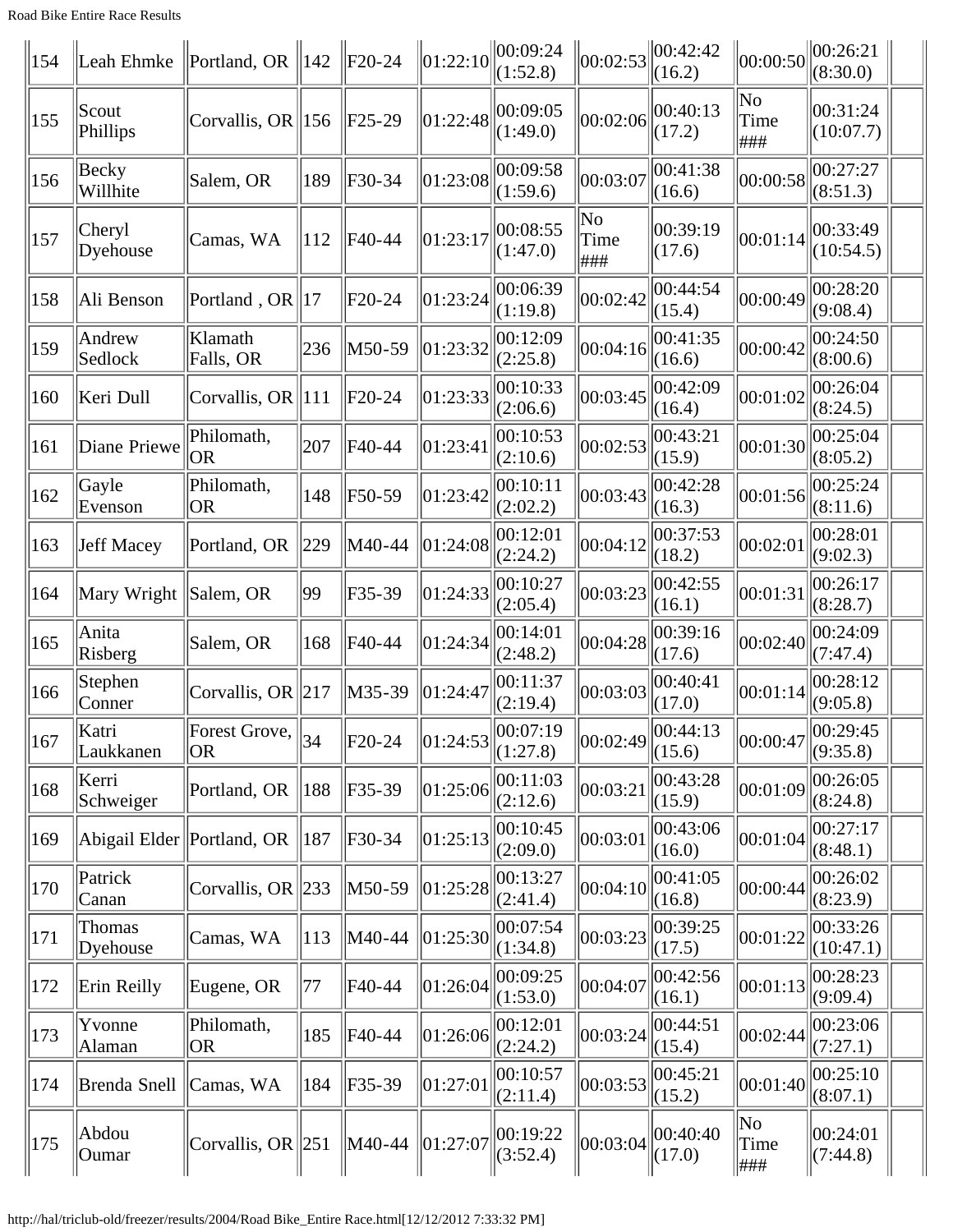| 176       | Rochelle<br>Gannon       | Corvallis, OR $\ 231$               |                 | $F15-19$    | 01:27:11         | 00:10:21<br>(2:04.2) | 00:03:21           | 00:45:58<br>(15.0)                               | 00:01:06                               | 00:26:25<br>(8:31.3)  |              |
|-----------|--------------------------|-------------------------------------|-----------------|-------------|------------------|----------------------|--------------------|--------------------------------------------------|----------------------------------------|-----------------------|--------------|
| 177       | Tara<br>Weinstein        | West Linn,<br> OR                   | 80              | $F30-34$    | 01:27:25         | 00:10:06<br>(2:01.2) | 00:03:04           | 00:46:34<br>(14.8)                               | 00:00:51                               | 00:26:50<br>(8:39.4)  |              |
| 178       | Kevin<br>Coulter         | Portland, OR                        | $\parallel$ 240 | M40-44      | 01:27:29         | 00:13:51<br>(2:46.2) | 00:03:42           | 00:39:28<br>(17.5)                               | 00:01:32                               | 00:28:56<br>(9:20.0)  |              |
| 179       | Jim<br>McDonald          | Silverton, OR $\ 201\ $             |                 | M60-69      | 01:27:52         | 00:11:11<br>(2:14.2) | 00:04:10           | 00:40:56<br>(16.9)                               | 00:02:26                               | 00:29:09<br>(9:24.2)  |              |
| 180       | Carla<br>Richardson      | Eugene, OR                          | 235             | F45-49      | 01:28:20         | 00:14:16<br>(2:51.2) | 00:05:48           | 00:42:59<br>(16.1)                               | 00:01:54                               | 00:23:23<br>(7:32.6)  |              |
| 181       | Kathy Dull               | Sherwood,<br> OR                    | 110             | F50-59      | 01:28:32         | 00:10:40<br>(2:08.0) | 00:00:53           | 00:45:02<br>(15.3)                               | 00:00:58                               | 00:30:59<br>(9:59.7)  |              |
| 182       | Judy Ziemer              | Tualatin, OR $\ 210\ $              |                 | F50-59      | 01:28:42         | 00:11:59<br>(2:23.8) | 00:04:32           | 00:42:15<br>(16.4)                               | 00:01:42                               | 00:28:14<br>(9:06.5)  |              |
| 183       | Tamara<br>Jennrich       | Corvallis, OR $\ 116$               |                 | $ F25-29$   | 01:29:06         | 00:07:52<br>(1:34.4) | 00:02:32           | 00:49:33<br>(13.9)                               | 00:00:50                               | 00:28:19<br>(9:08.1)  |              |
| 184       | Amy<br>Anderson          | Forest Grove,<br> OR                | 232             | $F30-34$    | 01:30:29         | 00:11:52<br>(2:22.4) | 00:03:44           | 00:46:44<br>(14.8)                               | 00:01:54                               | 00:26:15<br>(8:28.1)  |              |
| 185       | Karrie<br>Christopher    | Camas, WA                           | 216             | $F35-39$    | 01:30:57         | 00:10:19<br>(2:03.8) | 00:03:04           | 00:45:51<br>(15.1)                               | 00:00:48                               | 00:30:55<br>(9:58.4)  |              |
| 186       | Jeff<br>Mendenhall       | Beaverton,<br> OR                   | 212             | M30-34      | 01:32:02         | 00:11:55<br>(2:23.0) | 00:04:01           | 00:38:24<br>(18.0)                               | 00:03:36                               | 00:34:06<br>(11:00.0) |              |
| 187       | <b>Candis Giles</b>      | Corvallis, OR $ 243$                |                 | $F50-59$    | 01:32:08         | 00:15:54<br>(3:10.8) | 00:03:15           | 00:41:57<br>(16.5)                               | 00:01:59                               | 00:29:03<br>(9:22.3)  |              |
| 188-<br>Τ | Susan<br>Otcenas         | Beaverton,<br> OR                   | 202             | F30-34      | 01:33:26         | 00:10:52<br>(2:10.4) | 00:03:15           | 00:39:08<br>(17.7)                               | 00:02:18                               | 00:37:53<br>(12:13.2) |              |
| 188-<br>T | Lee Oien                 | Wilsonville,<br> OR                 | 206             | $M35-39$    | 01:33:26         | 00:13:43<br>(2:44.6) | 00:03:49           | 00:39:14<br>(17.6)                               | 00:02:11                               | 00:34:29<br>(11:07.4) |              |
| 190       |                          | Lisa Mattson $ corvallis, OR   195$ |                 | $\ $ F30-34 | 01:38:54         | 00:12:49<br>(2:33.8) |                    | $\ 00:03:20\ _{\text{max}}^{00:49:22}$<br>(14.0) | 00:00:49                               | 00:32:34<br>(10:30.3) |              |
| 191       | Graham<br>Frank          | West Linn,<br> OR                   | 246             | $M14\&U$    | 01:47:55         | 00:14:57<br>(2:59.4) | 00:04:19           | 00:54:26<br>(12.7)                               | 00:01:17                               | 00:32:56<br>(10:37.4) |              |
| 192       | Claudia<br>Jamison       | Vancouver,<br>WA                    | 244             | F50-59      | 02:01:25         | 00:14:16<br>(2:51.2) | 00:06:31           | 00:49:50<br>(13.9)                               | 00:03:26                               | 00:47:22<br>(15:16.8) |              |
|           | Lyssa<br>Thompson        | Portland, OR                        | 170             | $F25-29$    | dq:<br>01:01:44  | 00:10:14<br>(2:02.8) | 00:02:38           | 00:38:52<br>(17.8)                               | 00:01:20                               | 00:08:40<br>(2:47.7)  | $ {\rm DQ} $ |
|           | Fred Robbins             | Vancouver,<br>WA                    | 152             | M50-59      | $ 01:10:22 $ ### | No Time              | No<br>Time<br> ### | No Time<br>###                                   | No<br>Time<br> ###                     | No Time<br>###        |              |
|           | Willee<br><b>Broberg</b> | Lake<br>Oswego, OR                  | 43              | F35-39      | $ 02:25:29 $ ### | No Time              | No<br>Time<br> ### | No Time<br>###                                   | No<br>Time<br>###                      | No Time<br> ###       |              |
|           | <b>Beth Orton</b>        | Portland, OR                        | 221             | $F20-24$    | 00:29:53         | No Time<br>  ###     | No<br>Time<br>###  | No Time<br>###                                   | $\overline{\text{No}}$<br>Time<br> ### | No Time<br>###        |              |
|           |                          |                                     |                 |             |                  | 00:08:09             |                    | No Time                                          | No                                     | $\vert$ No Time       |              |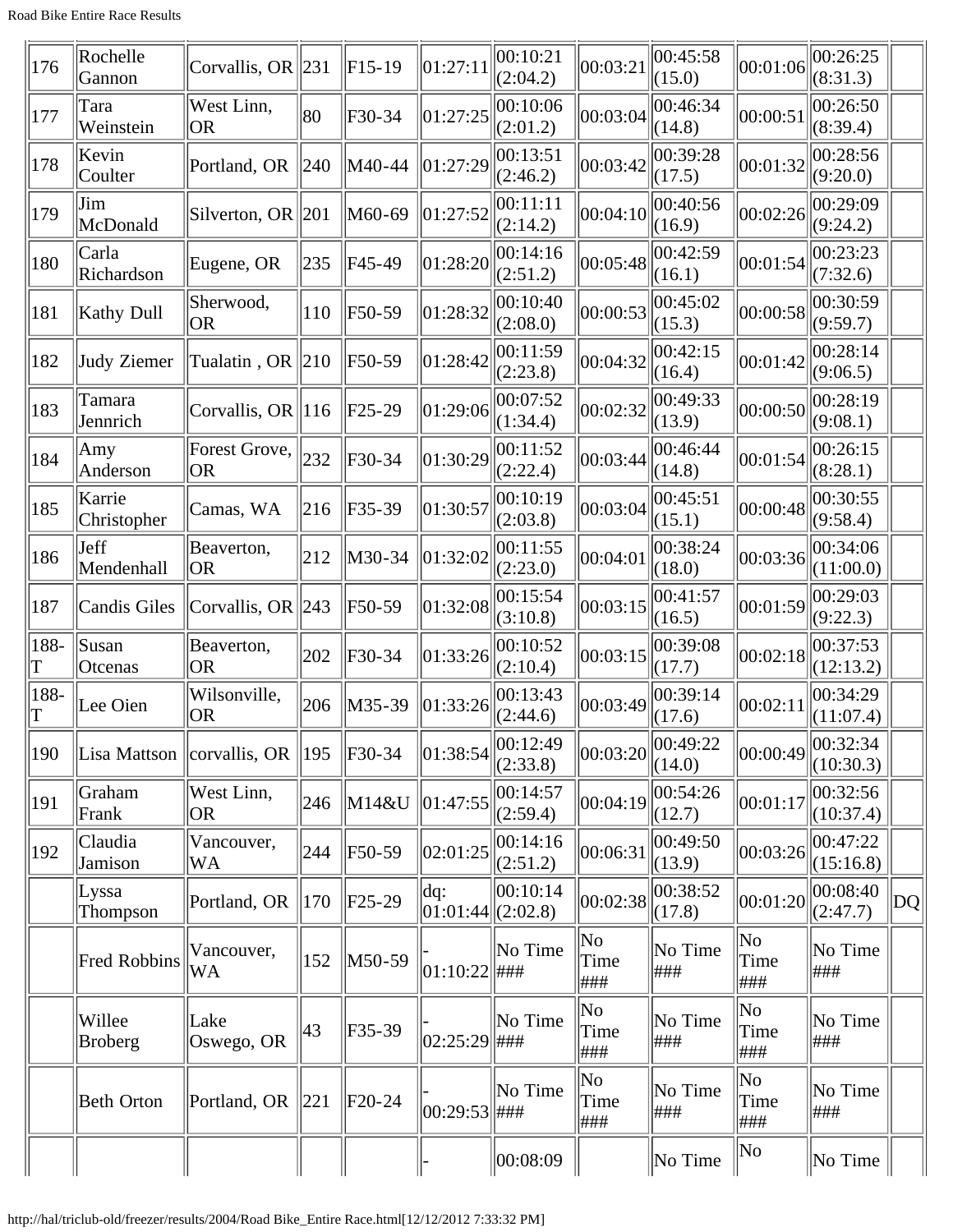|                      | Julia Kremer   Portland, OR $  95$ |     | $\parallel$ F25-29         | $\ 01:48:48\ (1:37.8)$ |         | $\ 00:02:22\ $                         | ###             | Time<br>###             | ###             |  |
|----------------------|------------------------------------|-----|----------------------------|------------------------|---------|----------------------------------------|-----------------|-------------------------|-----------------|--|
| Anita Katz           | Portland, OR $\ 94\ $              |     | $\textcolor{blue}{F}35-39$ | $ 01:48:43 $ ###       | No Time | No<br>Time<br> ###                     | No Time<br>###  | $\ $ No<br>Time<br>###  | No Time<br> ### |  |
| Laura<br>Schweger    | Bend, OR                           | 122 | F30-34                     | $ 01:31:12 $ ###       | No Time | $\ $ No<br>Time<br> ###                | No Time<br> ### | $\ $ No<br>Time<br>###  | No Time<br> ### |  |
| Ann Beier            | Portland, OR $\parallel$ 176       |     | F40-44                     | $ 00:50:23 $ ###       | No Time | $\overline{\text{No}}$<br>Time<br> ### | No Time<br> ### | $\ $ No<br>Time<br>###  | No Time<br> ### |  |
| Thomas<br>Schoenborn | Eugene, OR                         | 10  | $\vert$ M25-29             | 02:44:34  ###          | No Time | $\ $ No<br>Time<br> ###                | No Time<br> ### | $\ $ No<br>Time<br>###  | No Time<br> ### |  |
| Gary Iskra           | Junction City, $\ 143\ $<br> OR    |     | M45-49                     | $ 01:10:17 $ ###       | No Time | $\ $ No<br>Time<br> ###                | No Time<br> ### | $\ $ No<br>Time<br> ### | No Time<br> ### |  |
| Jamie<br>McBride     | Salem, OR                          | 19  | $F25-29$                   | 02:44:39  ###          | No Time | $\ $ No<br>Time<br> ###                | No Time<br>###  | $\ $ No<br>Time<br> ### | No Time<br> ### |  |

### Category Abbreviations:

 $F15-19 \implies$  Female 15-19  $F20-24 \Rightarrow$  Female 20-24  $F25-29 \Rightarrow$  Female 25-29 F30-34 => Female 30-34 F30-34  $\Rightarrow$  Female 30-34  $F35-39 \Rightarrow$  Female 35-39  $F40-44 \Rightarrow$  Female 40-44  $F45-49 \implies$  Female 45-49  $F50-59 \Rightarrow$  Female 50-59  $M14\&U \Rightarrow Male 14$  and Under  $M15-19 \Rightarrow Male 15-19$  $M20-24 \implies Male 20-24$  $M25-29 \Rightarrow Male 25-29$ M30-34  $\Rightarrow$  Male 30-34  $M35-39 \Rightarrow Male 35-39$  $M40-44 \Rightarrow$  Male 40-44  $M45-49 \Rightarrow Male 45-49$  $M50-59 \Rightarrow Male 50-59$  $M60-69 \Rightarrow Male 60-69$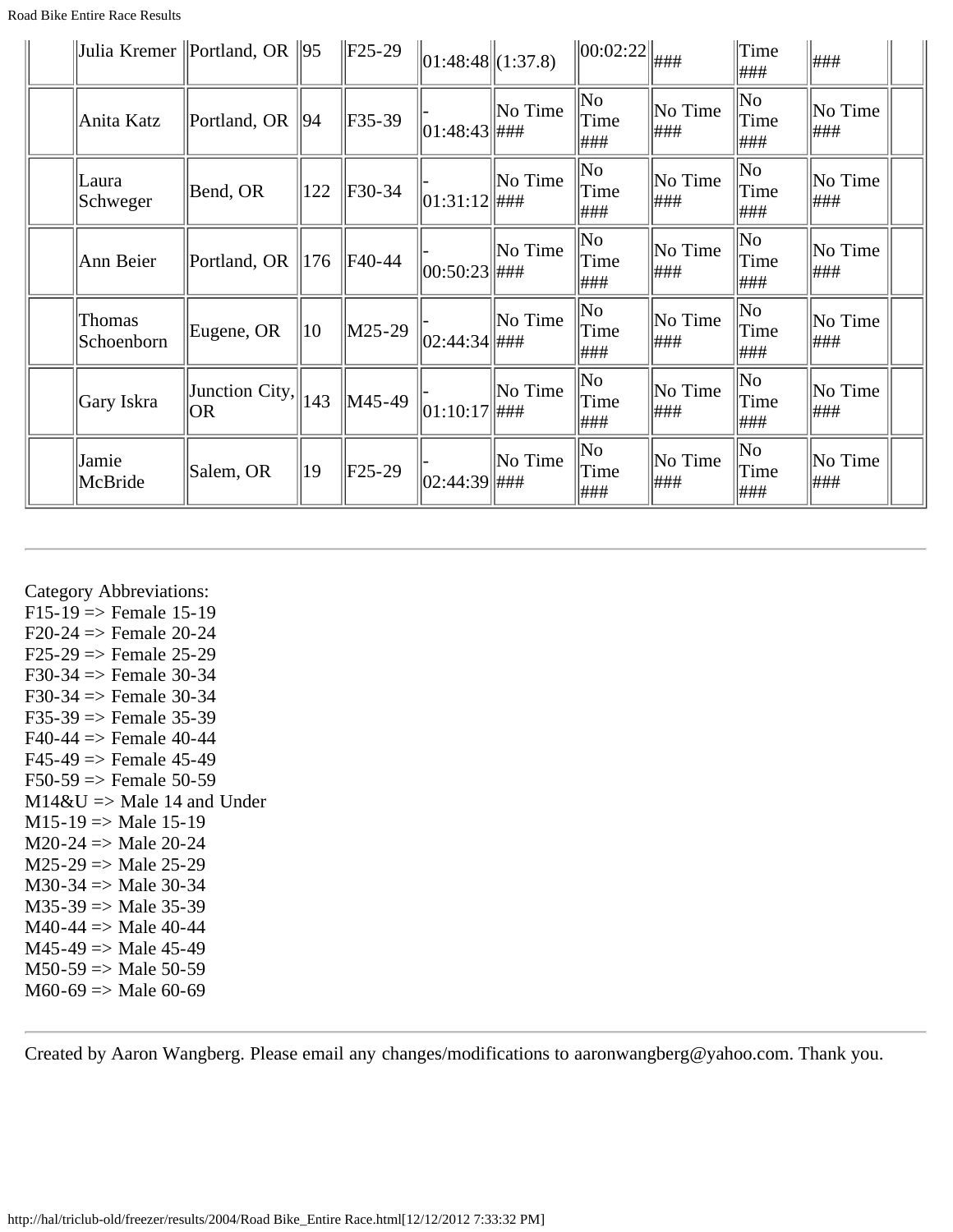# <span id="page-22-0"></span>**Mountain Bike Results for Entire Race April 3, 2004**

|                 | Place Name                    | Town                          |     | Bib# Category | Overall<br>Time   | Swim<br>(500)<br>yards) | T <sub>1</sub> | Bike<br>(11.52)<br>miles) | T <sub>2</sub> | Run (3.1)<br>miles)                     | $\ast$ |
|-----------------|-------------------------------|-------------------------------|-----|---------------|-------------------|-------------------------|----------------|---------------------------|----------------|-----------------------------------------|--------|
| 1               | John Bertani                  | Corvallis,<br><b>OR</b>       | 31  | M40-49        | 01:10:45          | 00:07:23<br>(1:28.6)    | 00:02:10       | 00:37:10<br>(18.6)        | 00:00:54       | 00:23:08<br>(7:27.7)                    |        |
| 2               | Doug Such                     | Salem, OR                     | 145 | M30-39        | 01:11:23          | 00:09:06<br>(1:49.2)    | 00:02:36       | 00:35:30<br>(19.5)        | 00:01:00       | 00:23:11<br>(7:28.7)                    |        |
| 3               | <b>Brandon</b><br>Adams       | Corvallis,<br>OR              | 90  | M20-29        | 01:12:19          | 00:07:35<br>(1:31.0)    | 00:02:25       | 00:39:53<br>(17.3)        | 00:01:09       | 00:21:17<br>(6:51.9)                    |        |
| $\vert 4 \vert$ | <b>Ben Gmelch</b>             | Portland, OR                  | 205 | M20-29        | 01:12:21          | 00:12:07<br>(2:25.4)    | 00:03:56       | 00:35:40<br>(19.4)        | 00:01:17       | 00:19:21<br>(6:14.5)                    |        |
| 5               | Scott<br>Chirgwin             | corvallis, OR $\parallel$ 100 |     | M20-29        | 01:13:14          | 00:08:53<br>(1:46.6)    | 00:02:13       | 00:39:30<br>(17.5)        | 00:00:39       | 00:21:59<br>(7:05.5)                    |        |
| 6               | Zach Hausken                  | Corvallis,<br><b>OR</b>       | 163 | M30-39        | 01:14:32          | 00:09:13<br>(1:50.6)    | 00:03:02       | 00:37:53<br>(18.2)        | 00:01:20       | 00:23:04<br>(7:26.5)                    |        |
| 7               | Mark<br>Turnbull              | Hillsboro,<br><b>OR</b>       | 158 | M40-49        | 01:14:52          | 00:09:38<br>(1:55.6)    | 00:02:30       | 00:35:50<br>(19.3)        | 00:01:20       | 00:25:34<br>(8:14.8)                    |        |
| 8               | Amber Smith                   | Corvallis,<br><b>OR</b>       | 222 | F20-29        | 01:15:06          | 00:11:35<br>(2:19.0)    | 00:02:04       | 00:38:53<br>(17.8)        | 00:00:49       | 00:21:45<br>(7:01.0)                    |        |
| $ 9\rangle$     | Jonathan<br>Dolp              | Portland, OR 218              |     | M30-39        | 01:17:25          | 00:09:45<br>(1:57.0)    | 00:02:39       | 00:41:04<br>(16.8)        | 00:00:39       | 00:23:18<br>(7:31.0)                    |        |
| 10              | Joshua Guinn Eugene, OR       |                               | 150 | M20-29        | 01:17:35          | 00:10:26<br>(2:05.2)    | 00:02:56       | 00:40:10<br>(17.2)        | 00:00:49       | 00:23:14<br>(7:29.7)                    |        |
| 11              | Desiree<br>Johnson            | Corvallsi,<br><b>OR</b>       | 175 | F20-29        | 01:18:44          | 00:10:35<br>(2:07.0)    | 00:03:21       | 00:40:37<br>(17.0)        | 00:00:36       | 00:23:35<br>(7:36.5)                    |        |
| 12              | Fritz Forgy                   | Mountain<br>View, CA          | 45  | M40-49        | 01:20:02          | 00:07:58<br>(1:35.6)    | 00:03:10       | 00:43:13<br>(16.0)        | 00:00:40       | 00:25:01<br>(8:04.2)                    |        |
| 13              | Carey Schulte Portland, OR 51 |                               |     | F40-49        | 01:20:10          | 00:07:41<br>(1:32.2)    | 00:02:54       | 00:42:25<br>(16.3)        | 00:01:09       | 00:26:01<br>$\left\  (8:23.5) \right\ $ |        |
| 14              | Caroline<br>Quiring           | Corvallis,<br><b>OR</b>       | 42  | F20-29        | $\vert 01$ :20:20 | 00:07:36<br>(1:31.2)    | 00:02:58       | 00:46:23<br>(14.9)        | 00:00:53       | 00:22:30<br>(7:15.5)                    |        |
| $15-T$          | Joni Neilson                  | Corvallis,<br><b>OR</b>       | 136 | $F20-29$      | 01:21:33          | 00:09:01<br>(1:48.2)    | 00:02:57       | 00:43:38<br>(15.8)        | 00:00:39       | 00:25:18<br>(8:09.7)                    |        |
| $15-T$          | Christina<br>Kakoyannis       | Corvallis,<br><b>OR</b>       | 165 | F30-39        | 01:21:33          | 00:09:36<br>(1:55.2)    | 00:02:39       | 00:42:44<br>(16.2)        | 00:00:53       | 00:25:41<br>(8:17.1)                    |        |
| 17              | Katie<br>Tinnesand            | Corvallis,<br><b>OR</b>       | 98  | F20-29        | 01:21:44          | 00:07:54 <br>(1:34.8)   | 00:02:03       | 00:40:54<br>(16.9)        | 00:00:39       | 00:30:14<br>(9:45.2)                    |        |
| 18              | Lindsay<br>Parker             | Corvallis,<br><b>OR</b>       | 213 | F40-49        | 01:21:55          | 00:11:33<br>(2:18.6)    | 00:04:13       | 00:39:38<br>(17.4)        | 00:01:21       | 00:25:10<br>(8:07.1)                    |        |
| 19              | Dan Clark                     | Salem, OR                     | 179 | M50-59        | $\ 01:22:28$      | 00:11:00<br>(2:12.0)    | 00:04:13       | 00:42:14<br>$\ (16.4)$    | 00:00:50       | 00:24:11<br>$\Vert$ (7:48.1)            |        |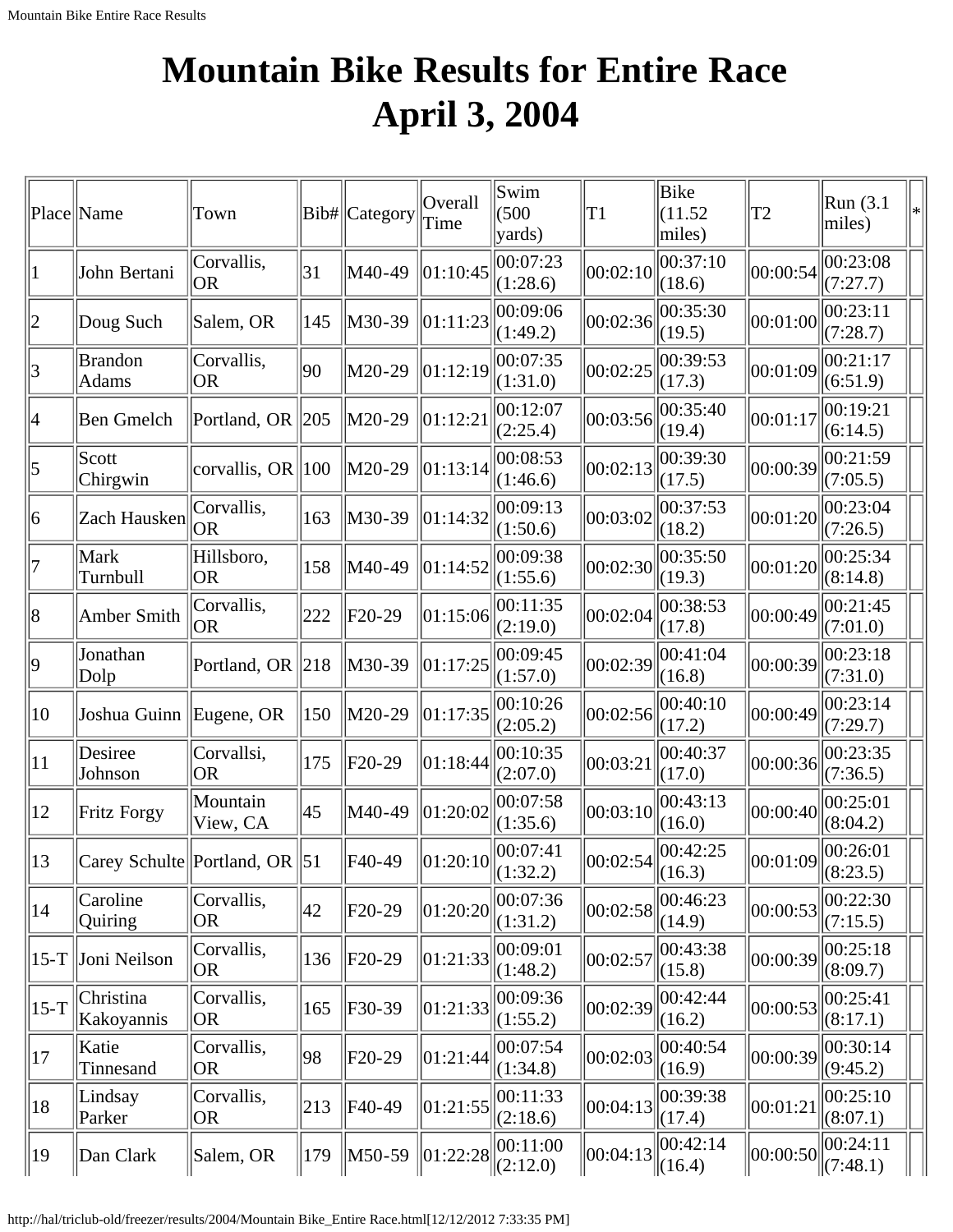| 20           | Matt<br>Thorburn     | Corvallis,<br> OR      | 238            | M30-39   | 01:22:39              | 00:13:04<br>(2:36.8) | 00:03:06                      | 00:40:43<br>(17.0) | 00:00:34           | 00:25:12<br>(8:07.7)  |
|--------------|----------------------|------------------------|----------------|----------|-----------------------|----------------------|-------------------------------|--------------------|--------------------|-----------------------|
| 21           | Sara<br>Swedlund     | Bend, OR               | 197            | F30-39   | 01:23:16              | 00:10:18<br>(2:03.6) | 00:03:31                      | 00:42:51<br>(16.1) | 00:01:29           | 00:25:07<br>(8:06.1)  |
| 22           | Sarah<br>Prudhomme   | Bend, OR               | 174            | F30-39   | 01:23:26              | 00:09:31<br>(1:54.2) | 00:03:15                      | 00:43:30<br>(15.9) | 00:00:57           | 00:26:13<br>(8:27.4)  |
| 23           | Deanna Lund          | Salem, OR              | 74             | F20-29   | 01:23:30              | 00:08:13<br>(1:38.6) | 00:03:22                      | 00:49:29<br>(14.0) | 00:00:58           | 00:21:28<br>(6:55.5)  |
| 24           | Robert<br>Gruber     | Corvallis,<br>OR.      | 177            | M20-29   | 01:24:20              | 00:09:17<br>(1:51.4) | 00:02:09                      | 00:46:05<br>(15.0) | 00:00:52           | 00:25:57<br>(8:22.3)  |
| $ 25\rangle$ | Sarah Whittle        | Salem, OR              | $ 22\rangle$   | F20-29   | 01:24:50              | 00:07:07<br>(1:25.4) | 00:02:35                      | 00:47:20<br>(14.6) | 00:00:34           | 00:27:14<br>(8:47.1)  |
| 26           | Kathryn Law          | Corvallis,<br> OR      | 200            | F50-59   | 01:27:57              | 00:11:21<br>(2:16.2) | 00:03:16                      | 00:44:44<br>(15.5) | 00:01:00           | 00:27:36<br>(8:54.2)  |
| 27           | Katie Minor          | Eugene, OR             | 182            | F20-29   | 01:28:06              | 00:09:51<br>(1:58.2) | 00:02:30                      | 00:46:27<br>(14.9) | 00:00:53           | 00:28:25<br>(9:10.0)  |
| 28           | Kathy Partin         | Vancouver,<br>WA       | 230            | F50-59   | 01:28:25              | 00:11:04<br>(2:12.8) | 00:05:23                      | 00:41:19<br>(16.7) | 00:01:25           | 00:29:14<br>(9:25.8)  |
| 29           | Connie<br>Bozarth    | Corvallis,<br> OR      | 139            | F40-49   | 01:29:24              | 00:09:55<br>(1:59.0) | 00:02:51                      | 00:43:41<br>(15.8) | 00:01:16           | 00:31:41<br>(10:13.2) |
| 30           | John Hunts           | Junction<br>City, OR   | 228            | M40-49   | 01:30:05              | 00:12:00<br>(2:24.0) | 00:03:33                      | 00:46:57<br>(14.7) | 00:02:03           | 00:25:32<br>(8:14.2)  |
| 31           | Leslie<br>Pomaikai   | Albany, OR             | 252            | F30-39   | 01:31:18              | 00:14:06<br>(2:49.2) | 00:03:21                      | 00:42:00<br>(16.5) | 00:00:37           | 00:31:14<br>(10:04.5) |
| 32           | Hali Barkdoll        | Corvallis,<br> OR      | <sup>171</sup> | F14&U    | 01:31:52              | 00:08:01<br>(1:36.2) | 00:03:05                      | 00:48:53<br>(14.1) | 00:00:45           | 00:31:08<br>(10:02.6) |
| $ 33\rangle$ | Cheslah<br> Barkdoll | Corvallis,<br> OR      | 196            | F30-39   | 01:31:54              | 00:09:24<br>(1:52.8) | 00:02:59                      | 00:47:31<br>(14.5) | No<br>Time<br>###  | 00:32:00<br>(10:19.4) |
| 34           | Donna<br>Hausken     | Corvallis,<br> OR      | 245            | F30-39   | 01:38:07              | 00:17:41<br>(3:32.2) | 00:06:07                      | 00:45:21<br>(15.2) | 00:02:17           | 00:26:41<br>(8:36.5)  |
| 35           | Cat<br>Newsheller    | Corvallis,<br> OR      | 250            | F40-49   | 01:38:53              | 00:14:05<br>(2:49.0) | 00:04:39                      | 00:48:10<br>(14.4) | 00:00:55           | 00:31:04<br>(10:01.3) |
| 36           | Amy Eckert           | Corvallis,<br> OR      | 225            | F30-39   | 01:44:11              | 00:12:18<br>(2:27.6) | 00:03:59                      | 00:50:14<br>(13.8) | 00:02:15           | 00:35:25<br>(11:25.5) |
| 37           | Mary Minor           | Portland, OR $\ 239\ $ |                | F50-59   | 02:06:58              | 00:18:20<br>(3:40.0) | 00:05:31                      | 01:00:05<br>(11.5) | 00:03:48           | 00:39:14<br>(12:39.4) |
|              | <b>Brooke Butler</b> | Corvallis,<br> OR      | 32             | $F15-19$ | $ 02:25:34 $ ###      | No Time              | No<br>Time<br>###             | No Time<br> ###    | No<br>Time<br>###  | No Time<br>###        |
|              | Steve Bastian        | Corvallis,<br> OR      | 215            | M20-29   | $ 00:30:03 $ ###      | No Time              | N <sub>o</sub><br>Time<br>### | No Time<br> ###    | No<br>Time<br>###  | No Time<br>###        |
|              | Pat Egan             | Salem, OR              | 242            | M30-39   | $ 00:01:43 $ (2:42.6) | 00:13:33             | No<br>Time<br>###             | No Time<br> ###    | No<br>Time<br> ### | No Time<br>###        |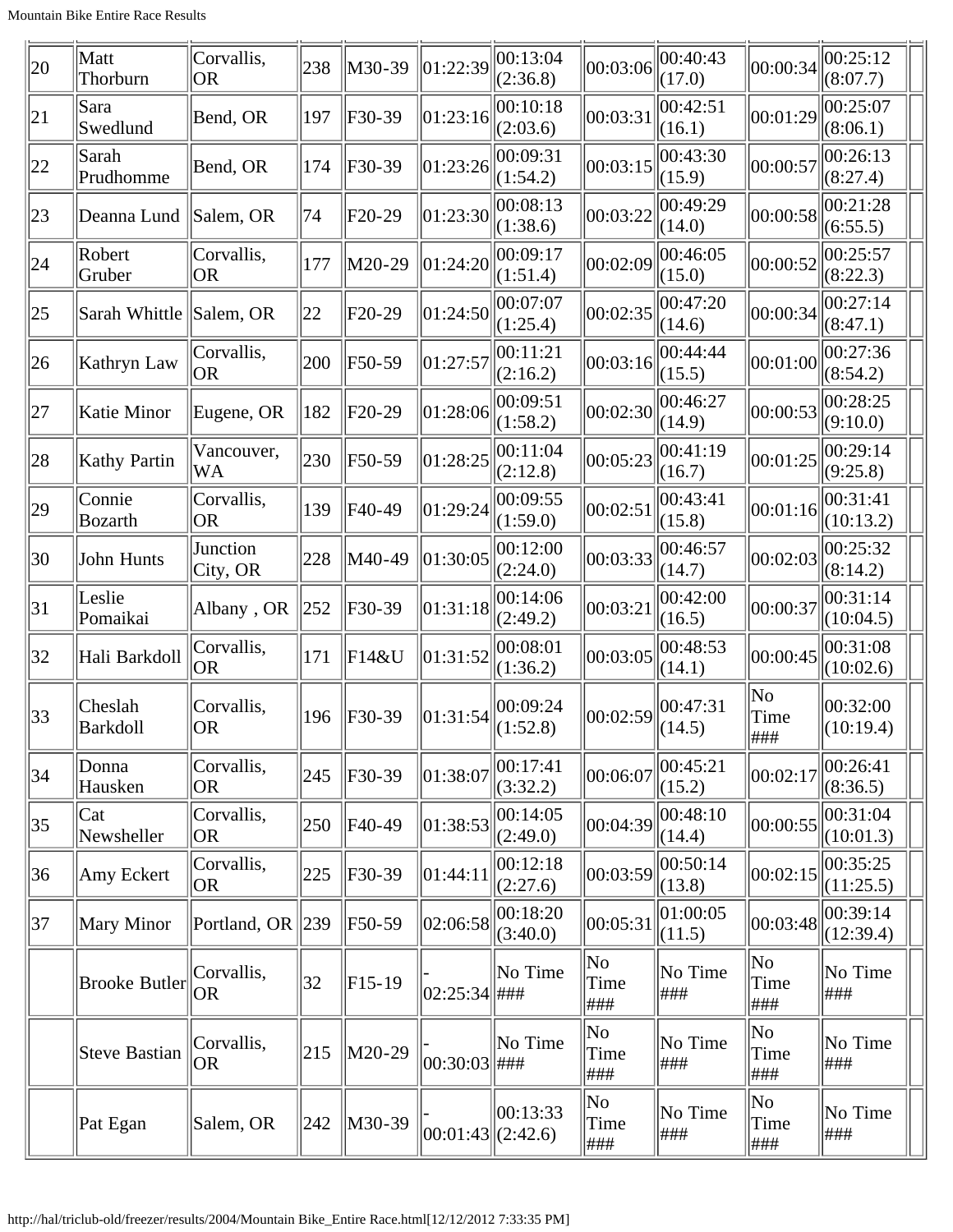Category Abbreviations:  $F14&U \Rightarrow$  Female 14 and under  $F15-19 \Rightarrow$  Female 15-19  $F20-29 \Rightarrow$  Female 20-29  $F30-39 \Rightarrow$  Female 30-39  $F40-49 \Rightarrow$  Female 40-49  $F50-59 \Rightarrow$  Female 50-59  $M20-29$  => Male 20-29  $M30-39 \Rightarrow Male 30-39$  $M40-49 \Rightarrow Male 40-49$  $M50-59$  => Male 50-59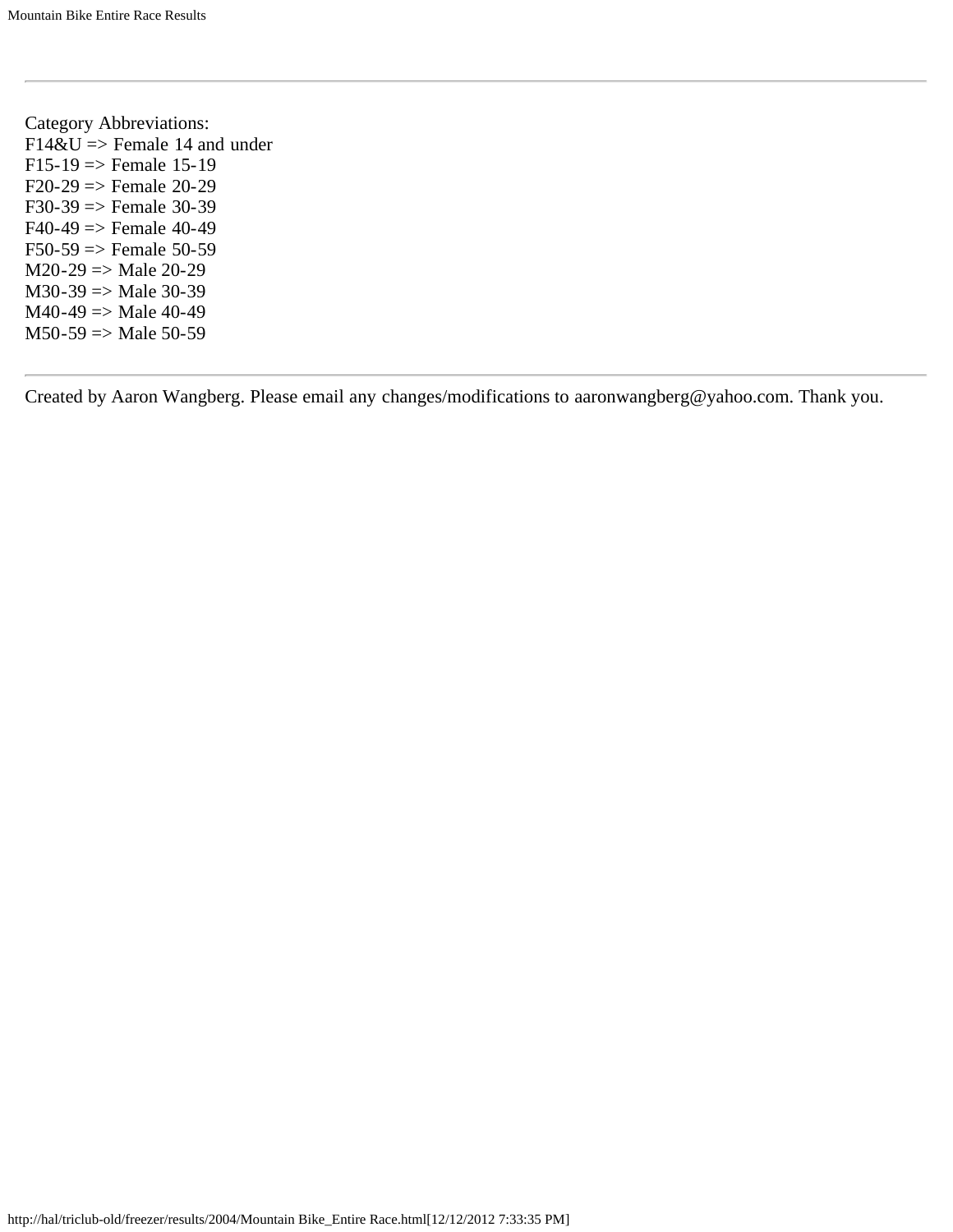## **Team Results for Entire Race April 3, 2004**

<span id="page-25-0"></span>

|             | Place Name                          | Town                                         |     | Bib# Category          | Overall<br>Time | Swim<br>(500)<br>$\vert$ yards) | T1                 | Bike<br>(11.52)<br>miles)                              | T <sub>2</sub>     | $\ $ Run (3.1 $\ _*$<br>$ $ miles) |  |
|-------------|-------------------------------------|----------------------------------------------|-----|------------------------|-----------------|---------------------------------|--------------------|--------------------------------------------------------|--------------------|------------------------------------|--|
|             | Cougars                             | Aurora,<br> OR                               | 4   | AMRTAU90  00:56:51     |                 | 00:05:33<br>(1:06.6)            | 00:00:50           | 00:33:11<br>(20.8)                                     | 00:00:14           | 00:17:03 <br>(5:30.0)              |  |
| $ 2\rangle$ | Team Wagnon                         | Canby,<br> OR                                | 29  | AMRTAU90  00:59:28     |                 | 00:07:20<br>(1:28.0)            |                    | $\left\  00:01:00 \right\  _{00}^{00:29:17}$<br>(23.6) | 00:01:00           | 00:20:51<br>(6:43.5)               |  |
| 3           | Treehorn 3                          | Fairbanks,<br>AK                             | 69  | AMRTAU90  01:01:01     |                 | 00:06:52<br>(1:22.4)            | 00:01:13           | 00:33:19<br>(20.7)                                     | 00:00:30           | 00:19:07<br>(6:10.0)               |  |
| 4           | Los Corredores Corvallis,           | OR                                           | 89  | AMRTAU90  01:06:28     |                 | 00:09:43<br>(1:56.6)            | 00:01:37           | 00:36:59<br>(18.7)                                     | 00:00:22           | 00:17:47 <br>(5:44.2)              |  |
| 5           | <b>Alder Creek</b><br>Swimmers      | Corvallis,<br> OR                            | 13  | AFRTAU45               | 01:07:45        | 00:05:46<br>(1:09.2)            | 00:00:56           | 00:38:41<br>(17.9)                                     | 00:00:22           | 00:22:00 <br>(7:05.8)              |  |
| $ 6\rangle$ | <b>Bus Station</b><br><b>Skanks</b> | $\sqrt{\text{Beaverton}}$ , 223<br><b>OR</b> |     | AMRTAU90  01:11:49     |                 | 00:10:50<br>(2:10.0)            | 00:00:58           | 00:39:26<br>(17.5)                                     | 00:00:27           | 00:20:08 <br>(6:29.7)              |  |
| 17          | Los Corredores Corvallis,           | OR                                           | 129 | $\ AMRTAU90\ 01:12:32$ |                 | 00:11:05<br>(2:13.0)            | No<br>Time<br> ### | 00:39:57<br>(17.3)                                     | 00:00:27           | 00:21:03 <br>(6:47.4)              |  |
|             | Lucky Lady<br>Duo                   | Portland,<br><b>OR</b>                       | 198 | AFRTAU90               | 00:29:58  ###   | No Time                         | No<br>Time<br>###  | No Time<br>###                                         | No<br>Time<br> ### | No Time<br>###                     |  |

Category Abbreviations: AFRTAU45 => All Female Relay Team--Combined Ages Under 45 AFRTAU90 => All Female Relay Team--Combined Ages under 90 AMRTAU90 => All Male Relay Team--Combined Ages Under 90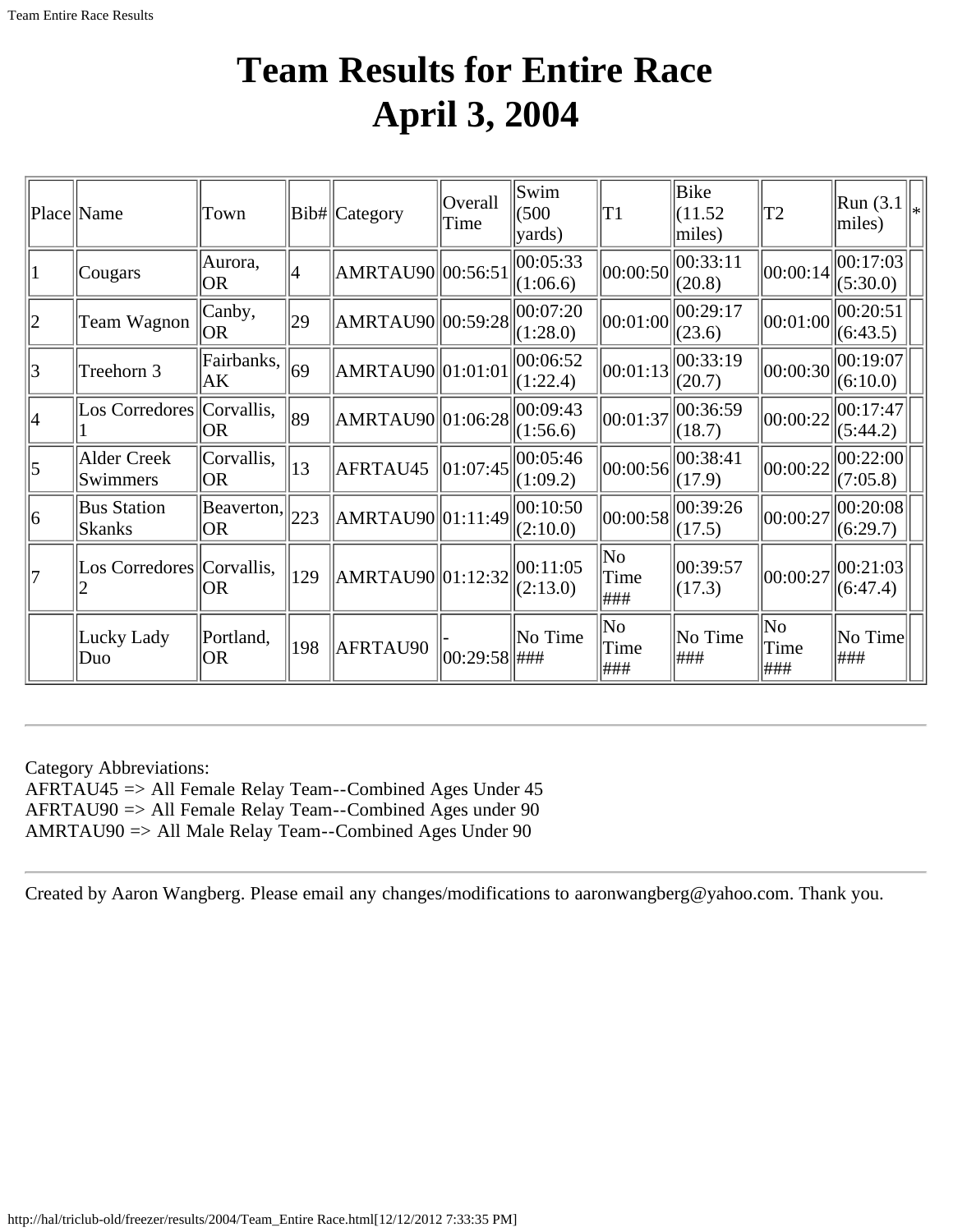## <span id="page-26-0"></span>**Road Bike Results for Entire Men's Race April 3, 2004**

|              | Place Name               | Town                         |     | Bib# Category | Overall<br>Time                | Swim<br>(500)<br>yards) | T1       | Bike<br>(11.52)<br>miles) | T2       | Run(3.1)<br>miles)        | $\ast$ |
|--------------|--------------------------|------------------------------|-----|---------------|--------------------------------|-------------------------|----------|---------------------------|----------|---------------------------|--------|
|              | Brian Cadman Eugene, OR  |                              | 3   | M25-29        | 00:51:55                       | 00:05:33<br>(1:06.6)    | 00:01:23 | 00:28:17<br>(24.4)        | 00:00:49 | 00:15:53<br>(5:07.4)      |        |
| 2            | Nathan Smith             | Philomath,<br> OR            | 11  | M30-34        | 00:53:32                       | 00:06:37<br>(1:19.4)    | 00:01:09 | 00:29:22<br>(23.5)        | 00:00:29 | 00:15:55<br>(5:08.1)      |        |
| 3            | William Fleck            | Corvallis,<br> OR            |     | M30-34        | 00:53:42                       | 00:06:03<br>(1:12.6)    | 00:01:11 | 00:28:55<br>(23.9)        | 00:00:25 | 00:17:08<br>(5:31.6)      |        |
| 4            | Jared Wilson             | Hillsboro,<br>OR)            | 16  | M30-34        | 00:54:28                       | 00:07:08<br>(1:25.6)    | 00:01:07 | 00:29:04<br>(23.8)        | 00:00:43 | 00:16:26<br>(5:18.1)      |        |
| 5            | Rob Williams             | Portland,<br> OR             | 14  | M30-34        | 00:55:59                       | 00:06:29<br>(1:17.8)    | 00:01:05 | 00:29:02<br>(23.8)        | 00:00:40 | 00:18:43<br>(6:02.3)      |        |
| 6            | Steffen<br><b>Brocks</b> | Portland,<br><b>OR</b>       | 18  | M35-39        | 00:56:29                       | 00:06:55<br>(1:23.0)    | 00:01:21 | 00:30:10<br>(22.9)        | 00:00:28 | 00:17:35<br>(5:40.3)      |        |
| 7            | Tom Lyttle               | Corvallis,<br> OR            |     | M20-24        | 00:56:42                       | 00:05:44<br>(1:08.8)    | 00:01:02 | 00:29:11<br>(23.7)        | 00:00:45 | 00:20:00<br>(6:27.1)      |        |
| 8            | Michael<br>Tasman        | Corvallis,<br>OR.            | 27  | M45-49        | 00:57:03                       | 00:06:22<br>(1:16.4)    | 00:02:02 | 00:29:08<br>(23.7)        | 00:01:00 | 00:18:31<br>(5:58.4)      |        |
| 9            | Xavier Garcia<br>Costa   | Corvallis,<br> OR            | 25  | M25-29        | 00:58:00                       | 00:07:03<br>(1:24.6)    | 00:01:26 | 00:29:09<br>(23.7)        | 00:00:41 | 00:19:41<br>(6:21.0)      |        |
| 10           | <b>Richard Earle</b>     | Salem, OR                    | 44  | M45-49        | 00:58:13                       | 00:07:32<br>(1:30.4)    | 00:01:40 | 00:28:58<br>(23.9)        | 00:00:54 | 00:19:09<br>(6:10.6)      |        |
| 11           | George<br>Modini         | Beaverton,<br><b>OR</b>      | 6   | M35-39        | 00:59:05                       | 00:05:55<br>(1:11.0)    | 00:01:43 | 00:30:50<br>(22.4)        | 00:00:48 | 00:19:49<br>(6:23.5)      |        |
| 12           | Jay Williams             | Eugene, OR                   | 57  | M25-29        | 00:59:17                       | 00:08:02<br>(1:36.4)    | 00:01:22 | 00:31:31<br>(21.9)        | 00:00:49 | 00:17:33<br>(5:39.7)      |        |
| 13           | Rob Loper                | Albany, OR                   | 47  | M40-44        | $\vert\vert 00$ :59:30 $\vert$ | 00:06:55<br>(1:23.0)    | 00:01:35 | 00:30:25<br>(22.7)        | 00:00:47 | 00:19:48<br>$\ $ (6:23.2) |        |
| $ 14\rangle$ | Jeff Storie              | Lebanon,<br><b>OR</b>        | 8   | M45-49        | 00:59:58                       | 00:06:40<br>(1:20.0)    | 00:01:24 | 00:30:35<br>(22.6)        | 00:00:47 | 00:20:32<br>(6:37.4)      |        |
| 15           | Michael Stein            | Corvallis,<br> OR            | 15  | M25-29        | 01:00:28                       | 00:06:26<br>(1:17.2)    | 00:01:25 | 00:29:51<br>(23.2)        | 00:00:48 | 00:21:58<br>(7:05.2)      |        |
| $ 16\rangle$ | Garren<br>Watkins        | Portland,<br>OR <sub>.</sub> | 55  | M25-29        | 01:00:31                       | 00:07:27<br>(1:29.4)    | 00:01:56 | 00:30:53<br>(22.4)        | 00:00:57 | 00:19:18<br>(6:13.5)      |        |
| 17           | Robert<br>Croucher       | <b>Brush</b><br>Prairie, WA  | 103 | M40-44        | 01:00:59                       | 00:08:32<br>(1:42.4)    | 00:01:02 | 00:32:57<br>(21.0)        | 00:00:46 | 00:17:42<br>(5:42.6)      |        |
| 18           | Noah<br>Megowan          | Lake<br>Oswego,<br> OR       | 75  | M30-34        | 01:01:14                       | 00:08:53<br>(1:46.6)    | 00:01:15 | 00:32:22<br>(21.4)        | 00:01:33 | 00:17:11<br>(5:32.6)      |        |
|              |                          | Corvallis,                   |     |               |                                | 00:06:52                |          | 00:32:24                  |          | 00:19:35                  |        |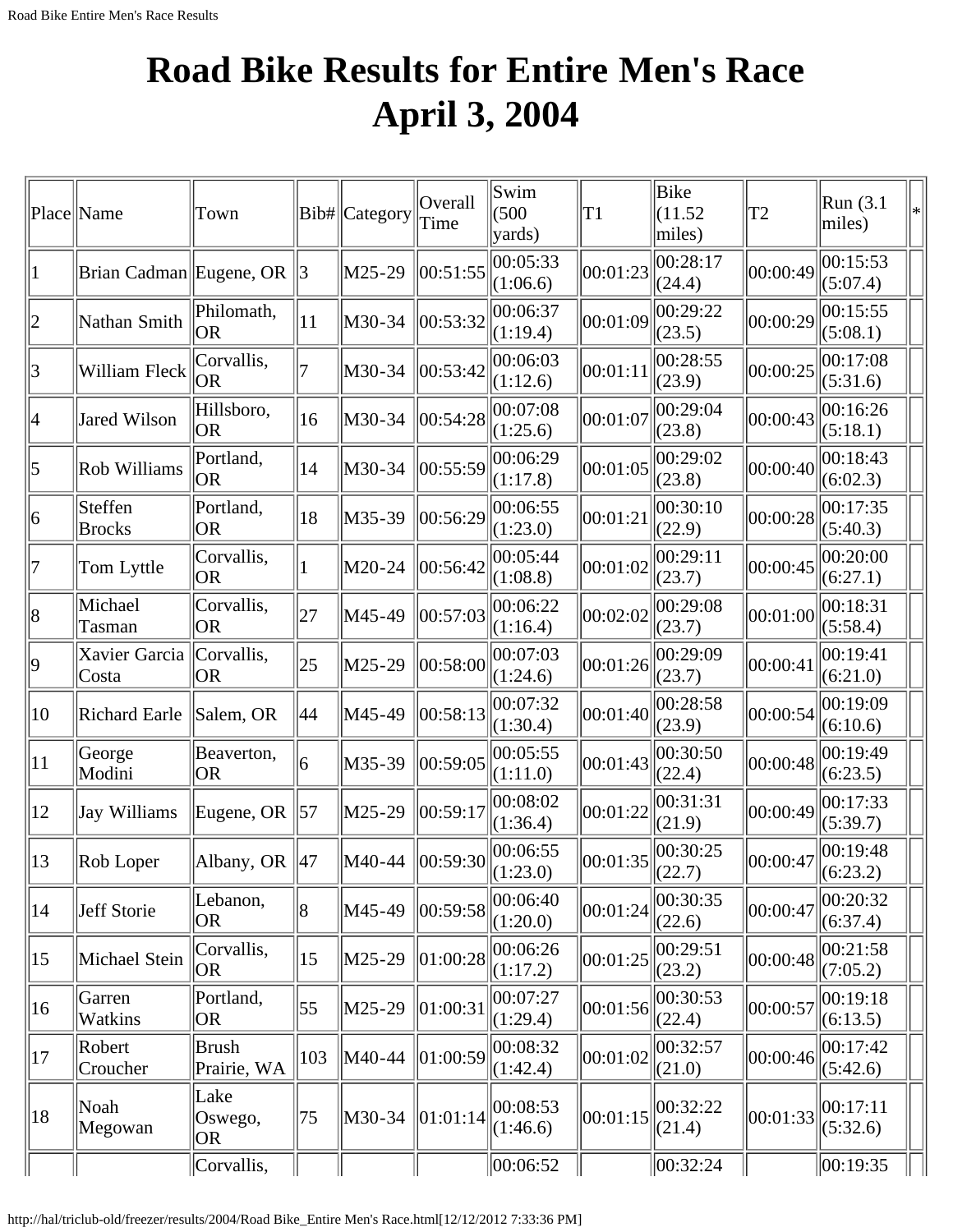Road Bike Entire Men's Race Results

| $\parallel$ 19 | John Powell                | <b>OR</b>               | 28           | M45-49 | $\ 01:01:44\ $ | (1:22.4)             | $\ 00:02:01\ $ | (21.3)             | $\left\Vert 00:00:52\right\Vert$ | (6:19.0)             |
|----------------|----------------------------|-------------------------|--------------|--------|----------------|----------------------|----------------|--------------------|----------------------------------|----------------------|
| 20             | Michael<br>Gilbert         | Vancouver,<br>WA        | 162          | M35-39 | 01:01:54       | 00:09:36<br>(1:55.2) | 00:01:43       | 00:31:57<br>(21.6) | 00:00:55                         | 00:17:43<br>(5:42.9) |
| 21             | Daniel Butler              | Eugene, OR              | 70           | M20-24 | 01:02:00       | 00:07:45<br>(1:33.0) | 00:02:09       | 00:31:35<br>(21.9) | 00:01:06                         | 00:19:25<br>(6:15.8) |
| 22             | Paul Reynolds Salem, OR    |                         | 40           | M40-44 | 01:02:21       | 00:07:17<br>(1:27.4) | 00:01:24       | 00:35:20<br>(19.6) | 00:00:50                         | 00:17:30<br>(5:38.7) |
| 23             | Tim Nord                   | Junction<br>City, OR    | 83           | M40-44 | 01:02:24       | 00:08:42<br>(1:44.4) | 00:01:23       | 00:31:24<br>(22.0) | 00:00:44                         | 00:20:11<br>(6:30.6) |
| 24             | Dayl Wood                  | Lincoln<br>City, OR     | 146          | M35-39 | 01:02:25       | 00:08:19<br>(1:39.8) | 00:02:47       | 00:32:14<br>(21.4) | 00:00:57                         | 00:18:08<br>(5:51.0) |
| $ 25\rangle$   | Roger<br>Nyquist           | Albany, OR              | 65           | M40-44 | 01:03:19       | 00:08:05<br>(1:37.0) | 00:02:50       | 00:31:51<br>(21.7) | 00:00:35                         | 00:19:58<br>(6:26.5) |
| 26             | Jason Giles                | Eugene, OR              | 82           | M30-34 | 01:03:40       | 00:08:49<br>(1:45.8) | 00:01:33       | 00:31:07<br>(22.2) | 00:00:58                         | 00:21:13<br>(6:50.6) |
| 27             | Chip<br>Greendale          | Oregon<br>City, OR      | 134          | M45-49 | 01:03:50       | 00:09:34<br>(1:54.8) | 00:01:49       | 00:31:47<br>(21.7) | 00:00:52                         | 00:19:48<br>(6:23.2) |
| 28             | Nick Alden                 | Corvallis,<br> OR       | g            | M20-24 | 01:03:54       | 00:05:58<br>(1:11.6) | 00:02:13       | 00:32:34<br>(21.2) | 00:00:52                         | 00:22:17<br>(7:11.3) |
| $ 29\rangle$   | Mark<br>Bozarth-<br>Dreyer | Corvallis,<br><b>OR</b> | 5            | M14&U  | 01:04:10       | 00:05:49<br>(1:09.8) | 00:02:35       | 00:36:27<br>(19.0) | 00:00:29                         | 00:18:50<br>(6:04.5) |
| $ 30\rangle$   | David<br><b>Bateham</b>    | Corvallis,<br> OR       | 60           | M40-44 | 01:04:15       | 00:08:06<br>(1:37.2) | 00:01:33       | 00:35:41<br>(19.4) | 00:00:43                         | 00:18:12<br>(5:52.3) |
| 31             | David Embree               | Portland,<br> OR        | 39           | M20-24 | 01:04:37       | 00:07:08<br>(1:25.6) | 00:02:22       | 00:33:38<br>(20.6) | 00:01:04                         | 00:20:25<br>(6:35.2) |
| 32             | Mike Cowden                | Portland,<br> OR        | 109          | M45-49 | 01:04:39       | 00:09:04<br>(1:48.8) | 00:02:36       | 00:30:52<br>(22.4) | 00:01:04                         | 00:21:03<br>(6:47.4) |
| $ 33\rangle$   | Mel Long                   | Oregon<br>City, OR      | 73           | M40-44 | 01:05:15       | 00:07:42<br>(1:32.4) | 00:01:55       | 00:33:58<br>(20.3) | 00:01:02                         | 00:20:38<br>(6:39.4) |
| 34             | David<br>Matthews          | Eugene, OR              | $ 59\rangle$ | M40-44 | 01:05:17       | 00:07:24<br>(1:28.8) | 00:02:36       | 00:31:01<br>(22.3) | 00:01:46                         | 00:22:30<br>(7:15.5) |
| 35             | <b>Ben Hemson</b>          | Corvallis,<br> OR       | 178          | M15-19 | 01:05:20       | 00:09:32<br>(1:54.4) | 00:02:05       | 00:34:06<br>(20.3) | 00:01:01                         | 00:18:36<br>(6:00.0) |
| 36             | Brad St.Clair              | Philomath,<br> OR       | 20           | M45-49 | 01:05:25       | 00:07:23<br>(1:28.6) | 00:01:44       | 00:31:57<br>(21.6) | 00:01:01                         | 00:23:20<br>(7:31.6) |
| 37             | Michael<br>Fletcher        | Eugene, OR              | 127          | M30-34 | 01:05:35       | 00:07:54<br>(1:34.8) | 00:01:31       | 00:34:52<br>(19.8) | 00:00:41                         | 00:20:37<br>(6:39.0) |
| 38             | Logan Storie               | Corvalls,<br> OR        | 12           | M15-19 | 01:06:11       | 00:04:57<br>(59.4)   | 00:01:50       | 00:34:52<br>(19.8) | 00:00:27                         | 00:24:05<br>(7:46.1) |
| 39             | Michael<br>McPherson       | Corvallis,<br> OR       | 64           | M45-49 | 01:06:47       | 00:07:57<br>(1:35.4) | 00:02:18       | 00:34:07<br>(20.3) | 00:00:56                         | 00:21:29<br>(6:55.8) |
| 40             | Even Evenson               | Philomath,<br> OR       | 30           | M50-59 | 01:06:48       | 00:07:34<br>(1:30.8) | 00:01:59       | 00:32:12<br>(21.5) | 00:01:18                         | 00:23:45<br>(7:39.7) |
| 41             | Justin Wray                | Bend, OR                | 125          | M30-34 | 01:06:59       | 00:08:06<br>(1:37.2) | 00:03:50       | 00:33:56<br>(20.4) | 00:00:30                         | 00:20:37<br>(6:39.0) |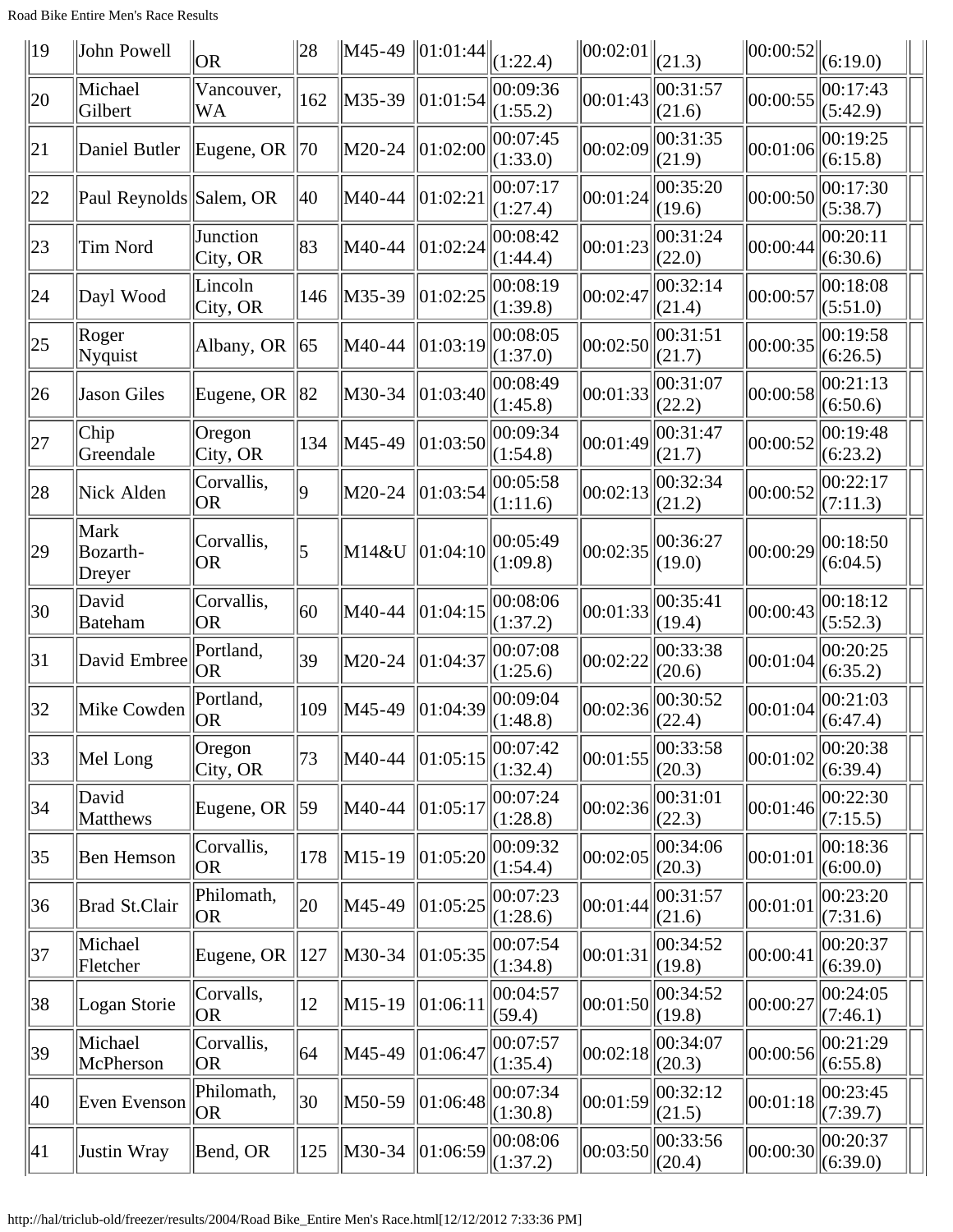| $ 42\rangle$     | John<br>Raskauskas               | Chinook,<br><b>WA</b>   | 38  | M20-24   | 01:07:15                  | 00:07:08<br>(1:25.6)         | 00:02:34 | 00:33:26<br>(20.7) | 00:00:55           | 00:23:12<br>(7:29.0) |  |
|------------------|----------------------------------|-------------------------|-----|----------|---------------------------|------------------------------|----------|--------------------|--------------------|----------------------|--|
| 43               | Bill<br>Wessinger                | Eugene, OR              | 209 | M20-24   | 01:07:17                  | 00:09:07<br>(1:49.4)         | 00:02:30 | 00:33:55<br>(20.4) | 00:01:21           | 00:20:24<br>(6:34.8) |  |
| 44               | Dave<br>Erickson                 | Vancouver,<br><b>WA</b> | 61  | M30-34   | 01:07:25                  | 00:07:48<br>(1:33.6)         | 00:01:51 | 00:33:59<br>(20.3) | 00:01:12           | 00:22:35<br>(7:17.1) |  |
| 45               | Joe Ruwitch                      | Canby, OR               | 50  | M45-49   | 01:07:35                  | 00:07:40<br>(1:32.0)         | 00:02:16 | 00:32:12<br>(21.5) | 00:01:16           | 00:24:11<br>(7:48.1) |  |
| 46               | Jesse<br>Raskauskas              | Portland,<br><b>OR</b>  | 37  | M25-29   | 01:07:58                  | 00:07:09<br>(1:25.8)         | 00:01:30 | 00:35:16<br>(19.6) | 00:00:44           | 00:23:19<br>(7:31.3) |  |
| 47               | <b>Brian Ecker</b>               | Portland,<br><b>OR</b>  | 114 | M30-34   | 01:08:06                  | 00:08:54<br>(1:46.8)         | 00:01:51 | 00:34:02<br>(20.3) | 00:01:13           | 00:22:06<br>(7:07.7) |  |
| 48               | John Mark<br>Torres              | Eugene, OR              | 53  | $M15-19$ | 01:08:15                  | 00:07:44<br>(1:32.8)         | 00:02:16 | 00:35:35<br>(19.4) | 00:00:39           | 00:22:01<br>(7:06.1) |  |
| 49               | Scott Kruis                      | Corvallis,<br><b>OR</b> | 181 | M40-44   | 01:08:18                  | 00:11:23<br>(2:16.6)         | 00:02:02 | 00:32:29<br>(21.3) | 00:00:48           | 00:21:36<br>(6:58.1) |  |
| 50               | Todd Sprague                     | $\parallel$ Bend, OR    | 208 | M35-39   | 01:08:19                  | 00:09:05<br>(1:49.0)         | 00:02:11 | 00:36:11<br>(19.1) | 00:00:52           | 00:20:00<br>(6:27.1) |  |
| 51               | Robert Durfee Bend, OR           |                         | 126 | M25-29   | 01:08:35                  | 00:07:36<br>(1:31.2)         | 00:02:13 | 00:34:47<br>(19.9) | No<br>Time<br> ### | 00:23:59<br>(7:44.2) |  |
|                  | $52-T$ Rod Richeson              | Hillsboro,<br> OR       | 78  | M35-39   | 01:09:00                  | 00:08:14<br>(1:38.8)         | 00:01:31 | 00:33:15<br>(20.8) | 00:00:55           | 00:25:05<br>(8:05.5) |  |
|                  | 52-T   Rudy Miniutti   Kelso, WA |                         | 119 | M45-49   | 01:09:00                  | 00:09:24<br>(1:52.8)         | 00:01:24 | 00:34:54<br>(19.8) | 00:00:47           | 00:22:31<br>(7:15.8) |  |
| $\vert 54 \vert$ | Jeff Fisher                      | Corvallis,<br> OR       | 115 | M15-19   | 01:09:14                  | 00:08:27<br>(1:41.4)         | 00:02:12 | 00:36:20<br>(19.0) | 00:01:18           | 00:20:57<br>(6:45.5) |  |
| 55               | Jeff Bemrose                     | Dallas, OR              | 58  | M40-44   | $\vert 01$ :09:20 $\vert$ | 00:08:11<br>$\Vert$ (1:38.2) | 00:03:07 | 00:34:59<br>(19.8) | 00:01:26           | 00:21:37<br>(6:58.4) |  |
| 56               | Dale<br>Blackburn                | Corvallis,<br><b>OR</b> | 137 | M45-49   | 01:09:27                  | 00:08:19<br>(1:39.8)         | 00:03:48 | 00:34:47<br>(19.9) | 00:01:43           | 00:20:50<br>(6:43.2) |  |
| $\vert 57 \vert$ | Roger Lewis                      | Corvallis,<br>OR.       | 194 | M30-34   | 01:09:40                  | 00:10:24<br>(2:04.8)         | 00:03:16 | 00:32:09<br>(21.5) | No<br>Time<br> ### | 00:23:51<br>(7:41.6) |  |
| 58               | Aaron Hartz                      | Corvallis,<br><b>OR</b> | 151 | M25-29   | 01:09:42                  | 00:09:37<br>(1:55.4)         | 00:02:15 | 00:36:32<br>(18.9) | 00:00:31           | 00:20:47<br>(6:42.3) |  |
| 59               | <b>Reed Gillette</b>             | Hillsboro,<br> OR       | 71  | M30-34   | 01:09:48                  | 00:07:50<br>(1:34.0)         | 00:01:56 | 00:34:12<br>(20.2) | 00:01:13           | 00:24:37<br>(7:56.5) |  |
| 60               | John Morris                      | Corvallis,<br> OR       | 155 | M45-49   | 01:09:53                  | 00:10:04<br>(2:00.8)         | 00:02:28 | 00:33:36<br>(20.6) | 00:01:11           | 00:22:34<br>(7:16.8) |  |
| 61               | David<br>Loeffler                | Corvallis,<br><b>OR</b> | 46  | M40-44   | 01:10:15                  | 00:07:05<br>(1:25.0)         | 00:02:47 | 00:32:56<br>(21.0) | 00:01:10           | 00:26:17<br>(8:28.7) |  |
| 62               | Greg Oldham                      | Salem, OR               | 135 | M50-59   | 01:10:24                  | 00:09:02<br>(1:48.4)         | 00:03:39 | 00:35:30<br>(19.5) | 00:00:51           | 00:21:22<br>(6:53.5) |  |
| $ 63\rangle$     | Theodore<br>Dreher               | Corvallis,<br><b>OR</b> | 140 | M45-49   | 01:10:26                  | 00:09:57<br>(1:59.4)         | 00:02:36 | 00:36:18<br>(19.0) | 00:00:41           | 00:20:54<br>(6:44.5) |  |
|                  |                                  |                         |     |          |                           |                              |          |                    |                    |                      |  |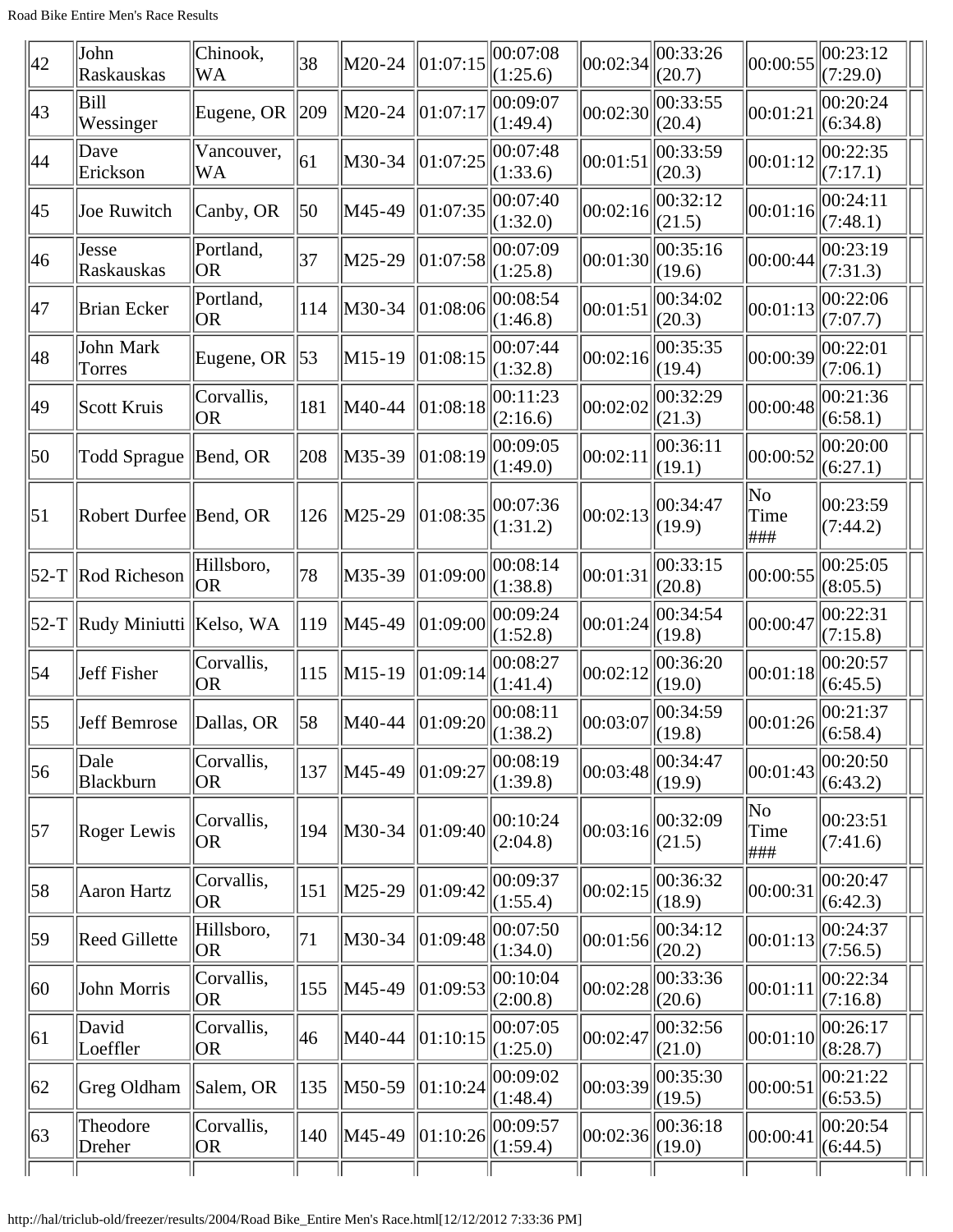|        | $ 64-T $ Robert Peattie | Corvallis,<br><b>OR</b>              | 66            | $\big $ M45-49 | 01:10:42 | 100:08:22<br>(1:40.4) | $\ 00:02:52\ 00:40:12$ | (17.2)                  | 00:01:47                              | 00:17:29<br>(5:38.4)                  |  |
|--------|-------------------------|--------------------------------------|---------------|----------------|----------|-----------------------|------------------------|-------------------------|---------------------------------------|---------------------------------------|--|
| $64-T$ | Michael<br>Hickson      | Lebanon,<br>OR                       | 130           | M45-49         | 01:10:42 | 00:09:33<br>(1:54.6)  | 00:02:33               | 00:33:41<br>(20.5)      | 00:01:09                              | 00:23:46<br>(7:40.0)                  |  |
| 66     | Mark Tribble            | Seattle, WA                          | $ 124\rangle$ | M30-34         | 01:10:44 | 00:08:55<br>(1:47.0)  | 00:02:20               | 00:35:46<br>(19.3)      | $\overline{\text{No}}$<br>Time<br>### | 00:23:43<br>(7:39.0)                  |  |
| 67     | Jim Gulasky             | Lebanon,<br> OR                      | 105           | M60-69         | 01:10:47 | 00:08:55<br>(1:47.0)  | 00:02:45               | 00:35:00<br>(19.7)      | 00:01:42                              | 00:22:25<br>(7:13.9)                  |  |
| 68     | Robert<br>Seemuth       | Vancouver,<br>WA                     | 123           | M50-59         | 01:11:09 | 00:09:48<br>(1:57.6)  | 00:02:44               | 00:33:31<br>(20.6)      | 00:01:01                              | 00:24:05<br>(7:46.1)                  |  |
| 69     | Grant Cyrus             | Corvallis,<br> OR                    | 101           | M20-24         | 01:11:12 | 00:09:39<br>(1:55.8)  | 00:02:48               | 00:36:12<br>(19.1)      | 00:00:39                              | 00:21:54<br>(7:03.9)                  |  |
| 70     | Brian Skaar             | Philomath,<br> OR                    | 203           | M40-44         | 01:11:15 | 00:10:35<br>(2:07.0)  | 00:02:16               | 00:36:36<br>(18.9)      | 00:01:33                              | 00:20:15<br>(6:31.9)                  |  |
| 71     | Nathan Pakish           | Corvallis,<br><b>OR</b>              | 183           | M25-29         | 01:11:27 | 00:09:04<br>(1:48.8)  | 00:02:58               | 00:36:31<br>(18.9)      | 00:01:19                              | 00:21:35<br>(6:57.7)                  |  |
| 72     | Tim Shilling            | Camas, WA                            | 237           | M35-39         | 01:11:30 | 00:10:10<br>(2:02.0)  | 00:03:29               | 00:34:41<br>(19.9)      | 00:00:58                              | 00:22:12<br>(7:09.7)                  |  |
| 73     | Jeff Moore              | Tigard, OR                           | 154           | M35-39         | 01:11:55 | 00:10:12<br>(2:02.4)  | 00:03:07               | 00:35:40<br>(19.4)      | 00:01:01                              | 00:21:55<br>(7:04.2)                  |  |
| 74     | Dean Giblin             | Portland,<br> OR                     | 248           | M35-39         | 01:11:59 | 00:14:30<br>(2:54.0)  | 00:03:52               | 00:34:01<br>(20.3)      | 00:01:22                              | 00:18:14<br>(5:52.9)                  |  |
| 75     | Don Gannon              | Corvallis,<br>OR <sub>.</sub>        | 211           | M45-49         | 01:12:01 | 00:09:13<br>(1:50.6)  | 00:02:25               | 00:35:54<br>(19.3)      | 00:00:44                              | 00:23:45<br>(7:39.7)                  |  |
| 76     | John Runyon             | Corvallis,<br> OR                    | 226           | M40-44         | 01:12:12 | 00:08:24<br>(1:40.8)  | 00:03:19               | 00:35:28<br>(19.5)      | 00:01:33                              | 00:23:28<br>(7:34.2)                  |  |
| 77     | Vance<br>Trenkel        | Corvallis,<br> OR                    | 54            | M20-24         | 01:12:37 | 00:08:51<br>(1:46.2)  | 00:02:18               | 00:39:30<br>$\ $ (17.5) | 00:01:00                              | 00:20:58<br>$\left  (6.45.8) \right $ |  |
| 78     | Peter<br>Mersereau      | Portland,<br> OR                     | 167           | M35-39         | 01:12:51 | 00:09:24<br>(1:52.8)  | 00:03:48               | 00:35:45<br>(19.3)      | 00:01:41                              | 00:22:13<br>(7:10.0)                  |  |
| 79     | Bill Steen              | Keizer, OR                           | 144           | M45-49         | 01:13:27 | 00:10:37<br>(2:07.4)  | 00:03:10               | 00:34:43<br>(19.9)      | 00:01:05                              | 00:23:52<br>(7:41.9)                  |  |
| 80     | Dave Leigh              | Corvallis,<br> OR                    | 193           | M40-44         | 01:13:30 | 00:10:31<br>(2:06.2)  | 00:02:13               | 00:36:07<br>(19.1)      | 00:01:03                              | 00:23:36<br>(7:36.8)                  |  |
| 81     | Matt Ficek              | Salem, OR                            | 204           | M35-39         | 01:13:50 | 00:09:21<br>(1:52.2)  | 00:02:39               | 00:36:56<br>(18.7)      | 00:01:22                              | 00:23:32<br>(7:35.5)                  |  |
| 82     | Chad<br>Richeson        | HIllsboro,<br>OR <sub>.</sub>        | 121           | M30-34         | 01:14:01 | 00:10:02<br>(2:00.4)  | 00:02:37               | 00:36:27<br>(19.0)      | 00:00:57                              | 00:23:58<br>(7:43.9)                  |  |
| 83     | Robert<br>Joerger       | Salem, OR                            | 164           | M50-59         | 01:14:23 | 00:09:24<br>(1:52.8)  | 00:04:59               | 00:35:35<br>(19.4)      | 00:01:00                              | 00:23:25<br>(7:33.2)                  |  |
| 84     | Zachary<br>Wiren        | Adair<br>Village, OR                 | 35            | M20-24         | 01:14:31 | 00:07:02<br>(1:24.4)  | 00:03:45               | 00:37:03<br>(18.7)      | 00:01:15                              | 00:25:26<br>(8:12.3)                  |  |
| 85     | Steve Jones             | Camas, WA $\ 219$                    |               | M30-34         | 01:14:39 | 00:12:39<br>(2:31.8)  | 00:03:24               | 00:35:59<br>(19.2)      | 00:01:10                              | 00:21:27<br>(6:55.2)                  |  |
| 86     | Jack Pendell            | Eugene, OR   120   M35-39   01:15:01 |               |                |          | 00:07:57              | 00:03:36               | 00:36:20                | 00:01:16                              | 00:25:52                              |  |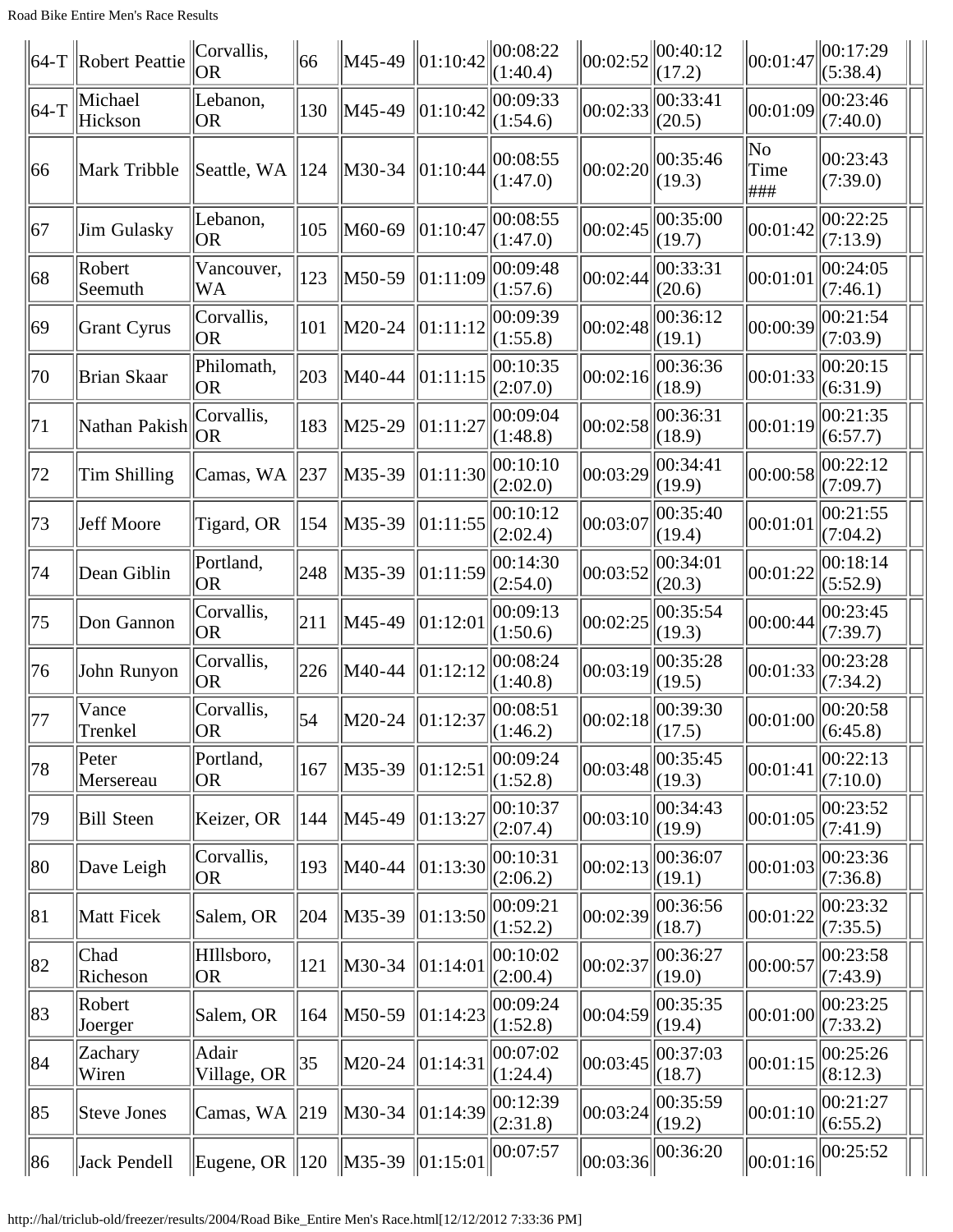|     |                           |                         |     |        |          | $\ (1:35.4)$              |                   | $\ $ (19.0)               |                   | (8:20.6)              |  |
|-----|---------------------------|-------------------------|-----|--------|----------|---------------------------|-------------------|---------------------------|-------------------|-----------------------|--|
| 87  | <b>Andy Boulton</b>       | Sherwood,<br> OR        | 138 | M15-19 | 01:15:13 | 00:10:15<br>(2:03.0)      | No<br>Time<br>### | 00:42:54<br>(16.1)        | 00:00:47          | 00:21:17<br>(6:51.9)  |  |
| 88  | David<br>Graham           | Keizer, OR              | 106 | M50-59 | 01:15:46 | 00:08:57<br>(1:47.4)      | 00:02:54          | 00:36:01<br>(19.2)        | 00:02:02          | 00:25:52<br>(8:20.6)  |  |
| 89  | Denny<br>McCarthy         | Salem, OR               | 166 | M45-49 | 01:16:23 | 00:09:40<br>(1:56.0)      | 00:03:33          | 00:37:02<br>(18.7)        | 00:02:24          | 00:23:44<br>(7:39.4)  |  |
| 90  | <b>Richard Davis</b>      | Corvallis,<br> OR       | 234 | M50-59 | 01:16:58 | 00:12:00<br>(2:24.0)      | 00:04:29          | 00:34:02<br>(20.3)        | 00:01:11          | 00:25:16<br>(8:09.0)  |  |
| 91  | Ronald<br>Trunick         | Welches,<br> OR         | 214 | M60-69 | 01:17:23 | 00:12:15<br>(2:27.0)      | 00:02:50          | 00:37:02<br>(18.7)        | 00:01:05          | 00:24:11<br>(7:48.1)  |  |
| 92  | Bruce Dougan              | Welches,<br> OR         | 241 | M45-49 | 01:17:55 | 00:11:31<br>(2:18.2)      | 00:03:53          | 00:37:21<br>(18.5)        | 00:01:21          | 00:23:49<br>(7:41.0)  |  |
| 93  | Brian<br>Sunderland       | Corvallis,<br> OR       | 36  | M40-44 | 01:18:21 | 00:07:33<br>(1:30.6)      | 00:03:35          | 00:39:01<br>(17.7)        | 00:00:44          | 00:27:28<br>(8:51.6)  |  |
| 94  | Anthony<br>Morgan         | Vancouver,<br><b>WA</b> | 88  | M40-44 | 01:21:43 | 00:07:27<br>(1:29.4)      | No<br>Time<br>### | 00:42:58<br>(16.1)        | 00:01:29          | 00:29:49<br>(9:37.1)  |  |
| 95  | Norman<br>Smith           | <b>OR</b>               | 224 | M50-59 | 01:21:45 | 00:11:57<br>(2:23.4)      | 00:02:56          | 00:37:56<br>(18.2)        | 00:01:04          | 00:27:52<br>(8:59.4)  |  |
| 96  | Gregory<br>Colzani        | Vancouver,<br>WA        | 227 | M45-49 | 01:21:52 | 00:12:31<br>(2:30.2)      | 00:03:18          | 00:38:45<br>(17.8)        | 00:01:08          | 00:26:10<br>(8:26.5)  |  |
| 97  | <b>Brad</b><br>Weathermon | Salem, OR               | 172 | M40-44 | 01:22:01 | 00:13:40<br>(2:44.0)      | 00:04:05          | 00:36:26<br>(19.0)        | 00:01:40          | 00:26:10<br>(8:26.5)  |  |
| 98  | Ron Kleiner               | Fairfield,<br>IСA       | 118 | M40-44 | 01:22:04 | 00:09:41<br>(1:56.2)      | 00:01:53          | 00:36:33<br>(18.9)        | 00:00:57          | 00:33:00<br>(10:38.7) |  |
| 99  | Andrew<br>Sedlock         | Klamath<br>Falls, OR    | 236 | M50-59 | 01:23:32 | 00:12:09<br>$\ $ (2:25.8) | 00:04:16          | 00:41:35<br>$\Vert(16.6)$ | 00:00:42          | 00:24:50<br>(8:00.6)  |  |
| 100 | Jeff Macey                | Portland,<br> OR        | 229 | M40-44 | 01:24:08 | 00:12:01<br>(2:24.2)      | 00:04:12          | 00:37:53<br>(18.2)        | 00:02:01          | 00:28:01<br>(9:02.3)  |  |
| 101 | Stephen<br>Conner         | Corvallis,<br> OR       | 217 | M35-39 | 01:24:47 | 00:11:37<br>(2:19.4)      | 00:03:03          | 00:40:41<br>(17.0)        | 00:01:14          | 00:28:12<br>(9:05.8)  |  |
| 102 | Patrick Canan             | Corvallis,<br> OR       | 233 | M50-59 | 01:25:28 | 00:13:27<br>(2:41.4)      | 00:04:10          | 00:41:05<br>(16.8)        | 00:00:44          | 00:26:02<br>(8:23.9)  |  |
| 103 | Thomas<br>Dyehouse        | Camas, WA               | 113 | M40-44 | 01:25:30 | 00:07:54<br>(1:34.8)      | 00:03:23          | 00:39:25<br>(17.5)        | 00:01:22          | 00:33:26<br>(10:47.1) |  |
| 104 | Abdou Oumar               | Corvallis,<br> OR       | 251 | M40-44 | 01:27:07 | 00:19:22<br>(3:52.4)      | 00:03:04          | 00:40:40<br>(17.0)        | No<br>Time<br>### | 00:24:01<br>(7:44.8)  |  |
| 105 | Kevin Coulter             | Portland,<br> OR        | 240 | M40-44 | 01:27:29 | 00:13:51<br>(2:46.2)      | 00:03:42          | 00:39:28<br>(17.5)        | 00:01:32          | 00:28:56<br>(9:20.0)  |  |
| 106 | Jim<br>McDonald           | Silverton,<br> OR       | 201 | M60-69 | 01:27:52 | 00:11:11<br>(2:14.2)      | 00:04:10          | 00:40:56<br>(16.9)        | 00:02:26          | 00:29:09<br>(9:24.2)  |  |
| 107 | Jeff<br>Mendenhall        | Beaverton,<br> OR       | 212 | M30-34 | 01:32:02 | 00:11:55<br>(2:23.0)      | 00:04:01          | 00:38:24<br>(18.0)        | 00:03:36          | 00:34:06<br>(11:00.0) |  |
|     |                           |                         |     |        |          |                           |                   |                           |                   |                       |  |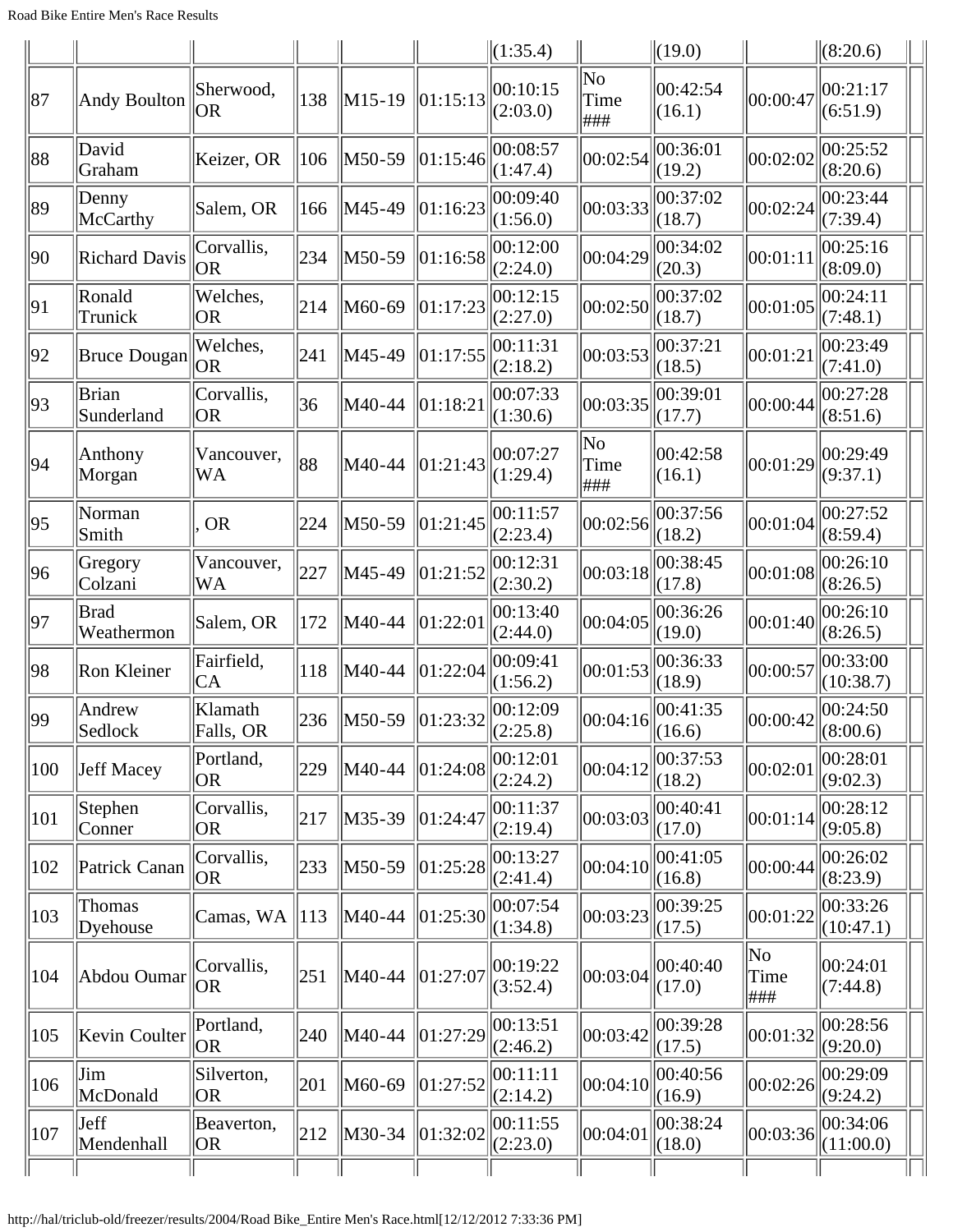| $\parallel$ 108 | Lee Oien             | $\ $ Wilsonville, $\ $ <sub>206</sub><br> OR |              |                  |                  | $\ $ M35-39 $\ $ 01:33:26 $\ $ O0:13:43<br>(2:44.6) |                         | $\ 00:03:49\ 00:39:14$<br>(17.6) | 00:02:11                    | 00:34:29<br>(11:07.4) |
|-----------------|----------------------|----------------------------------------------|--------------|------------------|------------------|-----------------------------------------------------|-------------------------|----------------------------------|-----------------------------|-----------------------|
| $ 109\rangle$   | Graham Frank         | West Linn,<br>OR                             | 246          | M14&U   01:47:55 |                  | $\ 00:14:57$<br>(2:59.4)                            | $\ 00:04:19\ $          | $\ 00:54:26$<br>(12.7)           | $\vert 00:01:17 \vert$      | 00:32:56<br>(10:37.4) |
|                 | Thomas<br>Schoenborn | Eugene, OR                                   | $ 10\rangle$ | $\vert$ M25-29   | $ 02:44:34 $ ### | No Time                                             | No<br>Time<br> ###      | No Time<br>###                   | No<br>Time<br>###           | $\ $ No Time<br> ###  |
|                 | <b>Fred Robbins</b>  | Vancouver,<br>lWΑ                            | 152          | M50-59           | 01:10:22  #HH    | No Time                                             | No<br>Time<br> ###      | No Time<br>###                   | $\ $ No<br>Time<br>###      | $\ $ No Time<br>###   |
|                 | Gary Iskra           | Junction<br> City, OR                        | 143          | M45-49           | 01:10:17  #HH    | No Time                                             | $\ $ No<br>Time<br> ### | No Time<br>###                   | $\ $ No<br>$\ $ Time<br>### | $\ $ No Time<br> ###  |

Category Abbreviations:  $M14\&U \Rightarrow Male 14$  and Under  $M15-19 \Rightarrow Male 15-19$  $M20-24$  => Male 20-24  $M25-29 \Rightarrow Male 25-29$  $M30-34$  => Male 30-34  $M35-39 \Rightarrow Male 35-39$  $M40-44 \Rightarrow$  Male 40-44  $M45-49 \Rightarrow Male 45-49$  $M50-59 \Rightarrow Male 50-59$  $M60-69 \Rightarrow Male 60-69$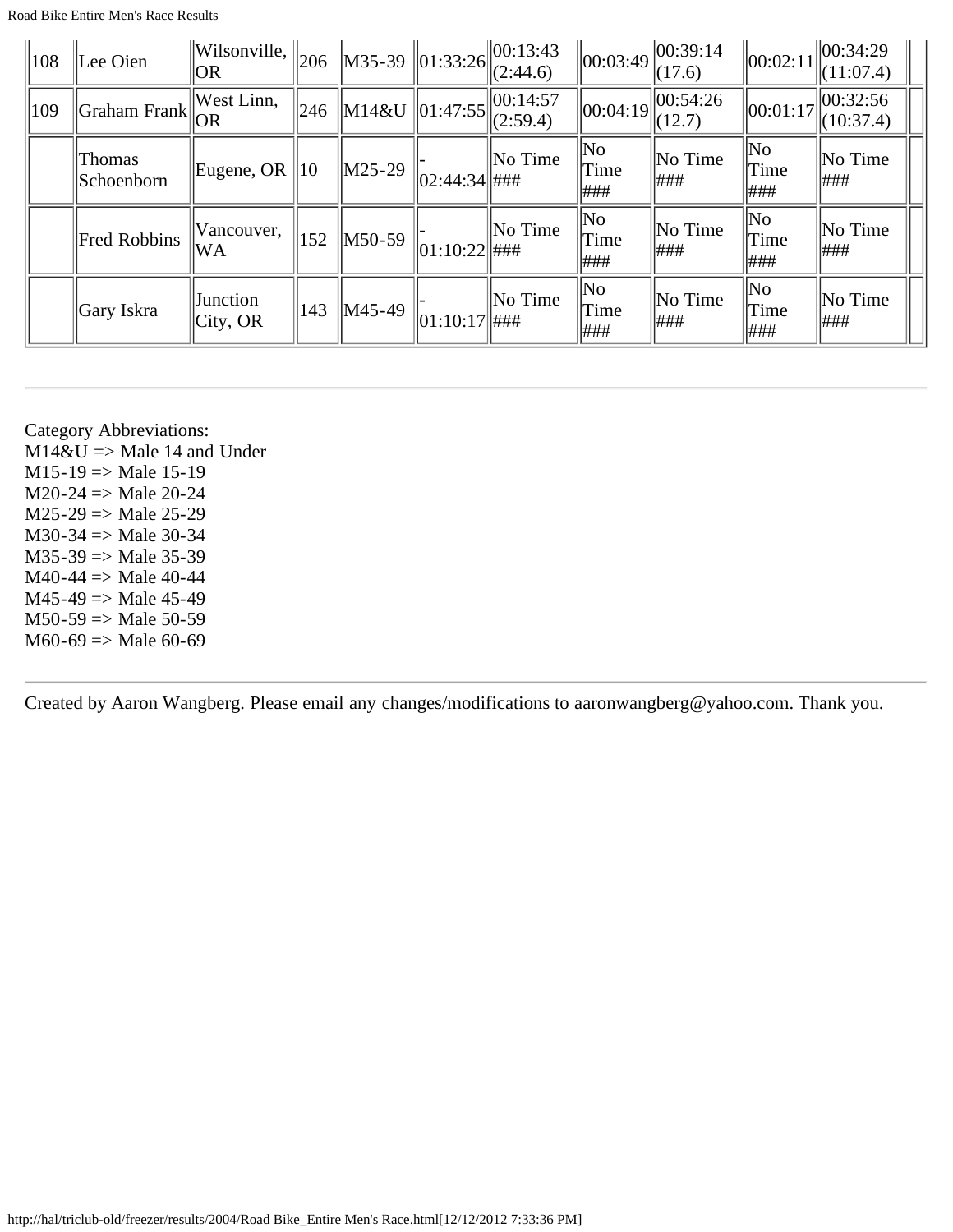## <span id="page-32-0"></span>**Road Bike Results for Male 14 and Under April 3, 2004**

| Place  Name                                  | 'Town                               | $\ Bib\ $ Category $\ T\ $ | Overall | $\parallel$ Swim (500<br>vards)                                 |                | $\left\  \frac{\text{Bike}}{\text{Bik}} \left( \frac{11.52}{\text{T2}} \right) \right\ $<br>$\vert \vert$ miles) |          | $\parallel$ Run (3.1<br>$\parallel$ miles)                                                                                                                                                                                                                                                                                           |
|----------------------------------------------|-------------------------------------|----------------------------|---------|-----------------------------------------------------------------|----------------|------------------------------------------------------------------------------------------------------------------|----------|--------------------------------------------------------------------------------------------------------------------------------------------------------------------------------------------------------------------------------------------------------------------------------------------------------------------------------------|
| $\ $ Mark Bozarth- $\ $ Corvallis,<br>Drever | OR                                  | $\ M14\&U\ 01:04:10\ $     |         | 00:05:49<br>$\ $ (1:09.8)                                       | $\ 00:02:35\ $ | .  00:36:27<br>$\ $ (19.0)                                                                                       |          | $\frac{1}{2}$ $\frac{1}{2}$ $\frac{1}{2}$ $\frac{1}{2}$ $\frac{1}{2}$ $\frac{1}{2}$ $\frac{1}{2}$ $\frac{1}{2}$ $\frac{1}{2}$ $\frac{1}{2}$ $\frac{1}{2}$ $\frac{1}{2}$ $\frac{1}{2}$ $\frac{1}{2}$ $\frac{1}{2}$ $\frac{1}{2}$ $\frac{1}{2}$ $\frac{1}{2}$ $\frac{1}{2}$ $\frac{1}{2}$ $\frac{1}{2}$ $\frac{1}{2}$<br>$\ $ (6:04.5) |
| Graham Frank                                 | $  West Linn,   _{246}   v$<br>' OR |                            |         | ro $\ M14\&U\ 01:47:55\ _{(2:59.4)}^{\cup\cup\cdots\cup\cdots}$ | $\ 00:04:19\ $ | $\vert$  00:54:26<br>$\ $ (12.7)                                                                                 | 00:01:17 | 00:32:56 <br>$\ $ (10:37.4) $\ $                                                                                                                                                                                                                                                                                                     |

Category Abbreviations:  $M14\&U \Rightarrow Male 14$  and Under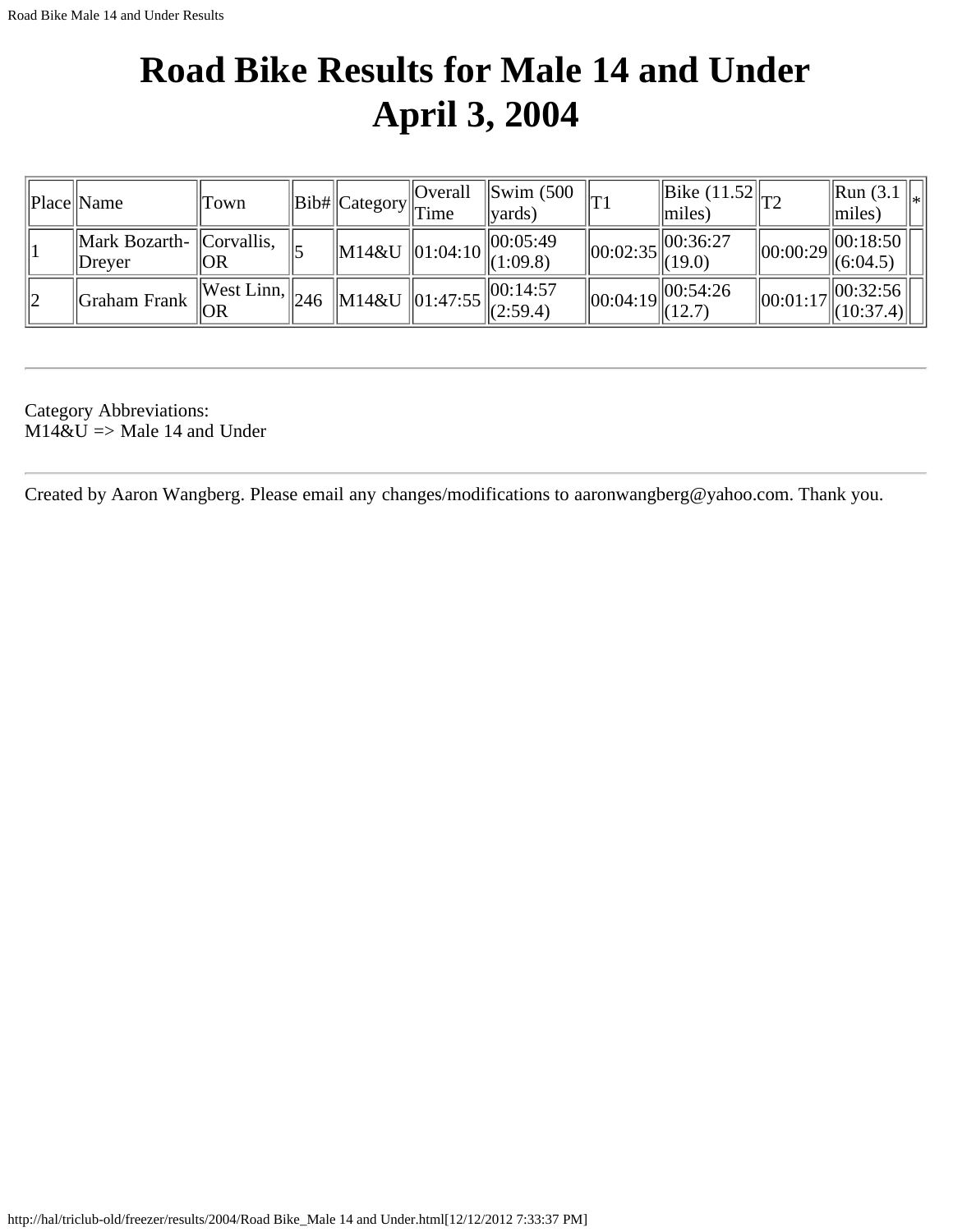## **Road Bike Results for Male 15-19 April 3, 2004**

<span id="page-33-0"></span>

|                | Place Name             | Town              |            | Bib#  Category | <b>Overall</b><br>Time | $\left  \text{Swim } (500 \right $<br>$\vert \text{vards} \rangle$ | T1                  | Bike (11.52)<br>$\vert$ miles) | T2       | $\parallel$ Run (3.1)<br>$ $ miles) | $\left\vert _{*}\right\vert$ |
|----------------|------------------------|-------------------|------------|----------------|------------------------|--------------------------------------------------------------------|---------------------|--------------------------------|----------|-------------------------------------|------------------------------|
|                | $\ $ Ben Hemson $\ $   | Corvallis,<br> OR | 178        | $\ M15-19\ $   | 01:05:20               | 00:09:32<br>(1:54.4)                                               | 00:02:05            | 00:34:06<br>(20.3)             | 00:01:01 | 00:18:36<br>(6:00.0)                |                              |
| $ 2\rangle$    | Logan Storie           | Corvalls,<br> OR  | 12         | $\ M15-19\ $   | 01:06:11               | 00:04:57<br>(59.4)                                                 | $\ 00:01:50\ $      | 00:34:52<br>(19.8)             | 00:00:27 | 00:24:05<br>(7:46.1)                |                              |
| $ 3\rangle$    | John Mark<br>Torres    | Eugene,<br> OR    | $\vert$ 53 | $\ M15-19\ $   | 01:08:15               | 00:07:44<br>(1:32.8)                                               | 00:02:16            | 00:35:35<br>(19.4)             | 00:00:39 | 00:22:01<br>(7:06.1)                |                              |
| 14             | Jeff Fisher            | Corvallis,<br> OR | 115        | $\ M15-19\ $   | 01:09:14               | 00:08:27<br>(1:41.4)                                               | 00:02:12            | 00:36:20<br>(19.0)             | 00:01:18 | 00:20:57<br>(6:45.5)                |                              |
| $\overline{5}$ | Andy<br><b>Boulton</b> | Sherwood,<br> OR  | 138        | $\ M15-19\ $   | 01:15:13               | 00:10:15<br>(2:03.0)                                               | $\ $ No Time<br>### | 00:42:54<br>(16.1)             | 00:00:47 | 00:21:17<br>(6:51.9)                |                              |

Category Abbreviations:  $M15-19 \Rightarrow Male 15-19$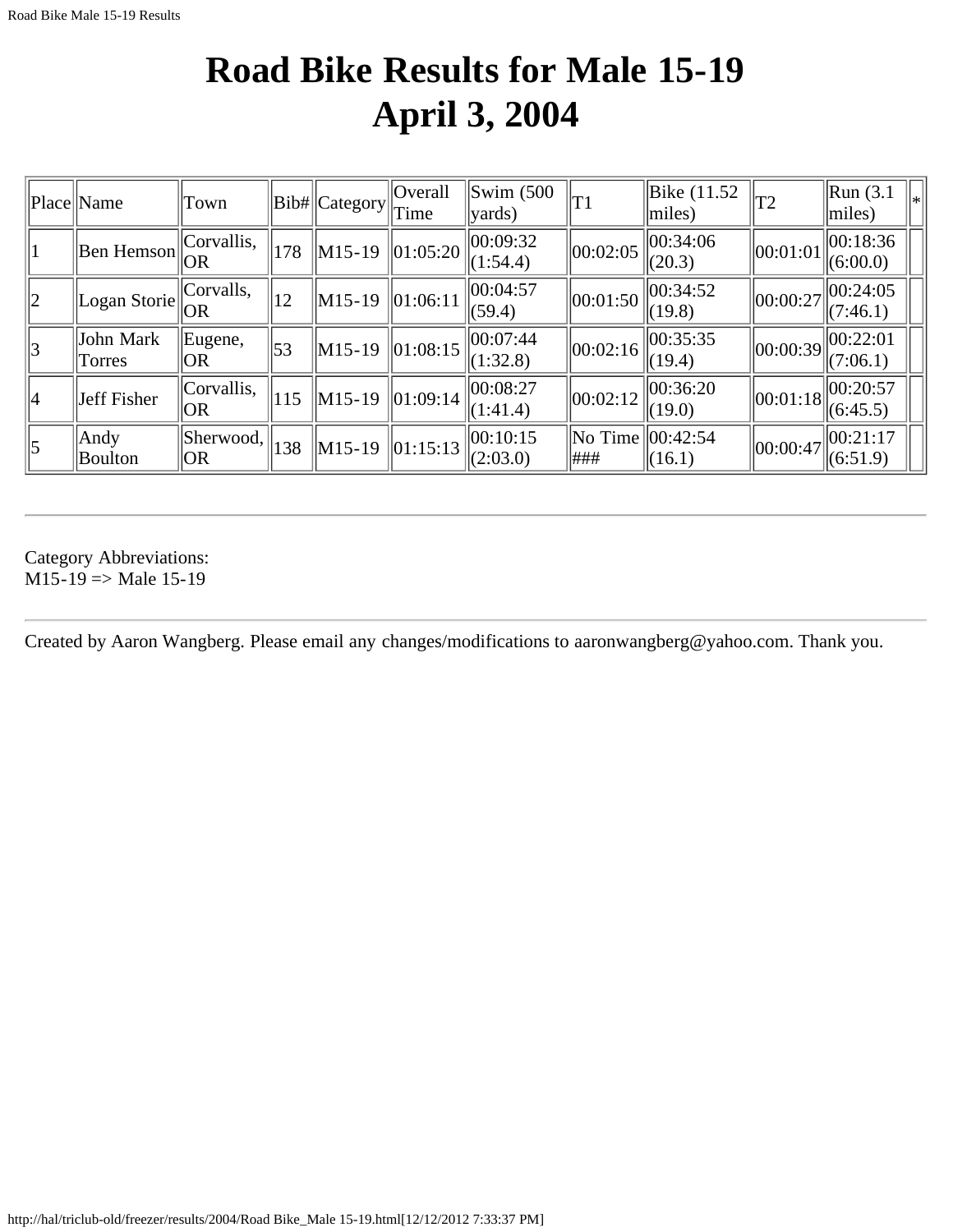## **Road Bike Results for Male 20-24 April 3, 2004**

<span id="page-34-0"></span>

|                | Place  Name             | Town                    |     | Bib# Category | Overall<br>Time | Swim $(500)$<br>$\vert$ yards) | T1       | Bike $(11.52)$<br>miles)                       | T2       | $\left\  \text{Run}(3.1) \right\ _*$<br>$ $ miles) |  |
|----------------|-------------------------|-------------------------|-----|---------------|-----------------|--------------------------------|----------|------------------------------------------------|----------|----------------------------------------------------|--|
|                | Tom Lyttle              | Corvallis,<br> OR       | 1   | M20-24        | 00:56:42        | 00:05:44 <br>(1:08.8)          |          | $\left\  00:01:02 \right\ $<br>(23.7)          | 00:00:45 | 00:20:00 <br>(6:27.1)                              |  |
| $ 2\rangle$    | Daniel<br><b>Butler</b> | Eugene, OR              | 70  | M20-24        | 01:02:00        | 00:07:45<br>(1:33.0)           |          | $\ 00:02:09\ $<br>(21.9)                       | 00:01:06 | 00:19:25 <br>(6:15.8)                              |  |
| 3              | Nick Alden              | Corvallis,<br> OR       | 9   | M20-24        | 01:03:54        | 00:05:58<br>(1:11.6)           | 00:02:13 | 00:32:34<br>(21.2)                             | 00:00:52 | 00:22:17 <br>(7:11.3)                              |  |
| 4              | David<br>Embree         | Portland, OR 39         |     | M20-24        | 01:04:37        | 00:07:08<br>(1:25.6)           | 00:02:22 | 00:33:38<br>(20.6)                             | 00:01:04 | 00:20:25 <br>(6:35.2)                              |  |
| $\overline{5}$ | John<br>Raskauskas      | Chinook,<br><b>WA</b>   | 38  | M20-24        | 01:07:15        | 00:07:08<br>(1:25.6)           | 00:02:34 | 00:33:26<br>(20.7)                             | 00:00:55 | 00:23:12 <br>(7:29.0)                              |  |
| 6              | Bill<br>Wessinger       | Eugene, OR              | 209 | M20-24        | 01:07:17        | 00:09:07<br>(1:49.4)           | 00:02:30 | 00:33:55<br>(20.4)                             | 00:01:21 | 00:20:24 <br>(6:34.8)                              |  |
| 7              | Grant Cyrus             | Corvallis,<br> OR       | 101 | M20-24        | 01:11:12        | 00:09:39<br>(1:55.8)           |          | $\ 00:02:48\ _{\infty}^{00:36:12}$<br> (19.1)  | 00:00:39 | 00:21:54 <br>(7:03.9)                              |  |
| 8              | Vance<br>Trenkel        | Corvallis,<br><b>OR</b> | 54  | M20-24        | 01:12:37        | 00:08:51<br>(1:46.2)           |          | $\left\  00:02:18 \right\  00:39:30$<br>(17.5) | 00:01:00 | 00:20:58 <br>(6:45.8)                              |  |
| $ 9\rangle$    | Zachary<br>Wiren        | Adair<br>Village, OR    | 35  | M20-24        | 01:14:31        | 00:07:02<br>(1:24.4)           | 00:03:45 | 00:37:03<br> (18.7)                            | 00:01:15 | 00:25:26 <br>(8:12.3)                              |  |

Category Abbreviations:  $M20-24$  => Male 20-24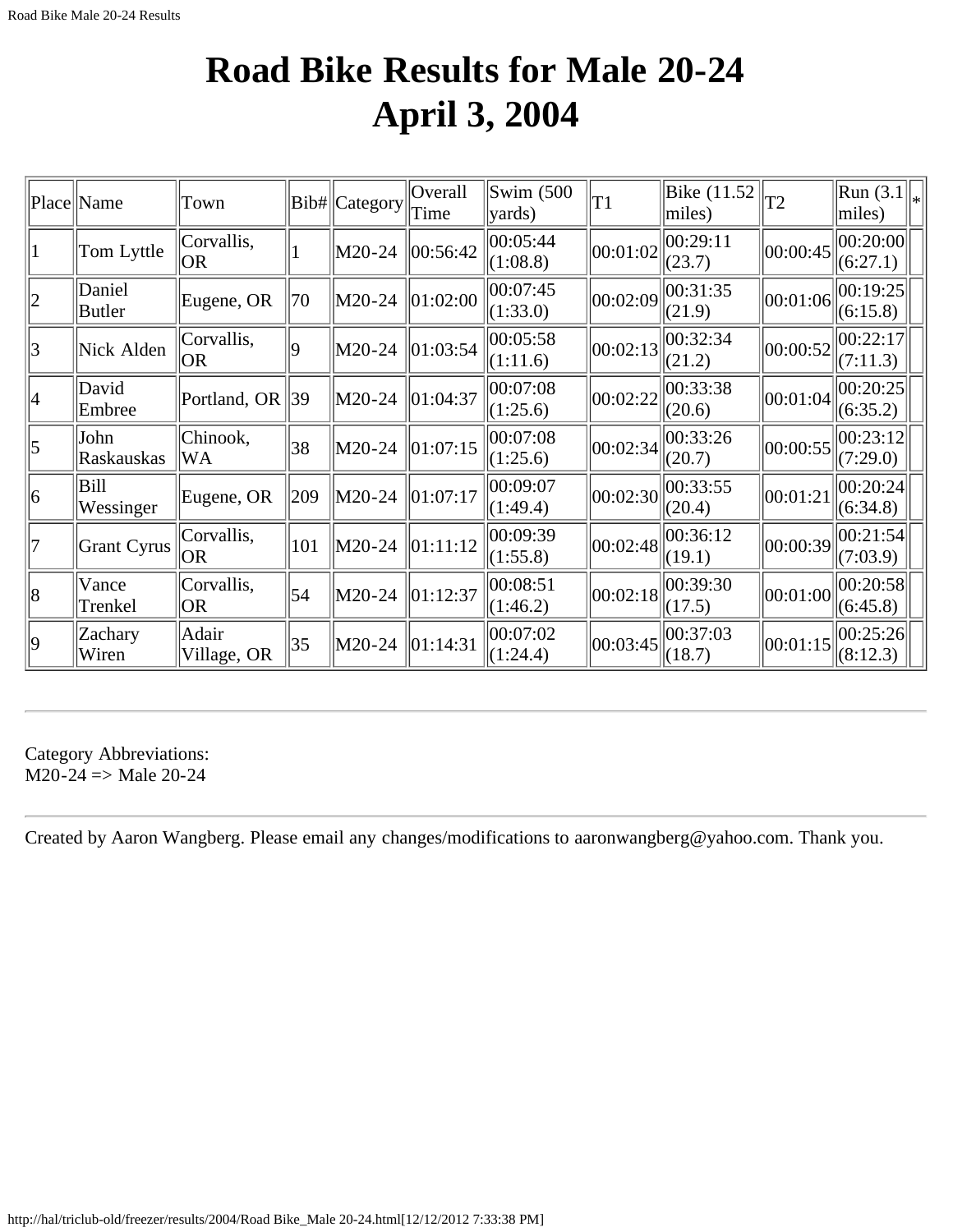## **Road Bike Results for Male 25-29 April 3, 2004**

<span id="page-35-0"></span>

|                 | Place  Name                | Town              |              | Bib# Category | Overall<br>Time | $\text{Swim}\; (500$<br>yards) | T1                | Bike (11.52<br>miles)                                     | T2                       | Run(3.1)<br>miles)   | lж |
|-----------------|----------------------------|-------------------|--------------|---------------|-----------------|--------------------------------|-------------------|-----------------------------------------------------------|--------------------------|----------------------|----|
| $\ast$          | Brian Cadman               | Eugene,<br> OR    | 3            | M25-29        | 00:51:55        | 00:05:33<br>(1:06.6)           | 00:01:23          | 00:28:17<br>(24.4)                                        | 00:00:49                 | 00:15:53<br>(5:07.4) |    |
| 1               | Xavier Garcia<br>Costa     | Corvallis <br> OR | $ 25\rangle$ | M25-29        | 00:58:00        | 00:07:03<br>(1:24.6)           | 00:01:26          | 00:29:09<br>(23.7)                                        | 00:00:41                 | 00:19:41<br>(6:21.0) |    |
| $ 2\rangle$     | Jay Williams               | Eugene,<br> OR    | 57           | M25-29        | 00:59:17        | 00:08:02<br>(1:36.4)           | 00:01:22          | $\ 00:31:31$<br>(21.9)                                    | 00:00:49                 | 00:17:33<br>(5:39.7) |    |
| $\vert 3 \vert$ | Michael Stein              | Corvallis,<br> OR | 15           | M25-29        | 01:00:28        | 00:06:26<br>(1:17.2)           | 00:01:25          | 00:29:51<br>(23.2)                                        | 00:00:48                 | 00:21:58<br>(7:05.2) |    |
| 4               | Garren<br>Watkins          | Portland,<br> OR  | 55           | M25-29        | 01:00:31        | 00:07:27<br>(1:29.4)           | 00:01:56          | 00:30:53<br>(22.4)                                        | 00:00:57                 | 00:19:18<br>(6:13.5) |    |
| $\vert$ 5       | Jesse<br><b>Raskauskas</b> | Portland,<br> OR  | 37           | M25-29        | 01:07:58        | 00:07:09<br>(1:25.8)           |                   | $\left\  00:01:30 \right\ _{\infty}^{2}$<br>(19.6)        | 00:00:44                 | 00:23:19<br>(7:31.3) |    |
| 6               | Robert Durfee              | Bend,<br> OR      | 126          | M25-29        | 01:08:35        | 00:07:36<br>(1:31.2)           | 00:02:13          | 00:34:47<br>(19.9)                                        | No Time<br> ###          | 00:23:59<br>(7:44.2) |    |
| 7               | Aaron Hartz                | Corvallis,<br> OR | 151          | M25-29        | 01:09:42        | 00:09:37<br>(1:55.4)           | 00:02:15          | 00:36:32<br>(18.9)                                        | 00:00:31                 | 00:20:47<br>(6:42.3) |    |
| 8               | Nathan Pakish              | Corvallis <br> OR | 183          | M25-29        | 01:11:27        | 00:09:04<br>(1:48.8)           |                   | $\left\  00:02:58 \right\  00:\overline{36:31}$<br>(18.9) | 00:01:19                 | 00:21:35<br>(6:57.7) |    |
|                 | Thomas<br>Schoenborn       | Eugene,<br> OR    | $ 10\rangle$ | M25-29        | 02:44:34 ###    | No Time                        | No<br>Time<br>### | No Time<br> ###                                           | No Time  No Time<br> ### | ###                  |    |

Category Abbreviations:  $M25-29 \Rightarrow Male 25-29$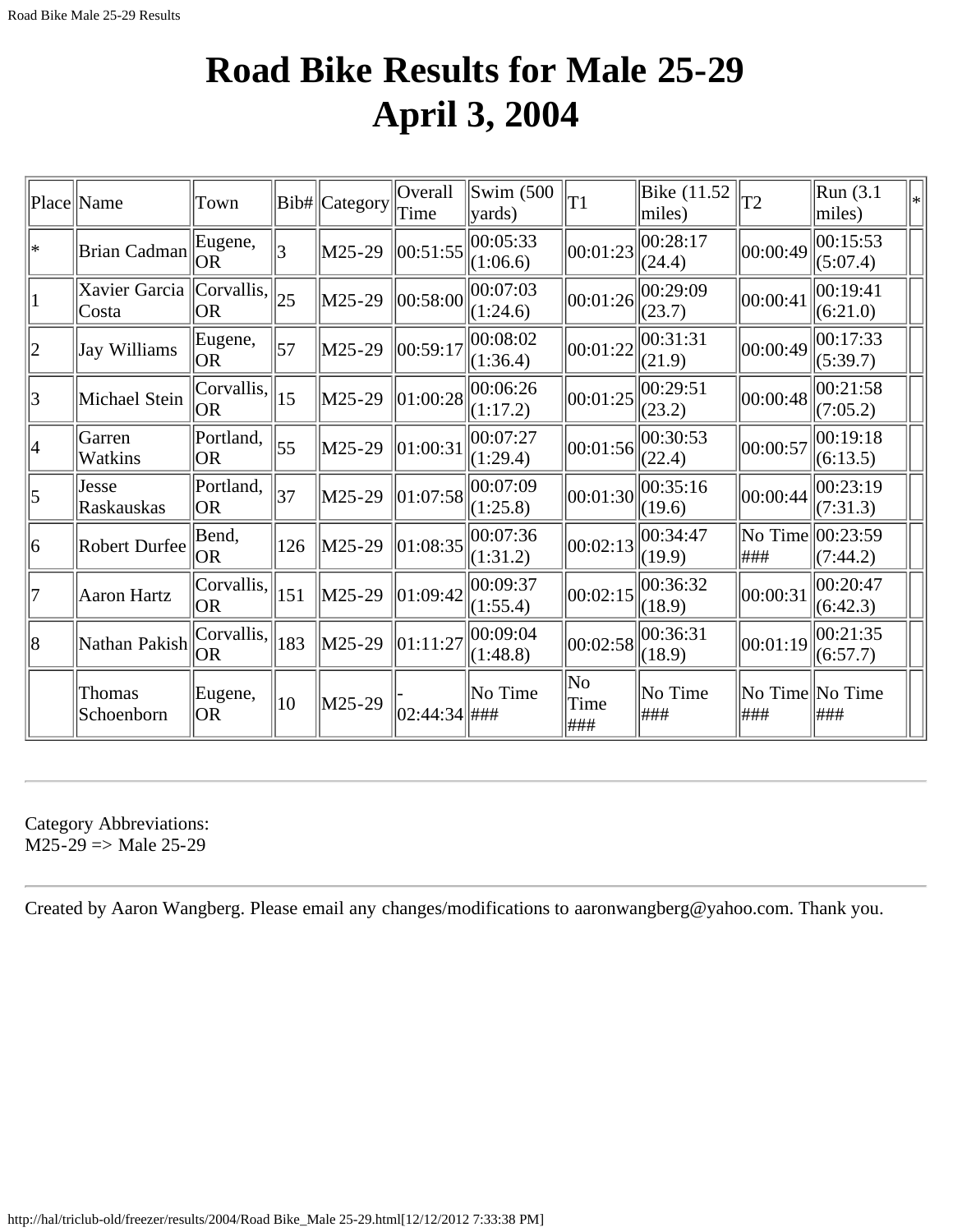# **Road Bike Results for Male 30-34 April 3, 2004**

|              | Place Name            | Town                          |     | Bib# Category | Overall<br>Time | $\text{Swim}\; (500$<br>$\vert$ yards) | T1       | Bike<br>(11.52)<br>miles) | T2                 | Run (3.1)<br>miles)   | ∗ |
|--------------|-----------------------|-------------------------------|-----|---------------|-----------------|----------------------------------------|----------|---------------------------|--------------------|-----------------------|---|
| П            | Nathan<br>Smith       | Philomath,<br><b>OR</b>       | 11  | M30-34        | 00:53:32        | 00:06:37<br>(1:19.4)                   | 00:01:09 | 00:29:22<br>(23.5)        | 00:00:29           | 00:15:55<br>(5:08.1)  |   |
| 2            | William<br>Fleck      | Corvallis,<br>OR              | 7   | M30-34        | 00:53:42        | 00:06:03<br>(1:12.6)                   | 00:01:11 | 00:28:55<br>(23.9)        | 00:00:25           | 00:17:08<br>(5:31.6)  |   |
| 3            | Jared<br>Wilson       | Hillsboro,<br><b>OR</b>       | 16  | M30-34        | 00:54:28        | 00:07:08<br>(1:25.6)                   | 00:01:07 | 00:29:04<br>(23.8)        | 00:00:43           | 00:16:26<br>(5:18.1)  |   |
| 4            | Rob<br>Williams       | Portland, OR  14              |     | M30-34        | 00:55:59        | 00:06:29<br>(1:17.8)                   | 00:01:05 | 00:29:02<br>(23.8)        | 00:00:40           | 00:18:43<br>(6:02.3)  |   |
| 5            | Noah<br>Megowan       | Lake<br>Oswego, OR            | 75  | M30-34        | 01:01:14        | 00:08:53<br>(1:46.6)                   | 00:01:15 | 00:32:22<br>(21.4)        | 00:01:33           | 00:17:11<br>(5:32.6)  |   |
| 6            | Jason Giles           | Eugene, OR                    | 82  | M30-34        | 01:03:40        | 00:08:49<br>(1:45.8)                   | 00:01:33 | 00:31:07<br>(22.2)        | 00:00:58           | 00:21:13<br>(6:50.6)  |   |
| 17           | Michael<br>Fletcher   | Eugene, OR                    | 127 | M30-34        | 01:05:35        | 00:07:54<br>(1:34.8)                   | 00:01:31 | 00:34:52<br>(19.8)        | 00:00:41           | 00:20:37<br>(6:39.0)  |   |
| 8            | Justin Wray Bend, OR  |                               | 125 | M30-34        | $\ 01:06:59$    | 00:08:06<br>(1:37.2)                   | 00:03:50 | 00:33:56<br>(20.4)        | 00:00:30           | 00:20:37<br>(6:39.0)  |   |
| $ 9\rangle$  | Dave<br>Erickson      | Vancouver,<br>WA              | 61  | M30-34        | $\ 01:07:25$    | 00:07:48<br>(1:33.6)                   | 00:01:51 | 00:33:59<br>(20.3)        | 00:01:12           | 00:22:35<br>(7:17.1)  |   |
| 10           |                       | Brian Ecker Portland, OR 114  |     | M30-34        | 01:08:06        | 00:08:54<br>(1:46.8)                   | 00:01:51 | 00:34:02<br>(20.3)        | 00:01:13           | 00:22:06<br>(7:07.7)  |   |
| $ 11\rangle$ | Roger<br>Lewis        | Corvallis,<br><b>OR</b>       | 194 | M30-34        | 01:09:40        | 00:10:24<br>(2:04.8)                   | 00:03:16 | 00:32:09<br>(21.5)        | No<br>Time<br> ### | 00:23:51<br>(7:41.6)  |   |
| $ 12\rangle$ | Reed<br>Gillette      | Hillsboro,<br><b>OR</b>       | 71  | M30-34        | 01:09:48        | 00:07:50<br>(1:34.0)                   | 00:01:56 | 00:34:12<br>(20.2)        | 00:01:13           | 00:24:37<br>(7:56.5)  |   |
| 13           | Mark<br>Tribble       | Seattle, WA                   | 124 | M30-34        | 01:10:44        | 00:08:55<br>(1:47.0)                   | 00:02:20 | 00:35:46<br>(19.3)        | No<br>Time<br>###  | 00:23:43<br>(7:39.0)  |   |
| $ 14\rangle$ | Chad<br>Richeson      | HIllsboro,<br>OR <sub>.</sub> | 121 | M30-34        | 01:14:01        | 00:10:02 <br>(2:00.4)                  | 00:02:37 | 00:36:27<br>(19.0)        | 00:00:57           | 00:23:58<br>(7:43.9)  |   |
| $ 15\rangle$ | Steve Jones           | Camas, WA                     | 219 | M30-34        | $\ 01:14:39$    | 00:12:39<br>(2:31.8)                   | 00:03:24 | 00:35:59<br>(19.2)        | 00:01:10           | 00:21:27<br>(6:55.2)  |   |
| $ 16\rangle$ | Jeff<br>Mendenhall OR | Beaverton,                    | 212 | M30-34        | 01:32:02        | 00:11:55<br>(2:23.0)                   | 00:04:01 | 00:38:24<br>(18.0)        | 00:03:36           | 00:34:06<br>(11:00.0) |   |

Category Abbreviations: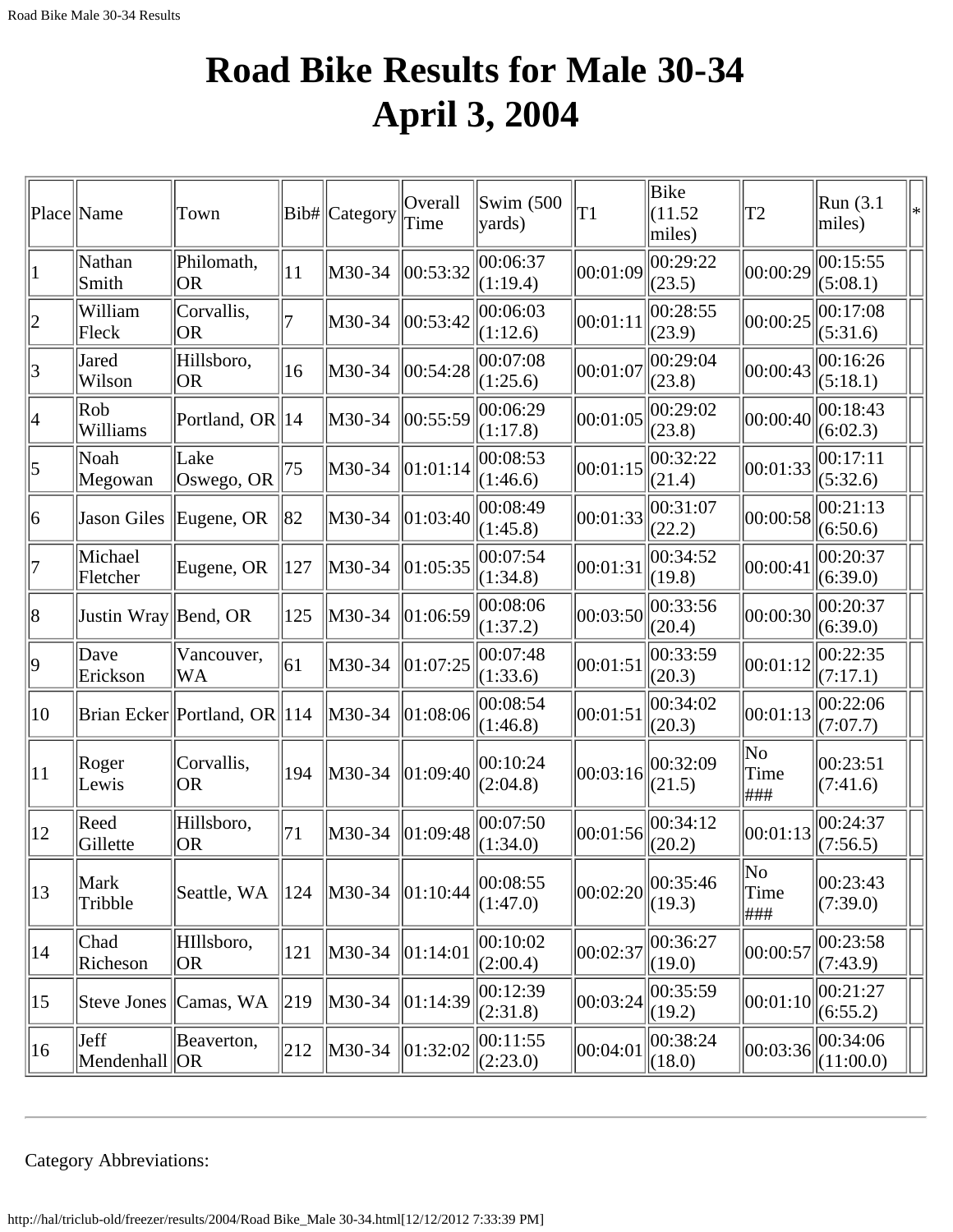$M30-34 \implies Male 30-34$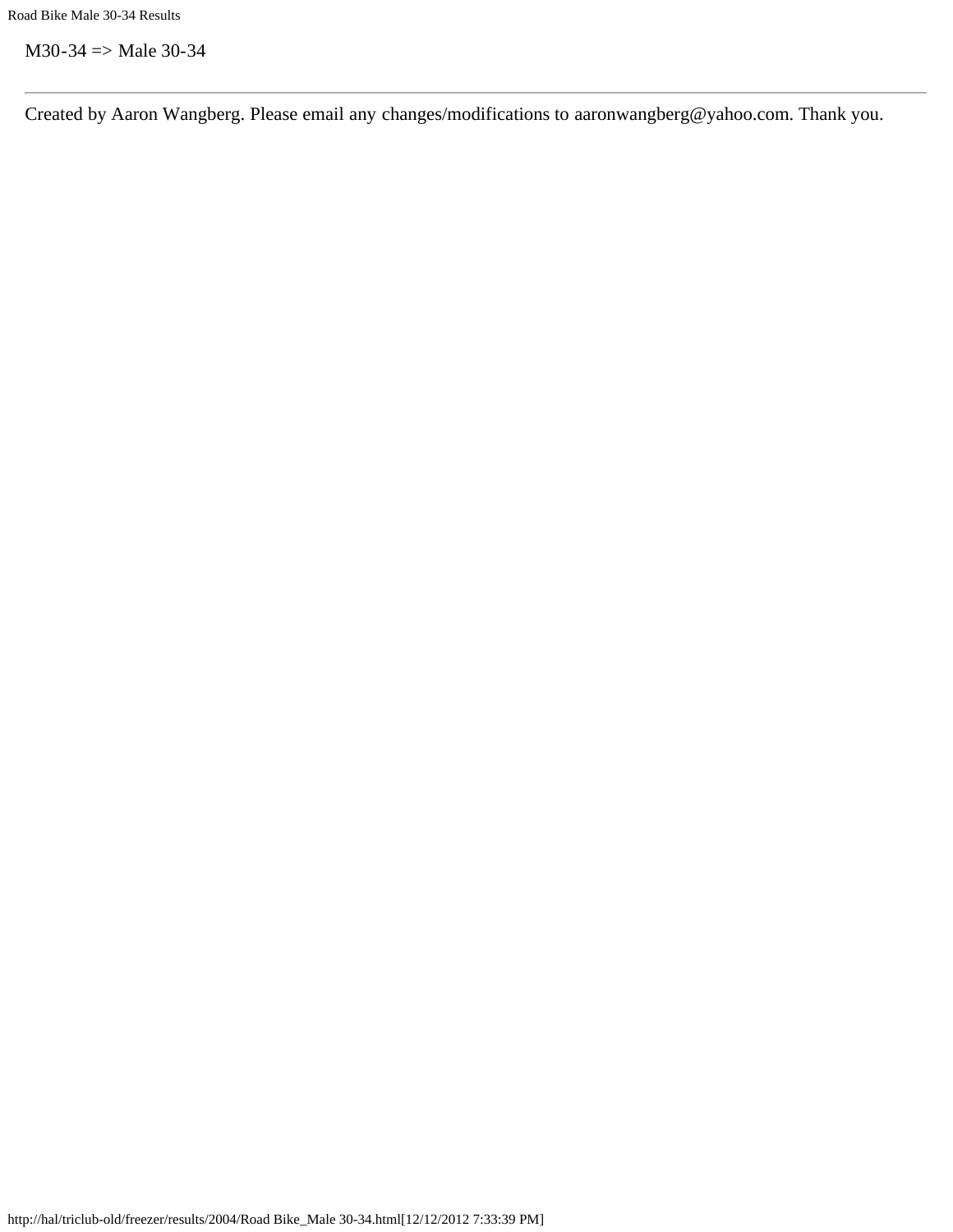#### **Road Bike Results for Male 35-39 April 3, 2004**

|                          | Place Name                  | Town                      | Bib#          | $\ $ Category $\ $ Time | Overall      | $\mathrm{Swim}\;$ (500<br>$\vert$ yards) | T1       | Bike (11.52<br>miles) | T <sub>2</sub> | Run(3.1)<br>miles)    | ∗ |
|--------------------------|-----------------------------|---------------------------|---------------|-------------------------|--------------|------------------------------------------|----------|-----------------------|----------------|-----------------------|---|
|                          | Steffen<br><b>Brocks</b>    | Portland,<br><b>OR</b>    | 18            | M35-39                  | 00:56:29     | 00:06:55<br>(1:23.0)                     | 00:01:21 | 00:30:10<br>(22.9)    | 00:00:28       | 00:17:35<br>(5:40.3)  |   |
| $\overline{2}$           | George<br>Modini            | Beaverton,<br><b>OR</b>   | 6             | M35-39                  | 00:59:05     | 00:05:55<br>(1:11.0)                     | 00:01:43 | 00:30:50<br>(22.4)    | 00:00:48       | 00:19:49<br>(6:23.5)  |   |
| 3                        | Michael<br>Gilbert          | Vancouver,<br><b>WA</b>   | $ 162\rangle$ | M35-39                  | $\ 01:01:54$ | 00:09:36<br>(1:55.2)                     | 00:01:43 | 00:31:57<br>(21.6)    | 00:00:55       | 00:17:43<br>(5:42.9)  |   |
| $\overline{\mathcal{A}}$ | Dayl Wood                   | Lincoln<br>City, OR       | 146           | $M35-39$                | 01:02:25     | 00:08:19<br>(1:39.8)                     | 00:02:47 | 00:32:14<br>(21.4)    | 00:00:57       | 00:18:08<br>(5:51.0)  |   |
| 5                        | Todd<br>Sprague             | Bend, OR                  | 208           | M35-39                  | 01:08:19     | 00:09:05<br>(1:49.0)                     | 00:02:11 | 00:36:11<br>(19.1)    | 00:00:52       | 00:20:00<br>(6:27.1)  |   |
| 6                        | $\mathsf{Ro}$ d<br>Richeson | Hillsboro,<br>OR.         | 78            | M35-39                  | 01:09:00     | 00:08:14<br>(1:38.8)                     | 00:01:31 | 00:33:15<br>(20.8)    | 00:00:55       | 00:25:05<br>(8:05.5)  |   |
| 7                        | Tim<br>Shilling             | Camas, WA                 | 237           | M35-39                  | 01:11:30     | 00:10:10<br>(2:02.0)                     | 00:03:29 | 00:34:41<br>(19.9)    | 00:00:58       | 00:22:12<br>(7:09.7)  |   |
| 8                        | Jeff Moore                  | Tigard, OR                | 154           | M35-39                  | 01:11:55     | 00:10:12<br>(2:02.4)                     | 00:03:07 | 00:35:40<br>(19.4)    | 00:01:01       | 00:21:55<br>(7:04.2)  |   |
| 9                        | Dean<br>Giblin              | Portland,<br><b>OR</b>    | 248           | M35-39                  | 01:11:59     | 00:14:30<br>(2:54.0)                     | 00:03:52 | 00:34:01<br>(20.3)    | 00:01:22       | 00:18:14<br>(5:52.9)  |   |
| 10                       | Peter<br>Mersereau          | Portland,<br> OR          | 167           | M35-39                  | 01:12:51     | 00:09:24<br>(1:52.8)                     | 00:03:48 | 00:35:45<br>(19.3)    | 00:01:41       | 00:22:13<br>(7:10.0)  |   |
| 11                       | Matt Ficek                  | Salem, OR                 | 204           | M35-39                  | 01:13:50     | 00:09:21<br>(1:52.2)                     | 00:02:39 | 00:36:56<br>(18.7)    | 00:01:22       | 00:23:32<br>(7:35.5)  |   |
| 12                       | Jack<br>Pendell             | Eugene, OR                | 120           | M35-39                  | 01:15:01     | 00:07:57<br>(1:35.4)                     | 00:03:36 | 00:36:20<br>(19.0)    | 00:01:16       | 00:25:52<br>(8:20.6)  |   |
| 13                       | Stephen<br>Conner           | Corvallis,<br> OR         | 217           | M35-39                  | 01:24:47     | 00:11:37<br>(2:19.4)                     | 00:03:03 | 00:40:41<br>(17.0)    | 00:01:14       | 00:28:12<br>(9:05.8)  |   |
| 14                       | Lee Oien                    | Wilsonville,<br><b>OR</b> | 206           | M35-39                  | 01:33:26     | 00:13:43<br>(2:44.6)                     | 00:03:49 | 00:39:14<br>(17.6)    | 00:02:11       | 00:34:29<br>(11:07.4) |   |

Category Abbreviations:  $M35-39 \Rightarrow Male 35-39$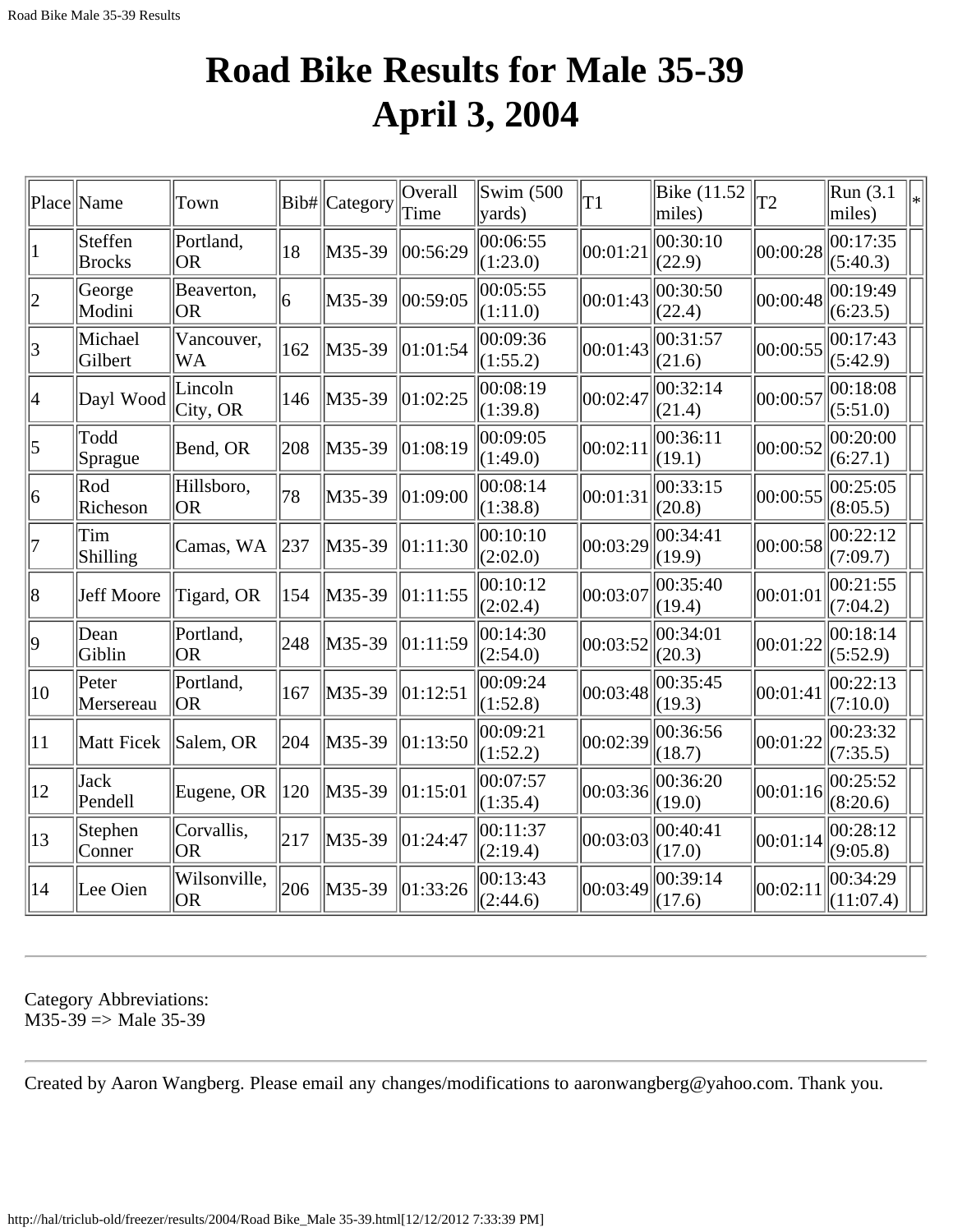# **Road Bike Results for Male 40-44 April 3, 2004**

|                | Place Name                 | Town                        |     | Bib# Category | Overall<br>Time                    | $\vert$ Swim (500 $\vert$<br>$\vert$ yards) | T1                 | Bike $(11.52)$<br>miles)         | T2       | Run (3.1<br>miles)    | l∗ |
|----------------|----------------------------|-----------------------------|-----|---------------|------------------------------------|---------------------------------------------|--------------------|----------------------------------|----------|-----------------------|----|
| 1              | Rob Loper                  | Albany, OR                  | 47  | M40-44        | 00:59:30                           | 00:06:55<br>(1:23.0)                        | 00:01:35           | 00:30:25<br>(22.7)               | 00:00:47 | 00:19:48<br>(6:23.2)  |    |
| $\overline{2}$ | Robert<br>Croucher         | <b>Brush</b><br>Prairie, WA | 103 | M40-44        | 01:00:59                           | 00:08:32<br>(1:42.4)                        | 00:01:02           | 00:32:57<br>(21.0)               | 00:00:46 | 00:17:42<br>(5:42.6)  |    |
| 3              | Paul<br>Reynolds           | Salem, OR                   | 40  | M40-44        | 01:02:21                           | 00:07:17<br>(1:27.4)                        | 00:01:24           | 00:35:20<br>(19.6)               | 00:00:50 | 00:17:30<br>(5:38.7)  |    |
| 4              | Tim Nord                   | Junction<br>City, OR        | 83  | M40-44        | 01:02:24                           | 00:08:42<br>(1:44.4)                        | 00:01:23           | 00:31:24<br>(22.0)               | 00:00:44 | 00:20:11<br>(6:30.6)  |    |
| 5              | Roger<br>Nyquist           | Albany, OR                  | 65  | M40-44        | 01:03:19                           | 00:08:05<br>(1:37.0)                        | 00:02:50           | 00:31:51<br>(21.7)               | 00:00:35 | 00:19:58<br>(6:26.5)  |    |
| 6              | David<br>Bateham           | Corvallis,<br><b>OR</b>     | 60  | M40-44        | 01:04:15                           | 00:08:06<br>(1:37.2)                        | 00:01:33           | 00:35:41<br>(19.4)               | 00:00:43 | 00:18:12<br>(5:52.3)  |    |
| 7              | Mel Long                   | Oregon<br>City, OR          | 73  | M40-44        | 01:05:15                           | 00:07:42<br>(1:32.4)                        | 00:01:55           | 00:33:58<br>(20.3)               | 00:01:02 | 00:20:38<br>(6:39.4)  |    |
| 8              | David<br>Matthews          | Eugene, OR                  | 59  | M40-44        | 01:05:17                           | 00:07:24<br>(1:28.8)                        | 00:02:36           | 00:31:01<br>(22.3)               | 00:01:46 | 00:22:30<br>(7:15.5)  |    |
| 9              | Scott Kruis                | Corvallis,<br><b>OR</b>     | 181 | M40-44        | 01:08:18                           | 00:11:23<br>(2:16.6)                        | 00:02:02           | 00:32:29<br>(21.3)               | 00:00:48 | 00:21:36<br>(6:58.1)  |    |
| 10             | Jeff<br>Bemrose            | Dallas, OR                  | 58  | M40-44        | 01:09:20                           | 00:08:11<br>(1:38.2)                        | 00:03:07           | 00:34:59<br>(19.8)               | 00:01:26 | 00:21:37<br>(6:58.4)  |    |
| 11             | David<br>Loeffler          | Corvallis,<br><b>OR</b>     | 46  | M40-44        | 01:10:15                           | 00:07:05<br>(1:25.0)                        | 00:02:47           | 00:32:56<br>(21.0)               | 00:01:10 | 00:26:17<br>(8:28.7)  |    |
| 12             | Brian Skaar                | Philomath,<br><b>OR</b>     | 203 | M40-44        | 01:11:15                           | 00:10:35<br>(2:07.0)                        | 00:02:16           | 00:36:36<br>(18.9)               | 00:01:33 | 00:20:15<br>(6:31.9)  |    |
| 13             | John<br>Runyon             | Corvallis,<br><b>OR</b>     | 226 | M40-44        | 01:12:12                           | 00:08:24<br>(1:40.8)                        | 00:03:19           | 00:35:28<br>(19.5)               | 00:01:33 | 00:23:28<br>(7:34.2)  |    |
| 14             | Dave Leigh                 | Corvallis,<br><b>OR</b>     | 193 | M40-44        | $\ 01:13:30\ _{\infty}^{00:10:31}$ | (2:06.2)                                    |                    | $\ 00:02:13\ 00:36:07$<br>(19.1) | 00:01:03 | 00:23:36<br>(7:36.8)  |    |
| 15             | <b>Brian</b><br>Sunderland | Corvallis,<br><b>OR</b>     | 36  | M40-44        | 01:18:21                           | 00:07:33<br>(1:30.6)                        | 00:03:35           | 00:39:01<br>(17.7)               | 00:00:44 | 00:27:28<br>(8:51.6)  |    |
| 16             | Anthony<br>Morgan          | Vancouver,<br>WA            | 88  | M40-44        | 01:21:43                           | 00:07:27<br>(1:29.4)                        | No<br>Time<br> ### | 00:42:58<br>(16.1)               | 00:01:29 | 00:29:49<br>(9:37.1)  |    |
| 17             | Brad<br>Weathermon         | Salem, OR                   | 172 | M40-44        | 01:22:01                           | 00:13:40<br>(2:44.0)                        | 00:04:05           | 00:36:26<br>(19.0)               | 00:01:40 | 00:26:10<br>(8:26.5)  |    |
| 18             | Ron Kleiner                | Fairfield,<br>CA            | 118 | M40-44        | 01:22:04                           | 00:09:41<br>(1:56.2)                        | 00:01:53           | 00:36:33<br>(18.9)               | 00:00:57 | 00:33:00<br>(10:38.7) |    |
| 19             | Jeff Macey                 | Portland,<br> OR            | 229 | M40-44        | 01:24:08                           | 00:12:01<br> (2:24.2)                       | 00:04:12           | 00:37:53<br>$\ (18.2)$           | 00:02:01 | 00:28:01<br>(9:02.3)  |    |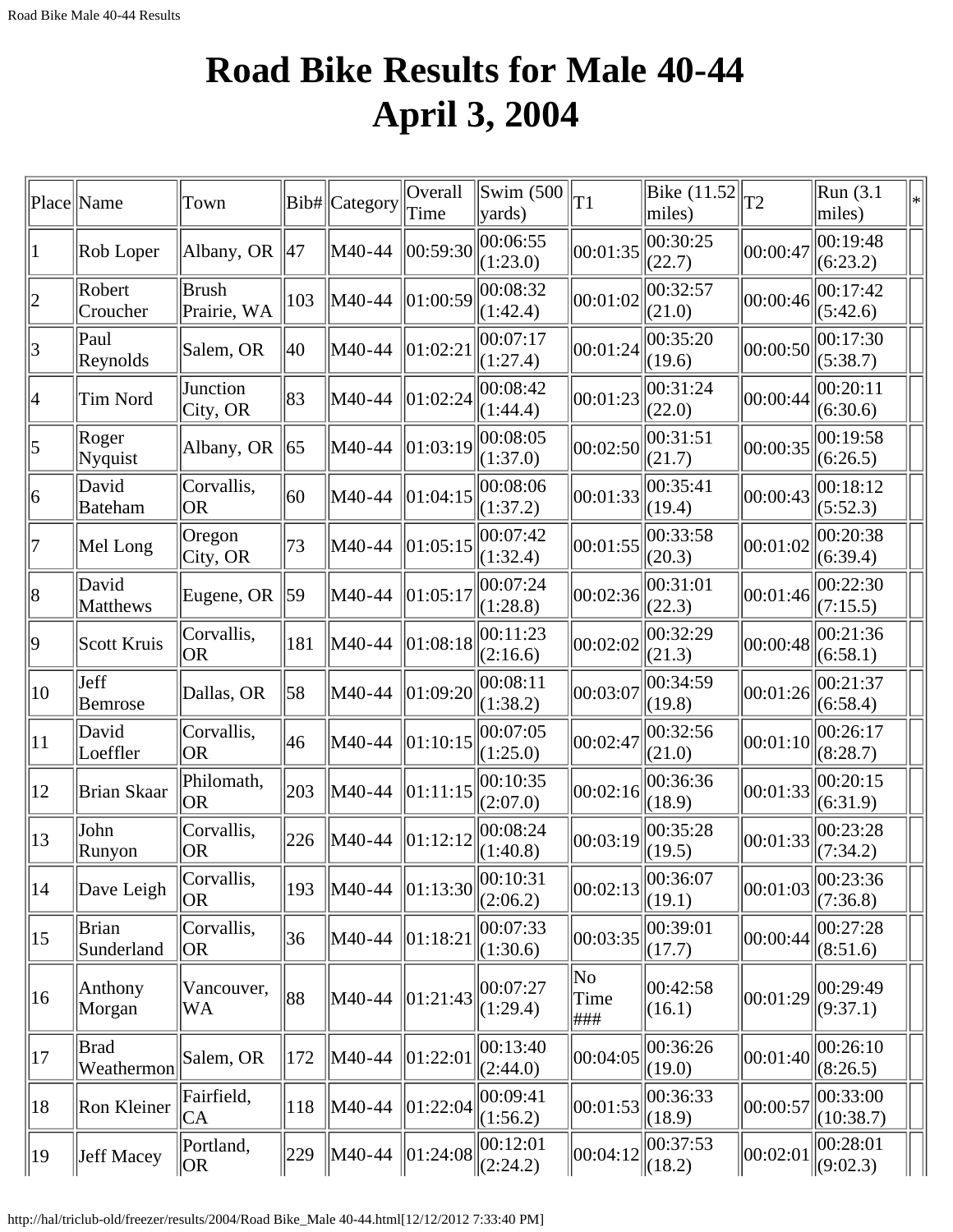Road Bike Male 40-44 Results

| $\parallel$ 20 | Thomas<br>Dyehouse    | $\ $ Camas, WA $\ $ 113 $\ $ M40-44 $\ $ 01:25:30 $\ $ 00:07:54 |                  |                | $\Vert (1:34.8)$                                 | $\left\Vert 00:03:23\right\Vert 1$ | $\vert$  00:39:25<br>(17.5) |                    | $\ 00:01:22\ ^{00:33:26}$<br>$\Vert (10:47.1)$ |
|----------------|-----------------------|-----------------------------------------------------------------|------------------|----------------|--------------------------------------------------|------------------------------------|-----------------------------|--------------------|------------------------------------------------|
| 21             | Abdou<br><b>Oumar</b> | Corvallis,<br> OR                                               | 251              | M40-44         | 00:19:22<br>+4 $  01:27:07  $ (3:52.4)           | $\ 00:03:04\ $                     | 00:40:40<br>(17.0)          | ∥No<br>Time<br>### | 00:24:01<br>$\Vert$ (7:44.8)                   |
| 22             | Kevin<br>Coulter      | Portland,<br> OR                                                | $^{\prime}$  240 | $\vert$ M40-44 | $\vert$ 00:13:51<br>$44$   01:27:29   $(2:46.2)$ | $\vert 00:03:42 \vert \vert$       | 00:39:28<br>$\ $ (17.5)     |                    | 00:28:56<br>$\ 00:01:32\ _{(9:20.0)}^{\infty}$ |

Category Abbreviations:  $M40-44 \Rightarrow Male 40-44$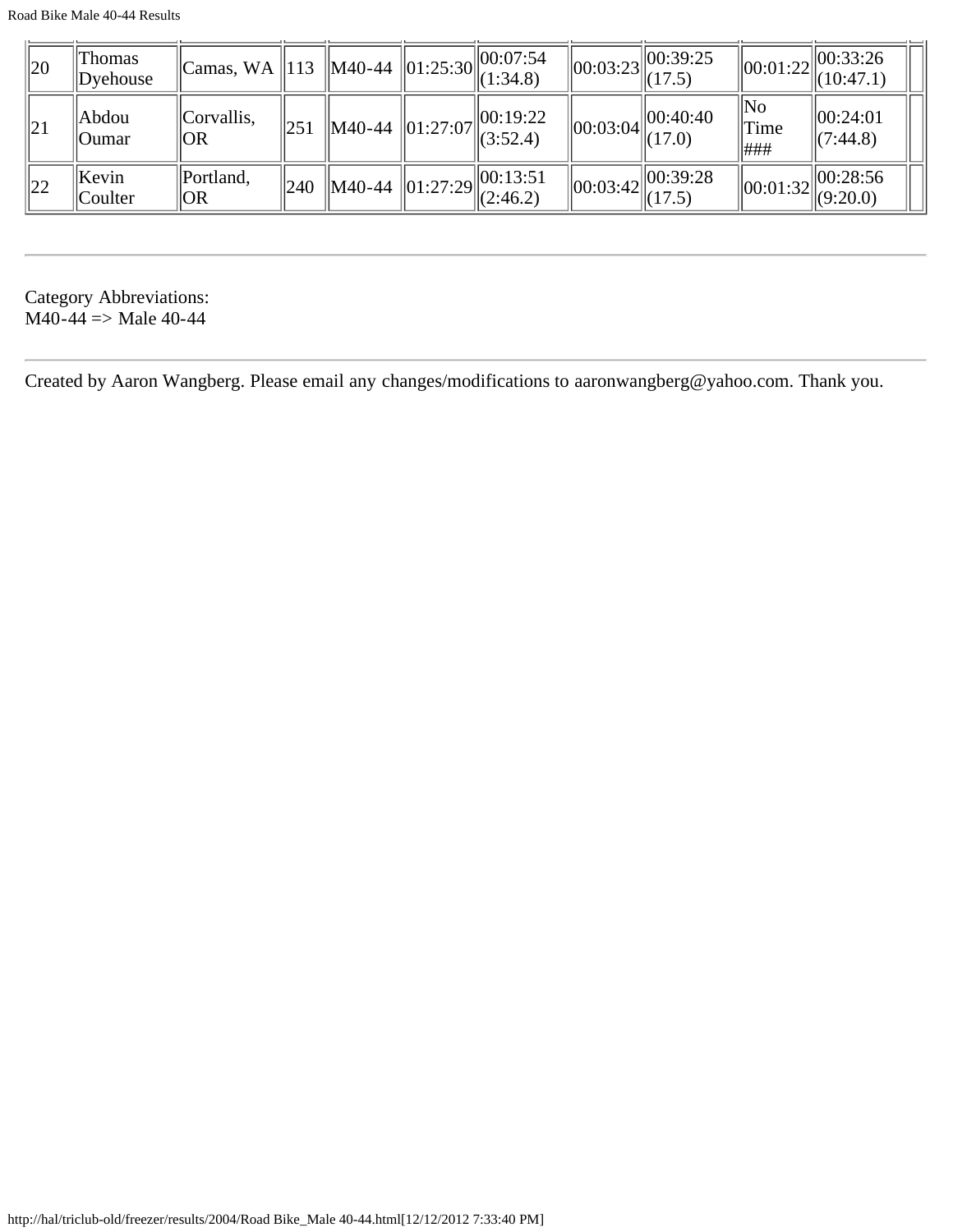# **Road Bike Results for Male 45-49 April 3, 2004**

|                          | Place  Name          | Town                    | Bib# | Category | Overall<br>Time | Swim $(500)$<br>$\vert$ yards)                     | T1       | Bike $(11.52$ <sub>T2</sub><br>miles) |                                           | Run(3.1)<br>miles)   | ∗∣ |
|--------------------------|----------------------|-------------------------|------|----------|-----------------|----------------------------------------------------|----------|---------------------------------------|-------------------------------------------|----------------------|----|
|                          | Michael<br>Tasman    | Corvallis,<br><b>OR</b> | 27   | M45-49   | 00:57:03        | 00:06:22<br>(1:16.4)                               | 00:02:02 | 00:29:08<br>(23.7)                    | 00:01:00                                  | 00:18:31<br>(5:58.4) |    |
| $\overline{2}$           | Richard<br>Earle     | Salem, OR               | 44   | M45-49   | 00:58:13        | 00:07:32<br>(1:30.4)                               | 00:01:40 | 00:28:58<br>(23.9)                    | 00:00:54                                  | 00:19:09<br>(6:10.6) |    |
| $\overline{3}$           | Jeff Storie          | Lebanon,<br><b>OR</b>   | 18   | M45-49   | 00:59:58        | 00:06:40<br>(1:20.0)                               | 00:01:24 | 00:30:35<br>(22.6)                    | 00:00:47                                  | 00:20:32<br>(6:37.4) |    |
| $\overline{\mathcal{A}}$ | John Powell          | Corvallis,<br><b>OR</b> | 28   | M45-49   | 01:01:44        | 00:06:52<br>(1:22.4)                               | 00:02:01 | 00:32:24<br>(21.3)                    | 00:00:52                                  | 00:19:35<br>(6:19.0) |    |
| 5                        | Chip <br>Greendale   | Oregon<br>City, OR      | 134  | M45-49   | 01:03:50        | 00:09:34<br>(1:54.8)                               | 00:01:49 | 00:31:47<br>(21.7)                    | 00:00:52                                  | 00:19:48<br>(6:23.2) |    |
| 6                        | Mike<br>Cowden       | Portland,<br><b>OR</b>  | 109  | M45-49   | 01:04:39        | 00:09:04<br>(1:48.8)                               | 00:02:36 | 00:30:52<br>(22.4)                    | 00:01:04                                  | 00:21:03<br>(6:47.4) |    |
| 7                        | <b>Brad St.Clair</b> | Philomath,<br><b>OR</b> | 20   | M45-49   | 01:05:25        | 00:07:23<br>(1:28.6)                               | 00:01:44 | 00:31:57<br>(21.6)                    | 00:01:01                                  | 00:23:20<br>(7:31.6) |    |
| $\vert 8$                | Michael<br>McPherson | Corvallis,<br><b>OR</b> | 64   | M45-49   | 01:06:47        | 00:07:57<br>(1:35.4)                               | 00:02:18 | 00:34:07<br>(20.3)                    | 00:00:56                                  | 00:21:29<br>(6:55.8) |    |
| $ 9\rangle$              | Joe Ruwitch          | Canby, OR               | 50   | M45-49   | 01:07:35        | 00:07:40<br>(1:32.0)                               | 00:02:16 | 00:32:12<br>(21.5)                    | 00:01:16                                  | 00:24:11<br>(7:48.1) |    |
| 10                       | Rudy<br>Miniutti     | Kelso, WA               | 119  | M45-49   | 01:09:00        | 00:09:24<br>(1:52.8)                               | 00:01:24 | 00:34:54<br>(19.8)                    | 00:00:47                                  | 00:22:31<br>(7:15.8) |    |
| 11                       | Dale<br>Blackburn    | Corvallis,<br><b>OR</b> | 137  | M45-49   | 01:09:27        | 00:08:19<br>(1:39.8)                               | 00:03:48 | 00:34:47<br>(19.9)                    | 00:01:43                                  | 00:20:50<br>(6:43.2) |    |
| 12                       | John Morris          | Corvallis,<br><b>OR</b> | 155  | M45-49   | 01:09:53        | 00:10:04<br>(2:00.8)                               | 00:02:28 | 00:33:36<br>(20.6)                    | 00:01:11                                  | 00:22:34<br>(7:16.8) |    |
| 13                       | Theodore<br>Dreher   | Corvallis,<br>OR        | 140  | M45-49   | 01:10:26        | 00:09:57<br>(1:59.4)                               | 00:02:36 | 00:36:18<br>(19.0)                    | 00:00:41                                  | 00:20:54<br>(6:44.5) |    |
| $14-T$                   | Robert<br>Peattie    | Corvallis,<br>OR        | 66   | M45-49   |                 | $\ 01:10:42\ _{\mathbb{Z}}^{00:08:22}$<br>(1:40.4) | 00:02:52 | $\ 00:40:12$<br>(17.2)                | $\left\Vert 00:01:47\right\Vert 00:17:29$ | (5:38.4)             |    |
| $14-T$                   | Michael<br>Hickson   | Lebanon,<br><b>OR</b>   | 130  | M45-49   | 01:10:42        | 00:09:33<br>(1:54.6)                               | 00:02:33 | 00:33:41<br>(20.5)                    | 00:01:09                                  | 00:23:46<br>(7:40.0) |    |
| 16                       | Don Gannon           | Corvallis,<br><b>OR</b> | 211  | M45-49   | 01:12:01        | 00:09:13<br>(1:50.6)                               | 00:02:25 | 00:35:54<br>(19.3)                    | 00:00:44                                  | 00:23:45<br>(7:39.7) |    |
| 17                       | Bill Steen           | Keizer, OR              | 144  | M45-49   | 01:13:27        | 00:10:37<br>(2:07.4)                               | 00:03:10 | 00:34:43<br>(19.9)                    | 00:01:05                                  | 00:23:52<br>(7:41.9) |    |
| 18                       | Denny<br>McCarthy    | Salem, OR               | 166  | M45-49   | 01:16:23        | 00:09:40<br>(1:56.0)                               | 00:03:33 | 00:37:02<br>(18.7)                    | 00:02:24                                  | 00:23:44<br>(7:39.4) |    |
| 19                       | Bruce<br>Dougan      | Welches,<br>OR          | 241  | M45-49   | 01:17:55        | 00:11:31<br>(2:18.2)                               | 00:03:53 | 00:37:21<br>(18.5)                    | 00:01:21                                  | 00:23:49<br>(7:41.0) |    |
|                          |                      |                         |      |          |                 |                                                    |          |                                       |                                           |                      |    |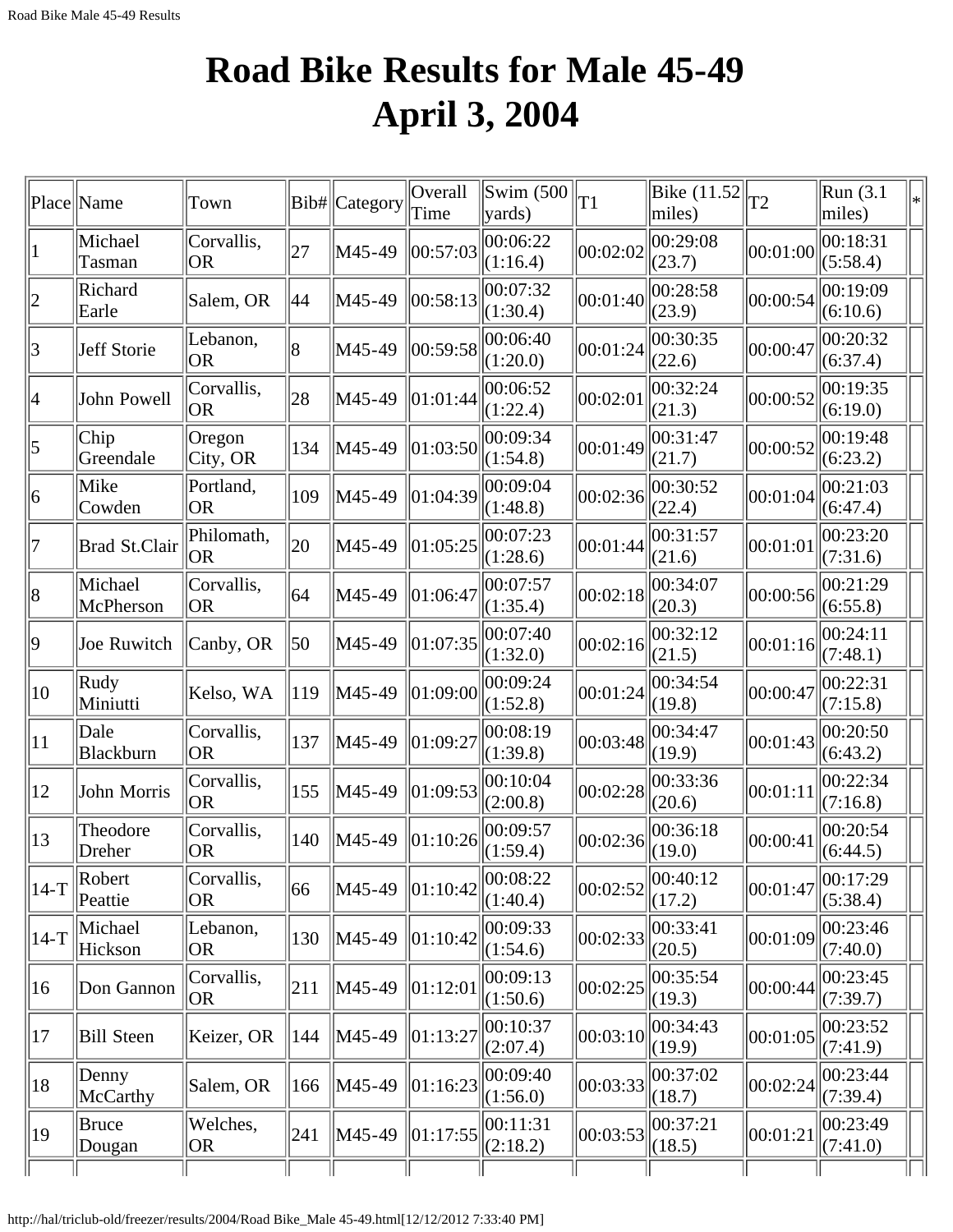| 20 | Gregory<br>Colzani | Vancouver,<br>'WA            | $\parallel$ 227 | M45-49 $\left\  01:21:52 \right\  00:12:31$<br>(2:30.2) |               |                     |                                              | $\left\  00:03:18 \right\  00:38:45$<br>(17.8) |                                 | 00:26:10<br>$\mathcal{L}$ $\left\  00:01:08 \right\ $ (8:26.5) |
|----|--------------------|------------------------------|-----------------|---------------------------------------------------------|---------------|---------------------|----------------------------------------------|------------------------------------------------|---------------------------------|----------------------------------------------------------------|
|    | Gary Iskra         | <b>Junction</b><br> City, OR | 143             | $\parallel$ M45-49                                      | 01:10:17  #HH | $\parallel$ No Time | $\mathbb{N}_0$<br><sup>' </sup> Time<br> ### | $\ $ No Time<br>###                            | No<br><sup>' </sup> Time<br>### | $\parallel$ No Time<br>###                                     |

Category Abbreviations:  $M45-49 \Rightarrow$  Male 45-49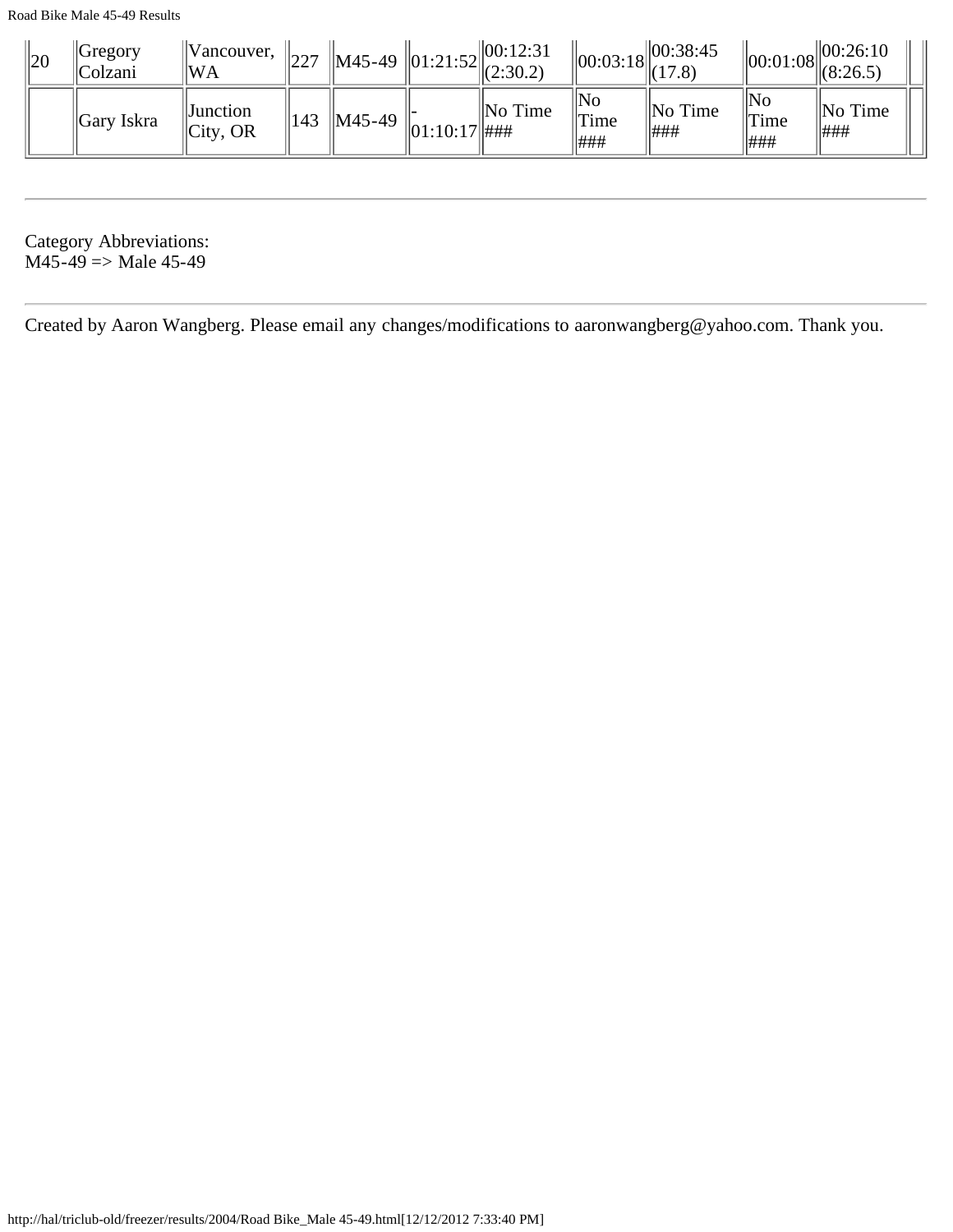#### **Road Bike Results for Male 50-59 April 3, 2004**

|             | Place Name        | Town                 |              | Bib#  Category | Overall<br>Time           | Swim (500<br>$\vert$ yards) | T1                                    | Bike (11.52<br>miles) | T <sub>2</sub>     | Run (3.1)<br>miles)  | $\left  \ast \right $ |
|-------------|-------------------|----------------------|--------------|----------------|---------------------------|-----------------------------|---------------------------------------|-----------------------|--------------------|----------------------|-----------------------|
|             | Even<br>Evenson   | Philomath,<br> OR    | $ 30\rangle$ | M50-59         | 01:06:48                  | 00:07:34<br>(1:30.8)        | 00:01:59                              | 00:32:12<br>(21.5)    | 00:01:18           | 00:23:45<br>(7:39.7) |                       |
| $ 2\rangle$ | Greg<br>Oldham    | Salem, OR            | 135          | M50-59         | 01:10:24                  | 00:09:02<br>(1:48.4)        | 00:03:39                              | 00:35:30<br>(19.5)    | 00:00:51           | 00:21:22<br>(6:53.5) |                       |
| 3           | Robert<br>Seemuth | Vancouver,<br> WA    | 123          | M50-59         | 01:11:09                  | 00:09:48<br>(1:57.6)        | 00:02:44                              | 00:33:31<br>(20.6)    | 00:01:01           | 00:24:05<br>(7:46.1) |                       |
| 4           | Robert<br>Joerger | Salem, OR            | 164          | M50-59         | $\ 01:14:23\ $            | 00:09:24<br>(1:52.8)        | 00:04:59                              | 00:35:35<br>(19.4)    | 00:01:00           | 00:23:25<br>(7:33.2) |                       |
| 5           | David<br>Graham   | Keizer, OR           | 106          | M50-59         | 01:15:46                  | 00:08:57<br>(1:47.4)        | 00:02:54                              | 00:36:01<br>(19.2)    | 00:02:02           | 00:25:52<br>(8:20.6) |                       |
| 6           | Richard<br>Davis  | Corvallis,<br> OR    | 234          | M50-59         | $\left  01:16:58 \right $ | 00:12:00<br>(2:24.0)        | 00:04:29                              | 00:34:02<br>(20.3)    | 00:01:11           | 00:25:16<br>(8:09.0) |                       |
| 7           | Norman<br>Smith   | <b>OR</b>            | 224          | M50-59         | 01:21:45                  | 00:11:57<br>(2:23.4)        | 00:02:56                              | 00:37:56<br>(18.2)    | 00:01:04           | 00:27:52<br>(8:59.4) |                       |
| 8           | Andrew<br>Sedlock | Klamath<br>Falls, OR | 236          | M50-59         | 01:23:32                  | 00:12:09<br>(2:25.8)        | 00:04:16                              | 00:41:35<br>(16.6)    | 00:00:42           | 00:24:50<br>(8:00.6) |                       |
| $ 9\rangle$ | Patrick<br>Canan  | Corvallis,<br> OR    | 233          | M50-59         | $\vert 01:25:28 \vert$    | 00:13:27<br>(2:41.4)        | 00:04:10                              | 00:41:05<br>(16.8)    | 00:00:44           | 00:26:02<br>(8:23.9) |                       |
|             | Fred<br>Robbins   | Vancouver,<br>WA     | 152          | M50-59         | $ 01:10:22 $ ###          | No Time                     | $\overline{\text{No}}$<br>Time<br>### | No Time<br>###        | No<br>Time<br> ### | No Time<br>###       |                       |

Category Abbreviations:  $M50-59 \Rightarrow Male 50-59$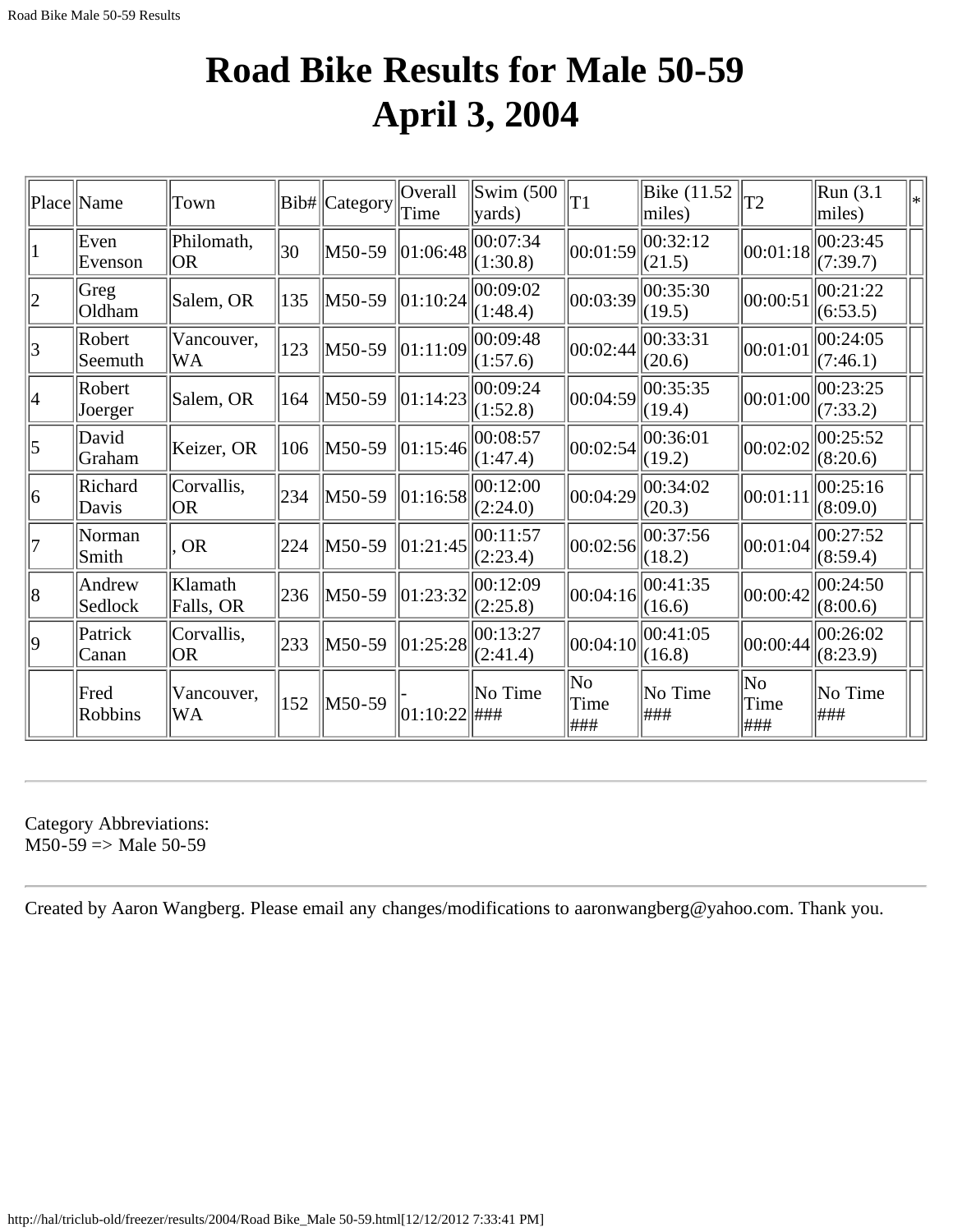### **Road Bike Results for Male 60-69 April 3, 2004**

|             | Place  Name                                                       | Town                          |     | $\ Bib\ $ Category $\ $ Time | <b>Overall</b> | $\text{Swim}\ (500$<br>vards)    | $T_1$          | Bike (11.52)<br>miles)       | T <sub>2</sub> | $\left \text{Run}\right. (3.1\right.$<br>l∗<br>miles) |
|-------------|-------------------------------------------------------------------|-------------------------------|-----|------------------------------|----------------|----------------------------------|----------------|------------------------------|----------------|-------------------------------------------------------|
|             | $\ $ Jim<br>Gulasky                                               | ILebanon,<br> OR              | 105 | M60-69                       | $\ 01:10:47$   | 00:08:55<br>(1:47.0)             | $\ 00:02:45\ $ | $\ 00:35:00\ $<br> (19.7)    |                | 00:22:25<br>$\ 00:01:42\ _{(7:13.9)}^{\circ}$         |
| $ 2\rangle$ | <b>Ronald</b><br>Trunick                                          | Welches.<br> OR               | 214 | M60-69                       | $\ 01:17:23\ $ | $\parallel 00:12:15$<br>(2:27.0) | $\ 00:02:50\ $ | 00:37:02<br>(18.7)           |                | 00:24:11<br>$\ 00:01:05\ _{(7:48.1)}^{\infty}$        |
| 13          | $\left\Vert \mathbf{J}\mathbf{im}\right\Vert$<br><b>IMcDonald</b> | $\parallel$ Silverton,<br> OR | 201 | $\parallel$ M60-69           | $\ 01:27:52\ $ | 00:11:11<br> (2:14.2)            | $\ 00:04:10\ $ | 00:40:56<br>$\frac{1}{16.9}$ | $\ 00:02:26\ $ | 00:29:09<br> (9:24.2)                                 |

Category Abbreviations:  $M60-69 \Rightarrow Male 60-69$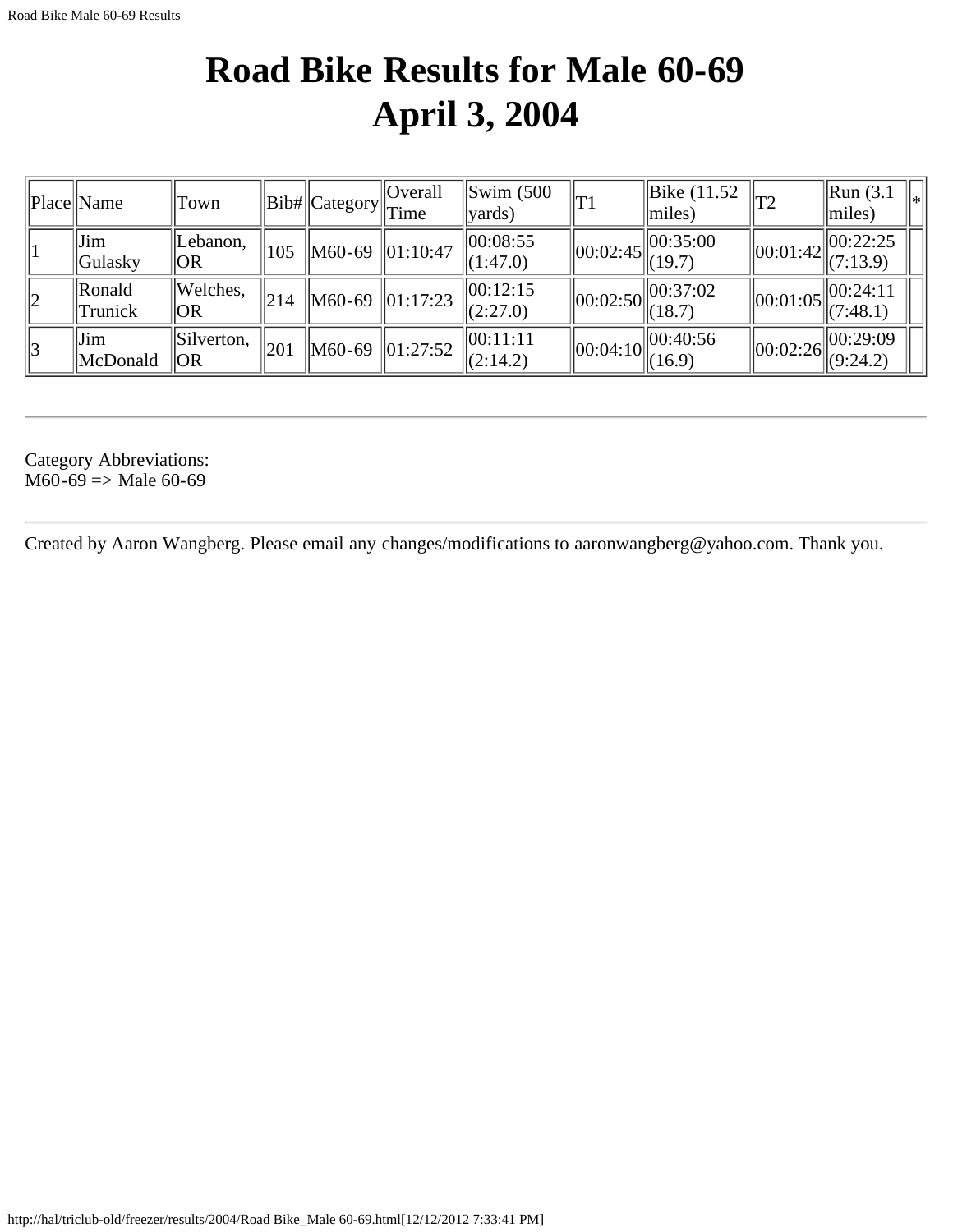# **Road Bike Results for Entire Women's Race April 3, 2004**

|                 | Place Name              | Town                          |                | Bib# Category       | Overall<br>Time | Swim<br>(500)<br>yards) | T <sub>1</sub> | <b>Bike</b><br>(11.52)<br>miles) | T2                                                         | $\mathsf{Run}(3.1)$<br>miles) |  |
|-----------------|-------------------------|-------------------------------|----------------|---------------------|-----------------|-------------------------|----------------|----------------------------------|------------------------------------------------------------|-------------------------------|--|
|                 | Kelsey<br>Withrow       | Woodinville,<br><b>WA</b>     |                | F <sub>20</sub> -24 | 00:56:15        | 00:05:35<br>(1:07.0)    | 00:01:01       | 00:31:03<br>(22.3)               | 00:00:39                                                   | 00:17:57<br>(5:47.4)          |  |
| $ 2\rangle$     | Kristin<br>Moore        | Bellingham,<br>WA             | 91             | F30-34              | 01:03:01        | 00:08:39<br>(1:43.8)    | 00:01:38       | 00:33:17<br>(20.8)               | 00:00:44                                                   | 00:18:43<br>(6:02.3)          |  |
| $\vert 3 \vert$ | Sandra<br>Uesugi        | Corvallis, OR                 | $\parallel$ 23 | F30-34              | 01:04:34        | 00:06:52<br>(1:22.4)    | 00:01:07       | 00:32:40<br>(21.2)               | 00:00:52                                                   | 00:23:03<br>(7:26.1)          |  |
| 4               | <b>Holly Starks</b>     | Portland, OR                  | 79             | F25-29              | 01:04:47        | 00:07:37<br>(1:31.4)    | 00:01:42       | 00:32:13<br>(21.5)               | 00:01:03                                                   | 00:22:12<br>(7:09.7)          |  |
| 5               | Jennifer<br>DeWald      | Portland, OR                  | 24             | F30-34              | 01:05:56        | 00:07:06<br>(1:25.2)    | 00:01:43       | 00:33:08<br>(20.9)               | 00:00:55                                                   | 00:23:04<br>(7:26.5)          |  |
| 6               | Erika Olson             | Corvallis, OR $\ 76$          |                | F30-34              | 01:06:03        | 00:08:31<br>(1:42.2)    | 00:01:20       | 00:34:27<br>(20.1)               | 00:01:04                                                   | 00:20:41<br>(6:40.3)          |  |
| 7               |                         | Tia Williams Corvallis, OR 56 |                | F <sub>20</sub> -24 | 01:06:42        | 00:07:27<br>(1:29.4)    | 00:01:53       | 00:34:58<br>(19.8)               | 00:00:44                                                   | 00:21:40<br>(6:59.4)          |  |
| 8               | Destiny<br><b>Brown</b> | Corvallis, OR $\ $ 68         |                | F <sub>20</sub> -24 | 01:07:59        | 00:07:40<br>(1:32.0)    | 00:01:38       | 00:34:24<br>(20.1)               | 00:01:01                                                   | 00:23:16<br>(7:30.3)          |  |
| $\vert 9 \vert$ | Pam Storie              | Lebanon, OR                   | 52             | F35-39              | 01:08:29        | 00:08:08<br>(1:37.6)    | 00:01:39       | 00:35:12<br>(19.6)               | 00:00:50                                                   | 00:22:40<br>(7:18.7)          |  |
| $ 10\rangle$    | Kristina<br>Rand        | Eugene, OR                    | 131            | $F20-24$            | 01:08:38        | 00:08:41<br>(1:44.2)    | 00:02:20       | 00:37:36<br>(18.4)               | 00:01:12                                                   | 00:18:49<br>(6:04.2)          |  |
| $ 11\rangle$    | Denise<br>Croucher      | Brush Prairie,<br>WA          | 104            | F40-44              | 01:08:43        | 00:08:36<br>(1:43.2)    | 00:02:25       | 00:33:04<br>(20.9)               | 00:01:31                                                   | 00:23:07<br>(7:27.4)          |  |
| 12              | Jennifer<br>Overlock    | Corvallis, OR $\parallel$ 157 |                | F25-29              | 01:08:46        | 00:10:28<br>(2:05.6)    | 00:02:17       | 00:36:33<br>(18.9)               | 00:01:34                                                   | 00:17:54<br>(5:46.5)          |  |
| 13              | Zuzana<br>Vejlupkova    | Corvallis, OR $\ 84$          |                | F30-34              | 01:08:52        | 00:08:34<br>(1:42.8)    | 00:02:04       | 00:37:21<br>(18.5)               | $\left\  00:00:37 \right\  \xrightarrow{\text{Cov} = 2.3}$ | 00:20:16                      |  |
| 14              | Sarah Mollet Eugene, OR |                               | 81             | F <sub>20</sub> -24 | 01:10:52        | 00:08:30<br>(1:42.0)    | 00:01:42       | 00:37:35<br>(18.4)               | 00:01:11                                                   | 00:21:54<br>(7:03.9)          |  |
| 15              | Kristin<br>Brenner      | Eugene, OR                    | 87             | $F20-24$            | 01:11:05        | 00:09:19<br>(1:51.8)    | 00:02:12       | 00:37:26<br>(18.5)               | 00:01:17                                                   | 00:20:51<br>(6:43.5)          |  |
| 16              | Elisif Davis            | Corvallis, OR $\parallel$ 161 |                | F20-24              | 01:11:20        | 00:10:21<br>(2:04.2)    | 00:01:30       | 00:35:32<br>(19.5)               | 00:00:57                                                   | 00:23:00<br>(7:25.2)          |  |
| 17              | Kathy<br>Blackburn      | Corvallis, OR $\parallel$ 160 |                | F45-49              | 01:11:22        | 00:08:41<br>(1:44.2)    | 00:03:01       | 00:37:00<br>(18.7)               | 00:01:20                                                   | 00:21:20<br>(6:52.9)          |  |
| 18              | Valerie<br>McCutchan    | Eugene, OR                    | 48             | F45-49              | 01:11:36        | 00:08:25<br>(1:41.0)    | 00:01:53       | 00:37:54<br>(18.2)               | 00:01:21                                                   | 00:22:03<br>(7:06.8)          |  |
| $ 19\rangle$    | Tana Bryn               | Eugene, OR                    | 85             | $\ $ F20-24         | 01:12:11        | 00:08:46                | No<br>Time     | 00:39:45                         | $\vert 00:01:22\vert$                                      | 00:22:18                      |  |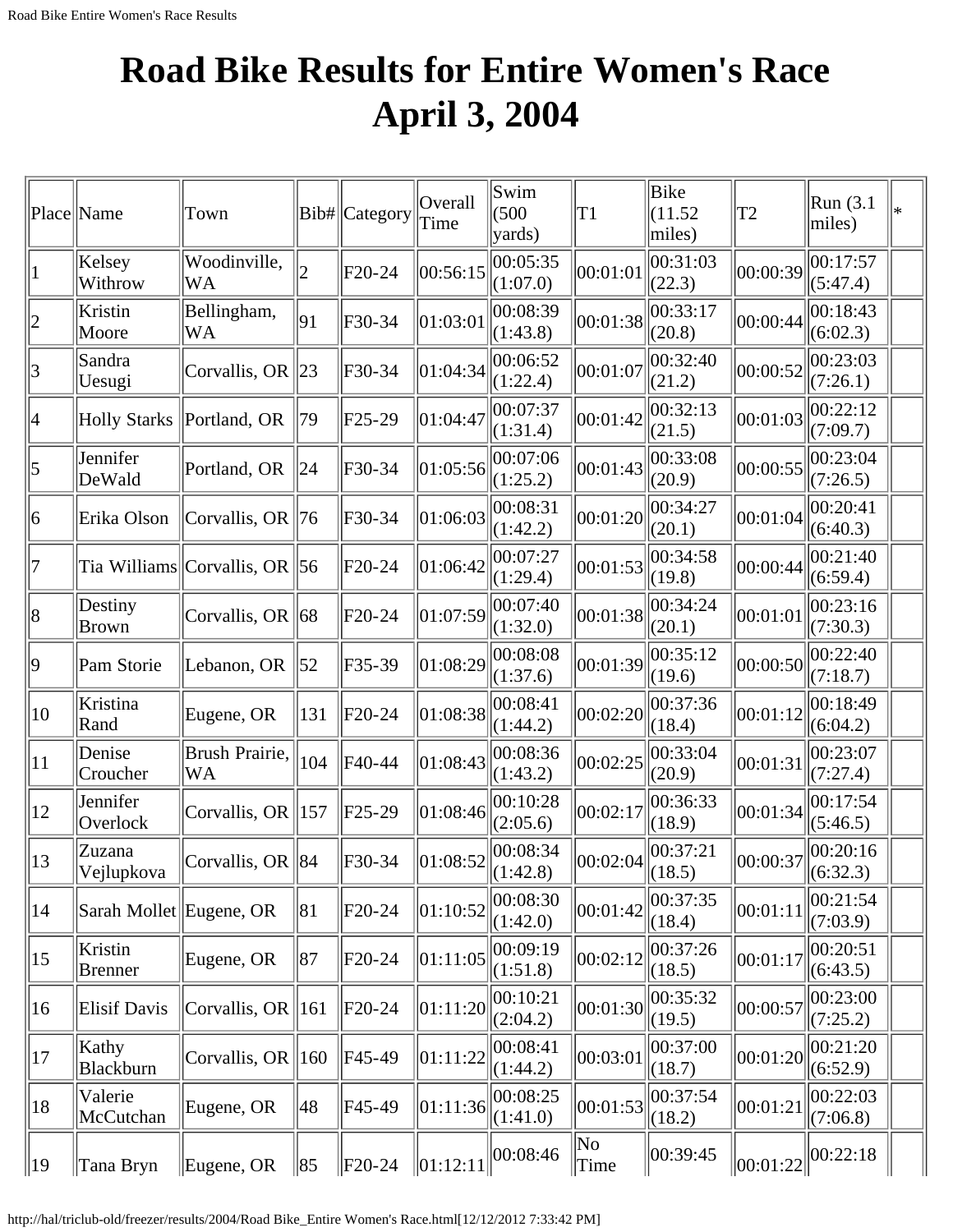|              |                        |                              |     |                     |              | (1:45.2)             | ###                 | $\Vert$ (17.4)     |                                             | (7:11.6)             |  |
|--------------|------------------------|------------------------------|-----|---------------------|--------------|----------------------|---------------------|--------------------|---------------------------------------------|----------------------|--|
| 20           | Katy Schuff            | Corvallis, OR                | 132 | $F15-19$            | 01:12:17     | 00:09:21<br>(1:52.2) | 00:02:49            | 00:36:20<br>(19.0) | 00:01:05                                    | 00:22:42<br>(7:19.4) |  |
| 21           | Andrea<br>Haslem       | Tigard, OR                   | 159 | F30-34              | 01:12:26     | 00:11:55<br>(2:23.0) | 00:02:14            | 00:34:26<br>(20.1) | 00:00:48                                    | 00:23:03<br>(7:26.1) |  |
| 22           | Dee Real               | Camas, WA                    | 97  | F40-44              | 01:12:39     | 00:07:34<br>(1:30.8) | 00:02:57            | 00:34:59<br>(19.8) | 00:01:26                                    | 00:25:43<br>(8:17.7) |  |
| 23           | Lauren<br>Murphy       | Eugene, OR                   | 49  | $F15-19$            | 01:12:49     | 00:07:22<br>(1:28.4) | 00:02:09            | 00:38:54<br>(17.8) | 00:01:14                                    | 00:23:10<br>(7:28.4) |  |
| 24           | Shelley Ross Camas, WA |                              | 153 | F35-39              | 01:13:28     | 00:10:12<br>(2:02.4) | 00:02:59            | 00:37:04<br>(18.6) | 00:01:34                                    | 00:21:39<br>(6:59.0) |  |
| 25           | Allison<br>Rayburn     | Eugene, OR                   | 26  | F <sub>20</sub> -24 | 01:13:36     | 00:06:40<br>(1:20.0) | 00:02:10            | 00:38:33<br>(17.9) | 00:00:34                                    | 00:25:39<br>(8:16.5) |  |
| 26           | Katie<br>Collins       | Corvallis, OR                | 180 | F <sub>25</sub> -29 | 01:13:42     | 00:10:26<br>(2:05.2) | 00:02:44            | 00:37:39<br>(18.4) | 00:00:44                                    | 00:22:09<br>(7:08.7) |  |
| 27           | Erinn<br>Birmingham    | Eugene, OR                   | 190 | F30-34              | 01:13:46     | 00:10:52<br>(2:10.4) | 00:03:09            | 00:35:49<br>(19.3) | 00:01:26                                    | 00:22:30<br>(7:15.5) |  |
| 28           | Gwynne<br>Engleking    | Eugene, OR                   | 33  | F <sub>20</sub> -24 | 01:14:35     | 00:07:36<br>(1:31.2) | 00:02:10            | 00:37:21<br>(18.5) | 00:01:03                                    | 00:26:25<br>(8:31.3) |  |
| $ 29\rangle$ | Carole<br>Jubert       | Corvallis, OR $\ 117$        |     | F45-49              | 01:14:49     | 00:09:19<br>(1:51.8) | 00:02:41            | 00:38:42<br>(17.9) | 00:01:51                                    | 00:22:16<br>(7:11.0) |  |
| 30           | Kaisa<br>Tuominen      | Corvallis, OR                | 107 | F25-29              | 01:14:50     | 00:08:02<br>(1:36.4) | 00:02:21            | 00:35:38<br>(19.4) | 00:01:35                                    | 00:27:14<br>(8:47.1) |  |
| 31           | Deb<br>Lambourn        | Portland, OR                 | 63  | F35-39              | 01:14:53     | 00:07:48<br>(1:33.6) | 00:02:04            | 00:33:32<br>(20.6) | 00:01:30                                    | 00:29:59<br>(9:40.3) |  |
| 32           | Nicole<br>Maggiulli    | Corvallis, OR $\ 249$        |     | F20-24              | 01:15:06     | 00:10:46<br>(2:09.2) | 00:02:45            | 00:38:54<br>(17.8) | 00:00:30                                    | 00:22:11<br>(7:09.4) |  |
| 33           | Melinda von<br>Borstel | Corvallis, OR 133 $ F20-24 $ |     |                     | $\ 01:15:07$ | 00:09:32<br>(1:54.4) | $ 00:02:46 \, 7.8)$ | 00:38:44           | $\ 00:01:38\ _{(7:14.5)}^{\cup \cup \dots}$ | $\ 00:22:27$         |  |
| 34           | Karin<br>Krueger       | Corvallis, OR                | 128 | F40-44              | 01:15:53     | 00:08:39<br>(1:43.8) | 00:02:21            | 00:37:13<br>(18.6) | 00:01:29                                    | 00:26:11<br>(8:26.8) |  |
| 35           | Alison<br>Weber        | Eugene, OR                   | 102 | F20-24              | 01:15:57     | 00:08:48<br>(1:45.6) | 00:03:02            | 00:38:54<br>(17.8) | 00:01:44                                    | 00:23:29<br>(7:34.5) |  |
| 36           | Angelina<br>Wrathall   | Portland, OR                 | 173 | F20-24              | 01:16:05     | 00:08:25<br>(1:41.0) | 00:03:34            | 00:38:25<br>(18.0) | 00:00:53                                    | 00:24:48<br>(8:00.0) |  |
| 37           | Lauren Anas Eugene, OR |                              | 86  | F <sub>20</sub> -24 | 01:16:13     | 00:09:26<br>(1:53.2) | 00:02:29            | 00:39:21<br>(17.6) | 00:01:31                                    | 00:23:26<br>(7:33.5) |  |
| 38           | Colleen<br>O'Flaherty  | Eugene, OR                   | 220 | F20-24              | 01:16:31     | 00:09:27<br>(1:53.4) | 00:02:45            | 00:40:10<br>(17.2) | 00:01:19                                    | 00:22:50<br>(7:21.9) |  |
| 39           | September<br>Woolard   | Salem, OR                    | 41  | F30-34              | 01:16:38     | 00:07:02<br>(1:24.4) | 00:01:47            | 00:39:17<br>(17.6) | 00:01:47                                    | 00:26:45<br>(8:37.7) |  |
| 40           | Robyn<br>Johnson       | Eugene, OR                   | 72  | F20-24              | 01:17:03     | 00:07:17<br>(1:27.4) | 00:02:41            | 00:40:36<br>(17.0) | 00:01:05                                    | 00:25:24<br>(8:11.6) |  |
| 41           | Ayre<br>Helfrich       | Beaverton,<br><b>OR</b>      | 62  | F35-39              | 01:17:07     | 00:08:29<br>(1:41.8) | 00:02:25            | 00:36:39<br>(18.9) | 00:01:36                                    | 00:27:58<br>(9:01.3) |  |
|              |                        |                              |     |                     |              |                      |                     |                    |                                             |                      |  |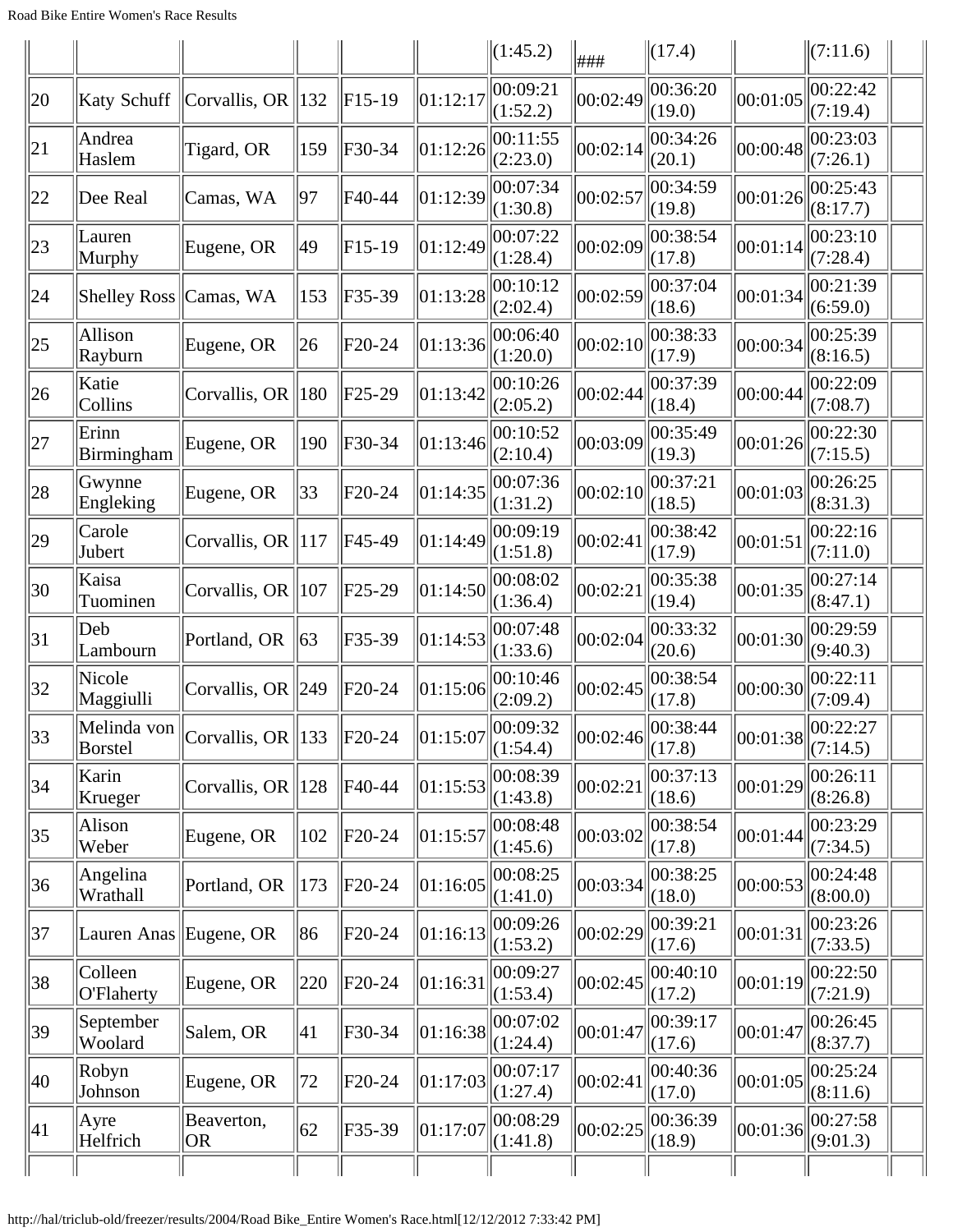| 42               | Mandy<br>Giblin          | Portland, OR                  | $\parallel$ 247 | $F25-29$            | 01:17:31                                         | 00:09:34<br>(1:54.8) | 00:03:37                              | 00:43:31<br>(15.9)  | No<br>Time<br>###                                   | 00:20:49<br>(6:42.9)      |
|------------------|--------------------------|-------------------------------|-----------------|---------------------|--------------------------------------------------|----------------------|---------------------------------------|---------------------|-----------------------------------------------------|---------------------------|
| 43               | Amy<br>Viglione          | Corvallis, OR                 | 21              | $F15-19$            | 01:18:03                                         | 00:06:59<br>(1:23.8) | 00:02:18                              | 00:39:19<br>(17.6)  | 00:01:03                                            | 00:28:24<br>(9:09.7)      |
| 44               | Cristin<br>Bernstein     | Camas, WA                     | 186             | F30-34              | 01:18:41                                         | 00:09:55<br>(1:59.0) | 00:03:25                              | 00:37:46<br>(18.3)  | 00:01:51                                            | 00:25:44<br>(8:18.1)      |
| 45               | Elizabeth<br>Hoops       | Camas, WA                     | 199             | F45-49              | 01:18:42                                         | 00:09:58<br>(1:59.6) | 00:03:17                              | 00:37:12<br>(18.6)  | 00:02:01                                            | 00:26:14<br>(8:27.7)      |
| 46               | <b>Heather Law</b>       |                               | 67              | F30-34              | 01:18:43                                         | 00:07:33<br>(1:30.6) | 00:03:05                              | 00:40:47<br>(16.9)  | 00:01:22                                            | 00:25:56<br>(8:21.9)      |
| 47               | Alissa<br>Brown          | Eugene, OR                    | 192             | F20-24              | 01:19:17                                         | 00:09:47<br>(1:57.4) | 00:02:30                              | 00:40:17<br>(17.2)  | 00:01:22                                            | 00:25:21<br>(8:10.6)      |
| 48               | Heidi Potter             | Corvallis, OR $\ 96\ $        |                 | F20-24              | 01:19:24                                         | 00:08:12<br>(1:38.4) | 00:01:51                              | 00:38:53<br>(17.8)  | 00:00:41                                            | 00:29:47<br>(9:36.5)      |
| 49               | Kristi Duer              | Camas, WA                     | 141             | F35-39              | 01:20:46                                         | 00:09:27<br>(1:53.4) | 00:02:52                              | 00:38:50<br>(17.8)  | 00:01:04                                            | 00:28:33<br>(9:12.6)      |
| 50               | Sally<br>Stafford        | Corvallis, OR 169             |                 | F50-59              | 01:20:49                                         | 00:10:17<br>(2:03.4) | 00:03:08                              | 00:41:51<br>(16.5)  | 00:01:18                                            | 00:24:15<br>(7:49.4)      |
| $\vert 51 \vert$ | Tanya Wray               | Bend, OR                      | 147             | F30-34              | 01:21:04                                         | 00:10:09<br>(2:01.8) | 00:04:02                              | 00:41:15<br>(16.8)  | 00:01:48                                            | 00:23:50<br>(7:41.3)      |
| 52               | Cindy<br><b>Brosius</b>  | Colorado<br>Springs, CO       | 191             | F35-39              | 01:21:13                                         | 00:10:28<br>(2:05.6) | 00:02:47                              | 00:37:16<br>(18.5)  | 00:01:22                                            | 00:29:20<br>(9:27.7)      |
| 53               | Tiffany<br><b>Brown</b>  | Corvallis, OR                 | $ 93\rangle$    | F25-29              | 01:21:24                                         | 00:08:19<br>(1:39.8) | 00:02:45                              | 00:40:31<br>(17.1)  | 00:01:44                                            | 00:28:05<br>(9:03.5)      |
| 54               | Cynthia<br><b>Breene</b> | Eugene, OR                    | 92              | F <sub>20</sub> -24 | 01:21:25                                         | 00:08:57<br>(1:47.4) | 00:02:41                              | 00:40:04<br>(17.3)  | 00:01:31                                            | 00:28:12<br>(9:05.8)      |
| $\vert 55 \vert$ |                          | Andrea Dolp  Portland, OR     | 149             | F30-34              | $\left\  01:21:40 \right\  \underline{(1:43.4)}$ | 00:08:37             | 00:03:24                              | 00:41:57<br>(16.5)  | $\left\  00:01:50 \right\  \leq \frac{(8:20.6)}{2}$ | 00:25:52                  |
| 56               | Leah Ehmke               | Portland, OR                  | 142             | F20-24              | 01:22:10                                         | 00:09:24<br>(1:52.8) | 00:02:53                              | 00:42:42<br>(16.2)  | 00:00:50                                            | 00:26:21<br>(8:30.0)      |
| 57               | Scout<br>Phillips        | Corvallis, OR $\parallel$ 156 |                 | F25-29              | 01:22:48                                         | 00:09:05<br>(1:49.0) | 00:02:06                              | 00:40:13<br>(17.2)  | No<br>Time<br>###                                   | 00:31:24<br>(10:07.7)     |
| 58               | Becky<br>Willhite        | Salem, OR                     | 189             | F30-34              | 01:23:08                                         | 00:09:58<br>(1:59.6) | 00:03:07                              | 00:41:38<br>(16.6)  | 00:00:58                                            | 00:27:27<br>(8:51.3)      |
| 59               | Cheryl<br>Dyehouse       | Camas, WA                     | 112             | F40-44              | 01:23:17                                         | 00:08:55<br>(1:47.0) | $\overline{\text{No}}$<br>Time<br>### | 00:39:19<br>(17.6)  | 00:01:14                                            | 00:33:49<br>(10:54.5)     |
| 60               | Ali Benson               | Portland, OR                  | $\parallel$ 17  | F <sub>20</sub> -24 | 01:23:24                                         | 00:06:39<br>(1:19.8) | 00:02:42                              | 00:44:54<br>(15.4)  | 00:00:49                                            | 00:28:20<br>(9:08.4)      |
| 61               | Keri Dull                | Corvallis, OR                 | 111             | F20-24              | 01:23:33                                         | 00:10:33<br>(2:06.6) | 00:03:45                              | 00:42:09<br>(16.4)  | 00:01:02                                            | 00:26:04<br>(8:24.5)      |
| 62               | Diane<br>Priewe          | Philomath,<br><b>OR</b>       | 207             | F40-44              | 01:23:41                                         | 00:10:53<br>(2:10.6) | 00:02:53                              | 00:43:21<br>(15.9)  | 00:01:30                                            | 00:25:04<br>(8:05.2)      |
| 63               | Gayle<br>Evenson         | Philomath,<br> OR             | 148             | F50-59              | 01:23:42                                         | 00:10:11<br>(2:02.2) | 00:03:43                              | 00:42:28<br> (16.3) | 00:01:56                                            | 00:25:24<br>$\ $ (8:11.6) |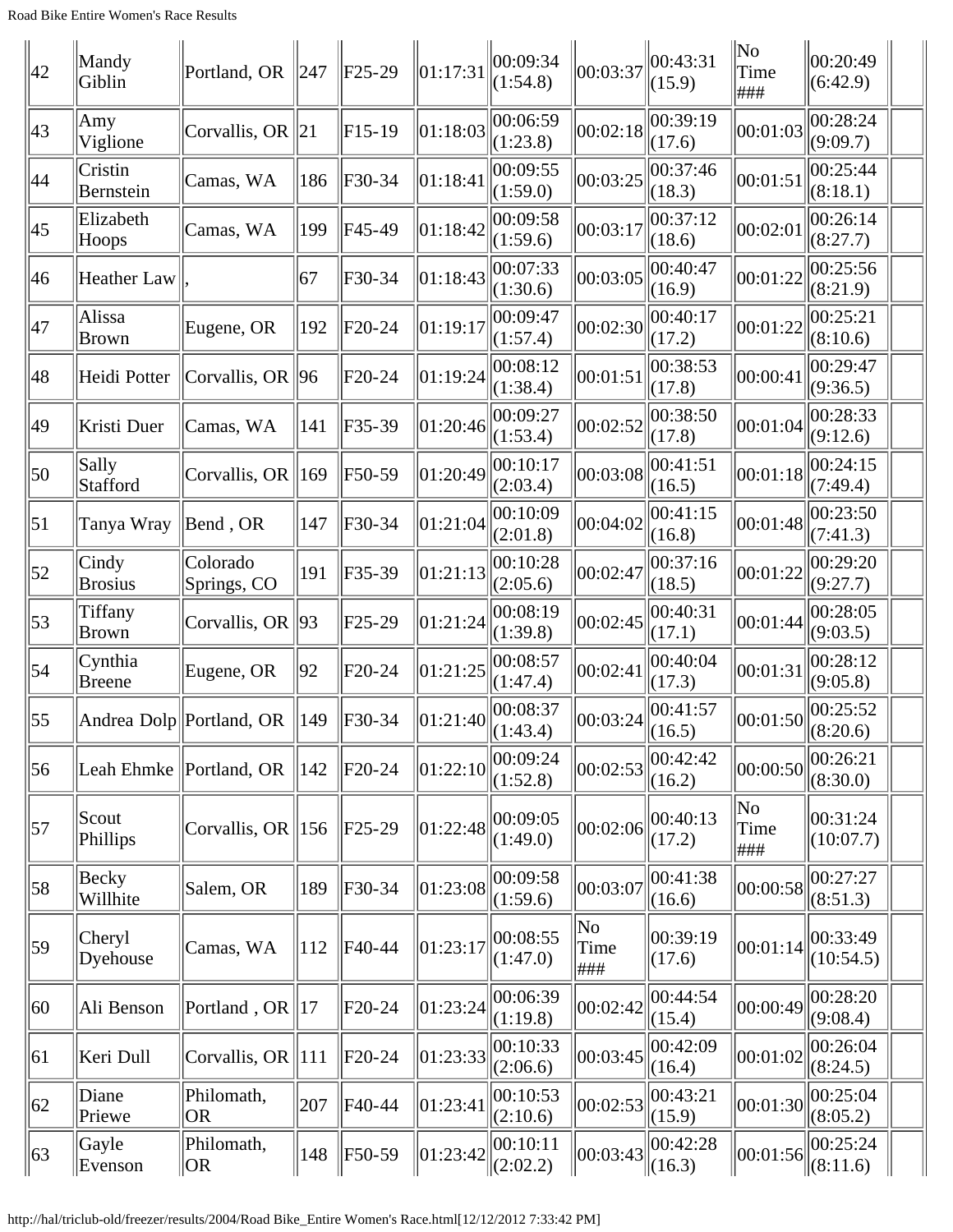| 64           | Mary Wright Salem, OR    |                               | 99              | F35-39   | 01:24:33         | 00:10:27<br>(2:05.4)           | 00:03:23           | 00:42:55<br>(16.1) | 00:01:31           | 00:26:17<br>(8:28.7)                                      |                 |
|--------------|--------------------------|-------------------------------|-----------------|----------|------------------|--------------------------------|--------------------|--------------------|--------------------|-----------------------------------------------------------|-----------------|
| 65           | Anita<br>Risberg         | Salem, OR                     | 168             | F40-44   | 01:24:34         | 00:14:01<br>(2:48.2)           | 00:04:28           | 00:39:16<br>(17.6) | 00:02:40           | 00:24:09<br>(7:47.4)                                      |                 |
| 66           | Katri<br>Laukkanen       | Forest Grove,<br> OR          | 34              | $F20-24$ | 01:24:53         | 00:07:19<br>(1:27.8)           | 00:02:49           | 00:44:13<br>(15.6) | 00:00:47           | 00:29:45<br>(9:35.8)                                      |                 |
| 67           | Kerri<br>Schweiger       | Portland, OR                  | 188             | F35-39   | 01:25:06         | 00:11:03<br>(2:12.6)           | 00:03:21           | 00:43:28<br>(15.9) | 00:01:09           | 00:26:05<br>(8:24.8)                                      |                 |
| 68           | Abigail<br>Elder         | Portland, OR                  | 187             | F30-34   | 01:25:13         | 00:10:45<br>(2:09.0)           | 00:03:01           | 00:43:06<br>(16.0) | 00:01:04           | 00:27:17<br>(8:48.1)                                      |                 |
| 69           | Erin Reilly              | Eugene, OR                    | 77              | F40-44   | 01:26:04         | 00:09:25<br>(1:53.0)           | 00:04:07           | 00:42:56<br>(16.1) | 00:01:13           | 00:28:23<br>(9:09.4)                                      |                 |
| 70           | Yvonne<br>Alaman         | Philomath,<br> OR             | 185             | F40-44   | 01:26:06         | 00:12:01<br>(2:24.2)           | 00:03:24           | 00:44:51<br>(15.4) | 00:02:44           | 00:23:06<br>(7:27.1)                                      |                 |
| 71           | Brenda Snell  Camas, WA  |                               | 184             | F35-39   | 01:27:01         | 00:10:57<br>(2:11.4)           | 00:03:53           | 00:45:21<br>(15.2) | 00:01:40           | 00:25:10<br>(8:07.1)                                      |                 |
| 72           | Rochelle<br>Gannon       | Corvallis, OR $\ 231$         |                 | $F15-19$ | 01:27:11         | 00:10:21<br>(2:04.2)           | 00:03:21           | 00:45:58<br>(15.0) | 00:01:06           | 00:26:25<br>(8:31.3)                                      |                 |
| 73           | Tara<br>Weinstein        | West Linn,<br> OR             | 80              | F30-34   | 01:27:25         | 00:10:06<br>(2:01.2)           | 00:03:04           | 00:46:34<br>(14.8) | 00:00:51           | 00:26:50<br>(8:39.4)                                      |                 |
| 74           | Carla<br>Richardson      | Eugene, OR                    | 235             | F45-49   | 01:28:20         | 00:14:16<br>(2:51.2)           | 00:05:48           | 00:42:59<br>(16.1) | 00:01:54           | 00:23:23<br>(7:32.6)                                      |                 |
| 75           | Kathy Dull               | Sherwood,<br> OR              | 110             | F50-59   | 01:28:32         | 00:10:40<br>(2:08.0)           | 00:00:53           | 00:45:02<br>(15.3) | 00:00:58           | 00:30:59<br>(9:59.7)                                      |                 |
| 76           | Judy Ziemer              | Tualatin, OR                  | $\parallel$ 210 | F50-59   | 01:28:42         | 00:11:59<br>(2:23.8)           | 00:04:32           | 00:42:15<br>(16.4) | 00:01:42           | 00:28:14<br>(9:06.5)                                      |                 |
| 77           | Tamara<br>Jennrich       | Corvallis, OR $\parallel$ 116 |                 | $F25-29$ | 01:29:06         | 00:07:52<br>(1:34.4)           | 00:02:32           | 00:49:33<br>(13.9) | 00:00:50           | 00:28:19<br>(9:08.1)                                      |                 |
| 78           | Amy<br>Anderson          | Forest Grove,<br><b>OR</b>    | 232             | F30-34   | 01:30:29         | 00:11:52<br>(2:22.4)           | 00:03:44           | 00:46:44<br>(14.8) |                    | $\left  00:01:54 \right\  \frac{00:26:15}{0}$<br>(8:28.1) |                 |
| 79           | Karrie<br>Christopher    | Camas, WA                     | 216             | F35-39   | 01:30:57         | 00:10:19<br>(2:03.8)           | 00:03:04           | 00:45:51<br>(15.1) | 00:00:48           | 00:30:55<br>(9:58.4)                                      |                 |
| 80           | Candis Giles             | Corvallis, OR $\ 243\ $       |                 | F50-59   | 01:32:08         | 00:15:54<br>(3:10.8)           | 00:03:15           | 00:41:57<br>(16.5) | 00:01:59           | 00:29:03<br>(9:22.3)                                      |                 |
| 81           | Susan<br>Otcenas         | Beaverton,<br>OR <sub>.</sub> | 202             | F30-34   | 01:33:26         | $ 00:10:52\rangle$<br>(2:10.4) | 00:03:15           | 00:39:08<br>(17.7) | 00:02:18           | 00:37:53<br>(12:13.2)                                     |                 |
| 82           |                          | Lisa Mattson  corvallis, OR   | 195             | F30-34   | 01:38:54         | 00:12:49<br>(2:33.8)           | 00:03:20           | 00:49:22<br>(14.0) | 00:00:49           | 00:32:34<br>(10:30.3)                                     |                 |
| $ 83\rangle$ | Claudia<br>Jamison       | Vancouver,<br>WA              | 244             | F50-59   | 02:01:25         | 00:14:16<br>(2:51.2)           | 00:06:31           | 00:49:50<br>(13.9) | 00:03:26           | 00:47:22<br>(15:16.8)                                     |                 |
|              | Lyssa<br>Thompson        | Portland, OR                  | 170             | $F25-29$ | dq:<br> 01:01:44 | 00:10:14<br>(2:02.8)           | 00:02:38           | 00:38:52<br>(17.8) | 00:01:20           | 00:08:40<br>(2:47.7)                                      | $ \mathrm{DQ} $ |
|              | Willee<br><b>Broberg</b> | Lake<br>Oswego, OR            | 43              | F35-39   | $ 02:25:29 $ ### | No Time                        | No<br>Time<br> ### | No Time<br>###     | No<br>Time<br> ### | No Time<br> ###                                           |                 |
|              | Laura                    |                               |                 |          |                  | $\ $ No Time                   | No                 | $\ $ No Time       | No                 | $\ $ No Time                                              |                 |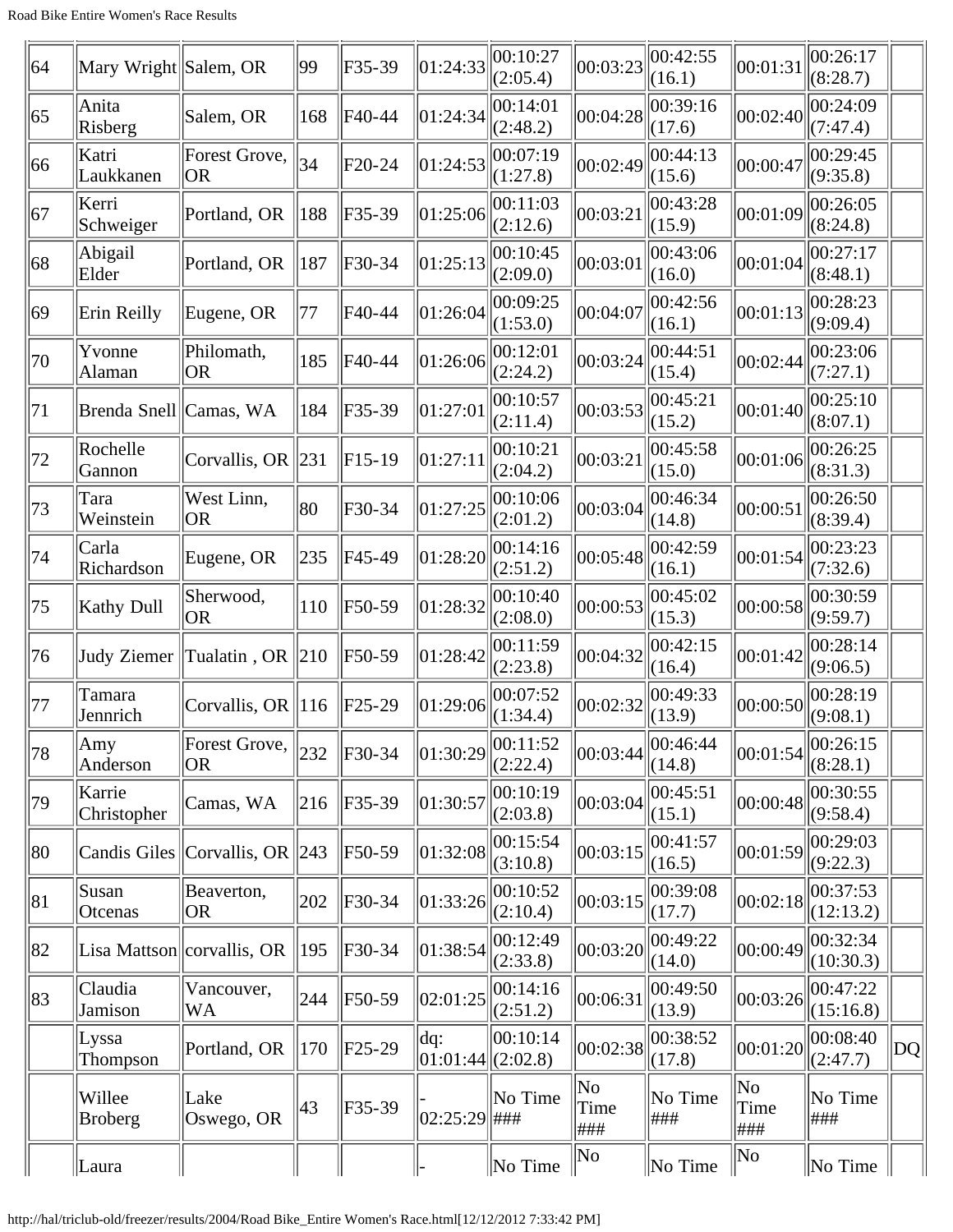| Schweger         | $\parallel$ Bend, OR                    |                 | $\ 122\ $ F30-34 | $ 01:31:12 $ ###       |          | Time<br>###        | ###                     | $\ $ Time<br> ###           | ###             |  |
|------------------|-----------------------------------------|-----------------|------------------|------------------------|----------|--------------------|-------------------------|-----------------------------|-----------------|--|
| Beth Orton       | $\mathbb{P}\text{ortland}, \mathbb{OR}$ | $\parallel 221$ | $IF20-24$        | $ 00:29:53 $ ###       | No Time  | No<br>Time<br> ### | No Time<br>###          | $\ $ No<br>$\ $ Time<br>### | No Time<br> ### |  |
|                  | Julia Kremer Portland, OR               | 95              | $ F25-29$        | $\ 01:48:48\ (1:37.8)$ | 00:08:09 | 00:02:22           | $\vert$ No Time<br> ### | $\ $ No<br>Time<br>###      | No Time<br> ### |  |
| Anita Katz       | Portland, OR                            | 94              | F35-39           | 01:48:43  ###          | No Time  | No<br>Time<br> ### | No Time<br> ###         | $\ $ No<br>$\ $ Time<br>### | No Time<br> ### |  |
| Ann Beier        | Portland, OR                            | 176             | F40-44           | $ 00:50:23 $ ###       | No Time  | No<br>Time<br>###  | No Time<br> ###         | $\ $ No<br>Time<br>###      | No Time<br> ### |  |
| Jamie<br>McBride | Salem, OR                               | 19              | $F25-29$         | $ 02:44:39 $ ###       | No Time  | No<br>Time<br> ### | No Time<br> ###         | $\ $ No<br>$\ $ Time<br>### | No Time<br> ### |  |

Category Abbreviations:

 $F15-19$  => Female 15-19  $F20-24$  => Female 20-24  $F25-29 \Rightarrow$  Female 25-29 F30-34  $\Rightarrow$  Female 30-34 F30-34  $\Rightarrow$  Female 30-34  $F35-39 \Rightarrow$  Female 35-39  $F40-44 \implies$  Female 40-44  $F45-49 \Rightarrow$  Female 45-49  $F50-59 \Rightarrow$  Female 50-59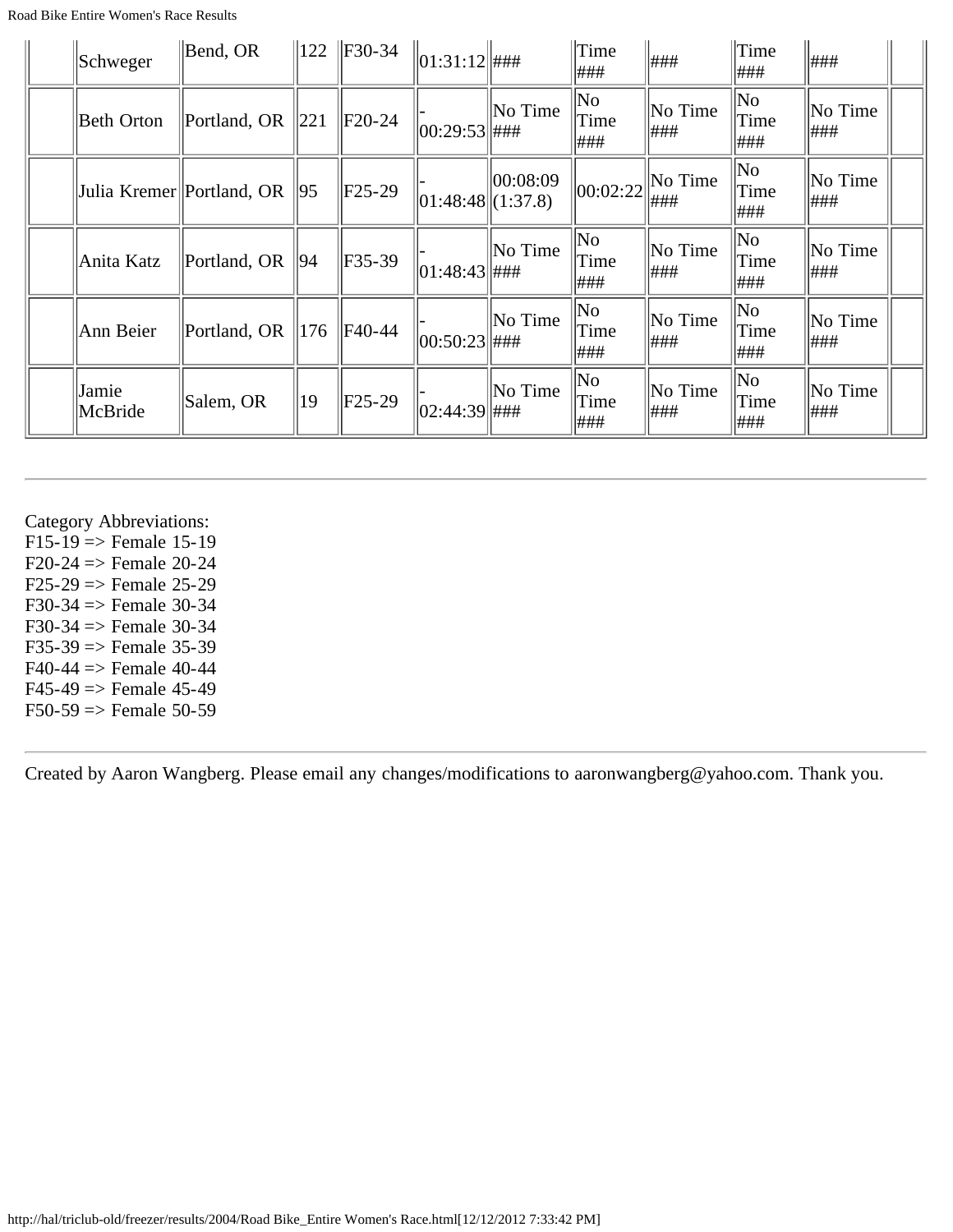### **Road Bike Results for Female 15-19 April 3, 2004**

|             | Place Name                       | Town               |     | Bib#  Category | Overall<br>Time        | $\parallel$ Swim (500<br>$\vert$ yards)      | T1       | $\vert$ Bike (11.52)<br>$\vert$ miles)                            | 'T2            | $\parallel$ Run (3.1)<br>∥∗<br>$\vert$ miles)                       |
|-------------|----------------------------------|--------------------|-----|----------------|------------------------|----------------------------------------------|----------|-------------------------------------------------------------------|----------------|---------------------------------------------------------------------|
|             | Katy Schuff                      | Corvallis,<br> OR  | 132 | $ F15-19$      | $\ 01:12:17$           | 00:09:21<br>$\Vert (1:52.2) \Vert$           |          | $\left\  00:02:49 \right\  00:36:20$<br>$\ $ (19.0)               | 00:01:05       | 00:22:42<br>(7:19.4)                                                |
| $ 2\rangle$ | $ $ Lauren<br>  Murphy           | Eugene,<br> OR     | 49  | $ F15-19$      | $\vert 01:12:49 \vert$ | $ 00:07:22\rangle$<br>$\Vert (1:28.4) \Vert$ |          | $\left\  00:02:09 \right\  \overline{00:38:54}$<br>$\ (17.8)$     | $\ 00:01:14\ $ | $\ 00:23:10\ $<br>(7:28.4)                                          |
| 3           | Amy<br>Viglione                  | Corvallis,<br>  OR | 21  | $ F15-19$      | $\ 01:18:03\ $         | 00:06:59<br>$\Vert (1:23.8) \Vert$           |          | $\left\  00:02:18 \right\  \overline{00:39:19}$<br>$\Vert (17.6)$ | 00:01:03       | $\left\  \begin{matrix} 00:28:24 \\ (9:09.7) \end{matrix} \right\ $ |
| 4           | <b>Rochelle</b><br><b>Sannon</b> | Corvallis,<br>  OR | 231 | $ F15-19$      | 01:27:11               | 00:10:21<br> (2:04.2)                        | 00:03:21 | 00:45:58<br>$\ $ (15.0)                                           | 00:01:06       | 00:26:25<br>$\ (8:31.3)$                                            |

Category Abbreviations:  $F15-19 \Rightarrow$  Female 15-19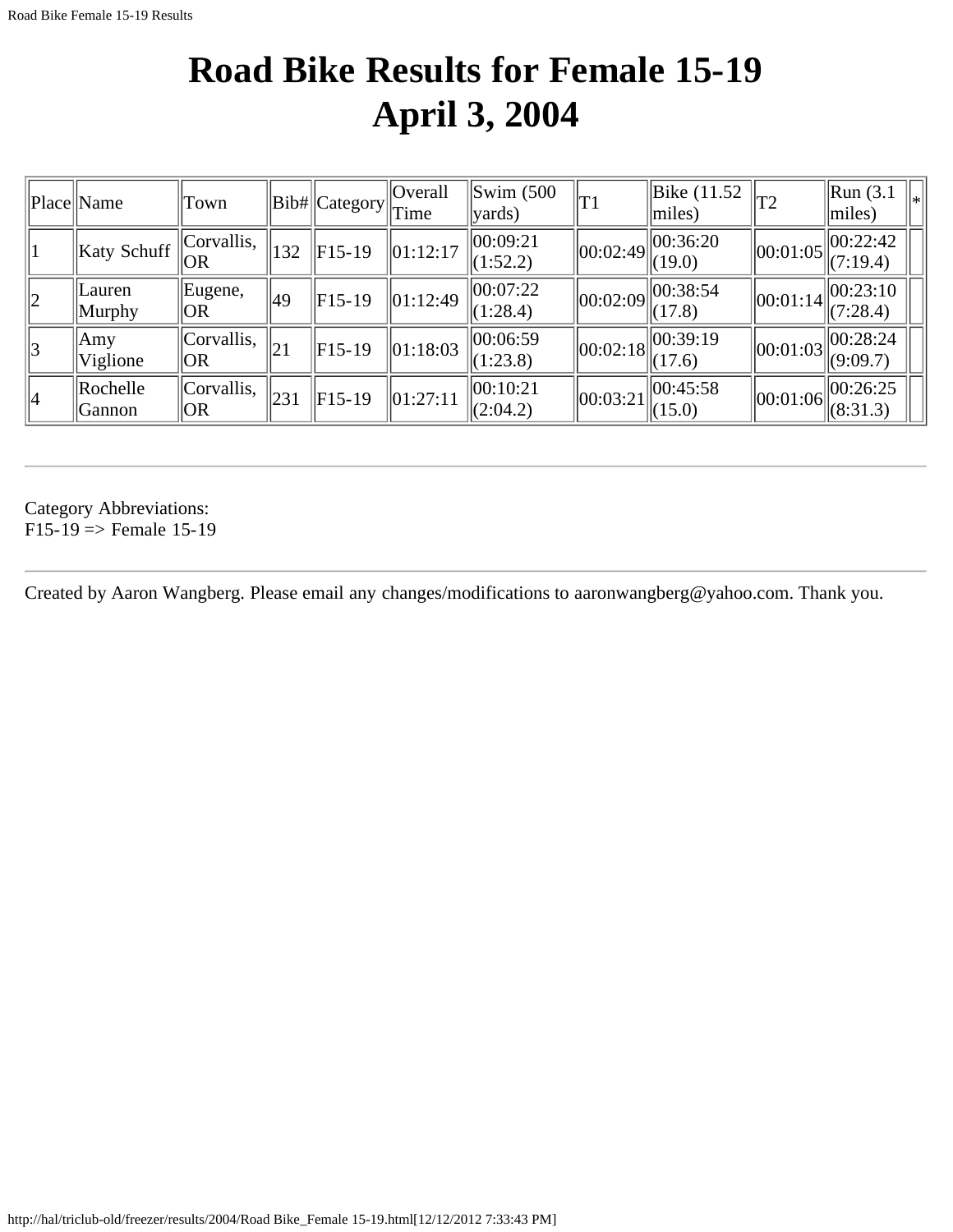## **Road Bike Results for Female 20-24 April 3, 2004**

|                | Place Name                              | Town                         |                | Bib# Category | Overall<br>Time | $\vert$ Swim (500 $\vert$<br> yards) | T <sub>1</sub>    | <b>Bike</b><br>(11.52)<br>miles) | T <sub>2</sub> | Run (3.1)<br>miles)  | ∗ |
|----------------|-----------------------------------------|------------------------------|----------------|---------------|-----------------|--------------------------------------|-------------------|----------------------------------|----------------|----------------------|---|
| $\ast$         | Kelsey<br>Withrow                       | Woodinville,<br><b>WA</b>    | $\overline{2}$ | F20-24        | 00:56:15        | 00:05:35<br>(1:07.0)                 | 00:01:01          | 00:31:03<br>(22.3)               | 00:00:39       | 00:17:57<br>(5:47.4) |   |
| 1              | Tia Williams                            | Corvallis,<br> OR            | 56             | F20-24        | 01:06:42        | 00:07:27<br>(1:29.4)                 | 00:01:53          | 00:34:58<br>(19.8)               | 00:00:44       | 00:21:40<br>(6:59.4) |   |
| $\overline{2}$ | Destiny<br><b>Brown</b>                 | Corvallis,<br> OR            | 68             | F20-24        | 01:07:59        | 00:07:40<br>(1:32.0)                 | 00:01:38          | 00:34:24<br>(20.1)               | 00:01:01       | 00:23:16<br>(7:30.3) |   |
| 3              | Kristina Rand Eugene, OR                |                              | 131            | $F20-24$      | 01:08:38        | 00:08:41<br>(1:44.2)                 | 00:02:20          | 00:37:36<br>(18.4)               | 00:01:12       | 00:18:49<br>(6:04.2) |   |
| 4              | Sarah Mollet                            | Eugene, OR                   | 81             | F20-24        | 01:10:52        | 00:08:30<br>(1:42.0)                 | 00:01:42          | 00:37:35<br>(18.4)               | 00:01:11       | 00:21:54<br>(7:03.9) |   |
| 5              | Kristin<br><b>Brenner</b>               | Eugene, OR                   | 87             | F20-24        | 01:11:05        | 00:09:19<br>(1:51.8)                 | 00:02:12          | 00:37:26<br>(18.5)               | 00:01:17       | 00:20:51<br>(6:43.5) |   |
| 6              | Elisif Davis                            | Corvallis,<br> OR            | 161            | $F20-24$      | 01:11:20        | 00:10:21<br>(2:04.2)                 | 00:01:30          | 00:35:32<br>(19.5)               | 00:00:57       | 00:23:00<br>(7:25.2) |   |
| 7              | Tana Bryn                               | Eugene, OR   85              |                | F20-24        | 01:12:11        | 00:08:46<br>(1:45.2)                 | No<br>Time<br>### | 00:39:45<br>(17.4)               | 00:01:22       | 00:22:18<br>(7:11.6) |   |
| 8              | Allison<br>Rayburn                      | Eugene, OR $ $               | $\ 26\ $       | F20-24        | 01:13:36        | 00:06:40<br>(1:20.0)                 | 00:02:10          | 00:38:33<br>(17.9)               | 00:00:34       | 00:25:39<br>(8:16.5) |   |
| 9              | Gwynne<br>Engleking                     | Eugene, OR                   | 33             | F20-24        | 01:14:35        | 00:07:36<br>(1:31.2)                 | 00:02:10          | 00:37:21<br>(18.5)               | 00:01:03       | 00:26:25<br>(8:31.3) |   |
| 10             | Nicole<br>Maggiulli                     | Corvallis,<br><b>OR</b>      | 249            | F20-24        | 01:15:06        | 00:10:46<br>(2:09.2)                 | 00:02:45          | 00:38:54<br>(17.8)               | 00:00:30       | 00:22:11<br>(7:09.4) |   |
| 11             | Melinda von<br>Borstel                  | Corvallis,<br> OR            | 133            | F20-24        | 01:15:07        | 00:09:32<br>(1:54.4)                 | 00:02:46          | 00:38:44<br>(17.8)               | 00:01:38       | 00:22:27<br>(7:14.5) |   |
| 12             | Alison Weber Eugene, OR $\parallel$ 102 |                              |                | $F20-24$      | 01:15:57        | 00:08:48<br>(1:45.6)                 | 00:03:02          | 00:38:54<br>(17.8)               | 00:01:44       | 00:23:29<br>(7:34.5) |   |
| 13             | Angelina<br>Wrathall                    | Portland,<br>OR <sub>.</sub> | 173            | $F20-24$      | 01:16:05        | 00:08:25<br>(1:41.0)                 | 00:03:34          | 00:38:25<br>(18.0)               | 00:00:53       | 00:24:48<br>(8:00.0) |   |
| 14             | Lauren Anas                             | Eugene, OR                   | 86             | F20-24        | 01:16:13        | 00:09:26<br>(1:53.2)                 | 00:02:29          | 00:39:21<br>(17.6)               | 00:01:31       | 00:23:26<br>(7:33.5) |   |
| 15             | Robyn<br>Johnson                        | Eugene, OR                   | 72             | $F20-24$      | 01:17:03        | 00:07:17<br>(1:27.4)                 | 00:02:41          | 00:40:36<br>(17.0)               | 00:01:05       | 00:25:24<br>(8:11.6) |   |
| 16             | Alissa Brown Eugene, OR                 |                              | 192            | $F20-24$      | 01:19:17        | 00:09:47<br>(1:57.4)                 | 00:02:30          | 00:40:17<br>(17.2)               | 00:01:22       | 00:25:21<br>(8:10.6) |   |
| 17             | Heidi Potter                            | Corvallis,<br> OR            | 96             | $F20-24$      | 01:19:24        | 00:08:12<br>(1:38.4)                 | 00:01:51          | 00:38:53<br>(17.8)               | 00:00:41       | 00:29:47<br>(9:36.5) |   |
|                | Cynthia                                 |                              |                |               |                 | 00:08:57                             |                   | 00:40:04                         |                | 00:28:12             |   |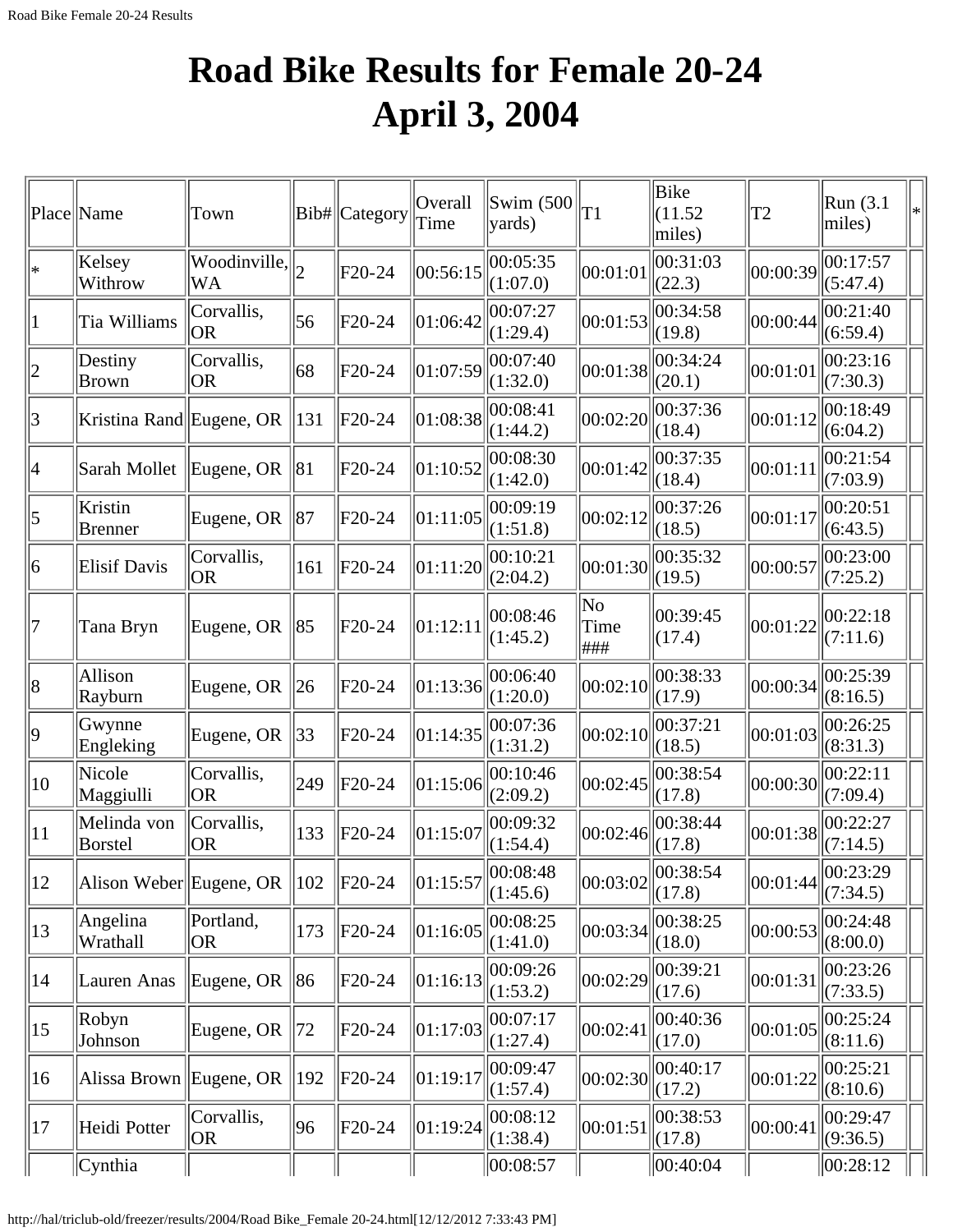|--|

| $\parallel$ 18 | Breene             | Eugene, OR $\ 92\ $ |                 | $ $ F20-24 | $\ 01:21:25\ $ | (1:47.4)                 | $\ 00:02:41\ $          | (17.3)                 | $\ 00:01:31\ $         | (9:05.8)                 |
|----------------|--------------------|---------------------|-----------------|------------|----------------|--------------------------|-------------------------|------------------------|------------------------|--------------------------|
| 19             | Leah Ehmke         | Portland,<br> OR    | 142             | $F20-24$   | $\ 01:22:10\ $ | $\ 00:09:24$<br>(1:52.8) | 00:02:53                | $\ 00:42:42$<br>(16.2) | 00:00:50               | $\ 00:26:21$<br>(8:30.0) |
| $\parallel$ 20 | Ali Benson         | Portland,<br> OR    | 17              | $F20-24$   | $\ 01:23:24\ $ | 00:06:39<br>(1:19.8)     | 00:02:42                | 00:44:54<br>(15.4)     | 00:00:49               | 00:28:20<br>(9:08.4)     |
| $\vert$ 21     | Keri Dull          | Corvallis,<br> OR   | 111             | $F20-24$   | $\ 01:23:33\ $ | 00:10:33<br>(2:06.6)     | 00:03:45                | $\ 00:42:09$<br>(16.4) | 00:01:02               | 00:26:04<br>(8:24.5)     |
| $\parallel$ 22 | Katri<br>Laukkanen | Forest<br>Grove, OR | 34              | $ F20-24 $ | $\ 01:24:53\ $ | 00:07:19<br>(1:27.8)     | 00:02:49                | 00:44:13<br>(15.6)     | 00:00:47               | $\ 00:29:45$<br>(9:35.8) |
|                | <b>Beth Orton</b>  | Portland,<br> OR    | $\parallel 221$ | $F20-24$   | 00:29:53  #HH  | No Time                  | $\ $ No<br>Time<br> ### | $\ $ No Time<br>###    | $\ $ No<br>Time<br>### | No Time<br>###           |

Category Abbreviations:

 $F20-24 \Rightarrow$  Female 20-24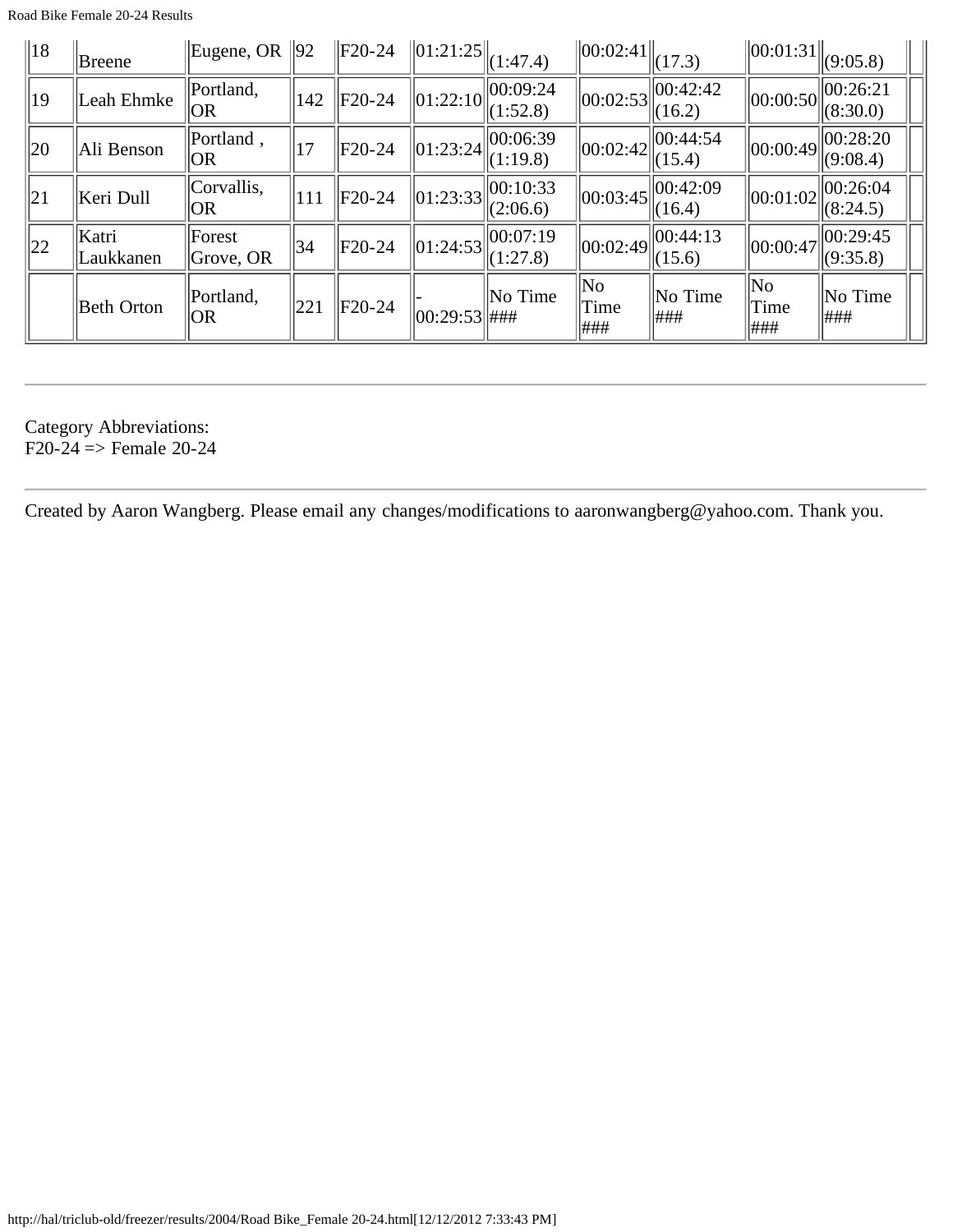#### **Road Bike Results for Female 25-29 April 3, 2004**

|                 | Place  Name             | Town                                                 |     | Bib#  Category | Overall<br>Time                          | $\mathrm{Swim}\;$ (500<br>$\vert$ yards) | T1                                     | Bike (11.52<br>miles) | T2                  | Run (3.1)<br>miles)   | $\ast$      |
|-----------------|-------------------------|------------------------------------------------------|-----|----------------|------------------------------------------|------------------------------------------|----------------------------------------|-----------------------|---------------------|-----------------------|-------------|
|                 | Holly<br>Starks         | Portland,<br><b>OR</b>                               | 79  | $F25-29$       | 01:04:47                                 | 00:07:37<br>(1:31.4)                     | 00:01:42                               | 00:32:13<br>(21.5)    | 00:01:03            | 00:22:12<br>(7:09.7)  |             |
| $ 2\rangle$     | Jennifer<br>Overlock    | Corvallis,<br> OR                                    | 157 | $F25-29$       | 01:08:46                                 | 00:10:28<br>(2:05.6)                     | 00:02:17                               | 00:36:33<br>(18.9)    | 00:01:34            | 00:17:54<br>(5:46.5)  |             |
| $\vert 3 \vert$ | Katie<br>Collins        | Corvallis,<br><b>OR</b>                              | 180 | $F25-29$       | 01:13:42                                 | 00:10:26<br>(2:05.2)                     | 00:02:44                               | 00:37:39<br>(18.4)    | 00:00:44            | 00:22:09<br>(7:08.7)  |             |
| 4               | Kaisa<br>Tuominen       | Corvallis,<br>OR)                                    | 107 | $F25-29$       | 01:14:50                                 | 00:08:02<br>(1:36.4)                     | 00:02:21                               | 00:35:38<br>(19.4)    | 00:01:35            | 00:27:14<br>(8:47.1)  |             |
| $\vert$ 5       | Mandy<br>Giblin         | Portland.<br><b>OR</b>                               | 247 | $F25-29$       | 01:17:31                                 | 00:09:34<br>(1:54.8)                     | 00:03:37                               | 00:43:31<br>(15.9)    | No<br>Time<br> ###  | 00:20:49<br>(6:42.9)  |             |
| 6               | Tiffany<br><b>Brown</b> | $\overline{\text{Corvallis}}, \parallel_{93}$<br> OR |     | $F25-29$       | 01:21:24                                 | 00:08:19<br>(1:39.8)                     | 00:02:45                               | 00:40:31<br>(17.1)    | 00:01:44            | 00:28:05<br>(9:03.5)  |             |
| 7               | Scout<br>Phillips       | Corvallis,<br><b>OR</b>                              | 156 | $F25-29$       | 01:22:48                                 | 00:09:05<br>(1:49.0)                     | 00:02:06                               | 00:40:13<br>(17.2)    | No<br>Time<br>###   | 00:31:24<br>(10:07.7) |             |
| 8               | Tamara<br>Jennrich      | Corvallis,<br> OR                                    | 116 | $F25-29$       | 01:29:06                                 | 00:07:52<br>(1:34.4)                     | 00:02:32                               | 00:49:33<br>(13.9)    | 00:00:50            | 00:28:19<br>(9:08.1)  |             |
|                 | Lyssa<br>Thompson       | Portland,<br><b>OR</b>                               | 170 | $F25-29$       | $\frac{dq}{dt}$<br>$ 01:01:44 $ (2:02.8) | 00:10:14                                 | 00:02:38                               | 00:38:52<br>(17.8)    | 00:01:20            | 00:08:40<br>(2:47.7)  | $ \rm{DQ} $ |
|                 | Julia<br>Kremer         | Portland,<br><b>OR</b>                               | 95  | F25-29         | $ 01:48:48 $ (1:37.8)                    | 00:08:09                                 | 00:02:22                               | No Time<br>###        | No<br>Time<br> ###  | No Time<br> ###       |             |
|                 | Jamie<br>McBride        | Salem,<br><b>OR</b>                                  | 19  | $F25-29$       | $ 02:44:39 $ ###                         | No Time                                  | $\overline{\text{No}}$<br>Time<br> ### | No Time<br>###        | No.<br>Time<br> ### | No Time<br> ###       |             |

Category Abbreviations:  $F25-29 \Rightarrow$  Female 25-29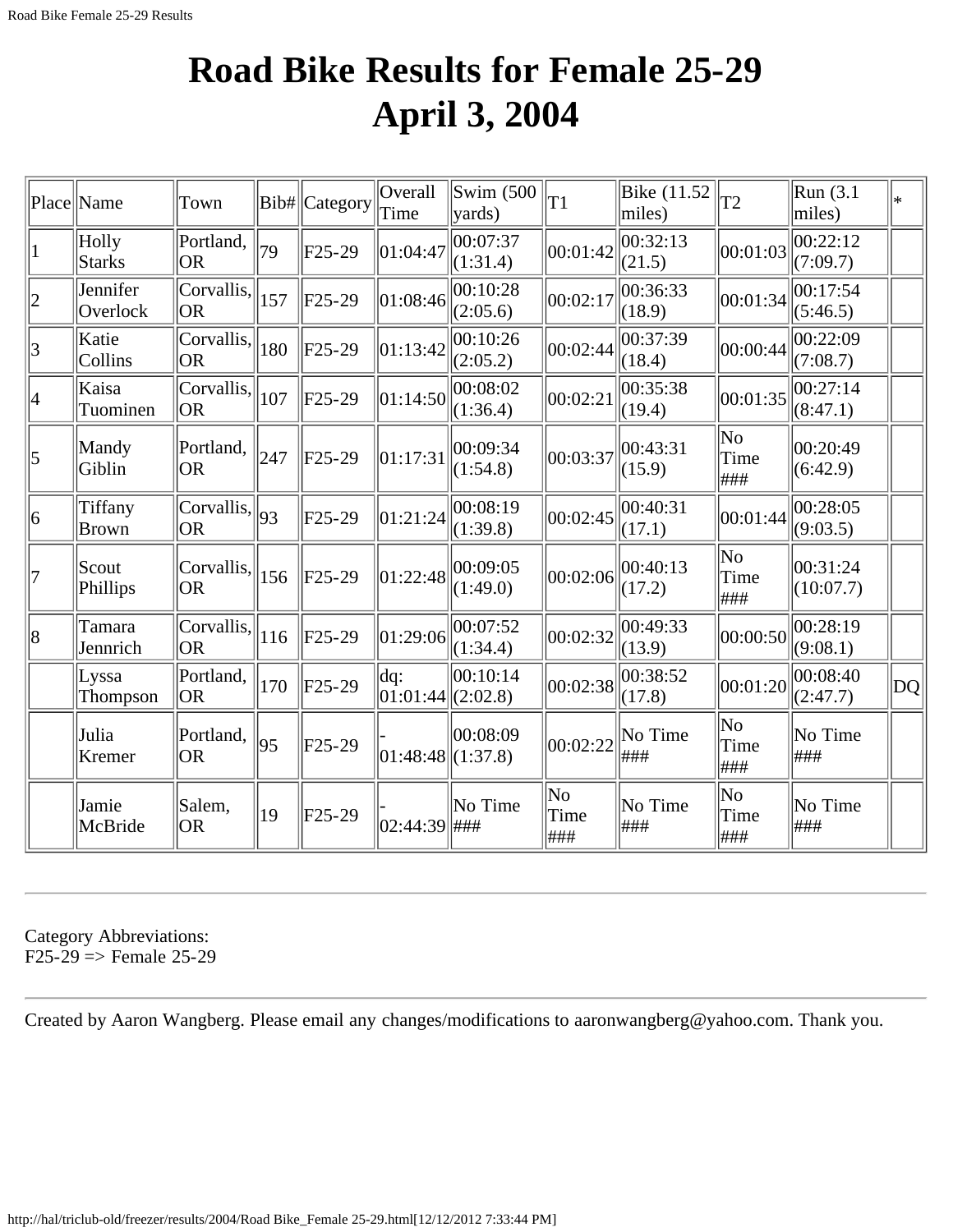## **Road Bike Results for Female 30-34 April 3, 2004**

|                          | Place Name           | Town                                        |               | Bib#  Category | Overall<br>Time | Swim $(500)$<br>yards) | T <sub>1</sub> | Bike<br>(11.52)<br>miles) | T <sub>2</sub> | Run (3.1)<br>miles)   | $\ast$ |
|--------------------------|----------------------|---------------------------------------------|---------------|----------------|-----------------|------------------------|----------------|---------------------------|----------------|-----------------------|--------|
|                          | Kristin<br>Moore     | $\overline{\text{Bellingham}}$ ,   91<br>WA |               | F30-34         | 01:03:01        | 00:08:39<br>(1:43.8)   | 00:01:38       | 00:33:17<br>(20.8)        | 00:00:44       | 00:18:43<br>(6:02.3)  |        |
| $ 2\rangle$              | Sandra<br>Uesugi     | Corvallis,<br><b>OR</b>                     | 23            | F30-34         | 01:04:34        | 00:06:52<br>(1:22.4)   | 00:01:07       | 00:32:40<br>(21.2)        | 00:00:52       | 00:23:03<br>(7:26.1)  |        |
| 3                        | Jennifer<br>DeWald   | Portland,<br> OR                            | 24            | F30-34         | 01:05:56        | 00:07:06<br>(1:25.2)   | 00:01:43       | 00:33:08<br>(20.9)        | 00:00:55       | 00:23:04<br>(7:26.5)  |        |
| $\overline{\mathcal{A}}$ | Erika Olson          | Corvallis,<br> OR                           | 76            | F30-34         | 01:06:03        | 00:08:31<br>(1:42.2)   | 00:01:20       | 00:34:27<br>(20.1)        | 00:01:04       | 00:20:41<br>(6:40.3)  |        |
| 5                        | Zuzana<br>Vejlupkova | Corvallis,<br> OR                           | 84            | F30-34         | 01:08:52        | 00:08:34<br>(1:42.8)   | 00:02:04       | 00:37:21<br>(18.5)        | 00:00:37       | 00:20:16<br>(6:32.3)  |        |
| 6                        | Andrea<br>Haslem     | Tigard, OR $\parallel$ 159                  |               | F30-34         | 01:12:26        | 00:11:55<br>(2:23.0)   | 00:02:14       | 00:34:26<br>(20.1)        | 00:00:48       | 00:23:03<br>(7:26.1)  |        |
| 7                        | Erinn<br>Birmingham  | Eugene, OR $ 190$                           |               | F30-34         | 01:13:46        | 00:10:52<br>(2:10.4)   | 00:03:09       | 00:35:49<br>(19.3)        | 00:01:26       | 00:22:30<br>(7:15.5)  |        |
| 8                        | September<br>Woolard | Salem, OR                                   | 41            | F30-34         | 01:16:38        | 00:07:02<br>(1:24.4)   | 00:01:47       | 00:39:17<br>(17.6)        | 00:01:47       | 00:26:45<br>(8:37.7)  |        |
| $ 9\rangle$              | Cristin<br>Bernstein | Camas, WA  186                              |               | F30-34         | 01:18:41        | 00:09:55<br>(1:59.0)   | 00:03:25       | 00:37:46<br>(18.3)        | 00:01:51       | 00:25:44<br>(8:18.1)  |        |
| 10                       | Heather Law          |                                             | 67            | F30-34         | 01:18:43        | 00:07:33<br>(1:30.6)   | 00:03:05       | 00:40:47<br>(16.9)        | 00:01:22       | 00:25:56<br>(8:21.9)  |        |
| 11                       | Tanya Wray           | Bend, OR                                    | 147           | F30-34         | 01:21:04        | 00:10:09<br>(2:01.8)   | 00:04:02       | 00:41:15<br>(16.8)        | 00:01:48       | 00:23:50<br>(7:41.3)  |        |
| 12                       | Andrea Dolp          | Portland,<br>OR <sub>.</sub>                | 149           | F30-34         | 01:21:40        | 00:08:37<br>(1:43.4)   | 00:03:24       | 00:41:57<br>(16.5)        | 00:01:50       | 00:25:52<br>(8:20.6)  |        |
| 13                       | Becky<br>Willhite    | Salem, OR                                   | 189           | F30-34         | 01:23:08        | 00:09:58<br>(1:59.6)   | 00:03:07       | 00:41:38<br>(16.6)        | 00:00:58       | 00:27:27<br>(8:51.3)  |        |
| 14                       | Abigail Elder        | Portland,<br>OR                             | 187           | F30-34         | 01:25:13        | 00:10:45<br>(2:09.0)   | 00:03:01       | 00:43:06<br>(16.0)        | 00:01:04       | 00:27:17<br>(8:48.1)  |        |
| 15                       | Tara<br>Weinstein    | West Linn,<br><b>OR</b>                     | 80            | F30-34         | 01:27:25        | 00:10:06<br>(2:01.2)   | 00:03:04       | 00:46:34<br>(14.8)        | 00:00:51       | 00:26:50<br>(8:39.4)  |        |
| 16                       | Amy<br>Anderson      | Forest<br>Grove, OR                         | 232           | F30-34         | 01:30:29        | 00:11:52<br>(2:22.4)   | 00:03:44       | 00:46:44<br>(14.8)        | 00:01:54       | 00:26:15<br>(8:28.1)  |        |
| 17                       | Susan<br>Otcenas     | Beaverton,<br>OR <sub>.</sub>               | 202           | F30-34         | 01:33:26        | 00:10:52<br>(2:10.4)   | 00:03:15       | 00:39:08<br>(17.7)        | 00:02:18       | 00:37:53<br>(12:13.2) |        |
| 18                       | Lisa Mattson         | corvallis,<br>OR                            | 195           | F30-34         | 01:38:54        | 00:12:49<br>(2:33.8)   | 00:03:20       | 00:49:22<br>(14.0)        | 00:00:49       | 00:32:34<br>(10:30.3) |        |
|                          | Laura                | Bend, OR                                    | $ 122\rangle$ | $\ $ F30-34    |                 | No Time                | No<br>Time     | No Time                   | No<br>Time     | No Time               |        |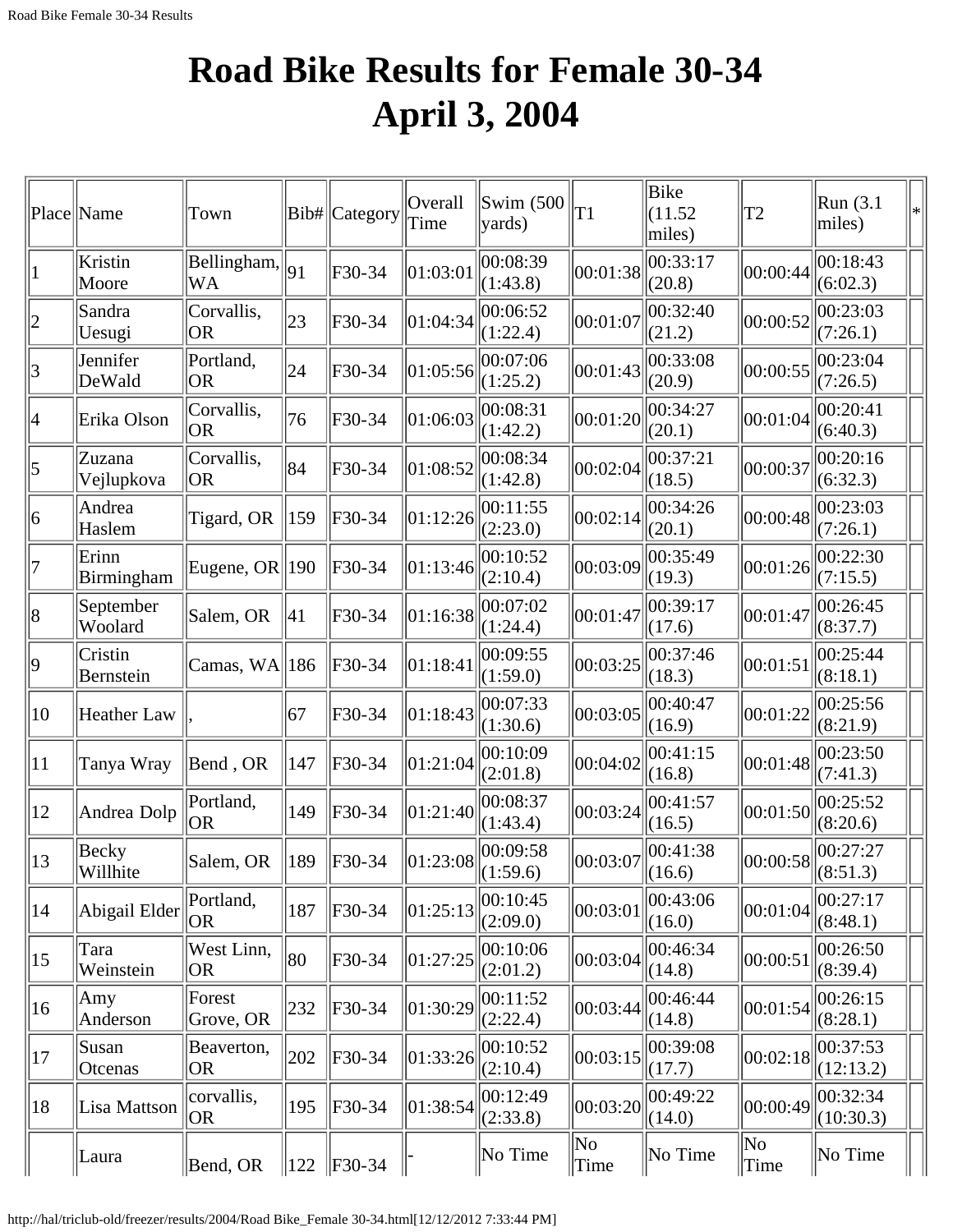Road Bike Female 30-34 Results

| $\parallel$ Schweger                                                                              |  | $\ 01:31:12\ $ ### | ### | ### | ### | ### |  |
|---------------------------------------------------------------------------------------------------|--|--------------------|-----|-----|-----|-----|--|
|                                                                                                   |  |                    |     |     |     |     |  |
| Category Abbreviations:<br>$F30-34 \Rightarrow$ Female 30-34<br>$F30-34 \Rightarrow$ Female 30-34 |  |                    |     |     |     |     |  |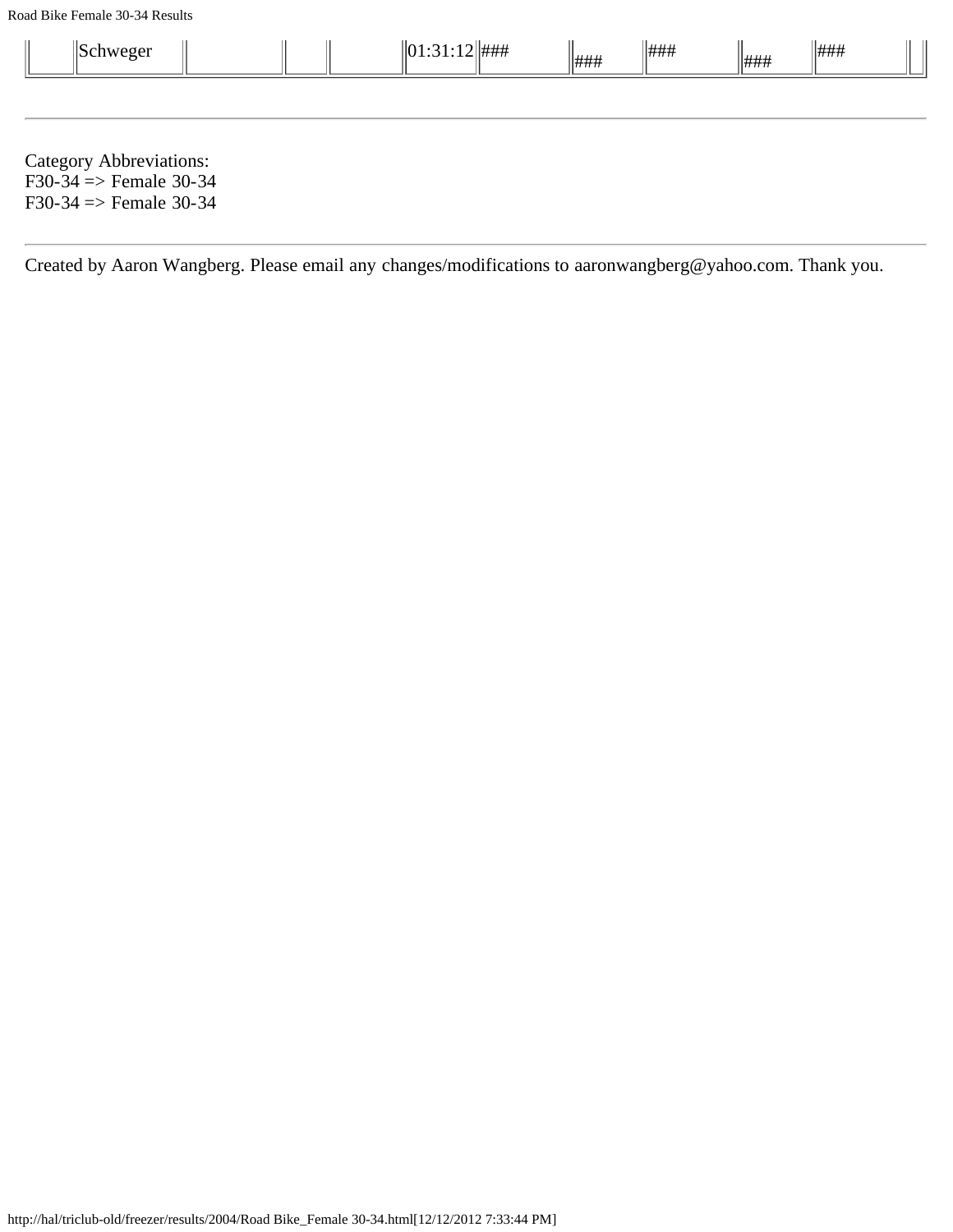#### **Road Bike Results for Female 35-39 April 3, 2004**

|                | Place Name               | Town                      |     | Bib# Category | Overall<br>Time | Swim (500<br>vards)         | T1                 | Bike<br>(11.52)<br>miles) | T <sub>2</sub>                | Run(3.1)<br>miles)   | $\ast$ |
|----------------|--------------------------|---------------------------|-----|---------------|-----------------|-----------------------------|--------------------|---------------------------|-------------------------------|----------------------|--------|
| 1              | Pam Storie               | Lebanon, OR               | 52  | F35-39        | 01:08:29        | 00:08:08<br>(1:37.6)        | 00:01:39           | 00:35:12<br>(19.6)        | 00:00:50                      | 00:22:40<br>(7:18.7) |        |
| $\overline{2}$ | Shelley<br>Ross          | Camas, WA                 | 153 | F35-39        | 01:13:28        | 00:10:12<br>(2:02.4)        | 00:02:59           | 00:37:04<br>(18.6)        | 00:01:34                      | 00:21:39<br>(6:59.0) |        |
| $\overline{3}$ | Deb<br>Lambourn          | Portland, OR              | 63  | F35-39        | 01:14:53        | 00:07:48<br>(1:33.6)        | 00:02:04           | 00:33:32<br>(20.6)        | 00:01:30                      | 00:29:59<br>(9:40.3) |        |
| 4              | Ayre<br>Helfrich         | Beaverton,<br><b>OR</b>   | 62  | F35-39        | 01:17:07        | 00:08:29<br>(1:41.8)        | 00:02:25           | 00:36:39<br>(18.9)        | 00:01:36                      | 00:27:58<br>(9:01.3) |        |
| 5              | Kristi Duer              | Camas, WA                 | 141 | F35-39        | 01:20:46        | 00:09:27<br>(1:53.4)        | 00:02:52           | 00:38:50<br>(17.8)        | 00:01:04                      | 00:28:33<br>(9:12.6) |        |
| 6              | Cindy<br><b>Brosius</b>  | Colorado<br>Springs, CO   | 191 | F35-39        | 01:21:13        | 00:10:28<br>(2:05.6)        | 00:02:47           | 00:37:16<br>(18.5)        | 00:01:22                      | 00:29:20<br>(9:27.7) |        |
| 7              | Mary<br>Wright           | Salem, OR                 | 99  | F35-39        | 01:24:33        | 00:10:27<br>(2:05.4)        | 00:03:23           | 00:42:55<br>(16.1)        | 00:01:31                      | 00:26:17<br>(8:28.7) |        |
| 8              | Kerri<br>Schweiger       | Portland, OR              | 188 | F35-39        | 01:25:06        | 00:11:03<br>(2:12.6)        | 00:03:21           | 00:43:28<br>(15.9)        | 00:01:09                      | 00:26:05<br>(8:24.8) |        |
| $ 9\rangle$    | <b>Brenda</b><br>Snell   | Camas, WA                 | 184 | F35-39        | 01:27:01        | 00:10:57<br>(2:11.4)        | 00:03:53           | 00:45:21<br>(15.2)        | 00:01:40                      | 00:25:10<br>(8:07.1) |        |
| 10             | Karrie<br>Christopher    | Camas, WA                 | 216 | F35-39        | 01:30:57        | 00:10:19<br>(2:03.8)        | 00:03:04           | 00:45:51<br>(15.1)        | 00:00:48                      | 00:30:55<br>(9:58.4) |        |
|                | Anita Katz               | Portland, OR              | 94  | F35-39        | 01:48:43        | No Time<br>###              | No<br>Time<br> ### | No Time<br> ###           | N <sub>o</sub><br>Time<br>### | No Time<br>###       |        |
|                | Willee<br><b>Broberg</b> | Lake Oswego,<br><b>OR</b> | 43  | F35-39        | 02:25:29        | No Time<br>$\frac{4+}{4+1}$ | No<br>Time<br> ### | No Time<br> ###           | No<br>Time<br>###             | No Time<br>###       |        |

Category Abbreviations:  $F35-39 \Rightarrow$  Female 35-39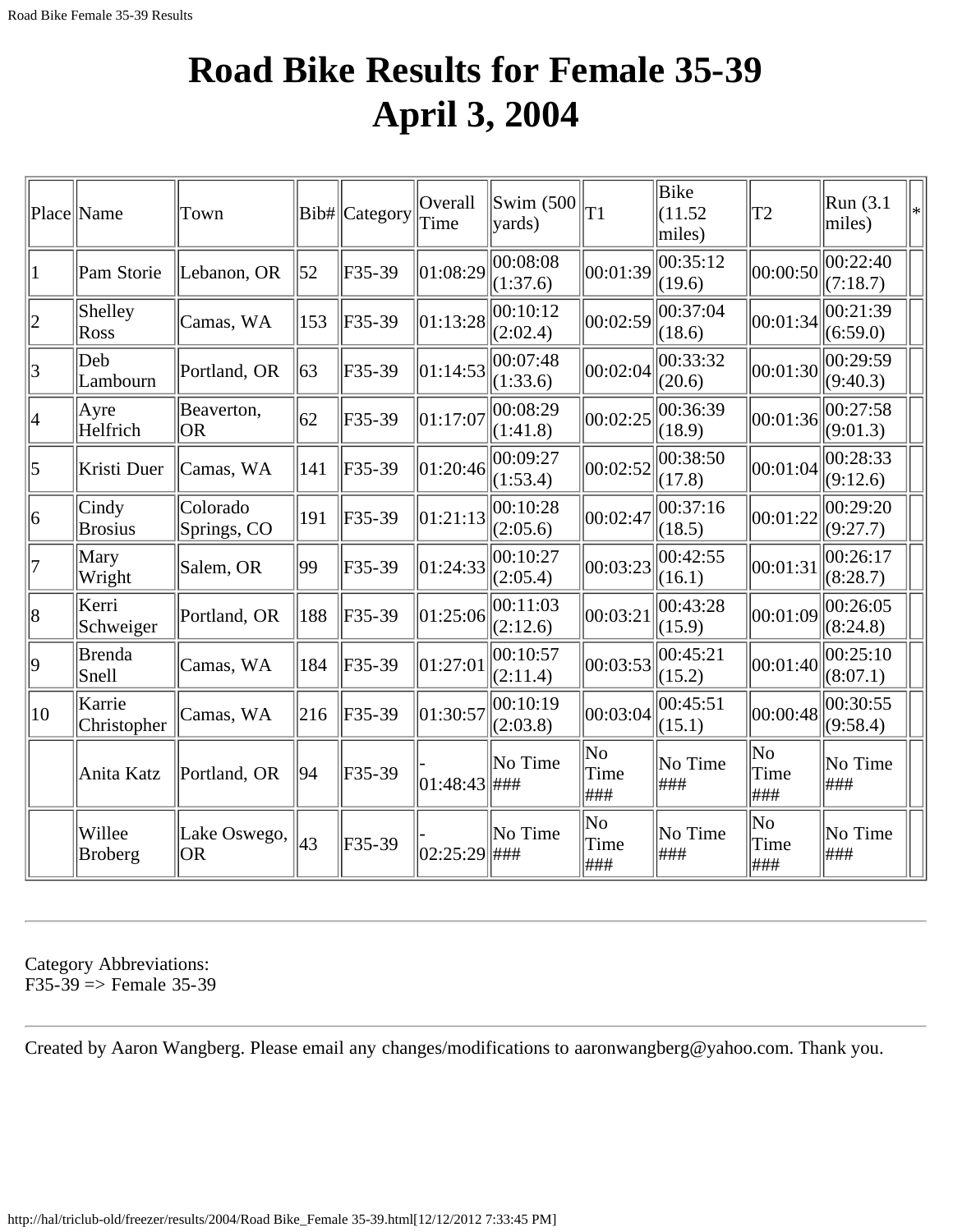### **Road Bike Results for Female 40-44 April 3, 2004**

|                 | Place Name         | Town                        |                 | Bib# Category | Overall<br>Time  | $\text{Swim}\; (500$<br>vards) | T1                 | Bike $(11.52)$<br>miles)   | T <sub>2</sub>                        | Run (3.1<br>miles)    |  |
|-----------------|--------------------|-----------------------------|-----------------|---------------|------------------|--------------------------------|--------------------|----------------------------|---------------------------------------|-----------------------|--|
|                 | Denise<br>Croucher | <b>Brush</b><br>Prairie, WA | 104             | F40-44        | 01:08:43         | 00:08:36<br>(1:43.2)           | 00:02:25           | 00:33:04<br>(20.9)         | 00:01:31                              | 00:23:07<br>(7:27.4)  |  |
| $ 2\rangle$     | Dee Real           | Camas, WA                   | 197             | F40-44        | 01:12:39         | 00:07:34<br>(1:30.8)           | 00:02:57           | 00:34:59<br>(19.8)         | 00:01:26                              | 00:25:43<br>(8:17.7)  |  |
| $\vert 3 \vert$ | Karin<br>Krueger   | Corvallis,<br> OR           | 128             | F40-44        | 01:15:53         | 00:08:39<br>(1:43.8)           | 00:02:21           | 00:37:13<br>$\Vert (18.6)$ | 00:01:29                              | 00:26:11<br>(8:26.8)  |  |
| 4               | Cheryl<br>Dyehouse | Camas, WA                   | $\parallel$ 112 | F40-44        | 01:23:17         | 00:08:55<br>(1:47.0)           | No<br>Time<br> ### | 00:39:19<br>(17.6)         | 00:01:14                              | 00:33:49<br>(10:54.5) |  |
| $\vert 5 \vert$ | Diane<br>Priewe    | Philomath,<br>OR)           | 207             | F40-44        | 01:23:41         | 00:10:53<br>(2:10.6)           | 00:02:53           | 00:43:21<br>(15.9)         | 00:01:30                              | 00:25:04<br>(8:05.2)  |  |
| 6               | Anita<br>Risberg   | Salem, OR                   | 168             | F40-44        | 01:24:34         | 00:14:01<br>(2:48.2)           | 00:04:28           | 00:39:16<br>$\vert$ (17.6) | 00:02:40                              | 00:24:09<br>(7:47.4)  |  |
| 7               | Erin Reilly        | Eugene, OR                  | 77              | F40-44        | 01:26:04         | 00:09:25<br>(1:53.0)           | 00:04:07           | 00:42:56<br>$\ $ (16.1)    | 00:01:13                              | 00:28:23<br>(9:09.4)  |  |
| 8               | Yvonne<br>Alaman   | Philomath,<br> OR           | 185             | F40-44        | 01:26:06         | 00:12:01<br>(2:24.2)           | 00:03:24           | 00:44:51<br>(15.4)         | 00:02:44                              | 00:23:06<br>(7:27.1)  |  |
|                 | Ann Beier          | Portland,<br> OR            | 176             | F40-44        | $ 00:50:23 $ ### | No Time                        | No<br>Time<br> ### | $\ $ No Time<br> ###       | $\overline{\text{No}}$<br>Time<br>### | No Time<br> ###       |  |

Category Abbreviations:  $F40-44 \Rightarrow$  Female 40-44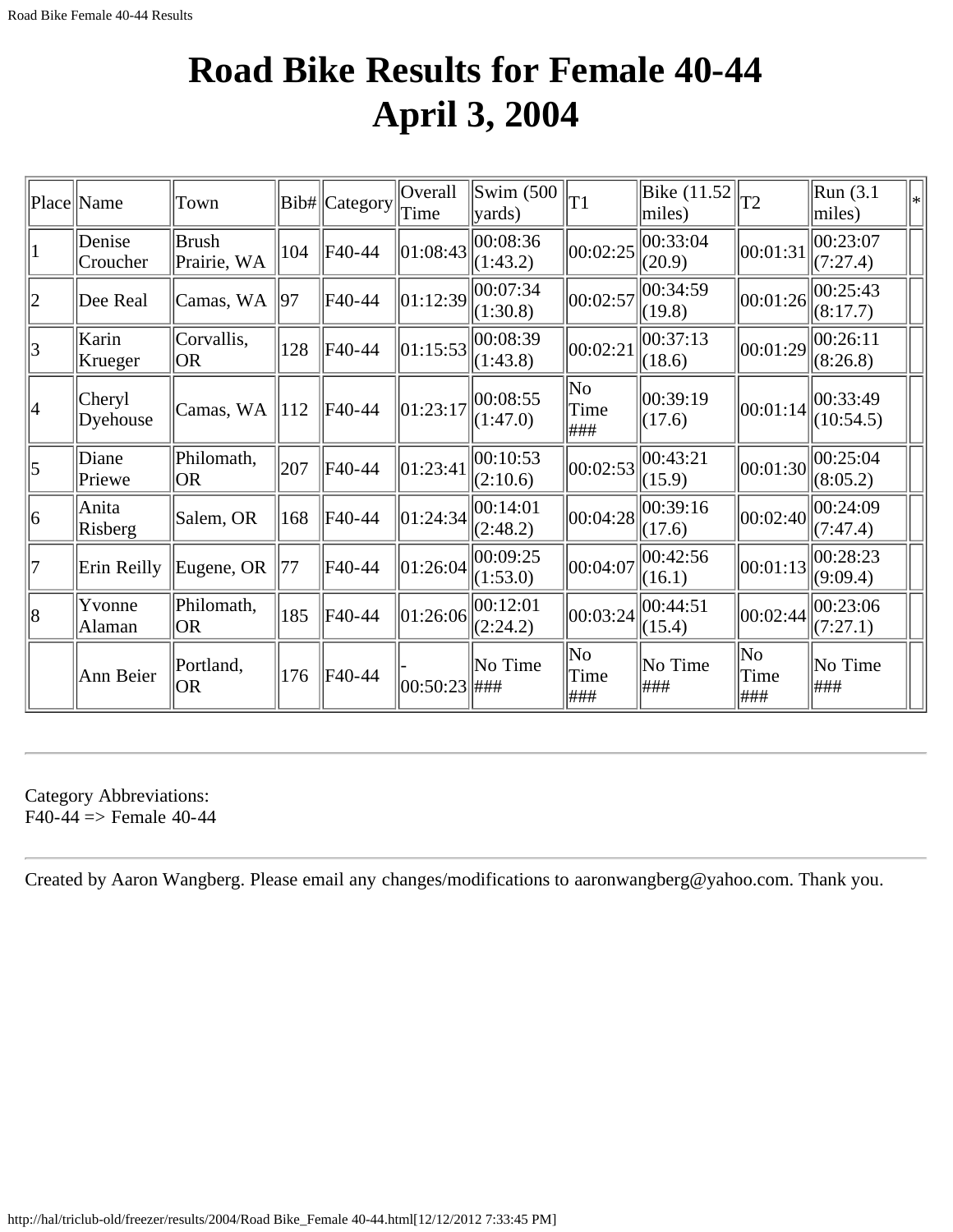### **Road Bike Results for Female 45-49 April 3, 2004**

|             | Place Name                | Town              |     | $  Bib#  $ Category $  $ Time | <b>Overall</b> | $\text{Swim}\; (500$<br> yards) | T1                             | Bike (11.52<br>miles) | T2                 | $\ $ Run (3.1 $\ _*$ )<br>$\vert$ miles)     |
|-------------|---------------------------|-------------------|-----|-------------------------------|----------------|---------------------------------|--------------------------------|-----------------------|--------------------|----------------------------------------------|
|             | Kathy<br><b>Blackburn</b> | Corvallis,<br> OR | 160 | F45-49                        | 01:11:22       | 00:08:41<br>(1:44.2)            | $\vert\vert 00$ :03:01 $\vert$ | 00:37:00<br>(18.7)    |                    | $\ 00:01:20\  00:21:20 \ $<br>(6:52.9)       |
| $ 2\rangle$ | Valerie<br>McCutchan      | Eugene,<br> OR    | 48  | F45-49                        | 01:11:36       | 00:08:25<br>(1:41.0)            | $\ 00:01:53\ $                 | 00:37:54<br>(18.2)    | $\vert$ [00:01:21] | 00:22:03<br>(7:06.8)                         |
| 3           | Carole Jubert             | Corvallis,<br> OR | 117 | F45-49                        | 01:14:49       | 00:09:19<br>(1:51.8)            | 00:02:41                       | 00:38:42 <br>(17.9)   | 00:01:51           | $\parallel$ 00:22:16 $\parallel$<br>(7:11.0) |
| 4           | Elizabeth<br>$ $ Hoops    | Camas,<br>WA.     | 199 | $FA5-49$                      | 01:18:42       | 00:09:58<br>(1:59.6)            | 00:03:17                       | 00:37:12<br>(18.6)    | $\ 00:02:01\ $     | 00:26:14 <br>(8:27.7)                        |
| $\vert$ 5   | Carla<br>Richardson       | Eugene,<br> OR    | 235 | F45-49                        | 01:28:20       | 00:14:16<br>(2:51.2)            | 00:05:48                       | 00:42:59<br>(16.1)    | $\ 00:01:54\ $     | 00:23:23 <br>(7:32.6)                        |

Category Abbreviations:  $F45-49 \Rightarrow$  Female 45-49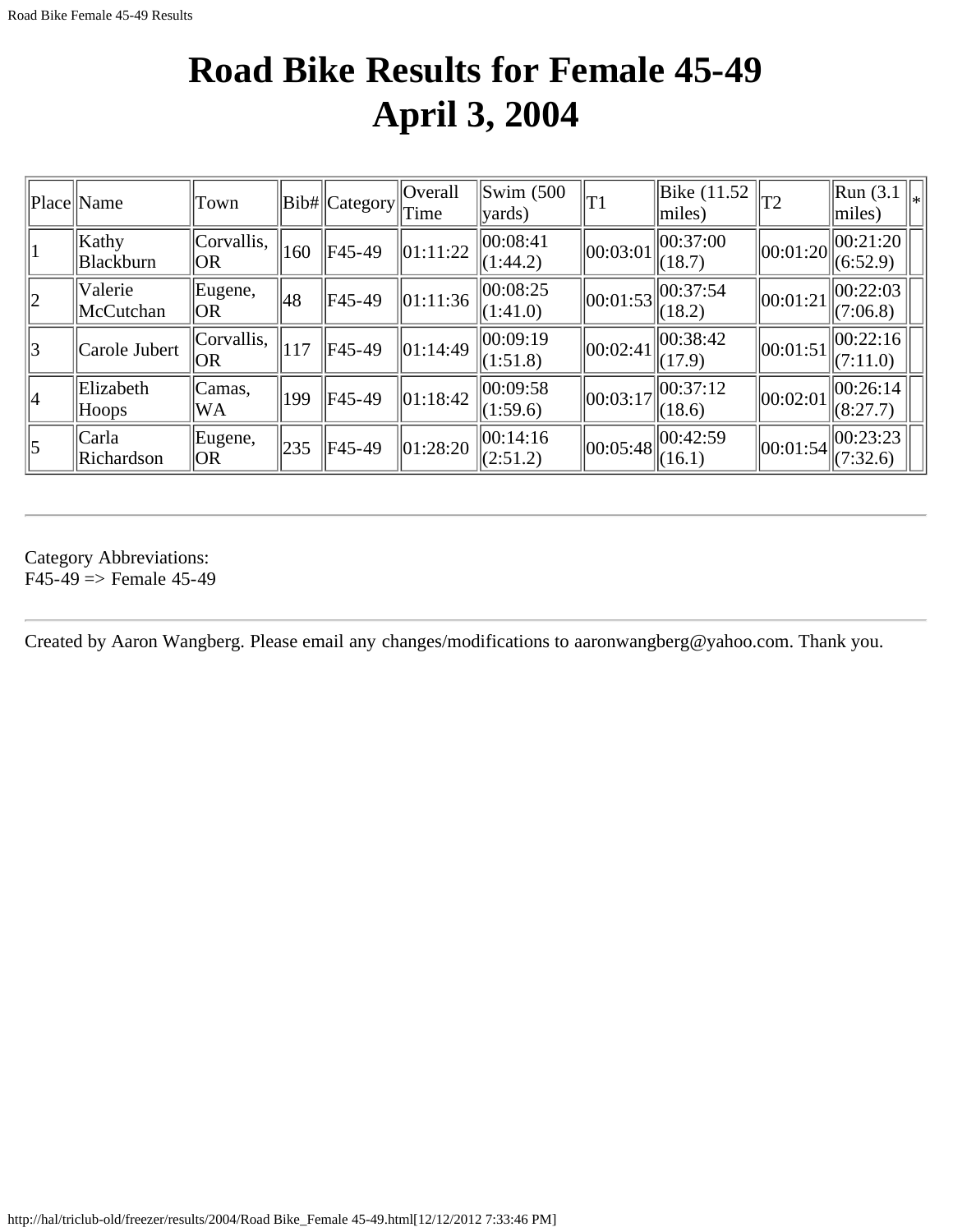#### **Road Bike Results for Female 50-59 April 3, 2004**

|             | Place Name         | Town                   |     | Bib# Category | Overall<br>Time          | $\text{Swim}\; (500$<br>$\vert$ yards) | $\Vert$ T1 | Bike (11.52)<br>$\vert$ miles)                                             | T <sub>2</sub>                      | Run(3.1)<br>l*<br>miles) |
|-------------|--------------------|------------------------|-----|---------------|--------------------------|----------------------------------------|------------|----------------------------------------------------------------------------|-------------------------------------|--------------------------|
|             | Sally<br>Stafford  | Corvallis,<br> OR      | 169 | F50-59        | $\ 01:20:49$             | 00:10:17<br>(2:03.4)                   | 00:03:08   | 00:41:51<br>(16.5)                                                         | $\vert\vert 00$ :01:18 $\vert\vert$ | 00:24:15<br>(7:49.4)     |
| $ 2\rangle$ | Gayle<br>Evenson   | Philomath,<br> OR      | 148 | F50-59        | $\vert 01:23:42 \vert$   | 00:10:11<br>(2:02.2)                   | 00:03:43   | 00:42:28<br>(16.3)                                                         | $\ 00:01:56\ $                      | 00:25:24<br>(8:11.6)     |
| 3           | Kathy Dull         | Sherwood,<br> OR       | 110 | F50-59        | $\ 01:28:32\ $           | 00:10:40<br>(2:08.0)                   | 00:00:53   | 00:45:02<br>(15.3)                                                         | $\left\vert 00:00:58\right\vert$    | 00:30:59<br>(9:59.7)     |
| 4           | Judy<br>Ziemer     | Tualatin,<br><b>OR</b> | 210 | F50-59        | $\vert 01:28:42 \rangle$ | 00:11:59<br>(2:23.8)                   |            | $\left\  00:04:32 \right\  \left\  00:\overline{42:15} \right\ $<br>(16.4) | 00:01:42                            | 00:28:14<br>(9:06.5)     |
| $\vert$ 5   | Candis<br>Giles    | Corvallis,<br> OR      | 243 | F50-59        | $\ 01:32:08$             | 00:15:54<br>(3:10.8)                   | 00:03:15   | 00:41:57<br>(16.5)                                                         | $\vert\vert 00$ :01:59 $\vert$      | 00:29:03<br>(9:22.3)     |
| 6           | Claudia<br>Jamison | Vancouver,<br> WA      | 244 | F50-59        | $\ 02:01:25$             | 00:14:16<br>(2:51.2)                   | 00:06:31   | 00:49:50<br>$\vert$ (13.9)                                                 | $\left\vert 00:03:26\right\vert$    | 00:47:22<br>(15:16.8)    |

Category Abbreviations:  $F50-59$  => Female 50-59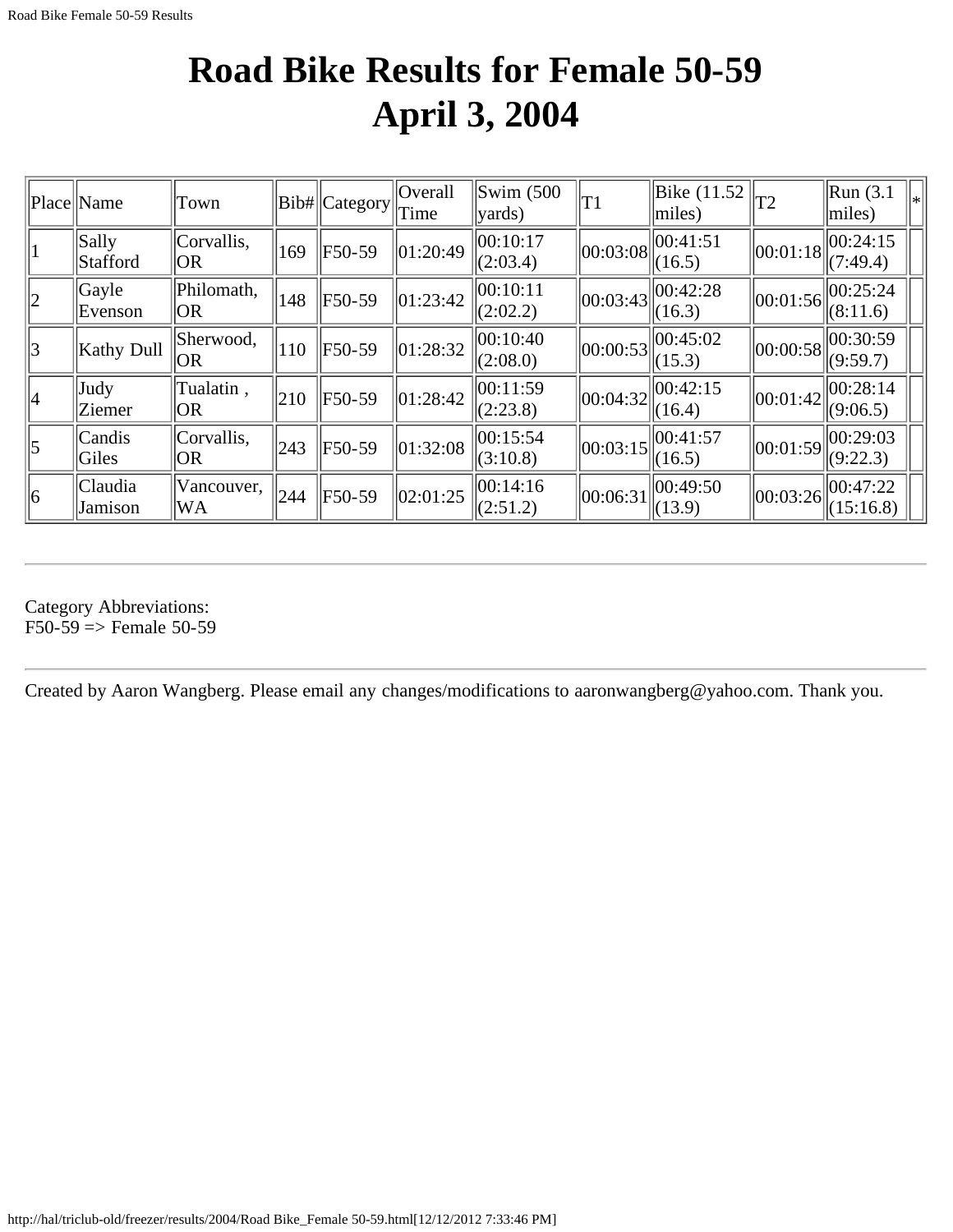# **Mountain Bike Results for Entire Men's Race April 3, 2004**

|                 | Place Name                     | Town                                                                    |     | Bib# Category                           | Overall<br>Time       | $\text{Swim}\left(500\right)$<br>vards) | T1                 | Bike $(11.52)$<br>miles)              | $ _{T2}$           | Run (3.1)<br>miles)        | ∗ |
|-----------------|--------------------------------|-------------------------------------------------------------------------|-----|-----------------------------------------|-----------------------|-----------------------------------------|--------------------|---------------------------------------|--------------------|----------------------------|---|
|                 | John<br>Bertani                | Corvallis, OR $\ 31$                                                    |     | M40-49                                  | 01:10:45              | 00:07:23<br>(1:28.6)                    | 00:02:10           | 00:37:10<br>(18.6)                    | 00:00:54           | 00:23:08<br>(7:27.7)       |   |
| $\overline{2}$  | Doug Such Salem, OR            |                                                                         | 145 | M30-39                                  | $\ 01:11:23$          | 00:09:06<br>(1:49.2)                    | 00:02:36           | 00:35:30<br>(19.5)                    | 00:01:00           | 00:23:11<br>(7:28.7)       |   |
| $\vert 3 \vert$ | <b>Brandon</b><br><b>Adams</b> | Corvallis, OR $ 90$                                                     |     | M20-29                                  | 01:12:19              | 00:07:35<br>(1:31.0)                    | 00:02:25           | 00:39:53<br>(17.3)                    | 00:01:09           | 00:21:17<br>(6:51.9)       |   |
| 4               | Ben<br>Gmelch                  | Portland, OR 205                                                        |     | M20-29                                  | 01:12:21              | 00:12:07<br>(2:25.4)                    | 00:03:56           | 00:35:40<br>(19.4)                    | 00:01:17           | 00:19:21<br>(6:14.5)       |   |
| 5               | Scott<br>Chirgwin              | corvallis, OR $\parallel$ 100                                           |     | M20-29                                  | 01:13:14              | 00:08:53<br>(1:46.6)                    | 00:02:13           | 00:39:30<br>(17.5)                    | 00:00:39           | 00:21:59<br>(7:05.5)       |   |
| 6               | Zach<br>Hausken                | Corvallis, OR $\parallel$ 163                                           |     | M30-39                                  | 01:14:32              | 00:09:13<br>(1:50.6)                    | 00:03:02           | 00:37:53<br>(18.2)                    | 00:01:20           | 00:23:04<br>(7:26.5)       |   |
| 7               | Mark<br>Turnbull               | Hillsboro,<br>OR)                                                       | 158 | M40-49                                  | 01:14:52              | 00:09:38<br>(1:55.6)                    | 00:02:30           | 00:35:50<br>(19.3)                    | 00:01:20           | 00:25:34<br>(8:14.8)       |   |
| 8               | Jonathan<br>Dolp               | Portland, OR                                                            | 218 | M30-39                                  | 01:17:25              | 00:09:45<br>(1:57.0)                    | 00:02:39           | 00:41:04<br>(16.8)                    | 00:00:39           | 00:23:18<br>(7:31.0)       |   |
| $ 9\rangle$     | Joshua<br>Guinn                | Eugene, OR                                                              | 150 | M20-29                                  | 01:17:35              | 00:10:26<br>(2:05.2)                    | 00:02:56           | 00:40:10<br>(17.2)                    | 00:00:49           | 00:23:14<br>(7:29.7)       |   |
| 10              | Fritz<br>Forgy                 | Mountain<br>View, CA                                                    | 45  | M40-49                                  | 01:20:02              | 00:07:58<br>(1:35.6)                    | 00:03:10           | 00:43:13<br>(16.0)                    | 00:00:40           | 00:25:01<br>(8:04.2)       |   |
| 11              | Dan Clark                      | Salem, OR                                                               | 179 | M50-59                                  | 01:22:28              | 00:11:00<br>(2:12.0)                    | 00:04:13           | 00:42:14<br>(16.4)                    | 00:00:50           | 00:24:11<br>(7:48.1)       |   |
| 12              | Matt<br>Thorburn               | Corvallis, OR $\ 238$                                                   |     | M30-39                                  | 01:22:39              | 00:13:04<br>(2:36.8)                    | 00:03:06           | 00:40:43<br>(17.0)                    | 00:00:34           | 00:25:12<br>(8:07.7)       |   |
| 13              | Robert<br>Gruber               | Corvallis, OR 177                                                       |     | M20-29                                  | 01:24:20              | 00:09:17<br>(1:51.4)                    | 00:02:09           | 00:46:05<br>(15.0)                    | 00:00:52           | 00:25:57<br>(8:22.3)       |   |
| 14              | John<br>Hunts                  | $\sqrt{3}$ Junction City, $\left\  \frac{1}{228} \right\ $<br><b>OR</b> |     | $\ $ M40-49 $\ $ 01:30:05 $\ $ 00:12:00 |                       | (2:24.0)                                |                    | $\left\  00:03:33 \right\ $<br>(14.7) | 00:02:03           | $\ 00:25:32\ $<br>(8:14.2) |   |
|                 | Pat Egan                       | Salem, OR                                                               | 242 | M30-39                                  | $ 00:01:43 $ (2:42.6) | 00:13:33                                | No<br>Time<br> ### | No Time<br> ###                       | No<br>Time<br> ### | No Time<br> ###            |   |
|                 | Steve<br>Bastian               | Corvallis, OR $\ 215\ $                                                 |     | M20-29                                  | $ 00:30:03 $ ###      | $\ $ No Time                            | No<br>Time<br> ### | No Time<br> ###                       | No<br>Time<br> ### | No Time<br>###             |   |

Category Abbreviations:  $M20-29$  => Male 20-29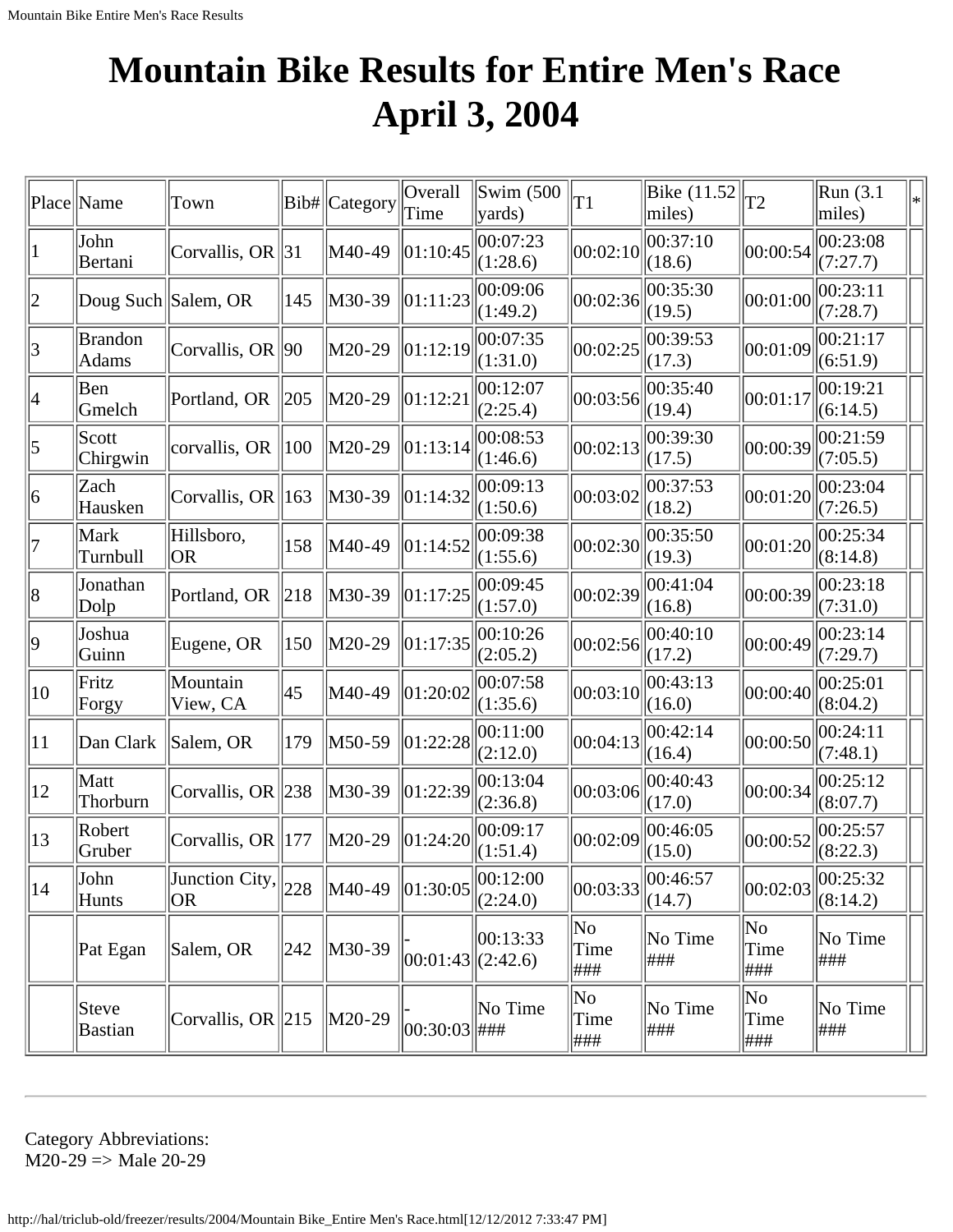$M30-39 \Rightarrow Male 30-39$  $M40-49 \Rightarrow Male 40-49$  $M50-59 \Rightarrow Male 50-59$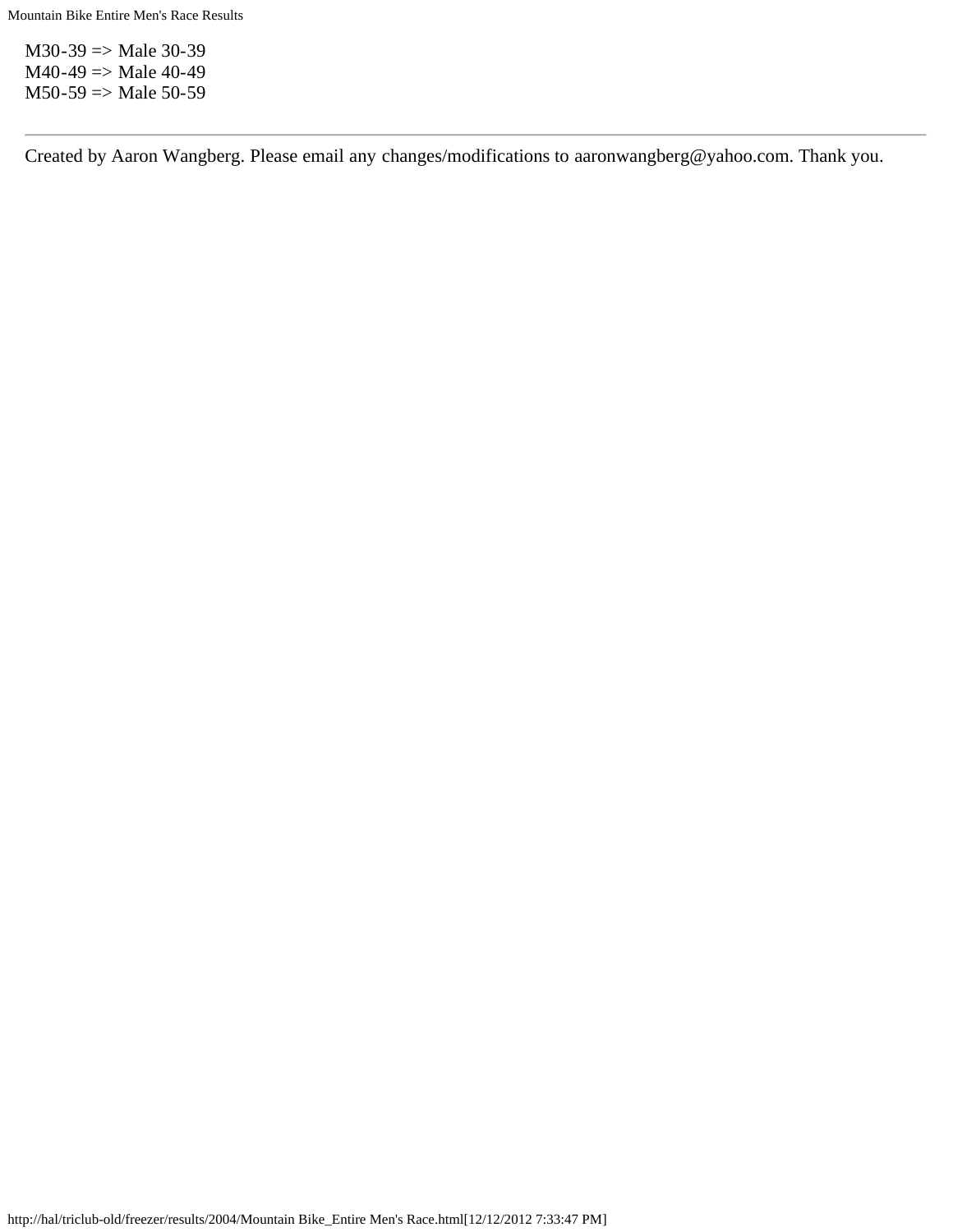# **Mountain Bike Results for Entire Women's Race April 3, 2004**

|              | Place Name              | Town                          |                  | Bib# Category | Overall<br>Time | $\vert$ Swim (500 $\vert$<br>$\vert$ yards) | T1       | <b>Bike</b><br>(11.52)<br>miles) | T2         | Run (3.1)<br>miles)   | ∗ |
|--------------|-------------------------|-------------------------------|------------------|---------------|-----------------|---------------------------------------------|----------|----------------------------------|------------|-----------------------|---|
| 1            | Amber Smith             | Corvallis,<br> OR             | 222              | $F20-29$      | 01:15:06        | 00:11:35<br>(2:19.0)                        | 00:02:04 | 00:38:53<br>(17.8)               | 00:00:49   | 00:21:45<br>(7:01.0)  |   |
| 2            | Desiree<br>Johnson      | Corvallsi,<br><b>OR</b>       | 175              | $F20-29$      | 01:18:44        | 00:10:35<br>(2:07.0)                        | 00:03:21 | 00:40:37<br>(17.0)               | 00:00:36   | 00:23:35<br>(7:36.5)  |   |
| 3            | Carey Schulte           | Portland,<br>OR)              | $\vert 51 \vert$ | F40-49        | 01:20:10        | 00:07:41<br>(1:32.2)                        | 00:02:54 | 00:42:25<br>(16.3)               | 00:01:09   | 00:26:01<br>(8:23.5)  |   |
| 4            | Caroline<br>Quiring     | Corvallis,<br> OR             | 42               | $F20-29$      | 01:20:20        | 00:07:36<br>(1:31.2)                        | 00:02:58 | 00:46:23<br>(14.9)               | 00:00:53   | 00:22:30<br>(7:15.5)  |   |
| 5-T          | Joni Neilson            | Corvallis,<br> OR             | 136              | $F20-29$      | 01:21:33        | 00:09:01<br>(1:48.2)                        | 00:02:57 | 00:43:38<br>(15.8)               | 00:00:39   | 00:25:18<br>(8:09.7)  |   |
| $5-T$        | Christina<br>Kakoyannis | Corvallis,<br>OR.             | 165              | $F30-39$      | 01:21:33        | 00:09:36<br>(1:55.2)                        | 00:02:39 | 00:42:44<br>(16.2)               | 00:00:53   | 00:25:41<br>(8:17.1)  |   |
| 17           | Katie<br>Tinnesand      | Corvallis,<br><b>OR</b>       | 98               | F20-29        | 01:21:44        | 00:07:54<br>(1:34.8)                        | 00:02:03 | 00:40:54<br>(16.9)               | 00:00:39   | 00:30:14<br>(9:45.2)  |   |
| 8            | Lindsay<br>Parker       | Corvallis,<br>OR.             | 213              | F40-49        | 01:21:55        | 00:11:33<br>(2:18.6)                        | 00:04:13 | 00:39:38<br>(17.4)               | 00:01:21   | 00:25:10<br>(8:07.1)  |   |
| $ 9\rangle$  | Sara<br>Swedlund        | Bend, OR                      | 197              | $F30-39$      | 01:23:16        | 00:10:18<br>(2:03.6)                        | 00:03:31 | 00:42:51<br>(16.1)               | 00:01:29   | 00:25:07<br>(8:06.1)  |   |
| $ 10\rangle$ | Sarah<br>Prudhomme      | Bend, OR                      | 174              | $F30-39$      | 01:23:26        | 00:09:31<br>(1:54.2)                        | 00:03:15 | 00:43:30<br>(15.9)               | 00:00:57   | 00:26:13<br>(8:27.4)  |   |
| 11           | Deanna Lund             | Salem, OR                     | 74               | $F20-29$      | 01:23:30        | 00:08:13<br>(1:38.6)                        | 00:03:22 | 00:49:29<br>(14.0)               | 00:00:58   | 00:21:28<br>(6:55.5)  |   |
| $ 12\rangle$ | Sarah Whittle           | Salem, OR                     | 22               | $F20-29$      | 01:24:50        | 00:07:07<br>(1:25.4)                        | 00:02:35 | 00:47:20<br>(14.6)               | 00:00:34   | 00:27:14<br>(8:47.1)  |   |
| $ 13\rangle$ | Kathryn Law             | Corvallis,<br>OR <sub>.</sub> | 200              | F50-59        | 01:27:57        | 00:11:21<br>(2:16.2)                        | 00:03:16 | 00:44:44<br>(15.5)               | 00:01:00   | 00:27:36<br>(8:54.2)  |   |
| $ 14\rangle$ | Katie Minor             | Eugene,<br> OR                | 182              | $F20-29$      | 01:28:06        | 00:09:51<br>(1:58.2)                        | 00:02:30 | 00:46:27<br>(14.9)               | 00:00:53   | 00:28:25<br>(9:10.0)  |   |
| $ 15\rangle$ | <b>Kathy Partin</b>     | Vancouver,<br>WA              | 230              | F50-59        | 01:28:25        | 00:11:04<br>(2:12.8)                        | 00:05:23 | 00:41:19<br>(16.7)               | 00:01:25   | 00:29:14<br>(9:25.8)  |   |
| $ 16\rangle$ | Connie<br>Bozarth       | Corvallis,<br> OR             | 139              | $F40-49$      | 01:29:24        | 00:09:55<br>(1:59.0)                        | 00:02:51 | 00:43:41<br>(15.8)               | 00:01:16   | 00:31:41<br>(10:13.2) |   |
| 17           | Leslie<br>Pomaikai      | Albany,<br>OR.                | 252              | $F30-39$      | 01:31:18        | 00:14:06<br>(2:49.2)                        | 00:03:21 | 00:42:00<br>(16.5)               | 00:00:37   | 00:31:14<br>(10:04.5) |   |
| 18           | Hali Barkdoll           | Corvallis,<br>OR <sub>.</sub> | 171              | $F14\&U$      | 01:31:52        | 00:08:01<br>(1:36.2)                        | 00:03:05 | 00:48:53<br>(14.1)               | 00:00:45   | 00:31:08<br>(10:02.6) |   |
| $ 19\rangle$ | Cheslah                 | Corvallis,                    | 196              | $\ $ F30-39   | 01:31:54        | 00:09:24                                    | 00:02:59 | 00:47:31                         | No<br>Time | 00:32:00              |   |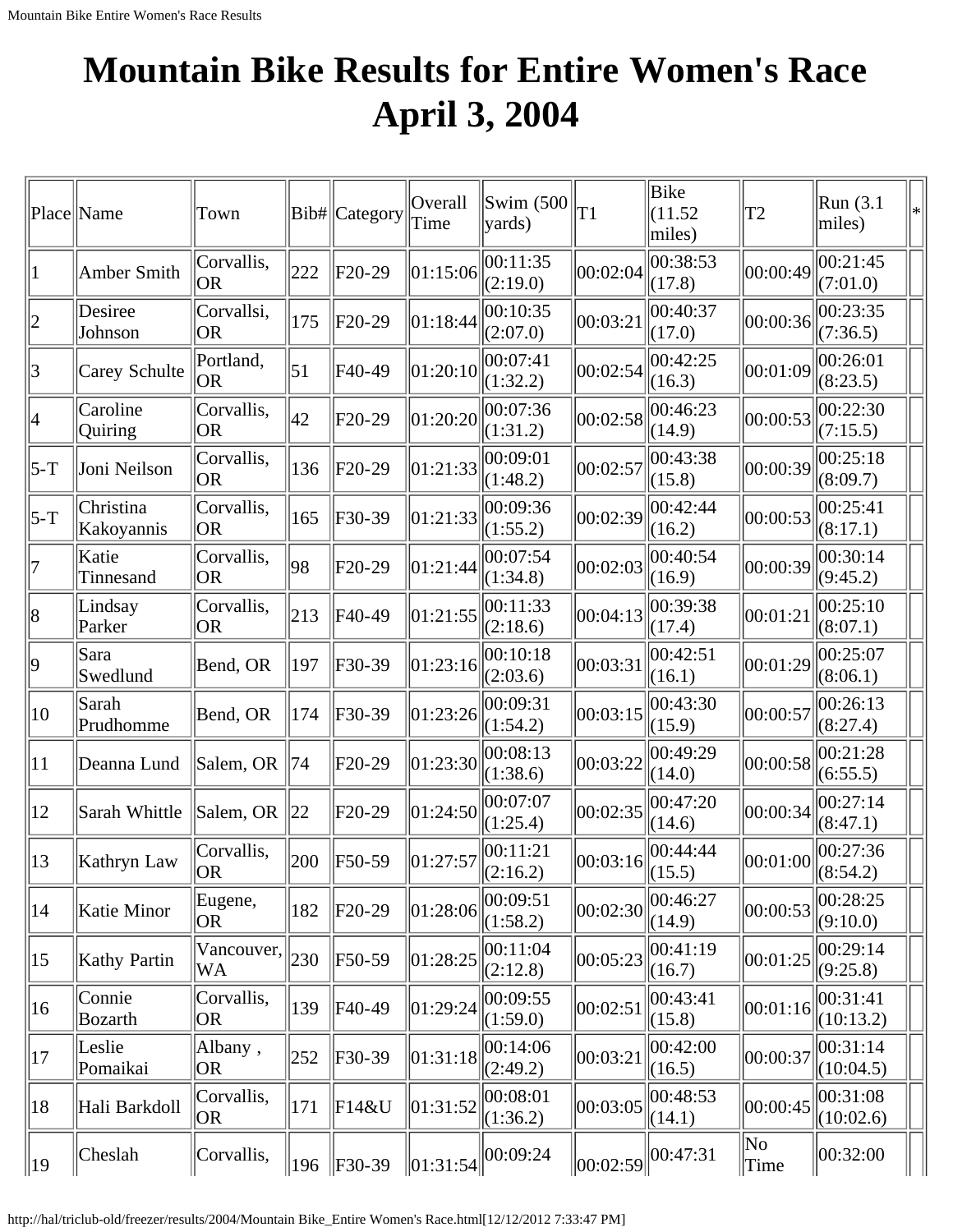Mountain Bike Entire Women's Race Results

|                | Barkdoll                   | $\overline{O}$ $\overline{O}$ $\overline{R}$ |                 |          |                | $\ (1:52.8)$         |                                    | $\ $ (14.5)                                     | ###               | $\ (10:19.4)$                                   |
|----------------|----------------------------|----------------------------------------------|-----------------|----------|----------------|----------------------|------------------------------------|-------------------------------------------------|-------------------|-------------------------------------------------|
| $\parallel$ 20 | Donna<br>Hausken           | Corvallis,<br> OR                            | 245             | $F30-39$ | $\ 01:38:07\ $ | 00:17:41<br>(3:32.2) | $\vert\vert 00$ :06:07 $\vert$     | 00:45:21<br>(15.2)                              | 00:02:17          | 00:26:41<br>(8:36.5)                            |
| $\parallel$ 21 | $\text{Cat}$<br>Newsheller | Corvallis,<br> OR                            | $\parallel 250$ | F40-49   | $\ 01:38:53\ $ | 00:14:05<br>(2:49.0) |                                    | $\left\  00:04:39 \right\  \le 48:10$<br>(14.4) |                   | $\ 00:00:55\ _{\infty}^{00:31:04}$<br>(10:01.3) |
| 22             | Amy Eckert                 | Corvallis <br> OR                            | $\parallel$ 225 | $F30-39$ | $\ 01:44:11\ $ | 00:12:18<br>(2:27.6) | 00:03:59                           | 00:50:14<br>(13.8)                              | 00:02:15          | 00:35:25<br>(11:25.5)                           |
| $\parallel 23$ | Mary Minor                 | Portland,<br> OR                             | 239             | F50-59   | 02:06:58       | 00:18:20<br>(3:40.0) | 00:05:31                           | 01:00:05<br>(11.5)                              | 00:03:48          | 00:39:14<br>(12:39.4)                           |
|                | <b>Brooke Butler</b>       | Corvallis,<br> OR                            | 132             | $F15-19$ | 02:25:34  #HH  | No Time              | $\overline{\rm No}$<br>Time<br>### | No Time<br>###                                  | No<br>Time<br>### | No Time<br>###                                  |

Category Abbreviations:  $F14\&U \Rightarrow$  Female 14 and under  $F15-19 \Rightarrow$  Female 15-19  $F20-29 \Rightarrow$  Female 20-29

 $F30-39 \Rightarrow$  Female 30-39

 $F40-49 \Rightarrow$  Female 40-49

 $F50-59 \Rightarrow$  Female 50-59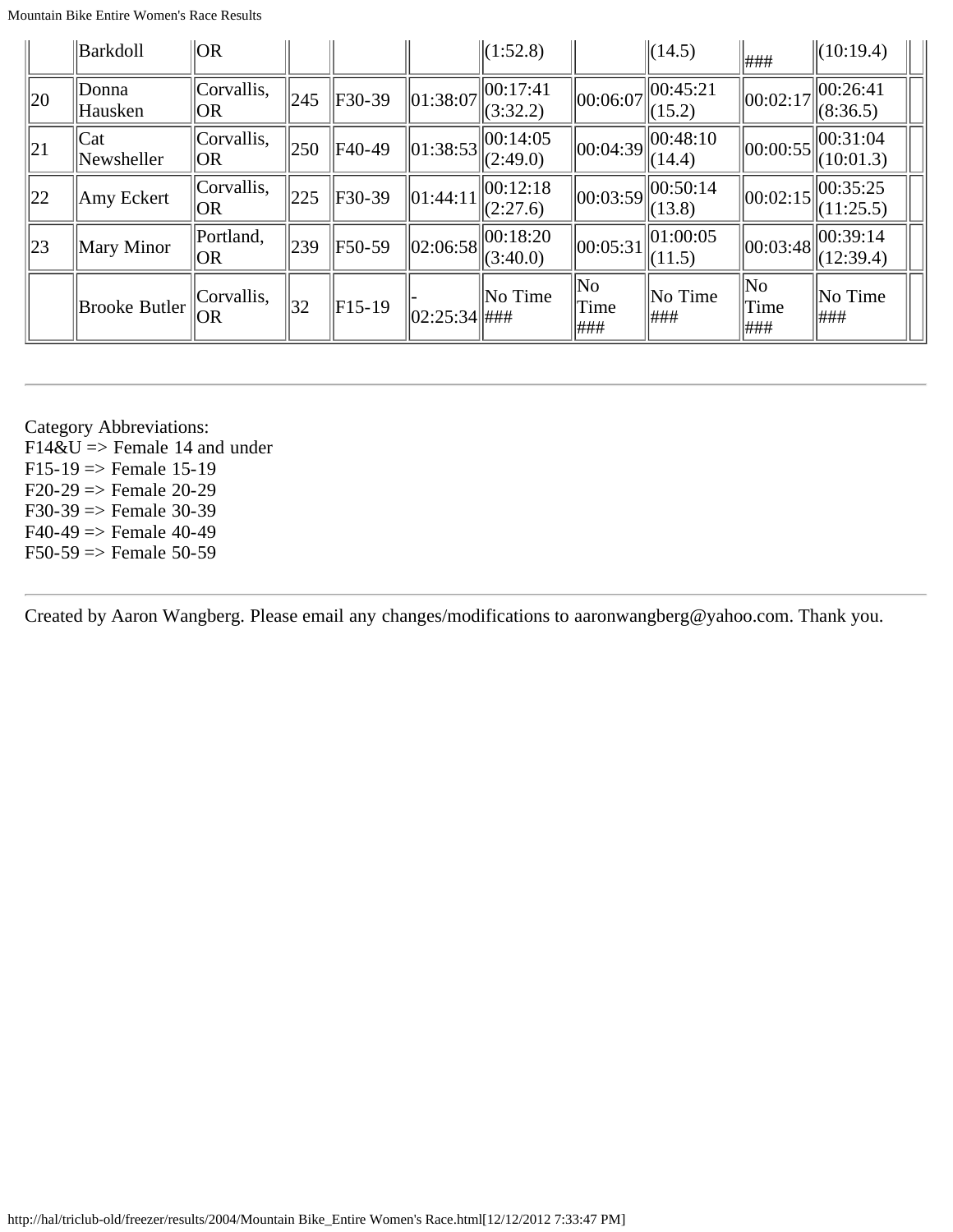# **Mountain Bike Results for Female 14 and under April 3, 2004**

| Place  Name        | 'Town                        |     |               | $\alpha$ Overall<br>$\ \text{Bib#}\ $ Category $\ $ Time | $\left\Vert \text{Swim } (500 \right\Vert$<br>vards) | m        | $\parallel$ Bike (11.52)<br>$\vert$ miles)      | T2             | $\parallel$ Run (3.1)<br>$\vert$ miles)       | l∗ |
|--------------------|------------------------------|-----|---------------|----------------------------------------------------------|------------------------------------------------------|----------|-------------------------------------------------|----------------|-----------------------------------------------|----|
| ' Hali<br>Barkdoll | Corvallis <br>$\overline{O}$ | 171 | $\Vert$ F14&U | $\vert 01:31:52 \vert$                                   | 00:08:01<br>(1:36.2)                                 | 00:03:05 | 00:48:53<br>$^{\prime\prime}$ <sup>(14.1)</sup> | $\ 00:00:45\ $ | $\parallel 00:31:08$<br>$\parallel$ (10:02.6) |    |

Category Abbreviations:  $F14&U \Rightarrow$  Female 14 and under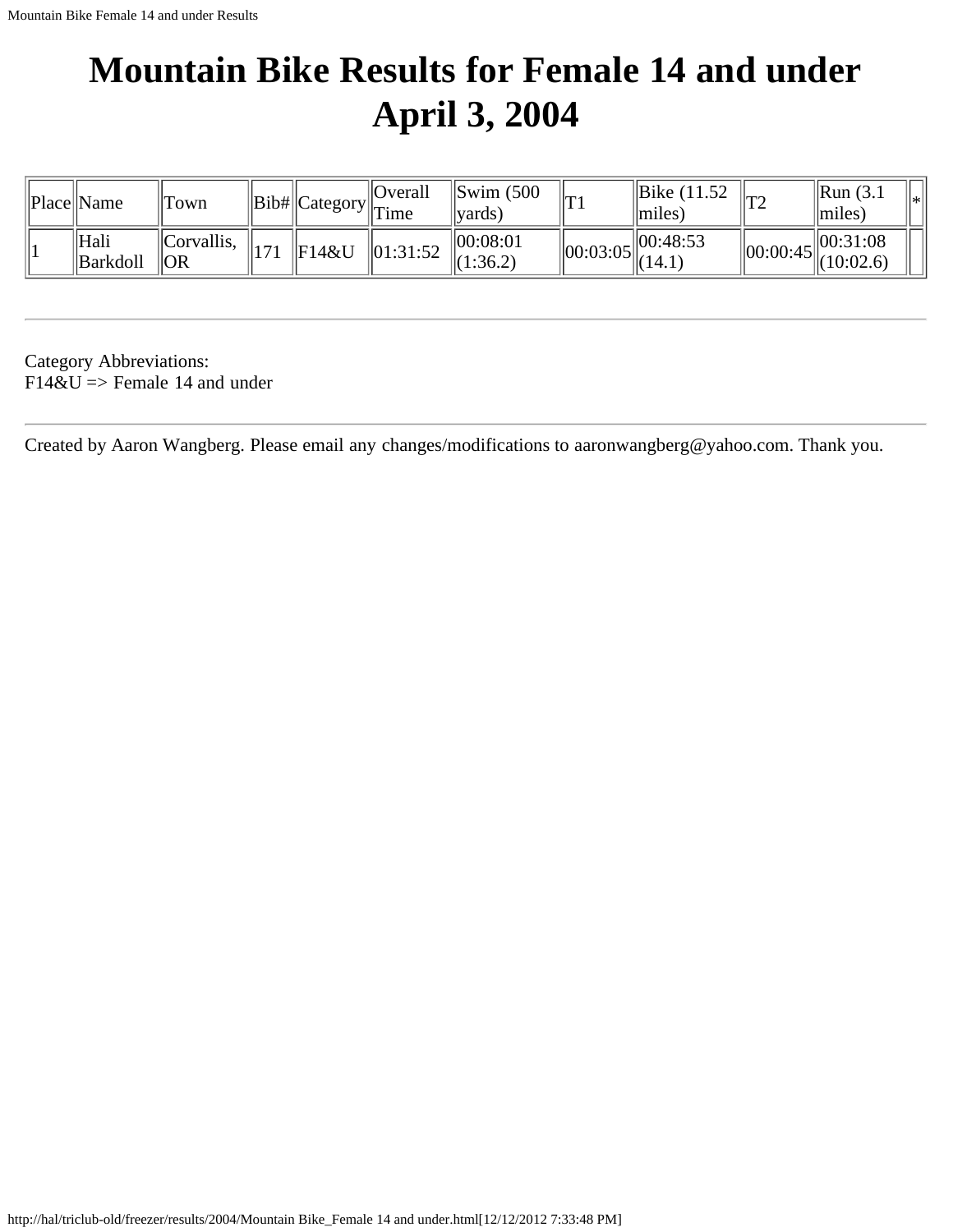# **Mountain Bike Results for Female 15-19 April 3, 2004**

| Place  Name             | 'Town                                  |     |              | $\vert$ Overall<br>$\cdot$ $  \text{Bib#}  \text{Category}  _{\text{Time}}$ | $\parallel$ Swim (500<br><i>v</i> ards) | lm | $\parallel$ Bike (11.52)<br>$\parallel$ miles) | ∕יπי                      | $\parallel$ Run (3.1<br>$\vert$ miles | l∗k |
|-------------------------|----------------------------------------|-----|--------------|-----------------------------------------------------------------------------|-----------------------------------------|----|------------------------------------------------|---------------------------|---------------------------------------|-----|
| Brooke<br><b>Butler</b> | $\Vert$ Corvallis, $\Vert_{22}$<br> OR | ے ر | $\ F15-19\ $ | 02:25:34   ###                                                              | $\ $ No Time                            |    |                                                | $\ $ No Time $\ $ No Time |                                       |     |

Category Abbreviations:  $F15-19 \Rightarrow$  Female 15-19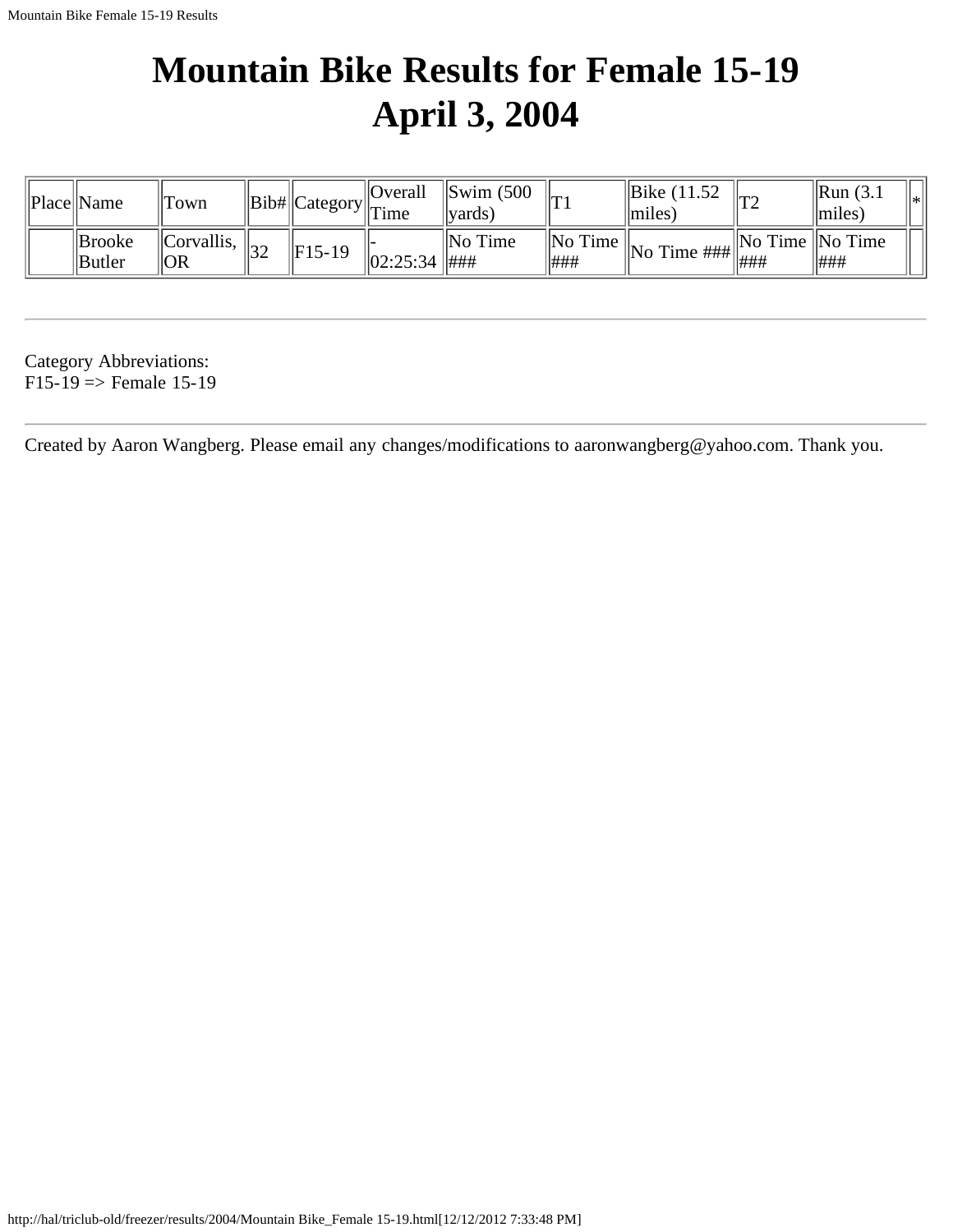### **Mountain Bike Results for Female 20-29 April 3, 2004**

|             | Place Name          | Town                    |              | Bib#  Category | Overall<br>Time | $\parallel$ Swim (500<br>$\vert$ yards) | T1       | Bike (11.52)<br>miles)                                          | T <sub>2</sub> | Run(3.1)<br>miles)   | l* |
|-------------|---------------------|-------------------------|--------------|----------------|-----------------|-----------------------------------------|----------|-----------------------------------------------------------------|----------------|----------------------|----|
| *           | Amber<br>Smith      | Corvallis,<br> OR       | 222          | $F20-29$       | 01:15:06        | 00:11:35<br>(2:19.0)                    | 00:02:04 | 00:38:53<br>(17.8)                                              | 00:00:49       | 00:21:45<br>(7:01.0) |    |
| 1           | Desiree<br>Johnson  | Corvallsi,<br> OR       | 175          | $F20-29$       | 01:18:44        | 00:10:35<br>(2:07.0)                    | 00:03:21 | 00:40:37<br>(17.0)                                              | 00:00:36       | 00:23:35<br>(7:36.5) |    |
| $ 2\rangle$ | Caroline<br>Quiring | Corvallis,<br><b>OR</b> | $ 42\rangle$ | $F20-29$       | 01:20:20        | 00:07:36<br>(1:31.2)                    | 00:02:58 | 00:46:23<br>(14.9)                                              | 00:00:53       | 00:22:30<br>(7:15.5) |    |
| 3           | Joni Neilson        | Corvallis,<br> OR       | 136          | $F20-29$       | 01:21:33        | 00:09:01<br>(1:48.2)                    | 00:02:57 | 00:43:38<br>(15.8)                                              | 00:00:39       | 00:25:18<br>(8:09.7) |    |
| 4           | Katie<br>Tinnesand  | Corvallis,<br> OR       | 98           | $F20-29$       | 01:21:44        | 00:07:54<br>(1:34.8)                    | 00:02:03 | 00:40:54<br>(16.9)                                              | 00:00:39       | 00:30:14<br>(9:45.2) |    |
| $\vert$ 5   | Deanna<br>Lund      | Salem,<br> OR           | 74           | $F20-29$       | 01:23:30        | 00:08:13<br>(1:38.6)                    | 00:03:22 | 00:49:29<br>(14.0)                                              | 00:00:58       | 00:21:28<br>(6:55.5) |    |
| 6           | Sarah<br>Whittle    | Salem,<br><b>OR</b>     | 22           | $F20-29$       | 01:24:50        | 00:07:07<br> (1:25.4)                   | 00:02:35 | 00:47:20<br>(14.6)                                              | 00:00:34       | 00:27:14<br>(8:47.1) |    |
| 7           | Katie Minor         | Eugene,<br> OR          | 182          | $F20-29$       | 01:28:06        | 00:09:51<br>(1:58.2)                    |          | $\left\  00:02:30 \right\  \left\  00:46:27 \right\ $<br>(14.9) | 00:00:53       | 00:28:25<br>(9:10.0) |    |

Category Abbreviations:  $F20-29 \Rightarrow$  Female 20-29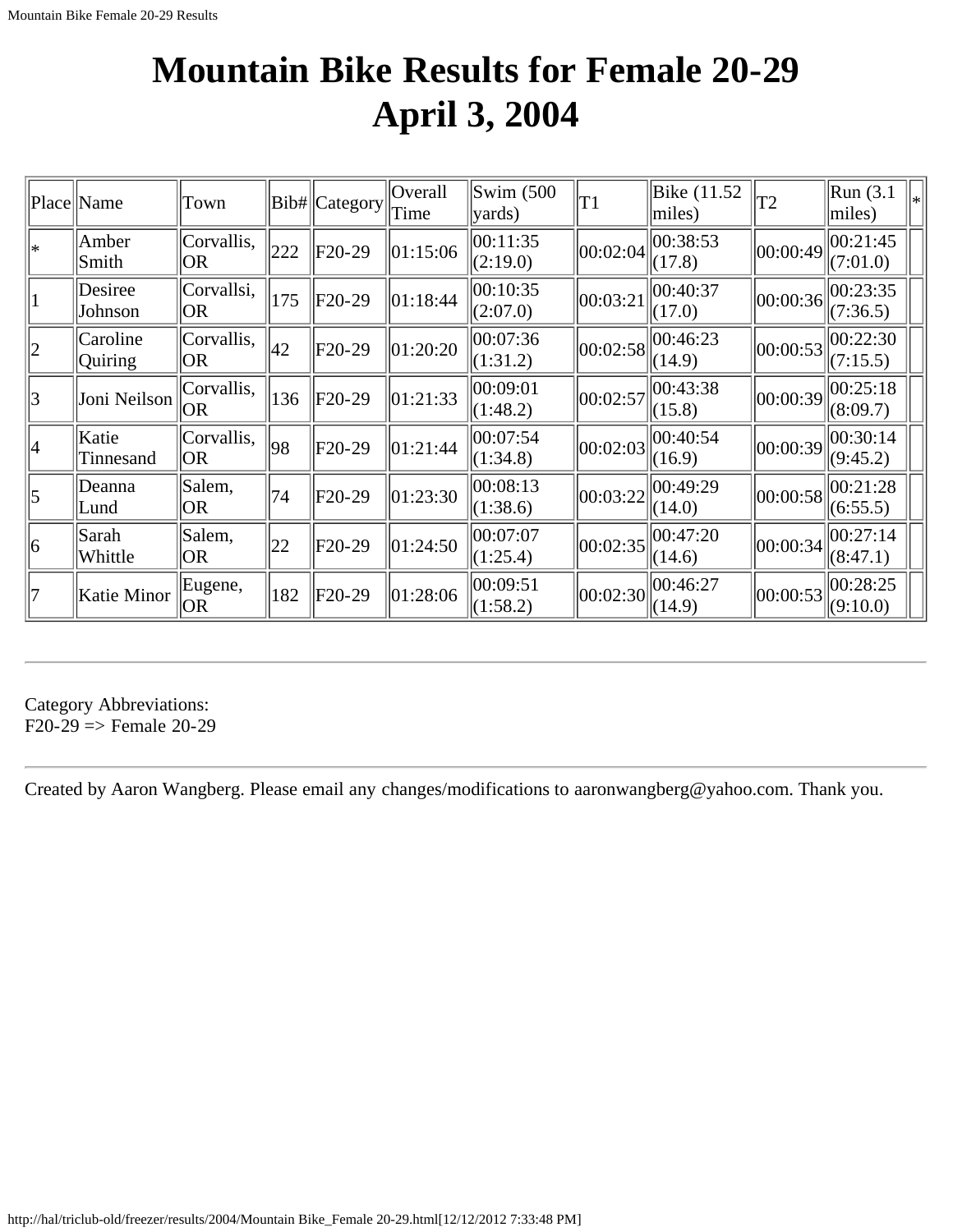## **Mountain Bike Results for Female 30-39 April 3, 2004**

|             | Place  Name                | Town                                                  |     | Bib# Category | Overall<br>Time        | $\text{Swim}\ (500$<br>vards) | T1       | Bike<br>(11.52)<br>miles) | T2                  | Run(3.1)<br>l∗<br>miles) |
|-------------|----------------------------|-------------------------------------------------------|-----|---------------|------------------------|-------------------------------|----------|---------------------------|---------------------|--------------------------|
| $\vert$     | Christina<br>Kakoyannis    | Corvallis,<br> OR                                     | 165 | F30-39        | $\vert 01:21:33 \vert$ | 00:09:36<br>(1:55.2)          | 00:02:39 | 00:42:44<br>(16.2)        | 00:00:53            | 00:25:41<br>(8:17.1)     |
| $ 2\rangle$ | Sara Swedlund Bend, OR 197 |                                                       |     | F30-39        | 01:23:16               | 00:10:18<br>(2:03.6)          | 00:03:31 | 00:42:51<br>(16.1)        | 00:01:29            | 00:25:07<br>(8:06.1)     |
| 3           | Sarah<br>Prudhomme         | $\left \text{Bend}, \text{OR}\right \left 174\right $ |     | F30-39        | 01:23:26               | 00:09:31<br>(1:54.2)          | 00:03:15 | 00:43:30<br>(15.9)        | 00:00:57            | 00:26:13<br>(8:27.4)     |
| 4           | Leslie<br>Pomaikai         | Albany,<br> OR                                        | 252 | F30-39        | 01:31:18               | 00:14:06<br>(2:49.2)          | 00:03:21 | 00:42:00<br>(16.5)        | 00:00:37            | 00:31:14<br>(10:04.5)    |
| $\vert$ 5   | Cheslah<br>Barkdoll        | Corvallis <br> OR                                     | 196 | F30-39        | 01:31:54               | 00:09:24<br>(1:52.8)          | 00:02:59 | 00:47:31<br>(14.5)        | No.<br>Time<br> ### | 00:32:00<br>(10:19.4)    |
| 6           | Donna<br>Hausken           | Corvallis,  <br> OR                                   | 245 | F30-39        | 01:38:07               | 00:17:41<br>(3:32.2)          | 00:06:07 | 00:45:21<br>(15.2)        | 00:02:17            | 00:26:41<br>(8:36.5)     |
| 17          | Amy Eckert                 | Corvallis,<br> OR                                     | 225 | F30-39        | 01:44:11               | 00:12:18<br>(2:27.6)          | 00:03:59 | 00:50:14<br>(13.8)        | 00:02:15            | 00:35:25<br>(11:25.5)    |

Category Abbreviations: F30-39  $\Rightarrow$  Female 30-39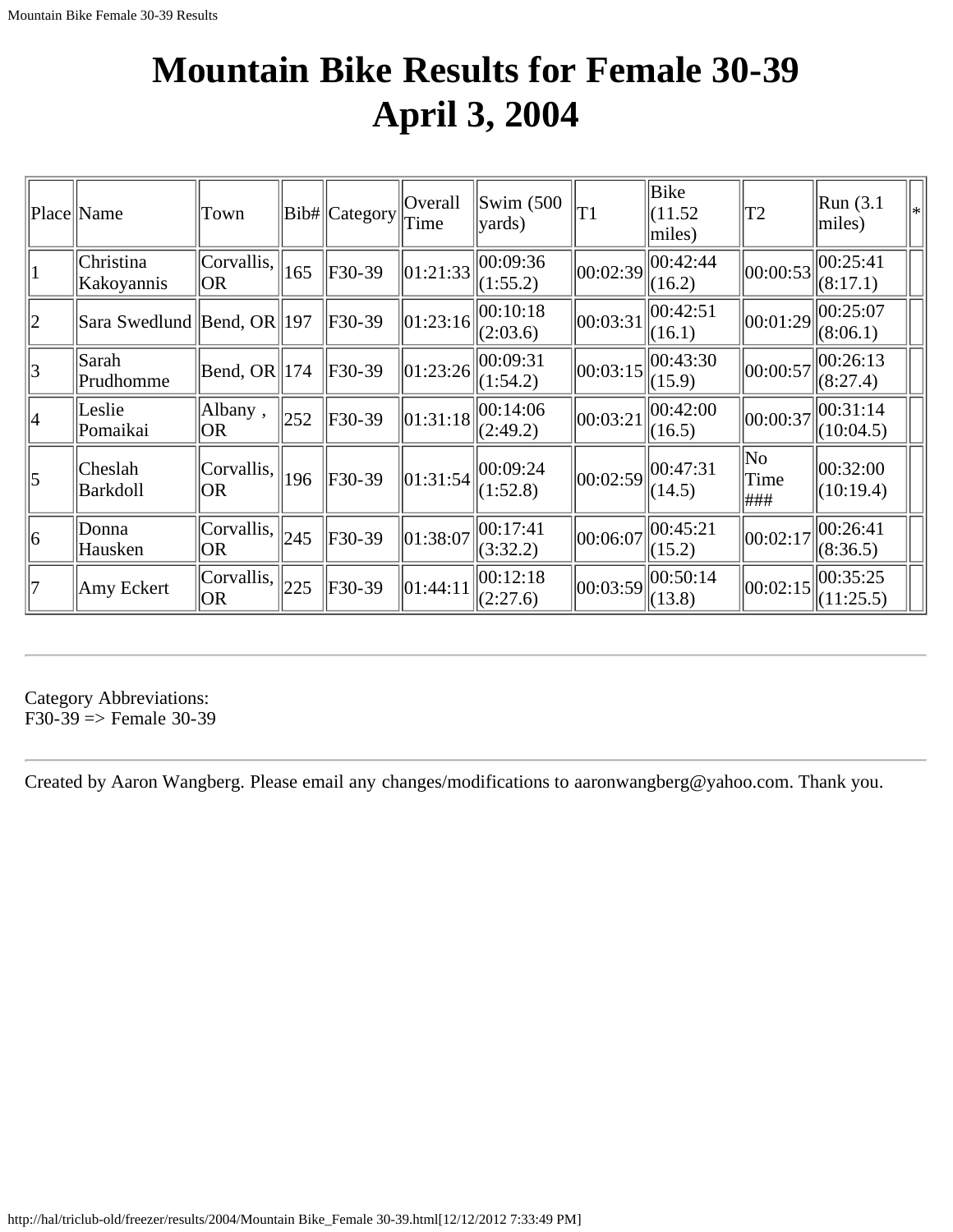## **Mountain Bike Results for Female 40-49 April 3, 2004**

|               | Place Name               | Town              |             | Bib# Category | Overall<br>Time | $\parallel$ Swim (500<br> yards)   | lΤ1            | $\parallel$ Bike (11.52)<br>$\vert$ miles) | T <sub>2</sub>                   | $\left\Vert \text{Run}\left(3.1\right)\right\Vert$<br>∥∗<br>$\vert$ miles) |
|---------------|--------------------------|-------------------|-------------|---------------|-----------------|------------------------------------|----------------|--------------------------------------------|----------------------------------|----------------------------------------------------------------------------|
|               | $ $ Carey<br>Schulte     | Portland,<br> OR  | $\vert$ 51  | F40-49        | $\ 01:20:10$    | 00:07:41<br>$\Vert (1:32.2) \Vert$ | 00:02:54       | 00:42:25<br>(16.3)                         | $\parallel$ 00:01:09 $\parallel$ | 00:26:01<br>(8:23.5)                                                       |
| 2             | Lindsay<br>$\ $ Parker   | Corvallis,<br> OR | $\vert$ 213 | F40-49        | 01:21:55        | 00:11:33<br>(2:18.6)               | 00:04:13       | 00:39:38<br>(17.4)                         | $\vert\vert 00$ :01:21 $\vert$   | 00:25:10<br> (8:07.1)                                                      |
| $\mathcal{E}$ | <i>Connie</i><br>Bozarth | Corvallis,<br> OR | 139         | F40-49        | $\ 01:29:24\ $  | 00:09:55<br>(1:59.0)               | 00:02:51       | $\vert$ 00:43:41<br>(15.8)                 |                                  | $\left\  00:01:16 \right\  00:31:41$<br>(10:13.2)                          |
| 4             | Cat<br>Newsheller $ OR$  | Corvallis,        | 250         | F40-49        | $\ 01:38:53$    | 00:14:05<br>$\Vert(2:49.0)\Vert$   | $\ 00:04:39\ $ | 00:48:10<br>(14.4)                         | $\ 00:00:55\ $                   | $\vert$  00:31:04<br>(10:01.3)                                             |

Category Abbreviations:  $F40-49 \Rightarrow$  Female 40-49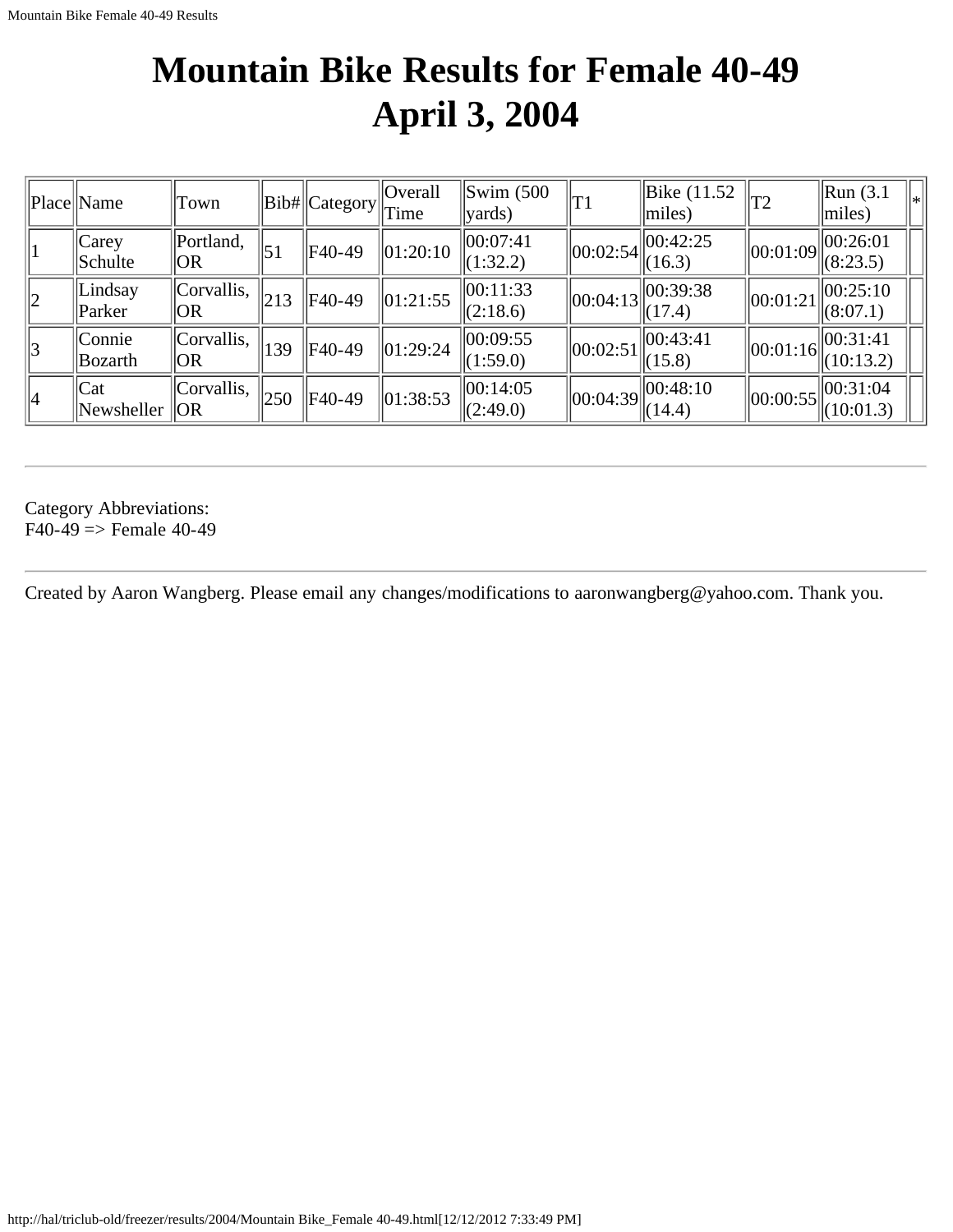### **Mountain Bike Results for Female 50-59 April 3, 2004**

|             | Place  Name        | Town                          |     | $  Bib\#  Category  $ | Overall<br>$\ $ Time | $\text{Swim}\ (500$<br>$\vert$ vards) | T1             | Bike (11.52<br>$\vert$ miles) |                | $\left\vert \text{Run}\left( 3.1\right. \right\vert$<br>∥∗<br>$\parallel$ miles) |
|-------------|--------------------|-------------------------------|-----|-----------------------|----------------------|---------------------------------------|----------------|-------------------------------|----------------|----------------------------------------------------------------------------------|
|             | Kathryn<br>Law     | Corvallis,<br>  OR            | 200 | F50-59                | $\ 01:27:57$         | 00:11:21<br>(2:16.2)                  | $\ 00:03:16\ $ | 00:44:44<br>(15.5)            |                | $\left\  00:01:00 \right\  00:27:36 \newline (8:54.2)$                           |
| $ 2\rangle$ | Kathy<br>Partin    | Vancouver,<br>WA <sup>\</sup> | 230 | F50-59                | $\ 01:28:25$         | 00:11:04<br>(2:12.8)                  |                | $\sqrt{\frac{1}{16.7}}$       | $\ 00:01:25\ $ | 00:29:14<br>$\ $ (9:25.8)                                                        |
| 3           | Mary<br>$\ $ Minor | Portland,<br>  OR             | 239 | F50-59                | 02:06:58             | 00:18:20<br> (3:40.0)                 | 00:05:31       | 01:00:05<br>(11.5)            |                | $\left\  00:03:48 \right\  00:39:14$<br>(12:39.4)                                |

Category Abbreviations:  $F50-59 \Rightarrow$  Female 50-59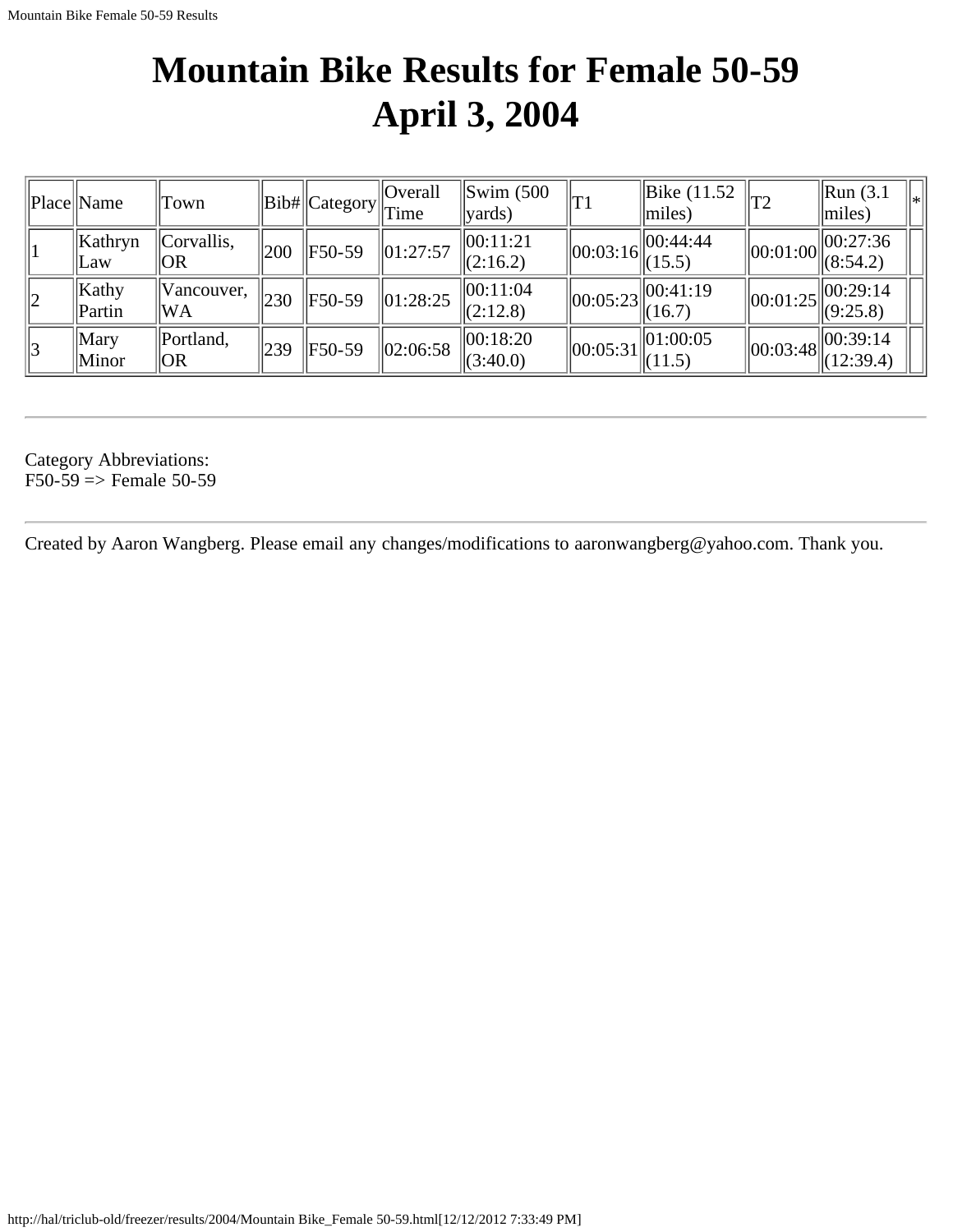# **Mountain Bike Results for Male 20-29 April 3, 2004**

|             | Place Name                       | Town                |     | $  Bib#  $ Category $  $ Time | Overall        | $\left  \text{Swim } (500 \right $<br>$\vert$ vards) | T1                      | Bike (11.52)<br>$ $ miles) | T2                                      | $\parallel$ Run (3.1<br>l*<br>$\vert$ miles) |
|-------------|----------------------------------|---------------------|-----|-------------------------------|----------------|------------------------------------------------------|-------------------------|----------------------------|-----------------------------------------|----------------------------------------------|
| 1           | <b>Brandon</b><br>Adams          | Corvallis,  <br> OR | 90  | $ M20-29$                     | 01:12:19       | 00:07:35<br>(1:31.0)                                 | 00:02:25                | 00:39:53<br>(17.3)         | 00:01:09                                | 00:21:17<br>(6:51.9)                         |
| $ 2\rangle$ | Ben<br>Gmelch                    | Portland,<br> OR    | 205 | $M20-29$                      | 01:12:21       | 100:12:07<br>(2:25.4)                                | 00:03:56                | 00:35:40<br>(19.4)         | 00:01:17                                | 00:19:21<br> (6:14.5)                        |
| $ 3\rangle$ | S <sub>c</sub> ott <br> Chirgwin | corvallis,<br> OR   | 100 | $M20-29$                      | 01:13:14       | 00:08:53<br>(1:46.6)                                 | 00:02:13                | 00:39:30<br>(17.5)         | 00:00:39                                | 00:21:59<br>(7:05.5)                         |
| 4           | Joshua<br>Guinn                  | Eugene,<br> OR      | 150 | M20-29                        | $\ 01:17:35\ $ | 00:10:26<br>(2:05.2)                                 | 00:02:56                | 00:40:10<br>(17.2)         | $ 00:00:49\rangle$                      | 00:23:14<br>(7:29.7)                         |
| $\vert$ 5   | Robert<br>Gruber                 | Corvallis,<br> OR   | 177 | $M20-29$                      | 01:24:20       | 00:09:17<br>(1:51.4)                                 | 00:02:09                | 00:46:05<br>(15.0)         | $ 00:00:52\rangle$                      | 00:25:57<br>(8:22.3)                         |
|             | $ $ Steve<br>Bastian             | Corvallis,<br> OR   | 215 | $M20-29$                      | 00:30:03       | $\ $ No Time<br>###                                  | No Time No Time<br> ### | ###                        | $\vert$ No Time $\vert$ No Time<br> ### | ###                                          |

Category Abbreviations:  $M20-29$  => Male 20-29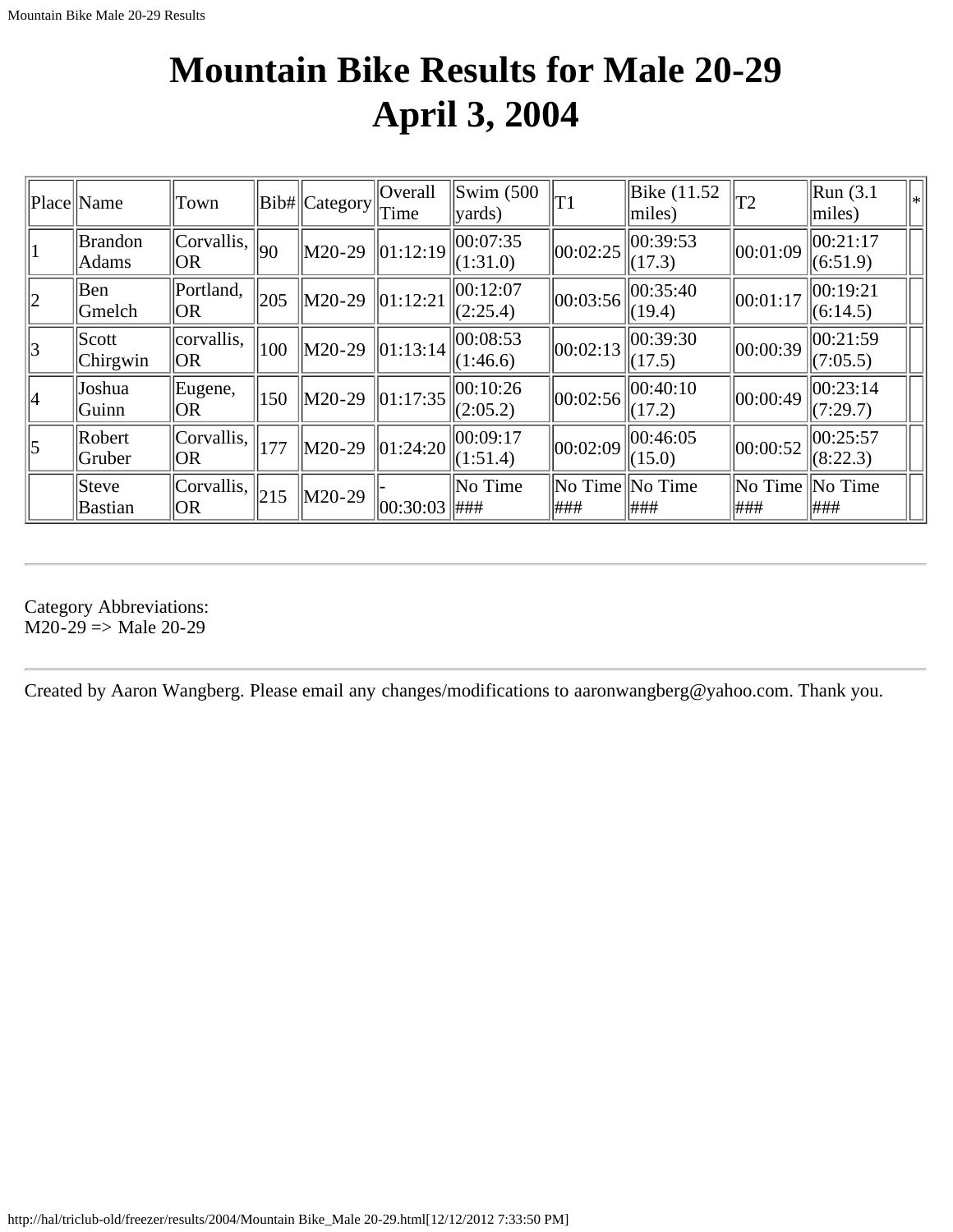# **Mountain Bike Results for Male 30-39 April 3, 2004**

|             | Place Name                  | Town                              |               | Bib#  Category     | Overall<br>Time        | $\parallel$ Swim (500<br>$\vert \vert \text{wards}$ | T1                                | $\vert$ Bike (11.52<br>miles) | T2                                      | $\left\Vert \text{Run}\left(3.1\right)\right\Vert$<br> ∗<br>$\vert$ miles) |
|-------------|-----------------------------|-----------------------------------|---------------|--------------------|------------------------|-----------------------------------------------------|-----------------------------------|-------------------------------|-----------------------------------------|----------------------------------------------------------------------------|
|             | $\vert$ Doug<br>Such        | Salem,<br>$\overline{\text{ OR}}$ | 145           | $\parallel$ M30-39 | $\vert 01:11:23 \vert$ | 00:09:06<br>$\Vert (1:49.2) \Vert$                  | 00:02:36                          | 00:35:30<br>(19.5)            | 00:01:00                                | $\ 00:23:11$<br>(7:28.7)                                                   |
| $ 2\rangle$ | Zach<br>Hausken             | Corvallis,<br> OR                 | $ 163\rangle$ | M30-39             | $\ 01:14:32\ $         | 00:09:13<br>$\Vert (1:50.6) \Vert$                  | 00:03:02                          | 00:37:53<br>(18.2)            | 00:01:20                                | $\ 00:23:04$<br>(7:26.5)                                                   |
| 3           | <b>Jonathan</b><br>$ D$ olp | Portland,<br> OR                  | 218           | M30-39             | $\ 01:17:25\ $         | $\ 00:09:45$<br>$\Vert (1:57.0) \Vert$              | 00:02:39                          | 00:41:04<br>(16.8)            | 00:00:39                                | 00:23:18<br>$\Vert$ (7:31.0)                                               |
| 4           | Matt<br>Thorburn            | Corvallis,<br> OR                 | 238           | M30-39             | $\ 01:22:39$           | 00:13:04<br>(2:36.8)                                | 00:03:06                          | $\ 00:40:43$<br>(17.0)        | 00:00:34                                | 00:25:12<br>(8:07.7)                                                       |
|             | Pat Egan                    | Salem,<br> OR                     | 242           | $\parallel$ M30-39 | $\ 00:01:43\ (2:42.6)$ | 00:13:33                                            | $\ $ No Time $\ $ No Time<br> ### | ###                           | $\vert$ No Time $\vert$ No Time<br> ### | ###                                                                        |

Category Abbreviations:  $M30-39 \Rightarrow Male 30-39$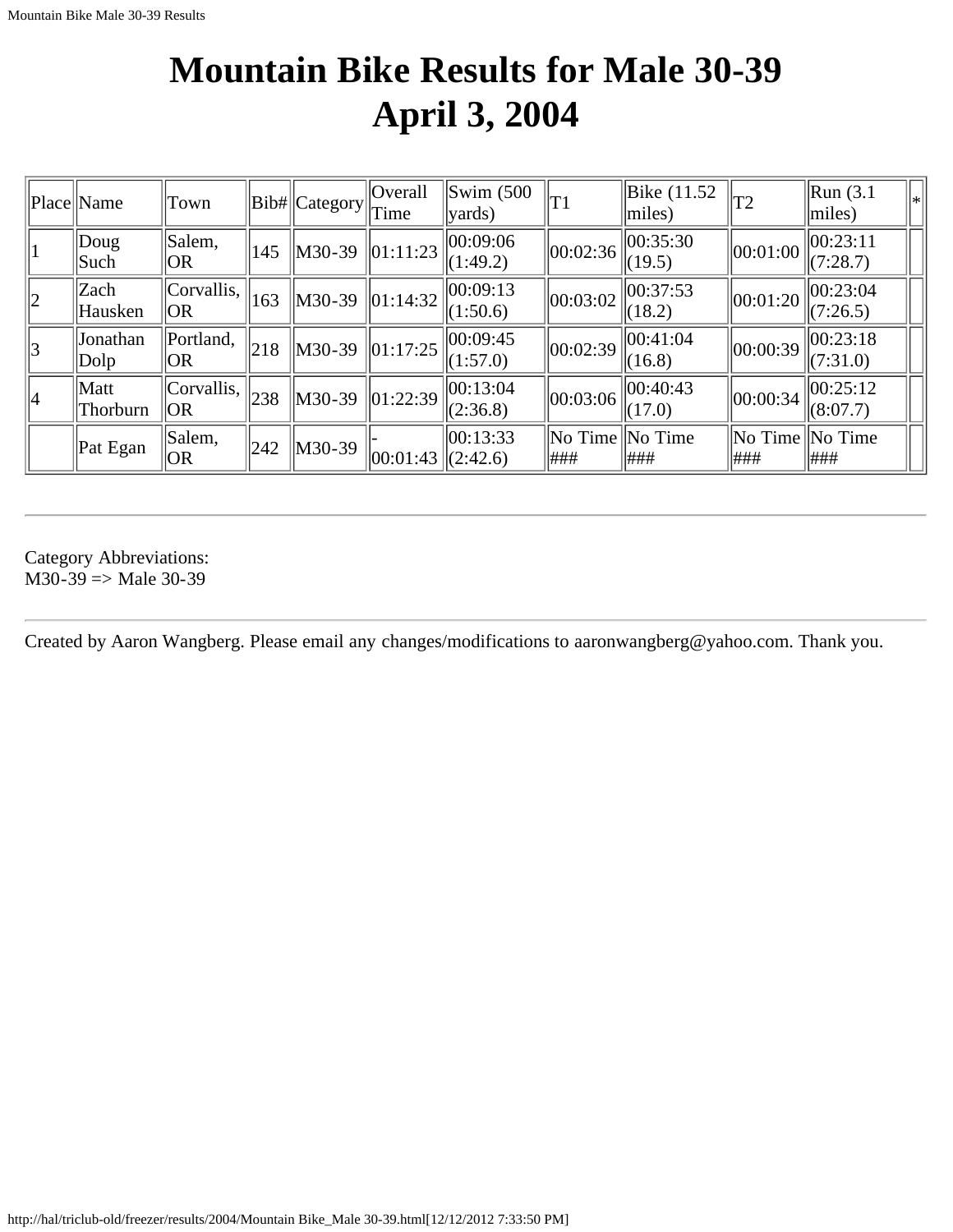#### **Mountain Bike Results for Male 40-49 April 3, 2004**

|             | Place Name             | Town                  |     | Bib# Category | Overall<br>Time | $\left \mathrm{Swim}\right $ (500<br>$\vert$ yards) | T1                     | $\ \overline{\text{Bike} (11.52)}\ _{T2}$<br>$\vert$ miles) |                | $\ {\rm Run}(3.1)\ _*$<br>$\vert$ miles)                      |
|-------------|------------------------|-----------------------|-----|---------------|-----------------|-----------------------------------------------------|------------------------|-------------------------------------------------------------|----------------|---------------------------------------------------------------|
| l∗          | John<br><b>Bertani</b> | $ $ Corvallis, OR     | 31  | M40-49        | 01:10:45        | 00:07:23<br>(1:28.6)                                | $\ 00:02:10\ $         | 00:37:10<br>(18.6)                                          |                | $\left\  00:00:54 \right\  00:23:08 \left\  00:27.7 \right\}$ |
|             | Mark<br>  Turnbull     | Hillsboro, OR         | 158 | M40-49        | $\ 01:14:52\ $  | 00:09:38<br>(1:55.6)                                | $\ 00:02:30\ $         | $\ 00:35:50$<br>(19.3)                                      |                | $\ 00:01:20\ $<br>$\sqrt{(8:14.8)}$                           |
| $ 2\rangle$ | Fritz<br>Forgy         | Mountain<br>View, CA  | 45  | M40-49        | 01:20:02        | 00:07:58<br>(1:35.6)                                | $\ 00:03:10\ $         | 00:43:13<br>(16.0)                                          | $\ 00:00:40\ $ | $\ 00:25:01$<br>(8:04.2)                                      |
| 3           | John<br>Hunts          | Junction City,<br> OR | 228 | M40-49        | $\ 01:30:05\ $  | 00:12:00<br> (2:24.0)                               | $\vert 00:03:33 \vert$ | 00:46:57<br>(14.7)                                          | 00:02:03       | 00:25:32 <br> (8:14.2)                                        |

Category Abbreviations:  $M40-49 \Rightarrow Male 40-49$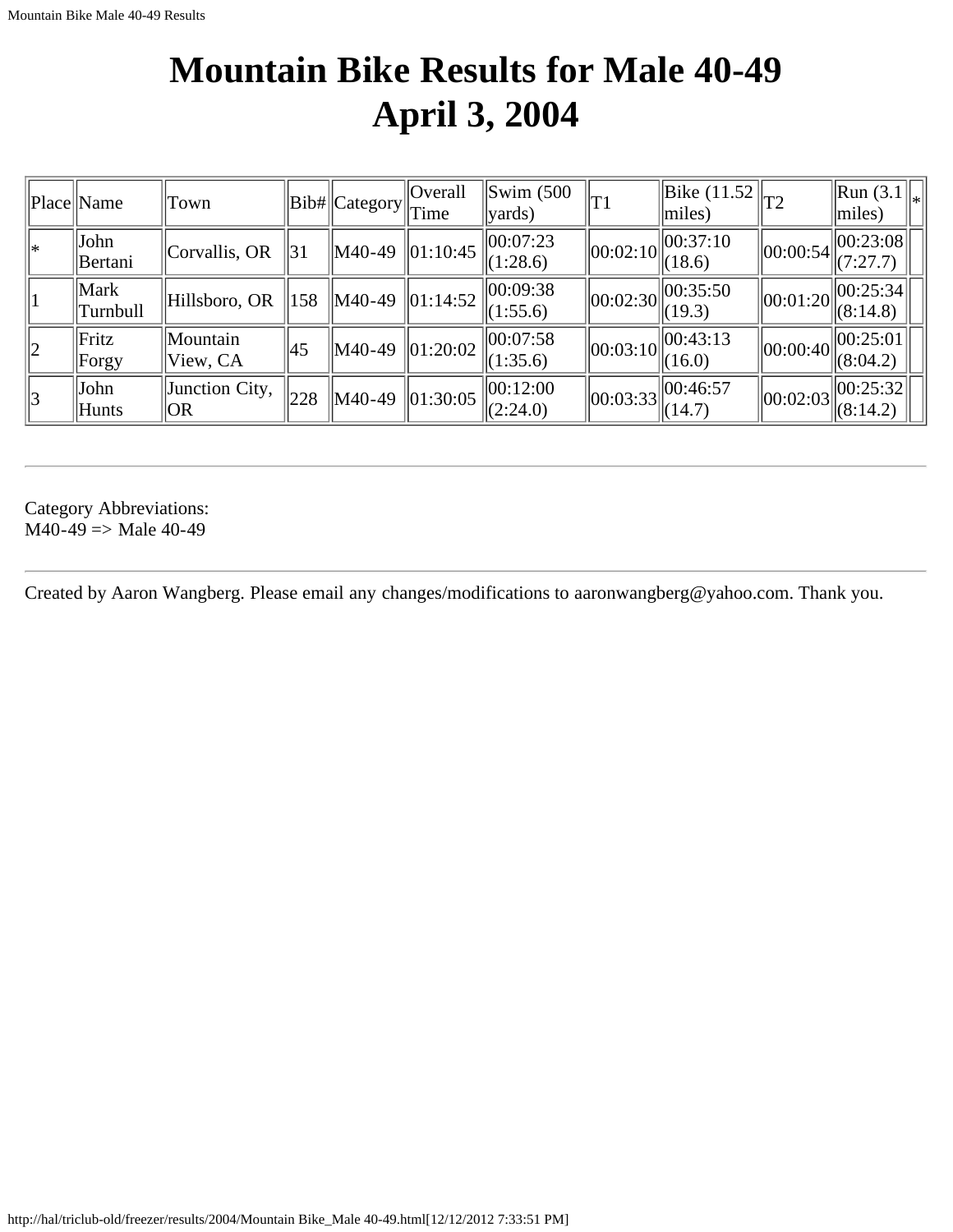#### **Mountain Bike Results for Male 50-59 April 3, 2004**

| Place  Name       | ll'I`own                   |     |                                         | Overall<br>$\mathbb{E}$ = $\ Bib\ $ Category $\ T\ $ | Swim (500<br>'vards) | $ {\rm T1}$    | Bike (11.52<br>miles | ∩ידו           | $\parallel$ Run (3.1<br>$\vert$ miles) | * |
|-------------------|----------------------------|-----|-----------------------------------------|------------------------------------------------------|----------------------|----------------|----------------------|----------------|----------------------------------------|---|
| Dan<br>$ $  Clark | $\parallel$ Salem,<br>  OR | 179 | $\parallel$ M50-59 $\parallel$ 01:22:28 |                                                      | 00:11:00<br>(2:12.0) | $\ 00:04:13\ $ | 100:42:14<br>(16.4)  | $\ 00:00:50\ $ | 100:24:11<br>$\ $ (7:48.1)             |   |

Category Abbreviations:  $M50-59 \Rightarrow Male 50-59$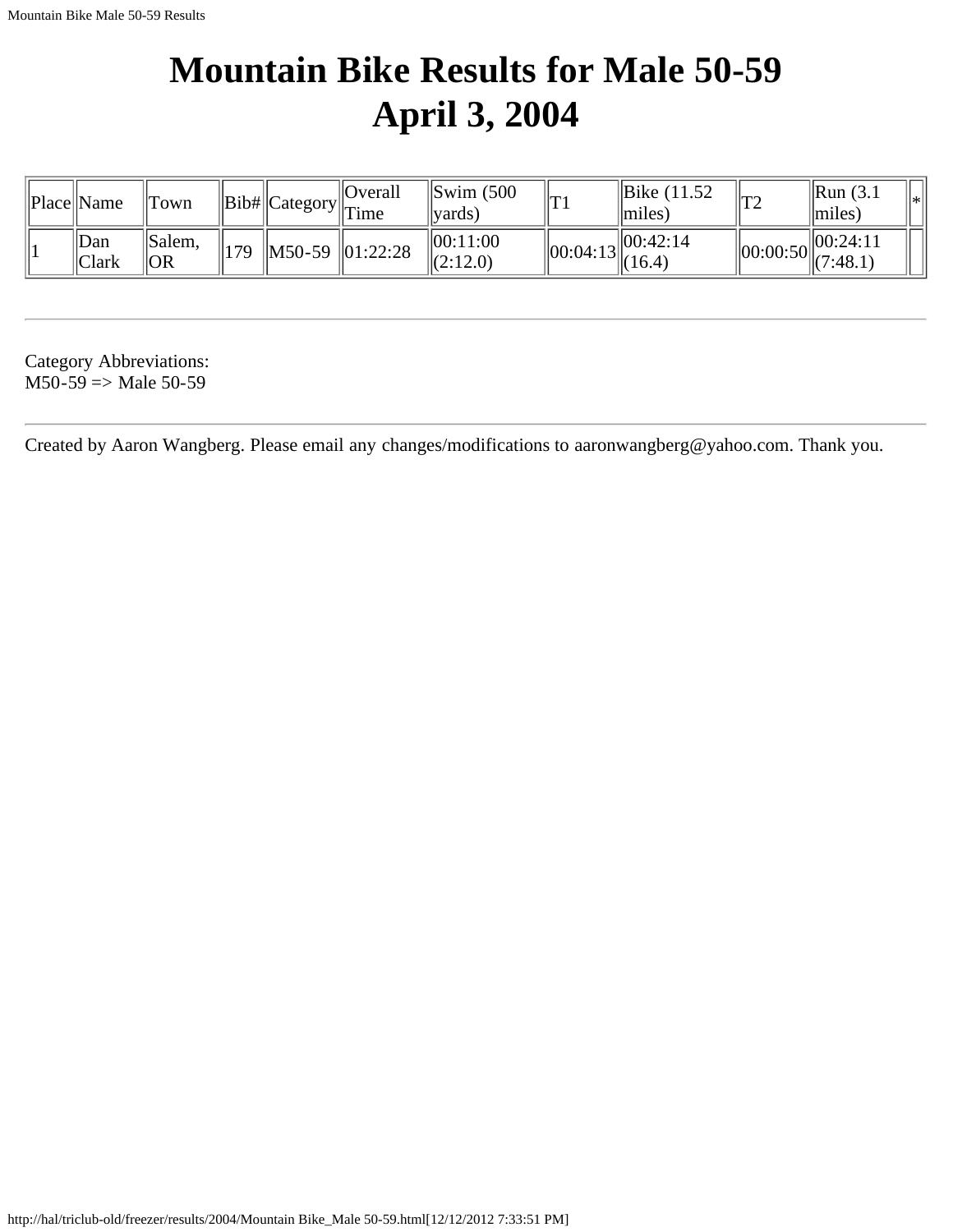# **Team Results for All Female Relay Team--Combined Ages Under 45 April 3, 2004**

| Place Name                     | Town                           | $\ Bib\ $ Category                                      | Time <sup>'</sup> | Overall   Swim (500 $\vert_{\text{T1}}$<br>$\vert \text{vards} \rangle$ | Bike<br>11.52<br>$\vert \vert$ miles)    | $\mathsf{I}T2$ | $\ $ Run (3.1 $\ _*$<br>$\parallel$ miles) |  |
|--------------------------------|--------------------------------|---------------------------------------------------------|-------------------|-------------------------------------------------------------------------|------------------------------------------|----------------|--------------------------------------------|--|
| Alder Creek<br><i>Swimmers</i> | $\ Corvallis, \ _{13}$<br>  OR | $\left\  \right\ $ AFRTAU45 $\left\  01:07:45 \right\ $ |                   | $\parallel 00:05:46$<br>$\ $ (1:09.2)                                   | 00:38:41<br>$\sim$ $\ 00:00:56\ $ (17.9) | 00:00:22       | 00:22:00 <br>(7:05.8)                      |  |

Category Abbreviations: AFRTAU45 => All Female Relay Team--Combined Ages Under 45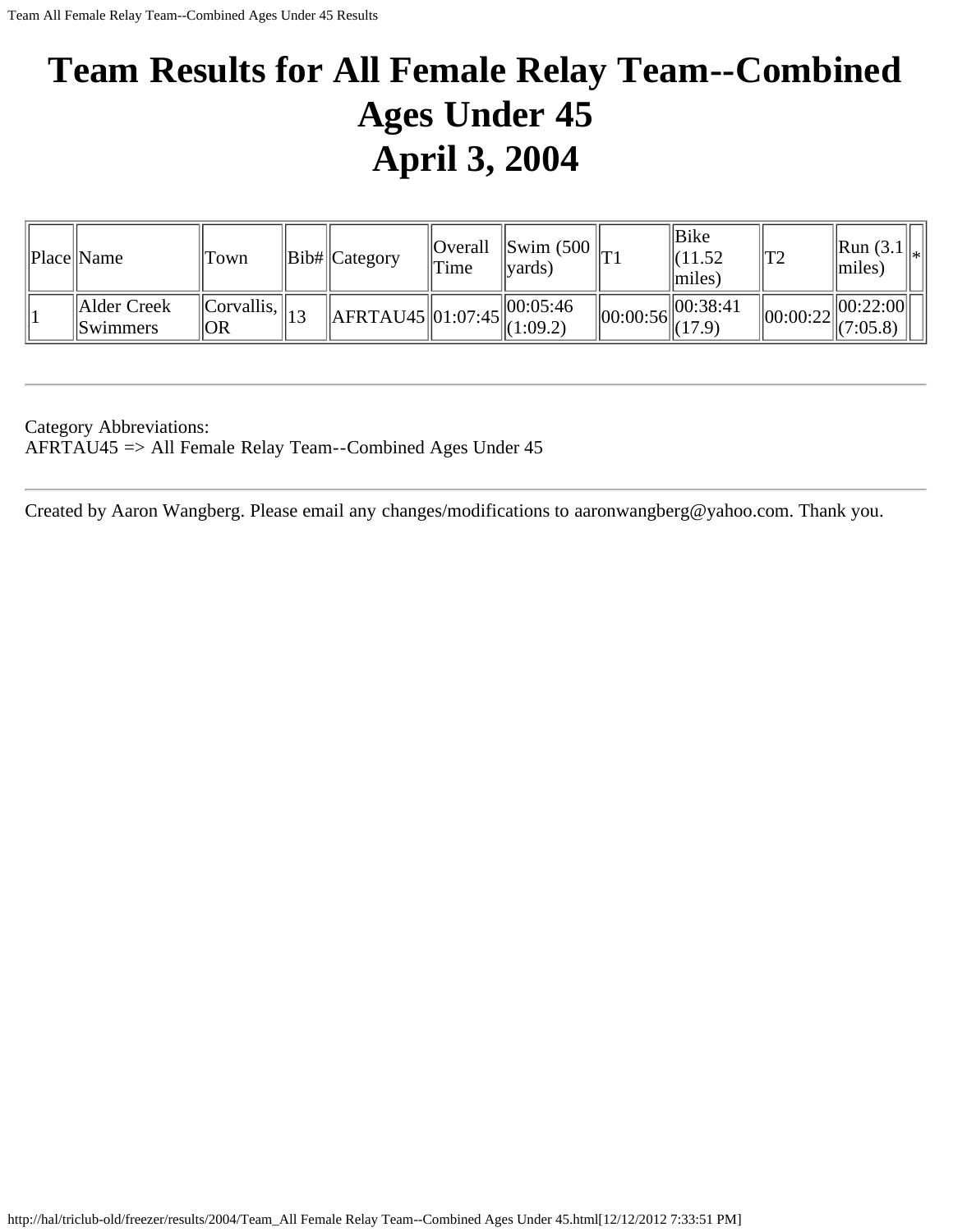# **Team Results for All Female Relay Team--Combined Ages under 90 April 3, 2004**

| Place  Name                 | Town                                         | $\ Bib\ $ Category                        | <sup>'</sup> Time | $\vert$ Overall $\vert$ Swim (500<br>vards) |                                       | Bike (11.52)<br>$\lfloor$ miles $\rfloor$ |     | $\parallel$ Run (3.1)<br>$\vert \vert$ miles) | 'l∗l |
|-----------------------------|----------------------------------------------|-------------------------------------------|-------------------|---------------------------------------------|---------------------------------------|-------------------------------------------|-----|-----------------------------------------------|------|
| Lucky Lady Portland,<br>Duo | $\overline{O}$ $\overline{O}$ $\overline{R}$ | $\ 4498\ $ AFRTAU90 $\ 00:29:58$ $\ $ ### |                   | $\parallel$ No Time                         | $\ No$ Time $\ No$ Time<br><b>H##</b> | ###                                       | ### | $\ $ No Time $\ $ No Time<br> ###             |      |

Category Abbreviations: AFRTAU90 => All Female Relay Team--Combined Ages under 90